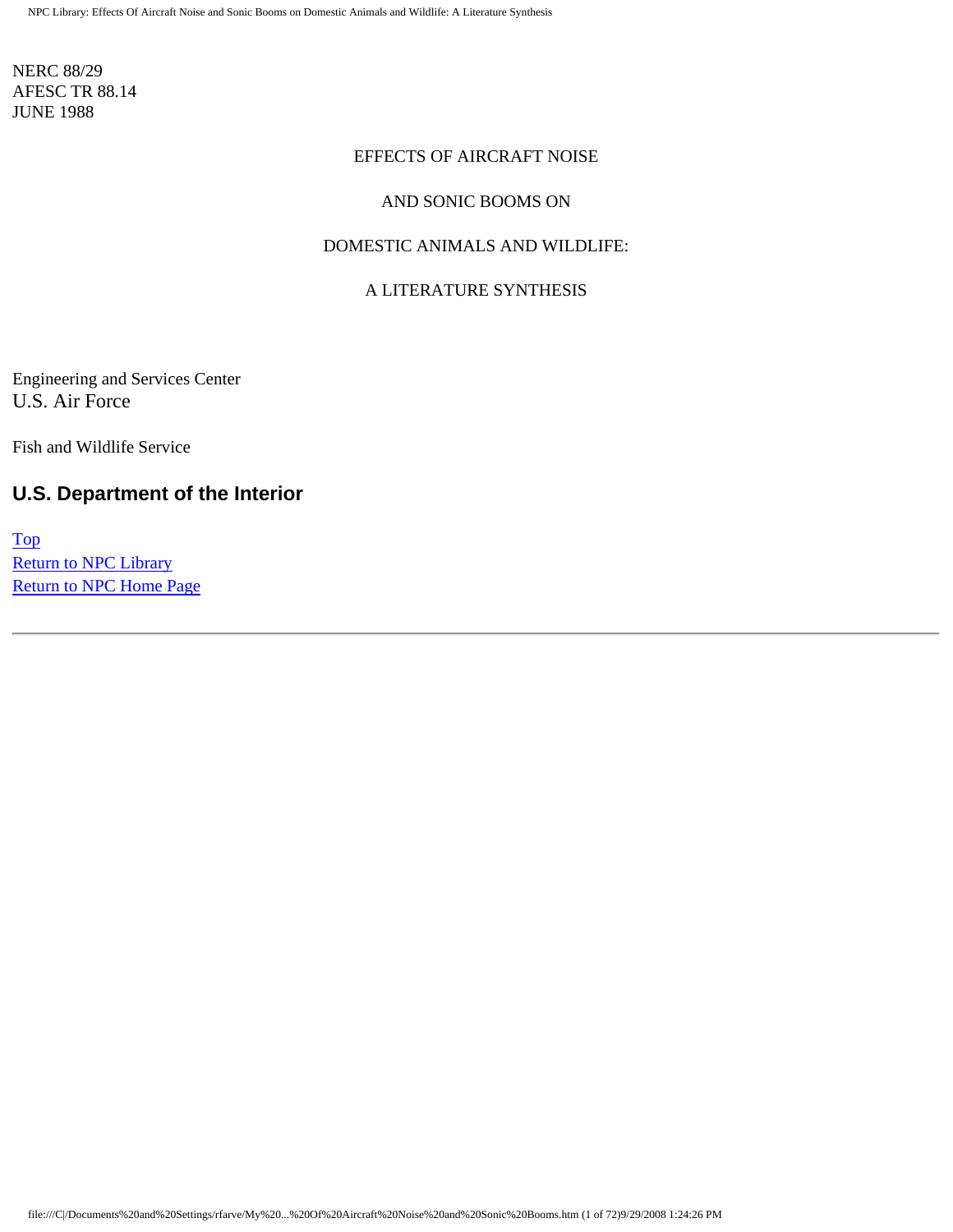NERC 88/29

٠

AFESC TR 88-14

EFFECTS OF AIRCRAFT NOISE AND SONIC BOOMS ON DOMESTIC ANIMALS AND WILDLIFE: A LITERATURE SYNTHESIS



Engineering and Services Center U.S. Alr Force

Fish and Wildlife Service

## U.S. Department of the Interior

[Top](http://www.nonoise.org/library/animals/litsyn.htm#top)  [Return to NPC Library](http://www.nonoise.org/library.htm)  [Return to NPC Home Page](http://www.nonoise.org/index.htm) 

AFESC TR 88-14 NERC-88/29 June 1988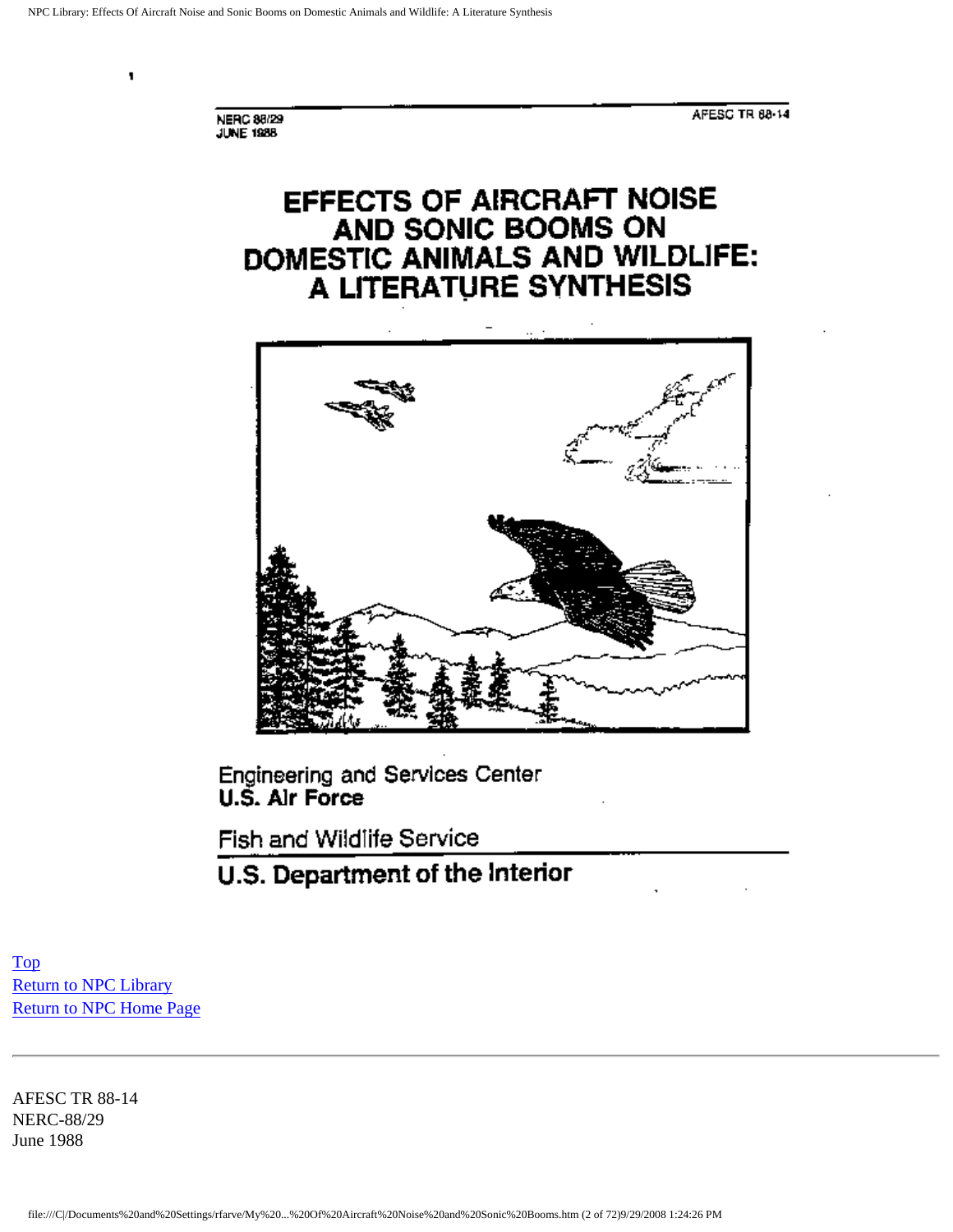#### EFFECTS OF AIRCRAFT NOISE AND SONIC BOOMS ON DOMESTIC ANIMALS AND WILDLIFE: A LITERATURE SYNTHESIS

#### By

Karen M. Manci TGS Technology, Inc. Fort Collins, CO 80526-2899

Douglas N. Gladwin U.S. Fish and Wildlife Service National Ecology Research Center Fort Collins, CO 80526-2899

Rita Villella U.S. Fish and Wildlife Service National Ecology Research Center Kearneysville, WV 25430

and

Mary G. Cavendish U.S. Fish and Wildlife Service National Ecology Research Center Fort Collins, CO 80526-2899

U.S. Fish and Wildlife Service National Ecology Research Center Fort Collins, CO 80526-2899

[Top](http://www.nonoise.org/library/animals/litsyn.htm#top)  [Return to NPC Library](http://www.nonoise.org/library.htm)  [Return to NPC Home Page](http://www.nonoise.org/index.htm) 

Suggested citation:

Manci, K.M., D.N. Gladwin, R. Villella, and M.G. Cavendish. 1988. Effects of aircraft noise and sonic booms on domestic animals and wildlife: a literature synthesis. U.S. Fish and Wildl. Serv. National Ecology Research Center, Ft. Collins, CO. NERC-88/29. 88 pp.

[Top](http://www.nonoise.org/library/animals/litsyn.htm#top)  [Return to NPC Library](http://www.nonoise.org/library.htm)  [Return to NPC Home Page](http://www.nonoise.org/index.htm) 

#### PREFACE

This report was produced as the result of a cooperative research project between the National Ecology Research Center, Ft. Collins,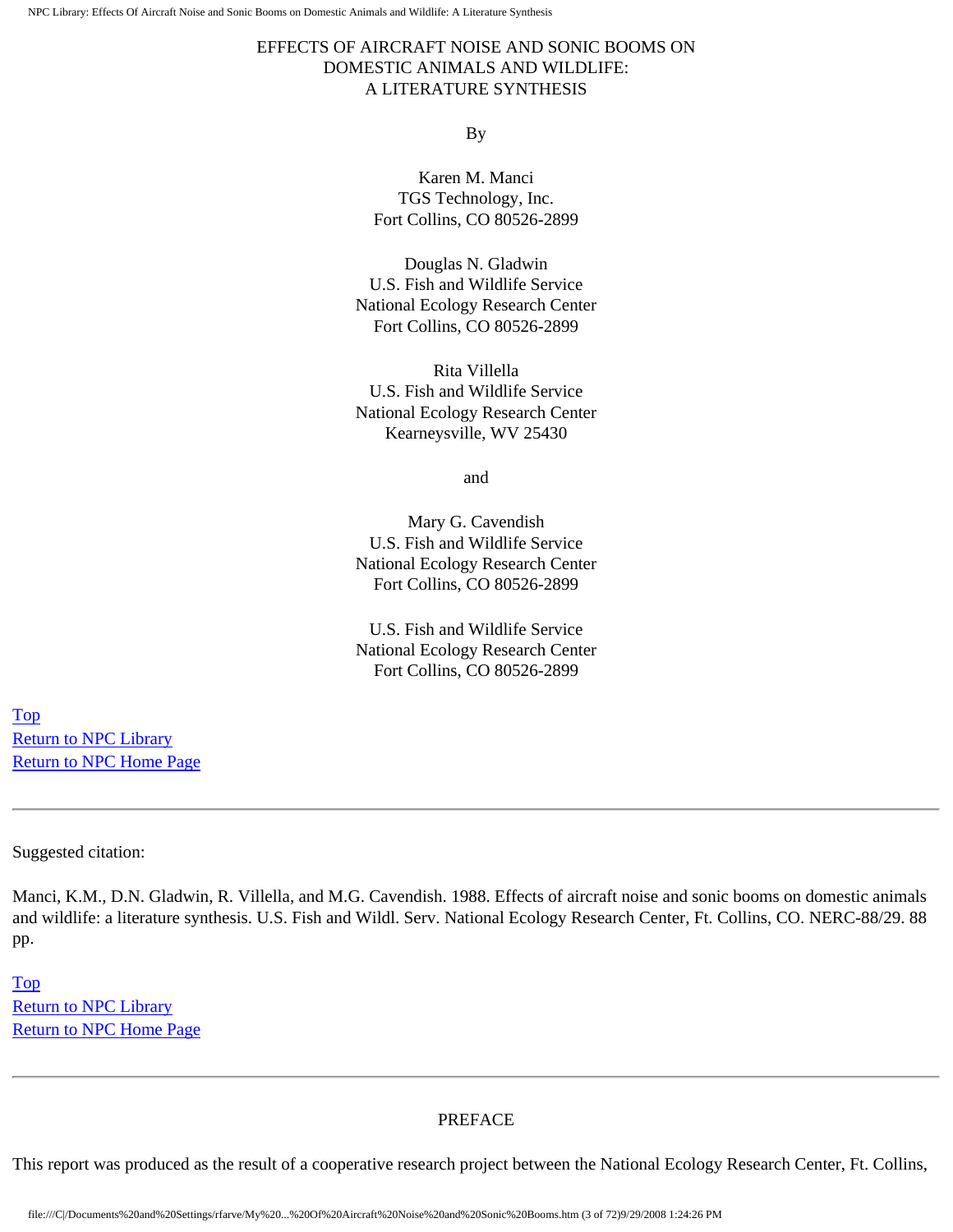Colorado and the Air Force Engineering and Services Center, Tyndall Air Force Base, Florida, on the effects of aircraft noise and sonic booms on animals. The effort was funded by the Air Force's Noise and Sonic Boom Impact Technology Program, Wright-Patterson Air Force Base, Ohio.

[Top](http://www.nonoise.org/library/animals/litsyn.htm#top)  **Return to NPC Library** [Return to NPC Home Page](http://www.nonoise.org/index.htm) 

#### CONTENTS

|            | <b>PREFACE</b>                               | iii            |
|------------|----------------------------------------------|----------------|
|            | <b>FIGURES</b>                               | V              |
|            | <b>TABLES</b>                                | vi             |
|            |                                              |                |
| 1.0        | <b>INTRODUCTION</b>                          | $\mathbf{1}$   |
|            |                                              |                |
| 2.0        | <b>AIRCRAFT NOISE AND SONIC BOOM</b>         | $\overline{2}$ |
|            | <b>CHARACTERISTICS</b>                       |                |
| <u>2.1</u> | <b>Physics of Sound</b>                      | $\overline{2}$ |
| 2.2        | <b>Sources of Aircraft Noise</b>             | 6              |
| 2.2.1      | Subsonic noise                               | 6              |
| 2.2.2      | Sonic booms                                  | 7              |
| 2.2.3      | Aircraft noise propagation                   | 12             |
| 2.2.4      | Aircraft noise reduction                     | 12             |
|            |                                              |                |
| 3.0        | EFFECTS OF NOISE AND SONIC BOOMS ON DOMESTIC | 13             |
|            | <b>ANIMALS AND WILDLIFE</b>                  |                |
| <u>3.1</u> | <b>Mammals</b>                               | 16             |
| 3.1.1      | <b>Domestic</b> livestock                    | 16             |
| 3.1.2      | <b>Wild ungulates</b>                        | 29             |
| 3.1.3      | Laboratory rodents and rabbits               | 31             |
| 3.1.4      | <b>Wild rodents</b>                          | 36             |
| 3.1.5      | <b>Carnivores</b>                            | 39             |
| 3.1.6      | <b>Aquatic mammals</b>                       | 40             |
| 3.1.7      | Other mammal groups                          | 43             |
| 3.2        | <b>Birds</b>                                 | 44             |
| 3.2.1      | Poultry                                      | 47             |
| 3.2.2      | <b>Upland</b> game birds                     | 51             |
| 3.2.3      | <b>Laboratory birds</b>                      | 51             |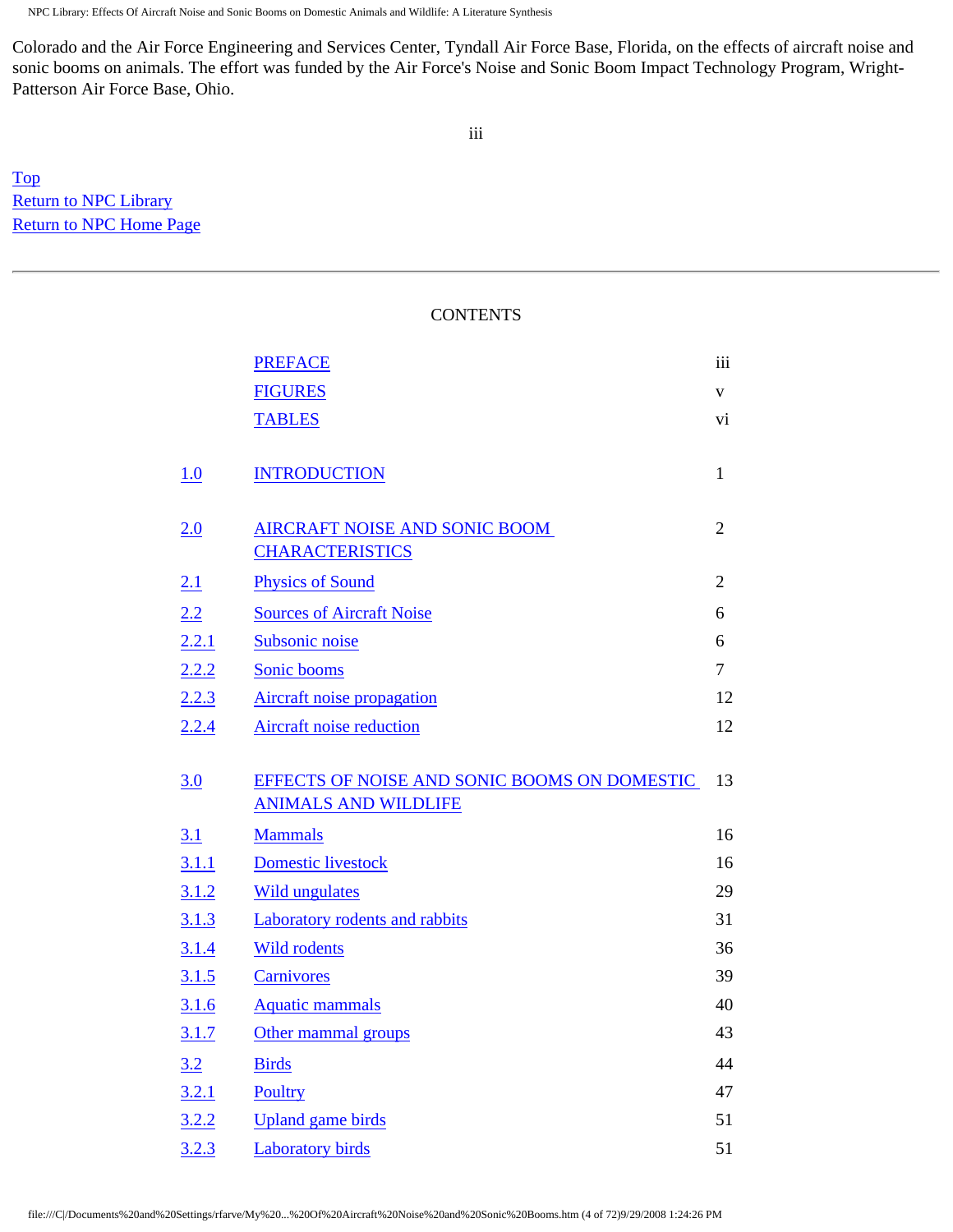| 3.2.4 | Waterbirds                 | 52 |
|-------|----------------------------|----|
| 3.2.5 | <b>Raptors</b>             | 56 |
| 3.2.6 | Songbirds                  | 60 |
| 3.3   | Fish                       | 62 |
| 3.4   | <b>Other Animal Groups</b> | 65 |
| 3.4.1 | <b>Amphibians</b>          | 68 |
| 3.4.2 | <b>Reptiles</b>            | 69 |
| 3.4.3 | Invertebrates              | 70 |
| 4.0   | <b>DISCUSSION</b>          | 72 |
|       | <b>REFERENCES</b>          | 75 |

iv

[Top](http://www.nonoise.org/library/animals/litsyn.htm#top)  [Return to NPC Library](http://www.nonoise.org/library.htm)  [Return to NPC Home Page](http://www.nonoise.org/index.htm) 

#### FIGURES

| Number |                                                                                                             | Page |
|--------|-------------------------------------------------------------------------------------------------------------|------|
|        | Plot of minimum audible field with decibels shown as sound pressure level above<br>background $(26 dB)$     |      |
|        | Pure-tone frequency response of the human ear                                                               |      |
|        | Characteristics of a sonic boom; pressure (vertical axis) plotted against time (horizontal<br>$\vert$ axis) |      |
|        | Vertical section of sonic boom cone                                                                         |      |
|        | Refraction of boom rays as they pass down from an aircraft to the grapund                                   | 10   |
|        | Sonic boom carpet from supersonic flight                                                                    |      |

[Top](http://www.nonoise.org/library/animals/litsyn.htm#top)  **Return to NPC Library** [Return to NPC Home Page](http://www.nonoise.org/index.htm) 

TABLES

v

Number Page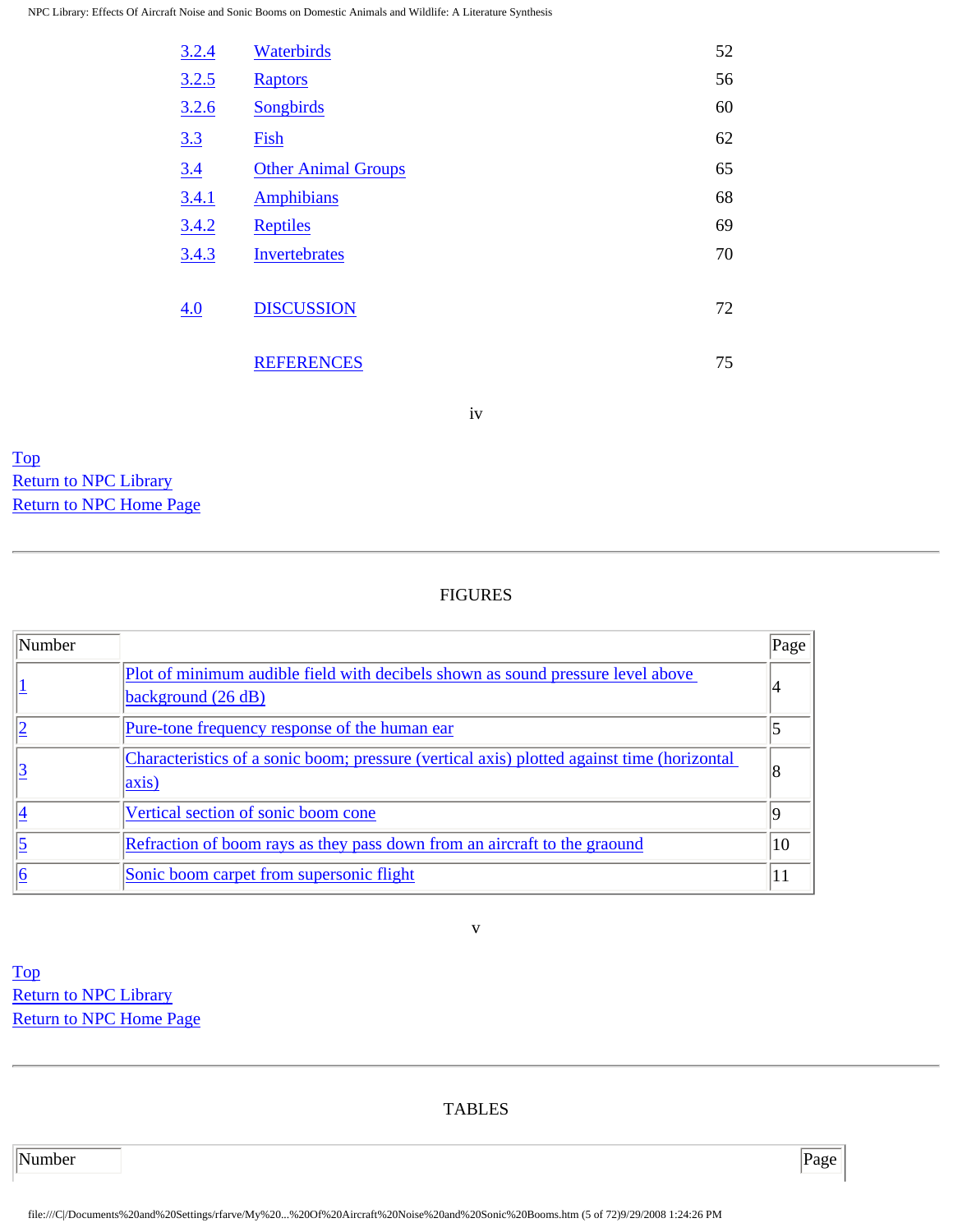| Comparison of sound pressures and sound levels from typical sources                |  |
|------------------------------------------------------------------------------------|--|
| Some possible negative effects of noise and sonic booms on animals                 |  |
| Some possible negative effects of noise and sonic booms on birds                   |  |
| Some possible negative effects of noise and sonic booms on fish                    |  |
| Some possible negative effects of noise on amphibians, reptiles, and invertegrates |  |

[Top](http://www.nonoise.org/library/animals/litsyn.htm#top)  [Return to NPC Library](http://www.nonoise.org/library.htm)  [Return to NPC Home Page](http://www.nonoise.org/index.htm) 

## **1.0 INTRODUCTION**

The U.S. Air Force must be able to conduct flight operations in assigned airspace over public and private lands to train personnel and test new technologies to fulfill its national defense mission. The Air Force can only fulfill its mission by maximizing use of current aircraft operating areas and varying military training routes to give pilots added experience. Acquiring and maintaining new airspace is vital in light of increasing mission requirements and international agreements. These actions will impose aircraft noise on the environment which may affect wildlife; thus, these actions fall under the auspices of the National Environmental Policy Act (NEPA) of 1969. NEPA requires all Federal government agencies to analyze the environmental impact of proposed Federal actions "significantly affecting the quality of the human environment" (42 USC 4341).

vi

A great deal of research was conducted during the 1960's and 1970's to determine the likely effect of commercial supersonic jet aircraft on the environment, focusing on the effects on humans, due to public fear of adverse ecological impacts. However, the knowledge gained from this research does not apply directly to wildlife on areas overflown by aircraft at supersonic speeds and at low altitudes.

Although scientists have researched some effects of noise on animals, many data gaps still exist on the overall effects of aircraft noise on wildlife. In addition, perceived inadequate or inaccurate analysis of the effects of aircraft noise on wildlife by the general public has resulted in delays of flight operation expansions.

An information base on the effects of aircraft noise and sonic booms on various animal species is necessary to assess potential impacts to wildlife populations from proposed military flight operations. Thus, in a joint U.S. Air Force/U.S. Fish and Wildlife Service effort, the National Ecology Research Center conducted a literature search of information pertaining to animal hearing and the effects of aircraft noise and sonic booms on domestic animals and wildlife. Information concerning other types of noise was also gathered to supplement the lack of knowledge on the effects of aircraft noise. The literature is summarized in this report to provide an overview of current knowledge. No attempt was made to evaluate the appropriateness or adequacy or the scientific approach of each study. A brief overview of the physics of sound and aircraft noise and sonic boom characteristics also is included to familiarize the reader with the terminology and concepts of aircraft noise and sonic boom impact analysis.

1

[Top](http://www.nonoise.org/library/animals/litsyn.htm#top)  **Return to NPC Library** [Return to NPC Home Page](http://www.nonoise.org/index.htm)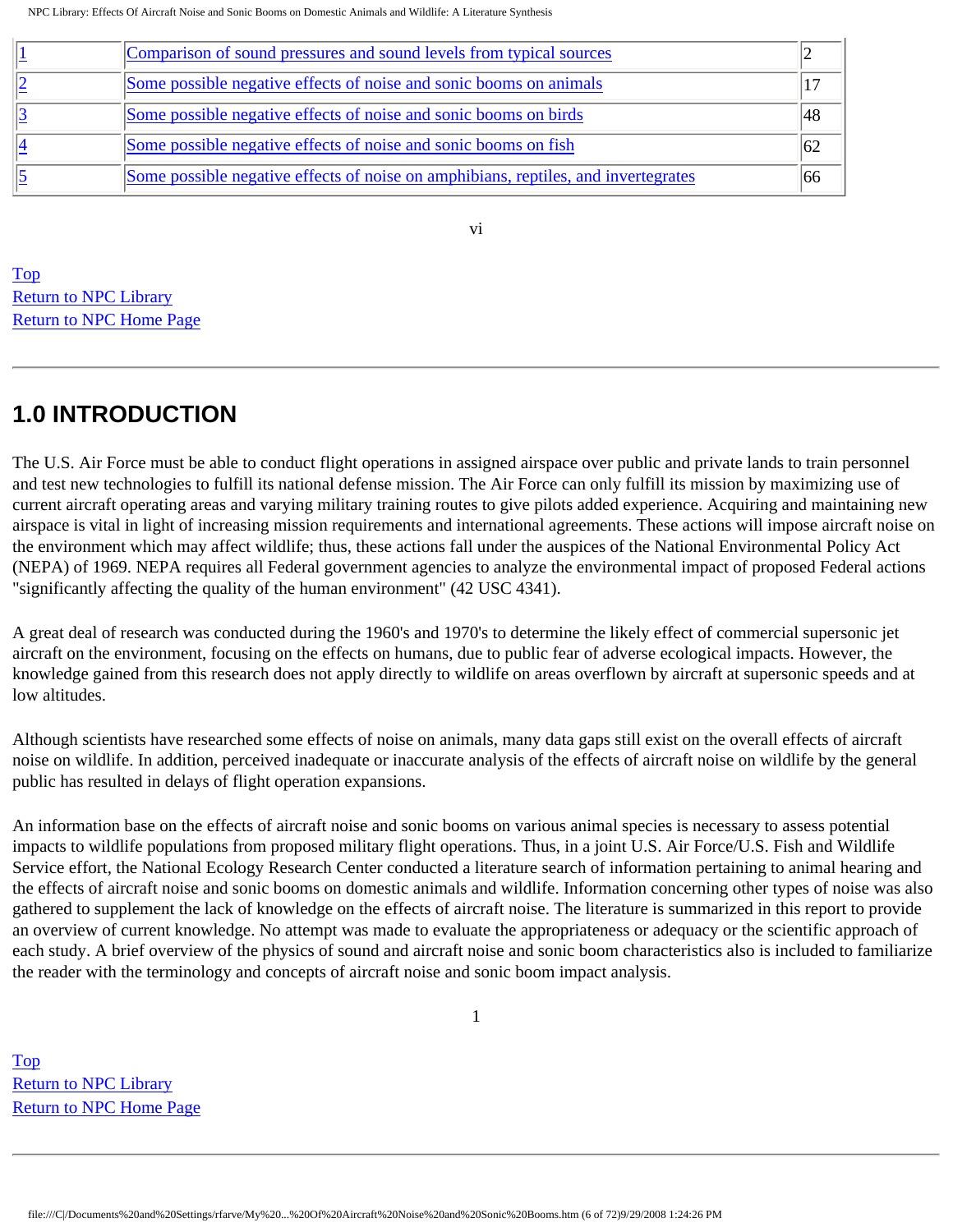# **2.0 AIRCRAFT NOISE AND SONIC BOOM CHARACTERISTICS**

## **2.1 PHYSICS OF SOUND**

Sound is a pressure fluctuation in the otherwise undisturbed atmosphere or other medium (e.g., ground or water). Although these fluctuations may be relatively small in magnitude, large pressure differences exist between the faintest audible sounds (e.g., leaves rustling in the wind) and the loudest audible sounds (e.g., a rocket launch or bomb explosion). This difference in magnitude is measured in terms of the amplitude of the pressure fluctuation.

Acoustical research has shown that the ear responds to sound pressure level in a logarithmic manner (Hurturbise et al. 1978). Consequently, sound pressure levels are measured with the logarithmic decibel (dB), which corresponds reasonably well to the biological properties of the human ear that determine loudness perception. The zero-end of the scale approximates the lowest level sound that an average human can hear [about 20 micro-Newtons per square meter  $(mN/m<sup>2</sup>)$ ]. A value of about 120 on the scale corresponds roughly to the point at which sound becomes painful (Table 1).

**Table 1**. Comparison of sound pressures and sound levels from typical sources (Ewbank 1977).

| Sound Pressure $(N/m2)$ | Sound Level (dB) | Typical source                            |
|-------------------------|------------------|-------------------------------------------|
| 2,000                   | 160              | Peak leavel at ear of 0.303 caliber rifle |
| 200                     | 140              | Jet aircraft taking off at 25 m           |
| 20                      | 120              | Human pain threshold                      |
| $\overline{2}$          | 100              | Very noisy factory                        |
| 0.2                     | 80               | Ringing alarm clock at 1m                 |
| 0.02                    | 60               | Ordinary conversation at 1m               |
| 0.002                   | 40               | Quiet office                              |
| 0.0002                  | 20               |                                           |
| 0.00002                 | $\Omega$         | Threshold of human hearing                |

2

[Top](http://www.nonoise.org/library/animals/litsyn.htm#top)  [Return to NPC Library](http://www.nonoise.org/library.htm)  [Return to NPC Home Page](http://www.nonoise.org/index.htm) 

Due to the sound pressure compression of the decibel scale, the combined noise produced by two identical jets is, in general, only about 3 dB higher than that produced by either aircraft operating alone (Gladwin 1978). Also, when one noise is much greater than another, the addition of the lesser noise typically adds an almost undetectable amount to the overall decibel level. For example, the addition of one F-15 taking off with a B-52 would not likely increase the detectable sound pressure level generated by the one operating alone.

In addition to sound pressure level, any noise event also has a characteristic pitch, a distribution of sound pressure as a function of frequency. Pitch is a measure of how often these fluctuations repeat during a given period, usually 1 second. Although human response to noise is strongly dependent on frequency, the frequency/response correlation is not known for the majority of wildlife species. The audible frequency range for the average human varies from about 20 Hz (Hertz, i.e., cycles per second) to about 16,000 Hz (16 kHz). In general, people are less sensitive to low-frequency noise (e.g., 100 Hz), than they are to high-frequency noise (e.g., 2 kHz). Domestic sheep are most sensitive to frequencies around 7 kHz (Figure 1).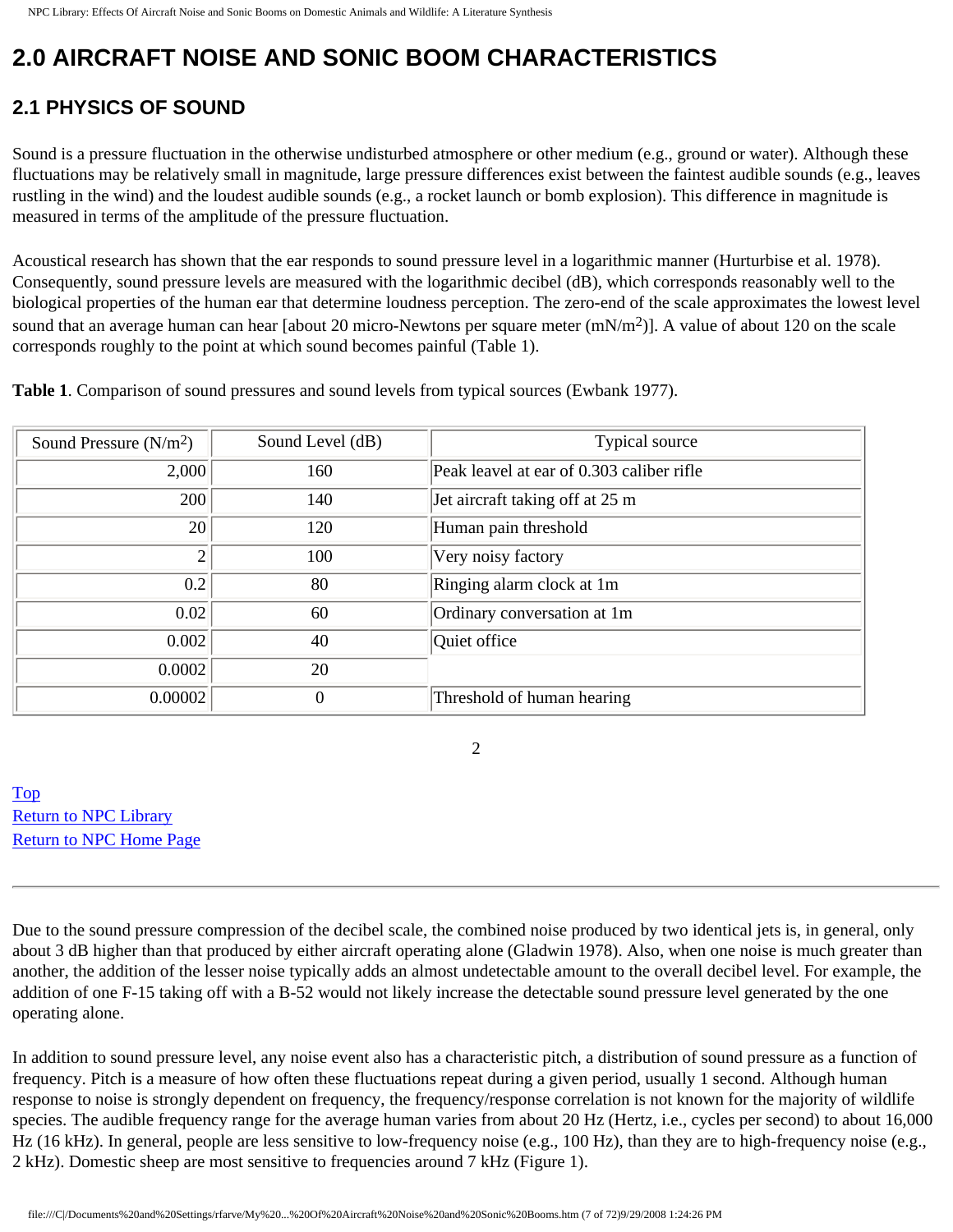Pure tone sound (e.g., sound produced by a tuning fork) consists of a single frequency. Aircraft-generated sound is much more complex in frequency structure; each specific aircraft type produces noise extending over a wide frequency range. The narrow-band pure tone whine of a jet engine compressor is readily recognizable above the broad-frequency noise of the jet engine exhaust stream. Each type of aircraft engine and aircraft operating environment produces a characteristic frequency spectrum, which is usually measured in octave bands, either frequency-weighted or one-third octave. The overall noise level, known as the overall sound pressure level, is calculated by summing the sound levels in each octave band, or partial octave band, according to the rules of decibel addition.

Not only is the human ear (and the ears of some other animals) more sensitive to high frequencies than to low frequencies, but also the sensitivity of the human ear to sound of varying frequencies changes with the magnitude of the sound (Figure 2). A technique for relating physical noise properties and measurements to the subjective response of various species is desirable, but rarely attainable. The introduction of noise frequency weighting on sound-level meters is one attempt to solve this problem for human noise impact assessment. However, no such device has been developed for a species of wildlife or domestic animal.

One widely used frequency weighting system is known as the A-weighting network and has been standardized in current soundlevel meter specifications (Peterson and Gross 1972). The A-weighting system assigns low weights to the low-frequency tones, to which the human ear (and the ears of some other animals) is less sensitive, and high weights to the typically more audible highfrequency tones. The A-weighting noise analysis technique correlates well with human response to noise. A drawback to its use, however, is that a simple sound level measure usually does not adequately account for this tonal

3

[Top](http://www.nonoise.org/library/animals/litsyn.htm#top)  [Return to NPC Library](http://www.nonoise.org/library.htm)  [Return to NPC Home Page](http://www.nonoise.org/index.htm) 



## **AUDITORY THRESHOLD FOR SHEEP**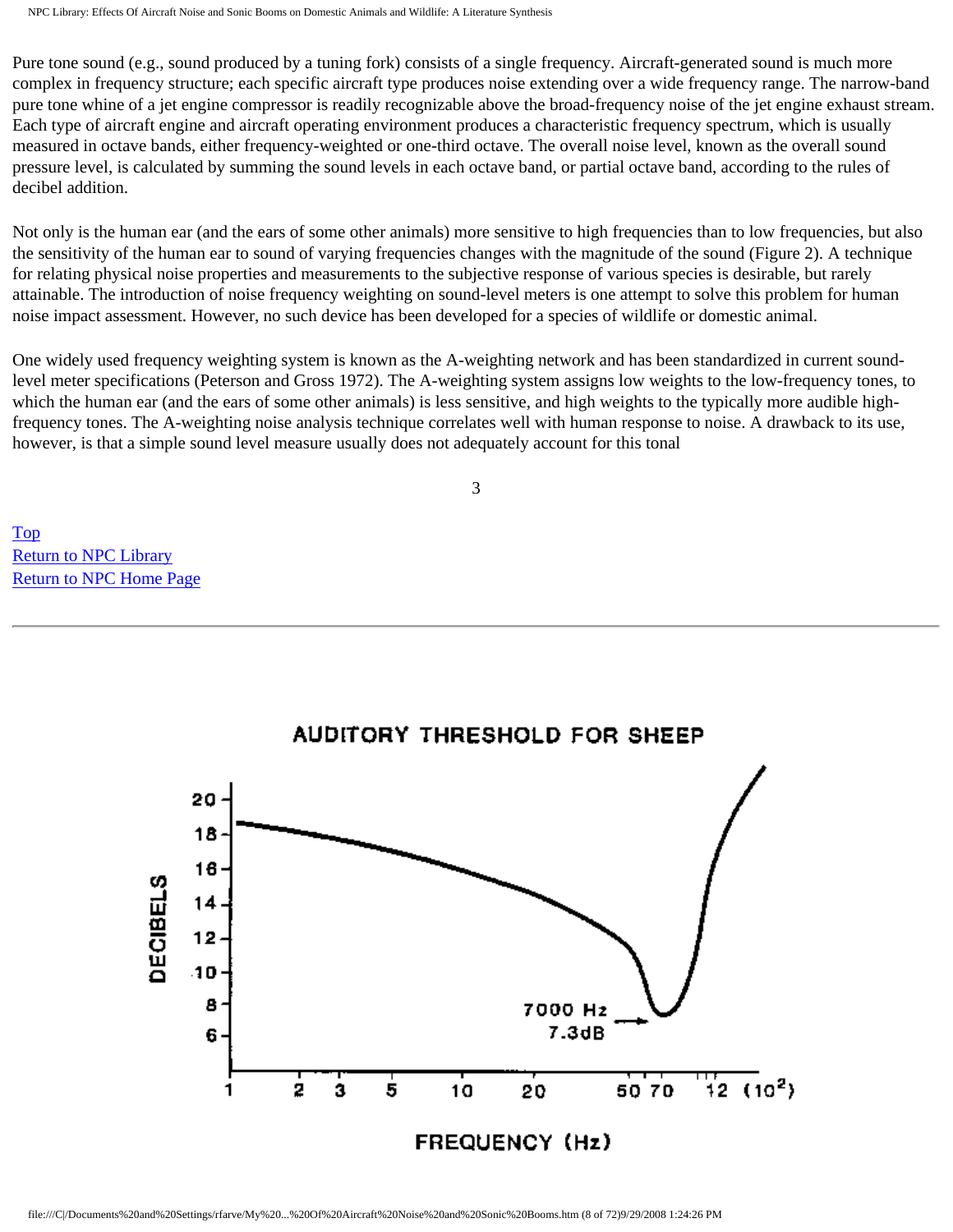**Figure 1**. Plot of minimum audible field with decibels shown as sound pressure level above background (26 dB) (Ames 1978).

[Top](http://www.nonoise.org/library/animals/litsyn.htm#top)  [Return to NPC Library](http://www.nonoise.org/library.htm)  [Return to NPC Home Page](http://www.nonoise.org/index.htm) 



5

**Figure 2**. Pure-tone frequency response of the human ear (Peterson and Gross, 1972)

[Top](http://www.nonoise.org/library/animals/litsyn.htm#top)  [Return to NPC Library](http://www.nonoise.org/library.htm)  [Return to NPC Home Page](http://www.nonoise.org/index.htm)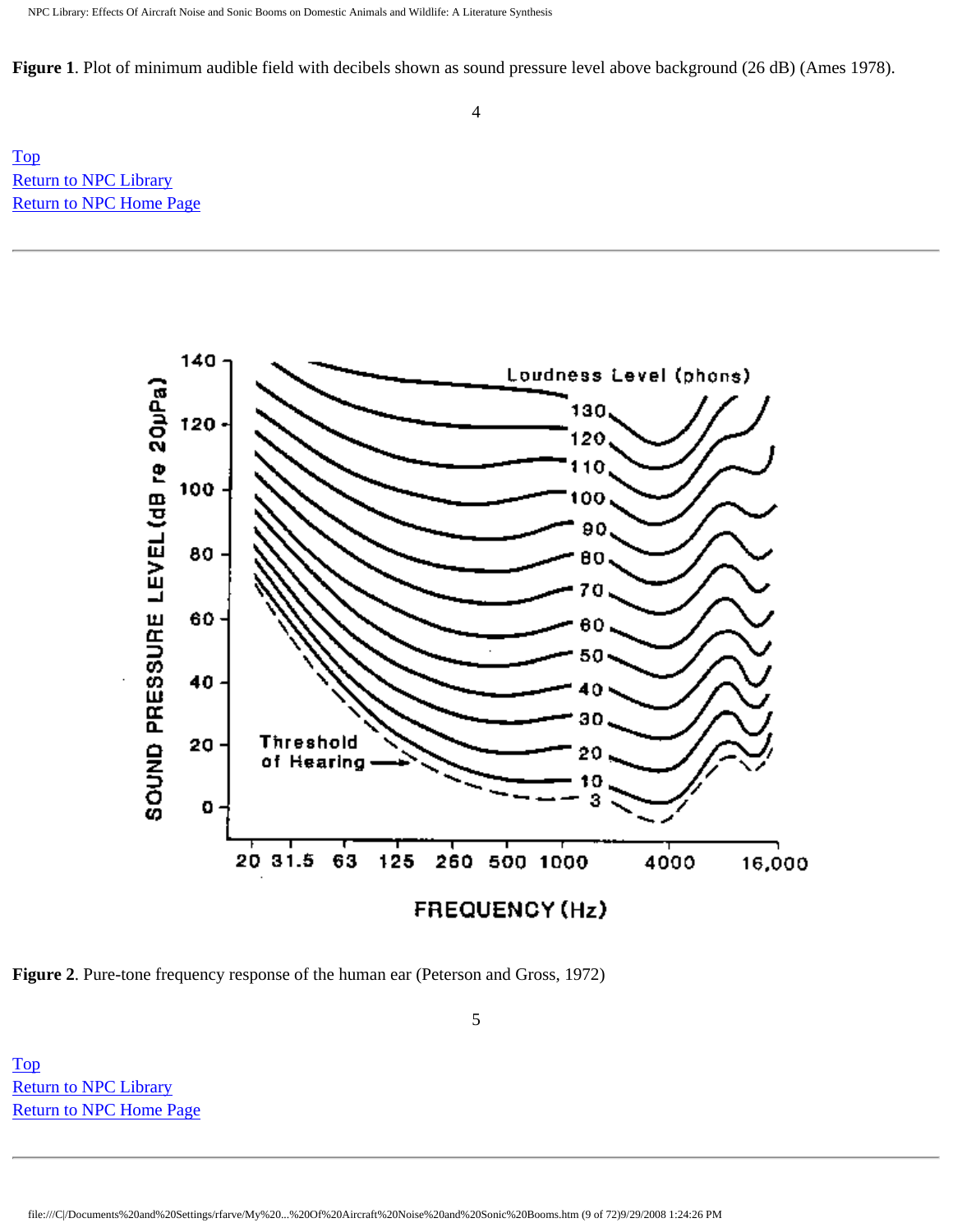component effect. In the A-weighting system, a noise subjectively judged to be twice as loud as another sound would have an Aweighted value approximately 10 dBA greater than the first sound, even though this change corresponds to a factor of 10 in actual sound level.

## **2.2 SOURCES OF AIRCRAFT NOISE**

#### **2.2.1 Subsonic Noise**

Turbofan and turbojet engines are major sources of intense aircraft noise. Although turboprop-powered aircraft also are used by the U.S. Air Force, their contribution to the overall noise environment is of relatively minor importance compared to jet-powered aircraft. Jet engines are generally more powerful and produce noise of higher magnitude than turboprop or piston aircraft engines. Also, jet engines produce a greater amount of noise in the high-frequency range, thus increasing their relative annoyance factor.

In jet-powered aircraft, the primary sources of engine noise are the roar of the jet exhaust stream and the high pitched noise generated by the engine's turbo-machinery, compressor, and blades. The exhaust roar is created by the rapid expansion of highvelocity exhaust gases.

In general, the amount of noise generated by a jet aircraft engine is proportional to its exhaust stream velocity raised to the eighth power. By forcing atmospheric air into the jet engine intakes, the average velocity of the exhaust stream is reduced, decreasing the resultant noise intensity. For this reason, turbofan aircraft engines produce less noise at the same power setting than turbojet engines. The fan ducts of turbofan aircraft engines create a secondary air flow around the exhaust stream, thereby decreasing noise levels by reducing the magnitude of the shearing gradients between exhaust core and the ambient atmosphere. The higher a turbofan engine's bypass ratio, the less noisy its operation. The use of after-burners in military aircraft creates the opposite effect; the velocity of the exhaust stream is increased, thereby increasing the noise level.

Other jet engine noise sources are readily apparent, and may even be dominant during stationary or low-speed ground operations. The high-frequency whine of the engine's fans and compressors tend to be particularly annoying to most human listeners, and possibly to most animals. High bypass-ratio fan jets are quieter because their engines have slower fan speed, nacelle duct lines with acoustically absorbent material, and no inlet guide vanes.

The loudest noise generated by piston- or turbine-powered propeller aircraft generally occurs during takeoff, when the engine is operated on a high power setting. This noise is composed of a wide range of frequencies, but the major portion is at the lower end of the frequency spectrum. The turboprop engine is typically quieter than the piston engine during takeoff, but the compressor has the high-frequency whine, similar to jet engines.

6

[Top](http://www.nonoise.org/library/animals/litsyn.htm#top)  [Return to NPC Library](http://www.nonoise.org/library.htm)  [Return to NPC Home Page](http://www.nonoise.org/index.htm) 

## **2.2.2 Sonic Booms**

During supersonic flight, the shock waves generated from forward-facing portions of an aircraft are usually regions of positive overpressure. The waves originating from rear surfaces of the aircraft are typically regions of negative overpressure, or underpressure. The pressure signature is the variation in overpressure generated by the forward- and rearward-facing surfaces of an aircraft flying at supersonic speed, creating the sonic boom (Figure 3). As an aircraft reaches supersonic flight, the pressure signature is propagated along a path commonly referred to as the sonic boom ray (ray AC, Figure 4); the presssure signature is generated at the point on the flight line from which the sonic boom ray emanates (point P, Figure 4).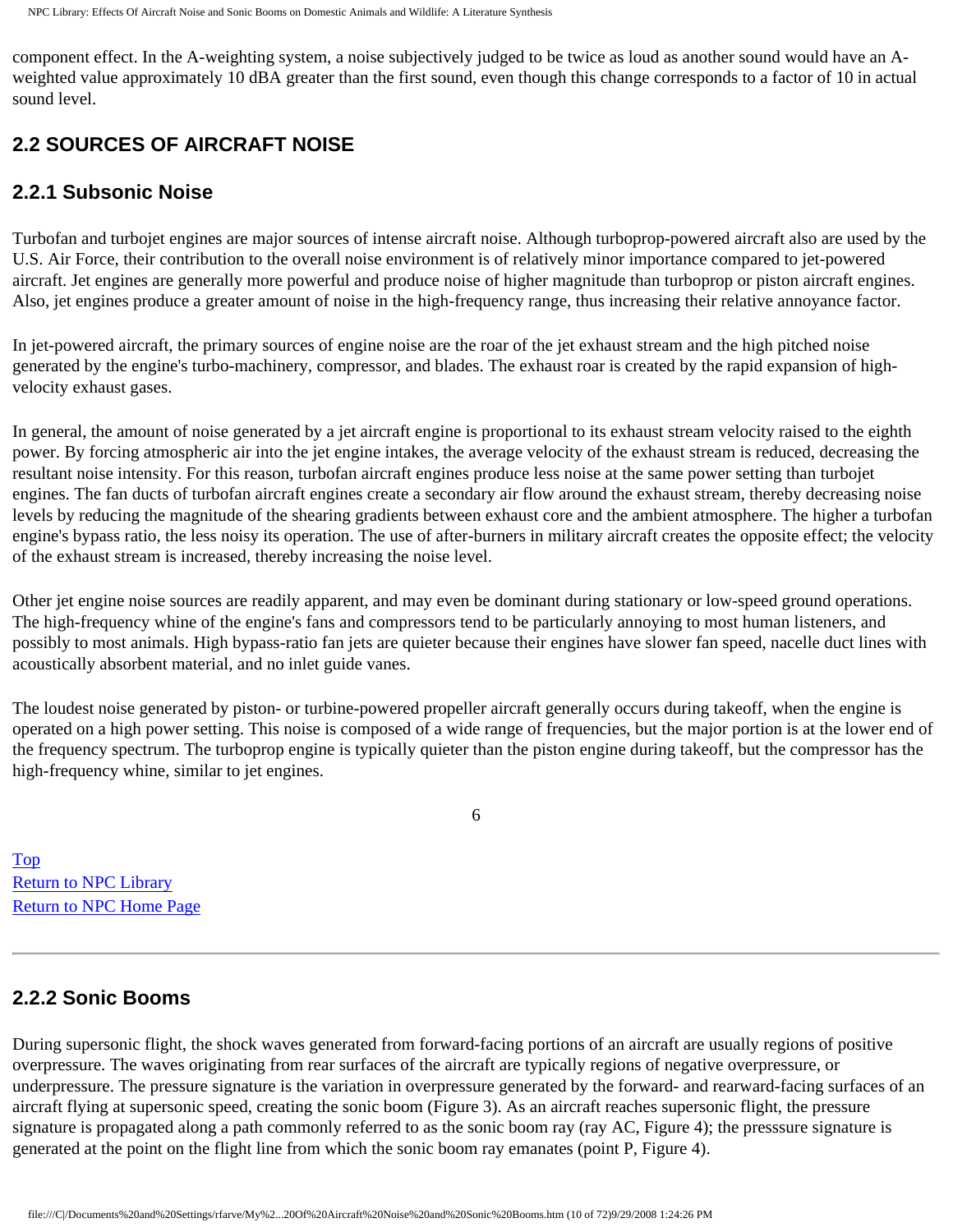The sonic boom rays emanating from an aircraft operating at supersonic speed initially form a cone (Figure 4). However, due to atmospheric variations (e.g., wind and temperature gradients) the rays conform to the laws of atmospheric refraction and become horn-shaped, forming a boom conoid (Figure 5). Because all relevant refraction properties of the atmosphere are usually not known, developing an accurate boom conoid for a given supersonic flight event is difficult.

In the absence of winds, the increase in the speed of a sonic boom along a descending ray creates a decrease in the ray angle (Peterson and Gross 1972). For this reason, a boom ray tends to be refracted upward, away from the ground. Due to this phenomenon, angles from the vertical of two boom rays from each point on a supersonic flight path are sufficiently great that the boom rays only graze, or do not reach, the ground. The sonic boom "carpet" (the area on the ground that experiences the sonic boom) is defined by the locus of points of the boom rays that just graze the ground (Figure 6). Surface areas outside these points experience no sonic boom.

A tail wind behind an aircraft enhances the effect of the increase in sound speed. A head wind creates the opposite effect and tends to refract the boom rays toward the ground. Also, the paths of propagation of the atmospheric pressure disturbances depend on the manner the aircraft is flown, as well as on the prevailing atmospheric conditions.

Under certain aircraft operating conditions (e.g., acceleration, dives, turns, and climbs), the sonic boom conoids generated by the aircraft may intersect one another. This effect is known as sonic boom focusing. Such focusing may also result from refraction effects caused by variations in atmospheric sound and wind speed. Focused sonic booms may be of much greater intensity than unfocused booms and are typically generated by fighter aircraft in "dogfight" maneuvers.

7

[Top](http://www.nonoise.org/library/animals/litsyn.htm#top)  [Return to NPC Library](http://www.nonoise.org/library.htm)  [Return to NPC Home Page](http://www.nonoise.org/index.htm) 



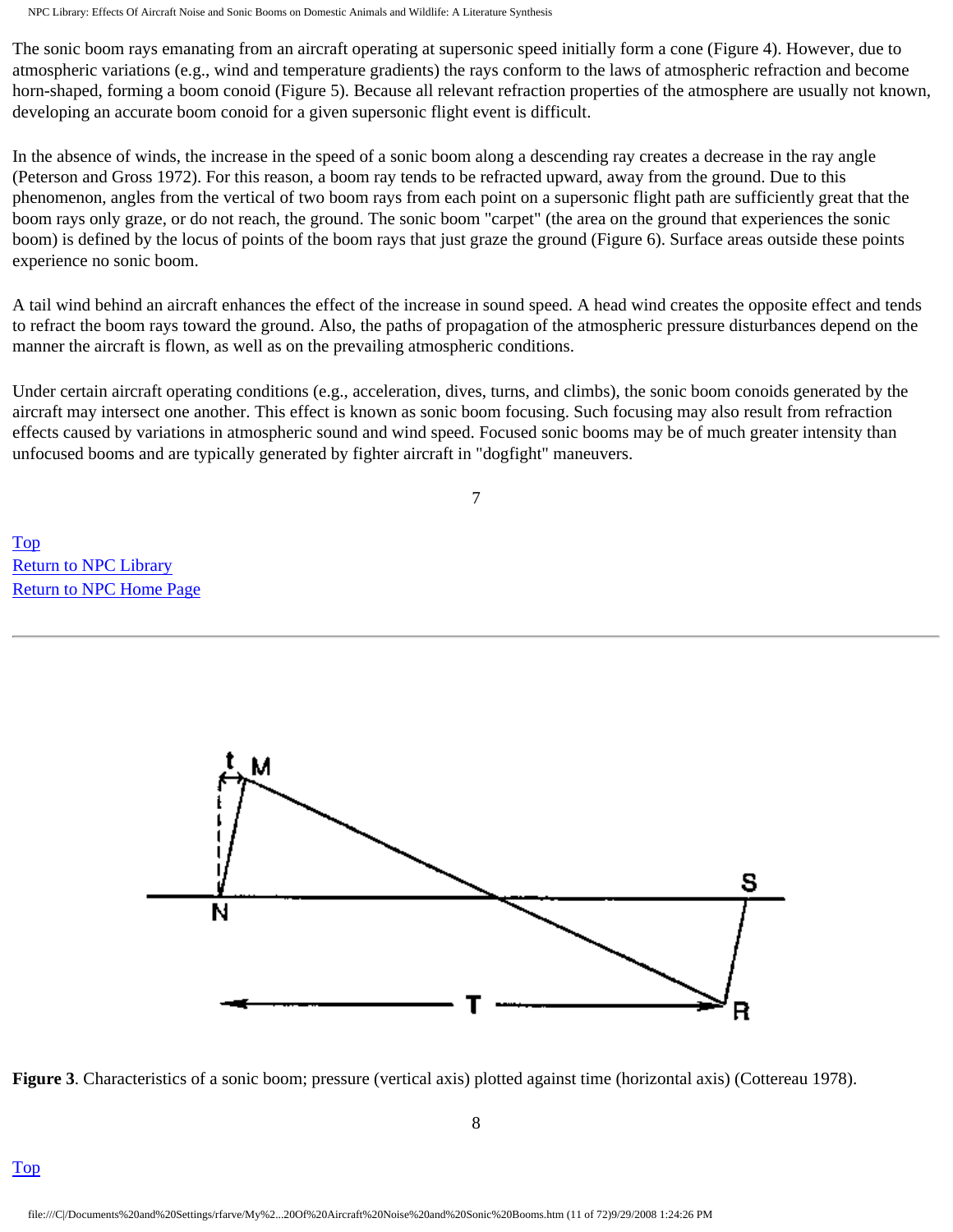#### [Return to NPC Library](http://www.nonoise.org/library.htm)  [Return to NPC Home Page](http://www.nonoise.org/index.htm)



**Figure 4**. Vertical section of sonic boom cone (Peterson and Gross 1972).

9

[Top](http://www.nonoise.org/library/animals/litsyn.htm#top)  **Return to NPC Library** [Return to NPC Home Page](http://www.nonoise.org/index.htm)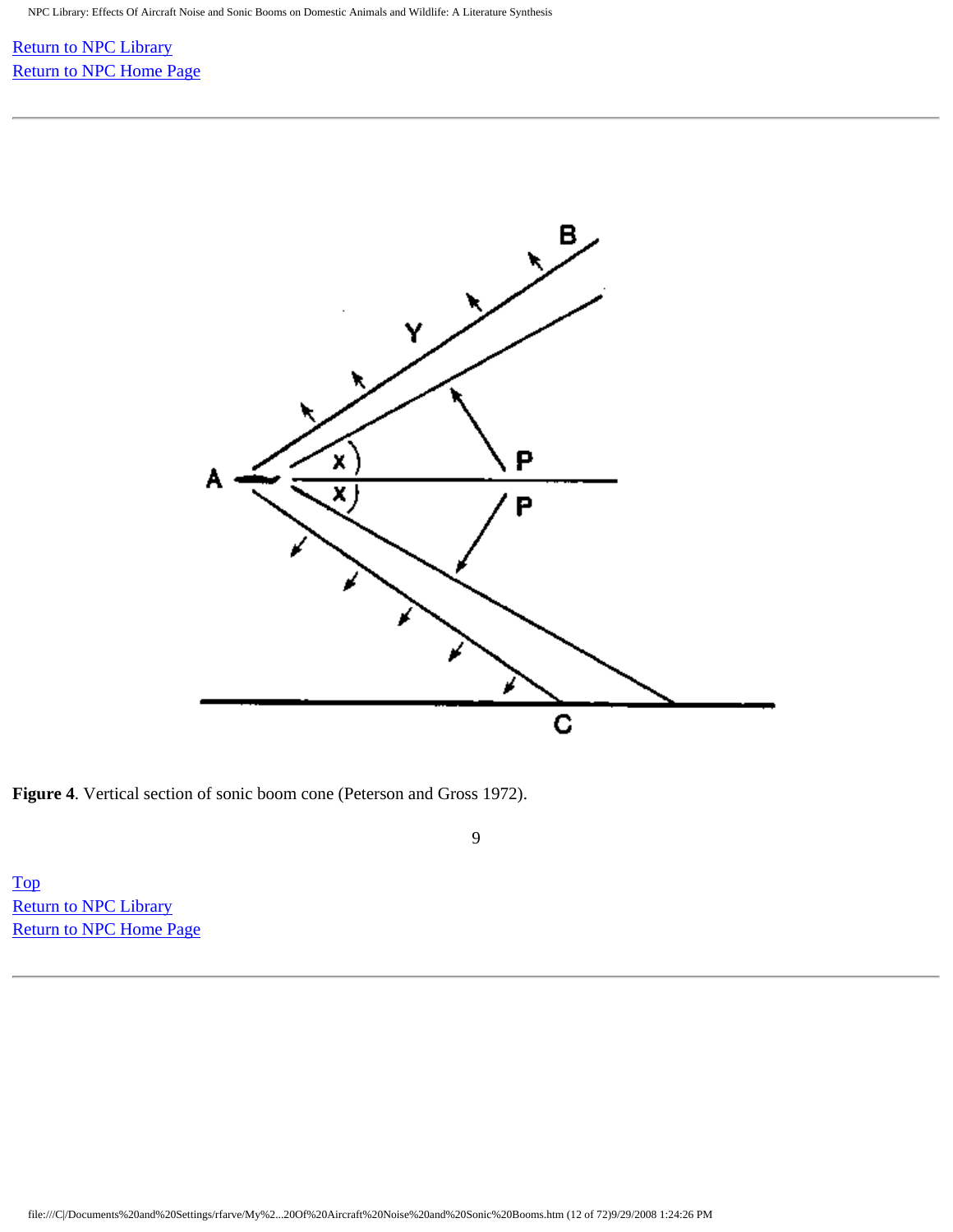

**Figure 5**. Refraction of boom rays as they pass down from an aircraft to the ground (Peterson and Gross 1972).

10

[Top](http://www.nonoise.org/library/animals/litsyn.htm#top)  [Return to NPC Library](http://www.nonoise.org/library.htm)  [Return to NPC Home Page](http://www.nonoise.org/index.htm) 



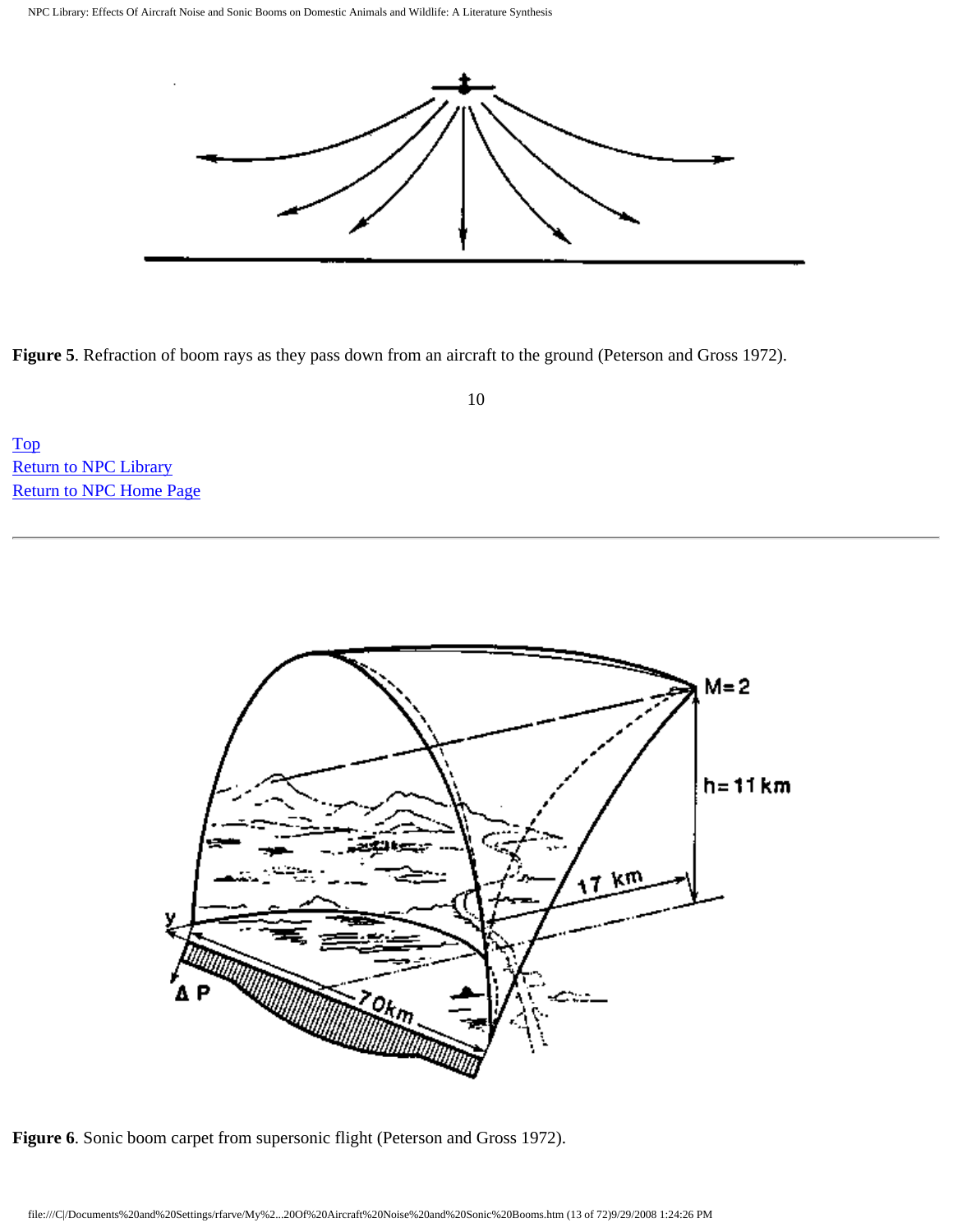11

[Top](http://www.nonoise.org/library/animals/litsyn.htm#top)  [Return to NPC Library](http://www.nonoise.org/library.htm)  [Return to NPC Home Page](http://www.nonoise.org/index.htm) 

#### **2.2.3 Aircraft Noise Propagation**

The propagation of aircraft noise and sonic boom from source to receiver is a function of several factors, including relative distance; atmospheric attenuation due to wind, humidity, and temperature; and intervening noise barriers (e.g., large stands of trees and buildings). The distance relationship is relatively straightforward; as acoustic energy spreads out over an increasingly larger area, the amount of sound energy per unit volume of atmosphere steadily decreases. For subsonic noise, this decrease is inversely proportional to the square of the distance between the aircraft and the receiver (i.e., a decrease in acoustic intensity of approximately 6 dB for each doubling in relative distance).

Atmospheric conditions affect noise propagation. Water vapor in the atmosphere is relatively effective at absorbing noise. Also, the higher noise frequencies are more readily absorbed. For this reason, high-frequency noise typically decreases with distance more rapidly than does either midrange or low-frequency noise. For aircraft in flight, air absorption has the greatest influence on noise propagation.

Atmospheric temperature gradients also affect aircraft noise propagation. During periods of normal temperature gradients, where air temperature steadily decreases with increasing altitude, aircraft noise is, for the most part, deflected upward, thereby producing areas of little or no noise on the ground at certain distances from the aircraft. During periods of atmospheric temperature inversion, the reverse situation is true and aircraft noise tends to be deflected downward, thus increasing ground noise level (Gladwin 1978).

During low-level aircraft operations, surface absorption and deflection may decrease the observed noise levels at low angles of observation. Intervening objects (e.g., hills, buildings) will also affect noise propagation.

### **2.2.4 Aircraft Noise Reduction**

Aircraft noise reduction measures may include modification of the: (1) noise source, (2) noise pathway between the source and the receiver, or (3) receiver. Although reducing aircraft noise at its source may seem the most expedient method of noise reduction, it generally cannot be done with military aircraft because of their high performance demands. This is especially true of combat aircraft. Use of acoustically modified jet aircraft engines has resulted in some reduction in aircraft-generated noise; however, development of economically feasible, quieter aircraft engines has proven to be a relatively slow process.

Modification of the noise pathway through the use of natural or artificial acoustic barriers has been used to interrupt the acoustical line-of-sight between the aircraft and receiver. Such interruption usually is restricted to locations close to air bases exposed to noise from numerous ground operations. Hills or woodlands can sometimes effectively shield nearby areas from aircraft ground operations, especially when such noise barriers are located close to the noise source. A relatively large area of dense, tall woodland is required before such vegetation has a significant noise reduction effect.

[Top](http://www.nonoise.org/library/animals/litsyn.htm#top)  [Return to NPC Library](http://www.nonoise.org/library.htm)  [Return to NPC Home Page](http://www.nonoise.org/index.htm)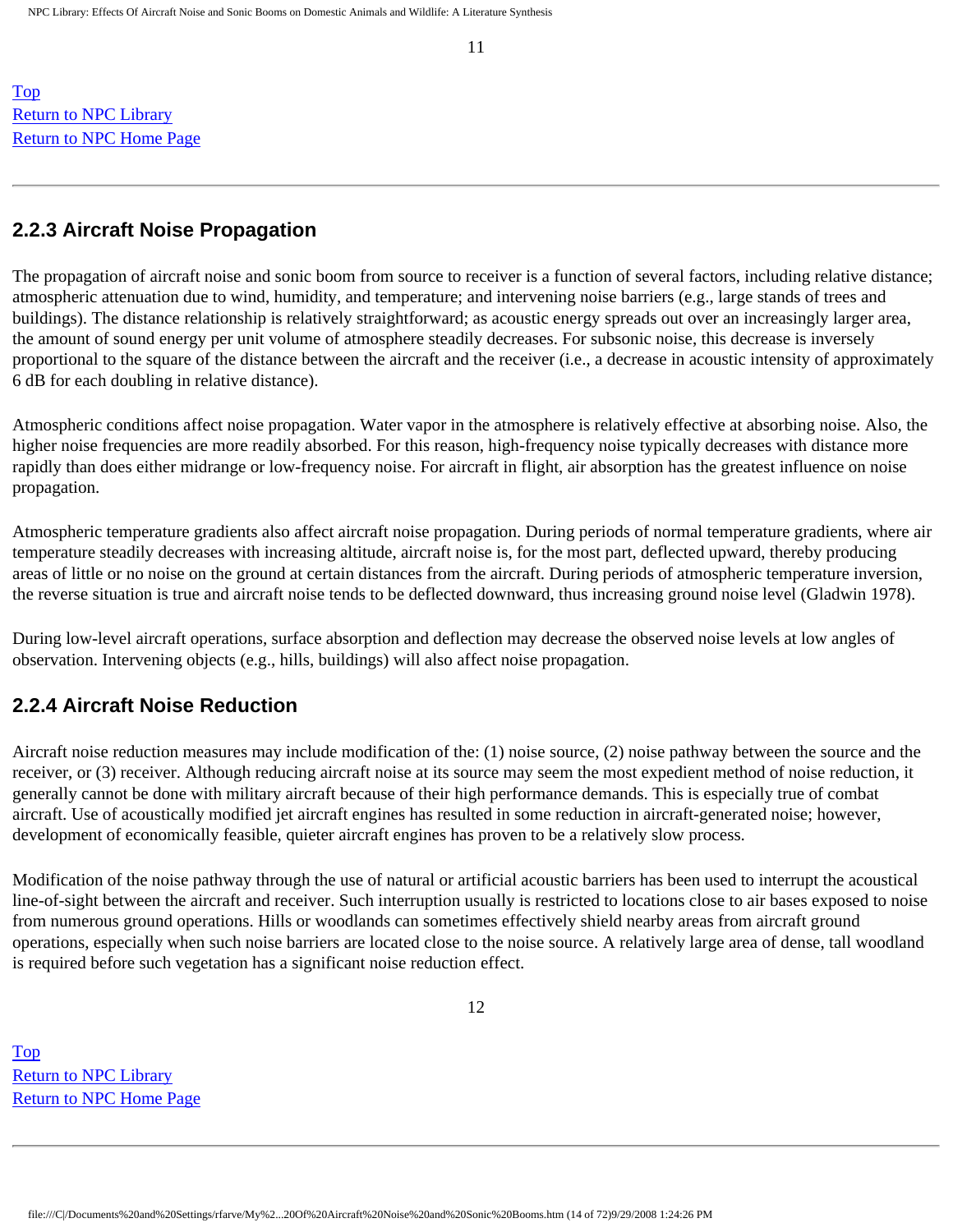## **3.0 EFFECTS OF NOISE AND SONIC BOOMS ON DOMESTIC ANIMALS AND WILDLIFE**

The effects of noise and sonic booms on animals vary due to the animal's hearing ability, which varies considerably among animal species. Each species has adapted, physically and behaviorally, to fill an ecological role within a community; an animal's hearing ability often reflects this role. Animals rely on hearing to avoid predators, to obtain food, and to communicate with members of their own species and other members of the community.

If sound has been a determinant in the evolution of behavior and morphology, its production and use have also depended on other aspects of the external environment (Bogert 1960). While specializations such as echolocation entail an integrated evolution of mechanisms of sound production and sound reception, the evolution of one is not always dependent on the evolution of the other. Sound production is not confined to animals with well-developed sound receptors, nor do all animals in which sound perception is well-developed produce sound themselves.

Sound production by animals also varies considerably. For example, mammalian vocalizations range in frequency from 50 to 100 Hz in the horse up to 150 kHz in some bats (Gould 1983). High-frequency sounds are extremely directional and attenuate quickly with distance. Low-frequency sounds attenuate slowly with distance and are relatively omnidirectional. The transmission properties of a vocalization depend on environmental factors, such as temperature, humidity, landscape, and vegetation. Range of vocal signal is influenced by intensity of the source, background noise levels, rates of signal degradation, and the perceptual abilities of the receiver (Gould 1983). Vocal communication in social animals helps maintain group cohesiveness by giving cues to individual identification and the next possible action of group members (Kiley-Worthington 1984). Noise impacts could potentially disrupt a species' ability to communicate, either vocally or by disturbing its behavioral patterns.

The literature concerning hearing ability of animals includes studies of hearing mechanisms and determination of hearing thresholds (audiograms), through primarily behavioral responses to various noise levels in laboratory experiments. Knowledge of specific audiograms for even domestic species is scant; however, a number of studies have been conducted since the mid-1970's on the hearing ability of various wildlife species. Comparisons between groups of species within the same habitat have revealed a wide variety of tolerance to noise levels.

Noise affects wildlife and other animals, including humans, in many ways. Janssen (1980) categorized these effects as primary, secondary, or tertiary. Primary effects are direct physical auditory changes, such as eardrum rupture,

13

[Top](http://www.nonoise.org/library/animals/litsyn.htm#top)  [Return to NPC Library](http://www.nonoise.org/library.htm)  [Return to NPC Home Page](http://www.nonoise.org/index.htm) 

temporary and permanent hearing threshold shifts, and the masking of auditory signals. Basking is the inability of an animal to hear important environmental signals. These signals include noises made by potential mates, predators, or prey. Aircraft noise could conceivably cause masking of the signals in some species and populations of wildlife. Secondary effects of aircraft noise and sonic booms on wildlife include such nonauditory effects as stress, behavioral changes, interference with mating, and detrimental changes in the ability to obtain sufficient food, water, and cover. Tertiary effects are the direct result of both primary and secondary effects, and include population declines, destruction of important habitat (Klein 1973), and, in extreme cases, potential species extinction (Bender 1977).

Animal species differ greatly in their response to noise of various characteristics and duration. Individual animal response to a given noise event or series of events also can vary widely, due to a variety of factors, including time of day and year, physical condition of the animal, physical environment (such as whether the animal is restrained or unrestrained), the experience of the individual animal, and whether or not other physical stressors (e.g., drought) are present.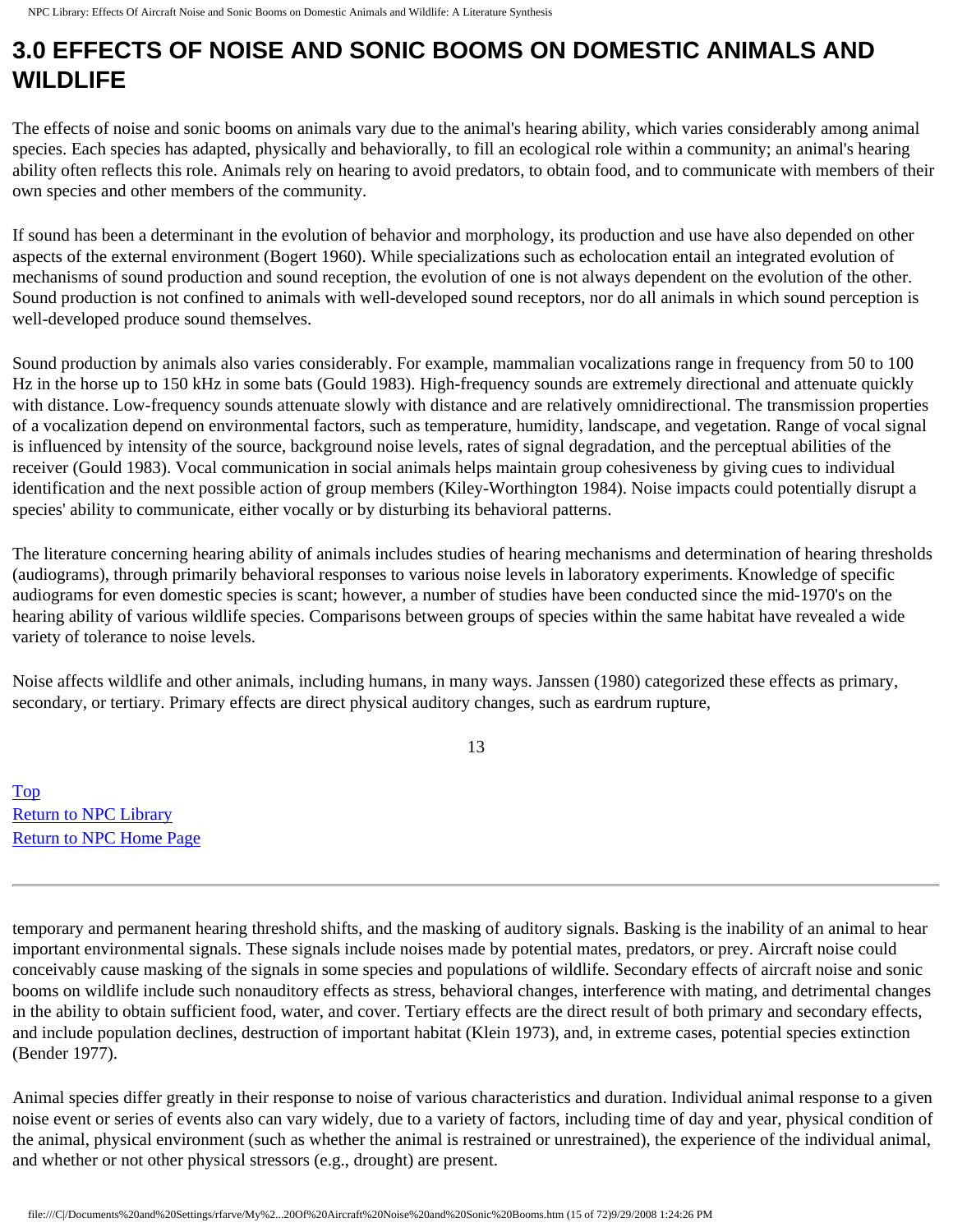The effects of noise on the physiology of laboratory animals have been studied more thoroughly than effects on farm animals or wildlife. Although laboratory studies cannot be directly applied to effects of noise on wildlife in their natural habitats, they do describe a range of potential effects that may possibly occur. Hearing sensitivity, susceptibility to noise-induced hearing loss, and physiological effects of noise vary among animal species. Animals appear to be more sensitive to noise disturbance than humans (Borg,1981). Possible harmful effects of sound may be more related to information content of the sound--information pertaining to risky actions or masking significant information--rather than to sound itself.

A sudden or unfamiliar sound is believed to act as an alarm, activating the sympathetic nervous system. The short-term physiological stress reactions, referred to as "fight-or-flight," are similar for many vertebrate species (Holler 1978). Various stimuli can produce similar physiological effects. Different stressors have their own unique effects, however, and reactions to stress can vary between species and also among individuals of the same species. 0nly laboratory studies have been able to eliminate these variables and show that noise produces certain physiological effects.

The general pattern of response to stress includes activation of the neural and endocrine systems, causing changes such as increased blood pressure, available glucose, and blood levels of corticosteroids. The effect of sympathetic activation on circulation also is believed to have an effect on hearing (Holler 1978). A correlation has been shown to exist between the reaction on the peripheral circulation and the temporary threshold shift caused by noise exposure. Prolonged exposure to severe stress may exhaust an animal's resources and result in death.

The introduction of commercial and military supersonic aircraft has raised the question of whether sonic booms should be considered as severe environmental pollution, with adverse effects on humans, animals, and

14

[Top](http://www.nonoise.org/library/animals/litsyn.htm#top)  [Return to NPC Library](http://www.nonoise.org/library.htm)  [Return to NPC Home Page](http://www.nonoise.org/index.htm) 

structures (Cottereau 1978). Reviewers of Air Force proposals for new low-altitude training routes and military operating areas frequently express concern regarding the effect of jet noise on wildlife and farm animals (Shotton 1982). Differences in noise from low-altitude subsonic overflight and high-altitude supersonic overflight include the increased duration of noise from a low-altitude overflight, the greater probability that noise from low-altitude overflights will be accompanied by visual perception of the aircraft, and the broad-band frequency distribution of jet engine noise (about 200-20,000 Hz) versus the low-frequency noise of sonic booms (with most of the sound energy between 15-50 Hz).

Much of the knowledge in the past concerning effects of sonic booms was based on occasional booms, many of which had resulted in complaints and claims (Boutelier1968; Bond 1971; Milligan et al. 1983). Although probably not always legitimate, these complaints indicate that concern has developed about the effects of sonic booms, and this concern should stimulate intensified research. However, only a few investigations, under field or simulated conditions, have been undertaken to determine the possible effects of sonic booms. The few documented behavioral observations of animals appear to indicate that sonic booms and subsonic low-altitude-flight noise evoke startle reactions; however, specific reactions differ according to the species involved, whether the animal is alone, and perhaps whether the animal has been previously exposed to sonic booms (Bell 1972). Some animals appear to adapt to the disturbances. Avian species seem to be more affected than mammals.

Trampling, moving, raising the head, stampeding, jumping, and running are among the common reactions reported for mammals exposed to sonic booms (Bell 1972). Birds occasionally run, fly, or crowd. Reactions vary from boom to boom and do not appear to be predictable. Animal reactions to sonic booms are similar to their reactions to low-altitude subsonic airplane flights, helicopters, and sudden noises.

Aircraft noise and sonic booms have been implicated as a cause of lowered reproduction in a variety of animals. The majority of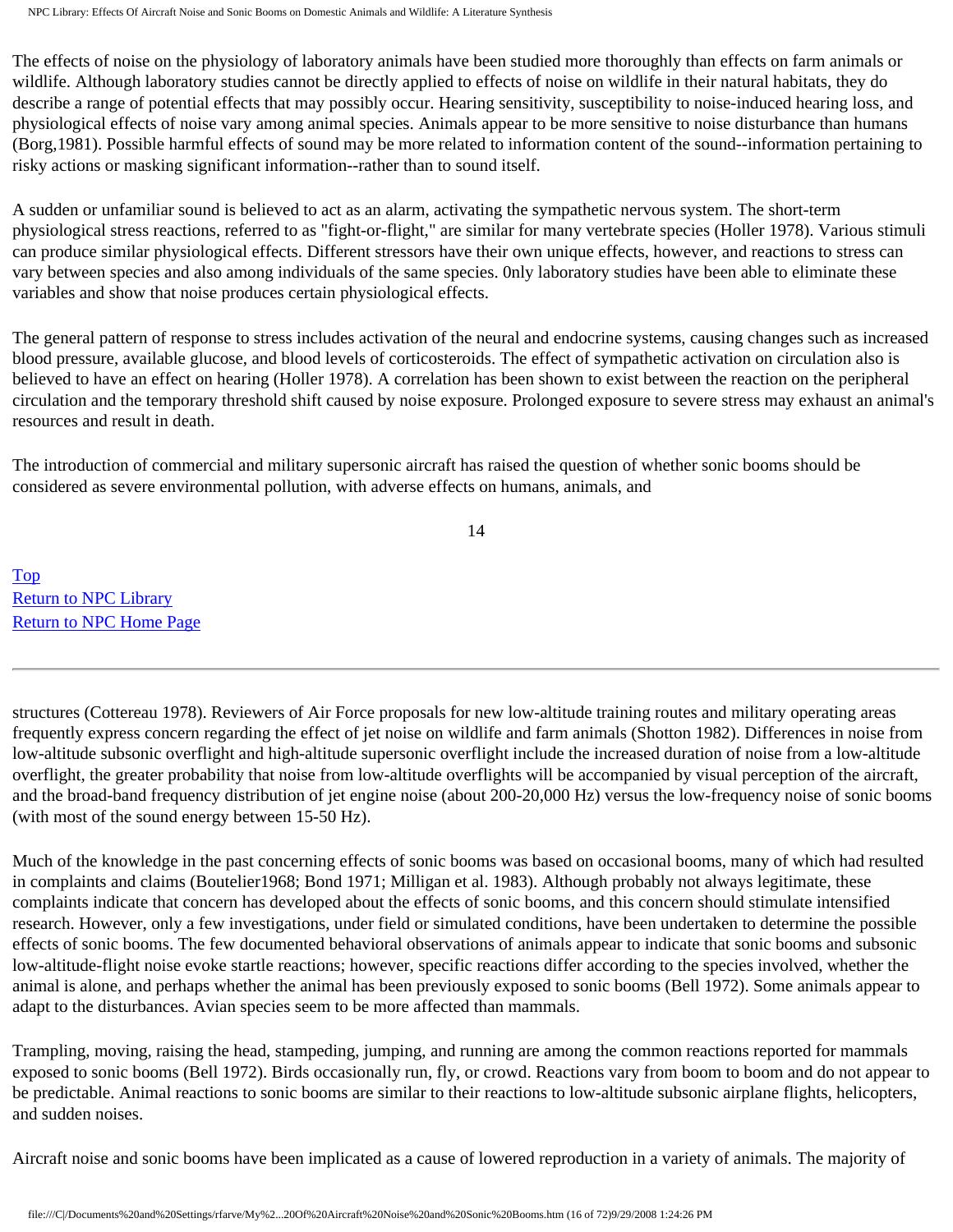research on the reproductive effects of noise on animals has been conducted in the laboratory with domestic species, particularly poultry. However, field studies indicate that the reproduction of wild populations may be more affected by noise disturbance than domestic populations. The reproductive effects have primarily been the result of disturbance of the animal's behavior during the reproductive cycle.

In the following sections, literature concerning animal hearing and the effects of aircraft noise and sonic booms on various groups of animals is presented. Some information concerning other types of noise is also included, to supplement the lack of knowledge on the effects of aircraft noise. These sections serve to summarize the literature, not to evaluate the appropriateness or adequacy of the scientific approach of each study.

15

[Top](http://www.nonoise.org/library/animals/litsyn.htm#top)  [Return to NPC Library](http://www.nonoise.org/library.htm)  [Return to NPC Home Page](http://www.nonoise.org/index.htm) 

## **3.1 MAMMALS**

The sense of hearing has become highly developed and specialized in the mammals relative to other tetrapods (Stebbins 1978; Harrison 1984). Increases in absolute sensitivity to acoustic stimuli in the audible frequency range and enhanced differential acuity to auditory stimuli, such as frequency and intensity, have contributed to the success of the mammals as a group. Evolutionary changes in the structure of the middle ear conducting system, in the cochlea, and, to a lesser extent, in the central nervous system are presumed responsible for the highly developed sense of hearing. The considerable variation in auditory capabilities in the various Orders and Families of mammals reflects the different selective pressures that have played a major role in hearing development. In some mammals, orientation and navigation have emphasized extended high-frequency sensitivity, while in others the obvious adaptive value of tightly knit social organization has placed a premium on the fine discrimination of the small, but significant, changes in the acoustic patterning of intraspecific communication sounds.

The basic characteristics of hearing, communication, and orientation signals were investigated in 30 species of insectivores (e.g., moles, shrews), bats, and marine mammals. The sensitivity of hearing, range of reception, and time parameters were found to be distinctly dependent on ecological factors and the acoustics of the environments of the animals under study (Konstantinov 1978). Animals with exclusively underground life habits (e.g., moles) show hearing of the lowest frequency and relatively high thresholds. A considerable extension of the reception range into the ultrasound frequency zone, with a lowering of the thresholds and more rapid response to the subsequent acoustic signals, was ascertained in species of largely nocturnal life habits. The acoustic system is most refined in animals using ultrasound echolocation for orientation and searching for prey in a tridimensional space, under optically unfavorable conditions (e.g., bats, porpoises).

Sound levels above about 90 dB are likely to be adversive to mammals and are associated with a number of behaviors such as retreat from the sound source, freezing, or a strong startle response. Sound level below about 90 dB usually cause much less adversive behavior. Laboratory studies of domestic mammals have indicated that behavioral responses vary with noise types and levels, and that domestic animals appear to acclimate to some sound disturbances (e.g., Anthony et al. 1959; Bond et al. 1963; Ames and Arehart1972; Espmark et al. 1974; Ames 1978).

Host studies on the effects of noise and sonic booms on mammals have been conducted on laboratory animals (Table 2). However, field studies, primarily investigating behavioral effects, have been conducted on several species of wild mammals.

## **3.1.1 Domestic Livestock**

Surprisingly, the hearing of livestock has not been investigated, with the exception of a few studies that determined auditory thresholds of Suffolk ewe lambs (Ames and Arehart 1972; Ames 1978) and cattle (Ames 1974). The threshold curve of the lambs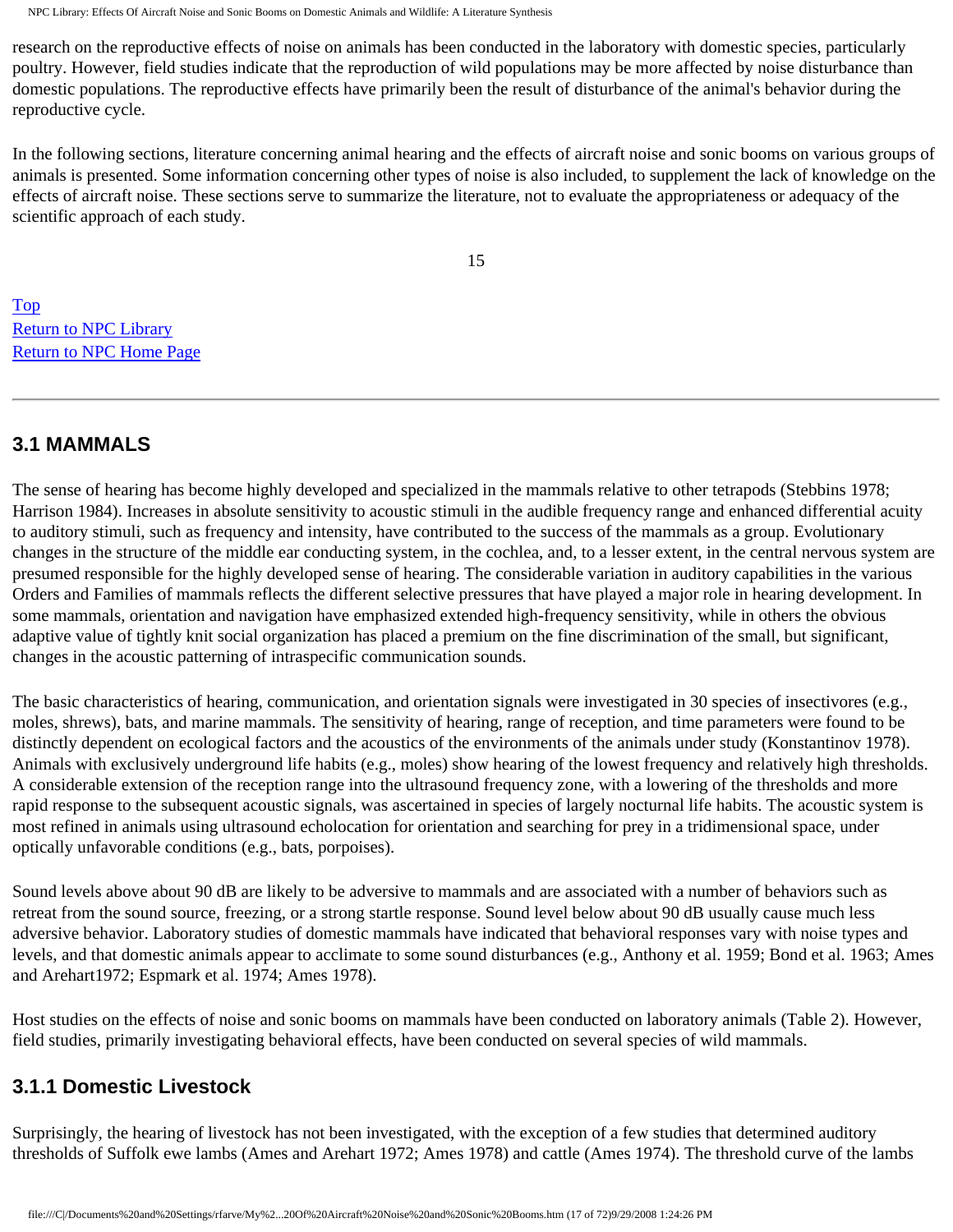declined gradually from 100 to 500Hz, then

[Top](http://www.nonoise.org/library/animals/litsyn.htm#top)  **Return to NPC Library** [Return to NPC Home Page](http://www.nonoise.org/index.htm) 

**Table 2**. Some possible negative effects of noise and sonic booms on animals.

| Species             | <b>Type of noise</b>                                                                                                                                   | <b>Effect</b>                                                                                                                  |
|---------------------|--------------------------------------------------------------------------------------------------------------------------------------------------------|--------------------------------------------------------------------------------------------------------------------------------|
| Domestic livestock: |                                                                                                                                                        |                                                                                                                                |
| Various species     | Sonic boom (80-370 mN/m2); low-level Startle reaction<br>subsonic flights (50-200 m) (Nixon et<br>al. 1968; Bond et al. 1974; Espmark et<br>al. 1974). |                                                                                                                                |
| Dairy cow           | Exploding paper bags (Ely and Petersen<br>1941)                                                                                                        | Cessation of milk ejection                                                                                                     |
|                     | General noise (105 dB) (Kovalcik and<br>Sottnik 1971)                                                                                                  | Reduces feed consumption, milk yield, and rate of<br>milk release                                                              |
|                     | Tractor engine sound (97 dB) (Broucek<br>et al. 1983)                                                                                                  | Increased glucose concentration and leukocyte<br>counts in the blood; reduced level of hemoglobin                              |
|                     | General noise (1 kHz, 110 dB)<br>(Broucek et al. 1983)                                                                                                 | Increase in glycemia, nonesterified fatty acids,<br>creatin; decrease in hemoglobin and, thyroxin<br>concentration             |
| Goat                | Jet noise (Sugawara et al, 1979)                                                                                                                       | Reduced milk yield                                                                                                             |
| Swine               | General noise (108-120 dB) (Borg<br>1981)                                                                                                              | Influence on hormonal system: increase of plasma<br>11-OH-corticosterone and catecholamines;<br>decreased corticosteroid level |
|                     | General noise (93 dB) (Dufour 1980)                                                                                                                    | Aldosteronism (excess secretion of aldosterone from<br>the adrenals)                                                           |
|                     | Recorded aircraft noise (120-135 dB)<br>(Bond et al. 1963)                                                                                             | Increased heart rate                                                                                                           |
| Sheep               | White noise (100 dB) (Ames and<br>Arehart 1972)                                                                                                        | Higher heart rate and respiration rate; lower feeding<br>efficiency                                                            |
|                     | White noise (90 dB) (Ames 1978)                                                                                                                        | Decreased thyroid activity                                                                                                     |
|                     | General noise (4 kHz, 100 dB) (Ames<br>1978)                                                                                                           | Increased number of corpora lutea; more lambs/ewe                                                                              |
| Wild ungulates:     |                                                                                                                                                        |                                                                                                                                |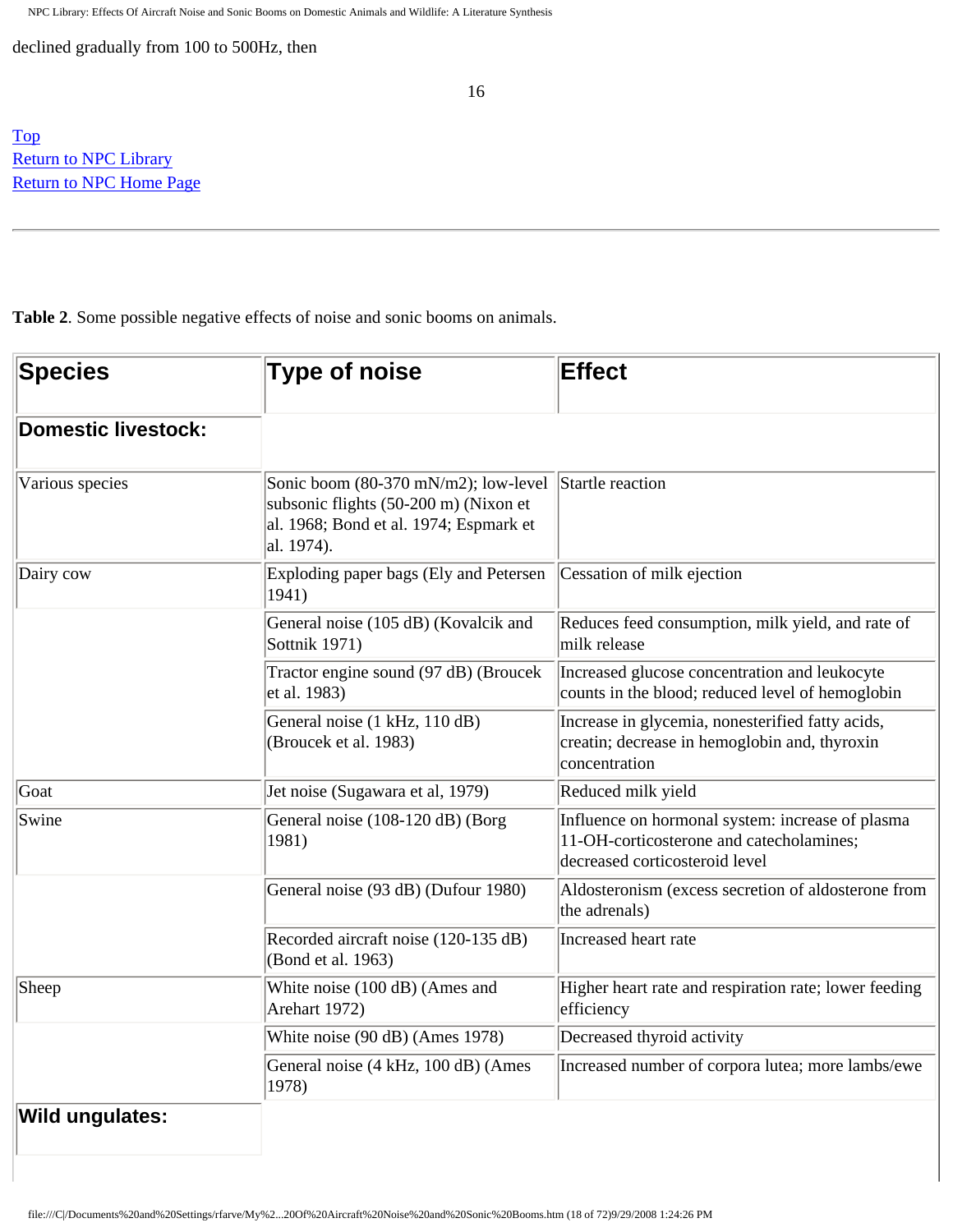| Reindeer                                  | Sonic booms (35-702 Pa) (Espmark<br>1972)                                                                                                                              | Slight startle responses: raising of head, pricking the<br>ears, scenting the air                                                                                                                                                                                                 |
|-------------------------------------------|------------------------------------------------------------------------------------------------------------------------------------------------------------------------|-----------------------------------------------------------------------------------------------------------------------------------------------------------------------------------------------------------------------------------------------------------------------------------|
| Caribou                                   | Low-altitude aircraft (<200 ft): fixed-<br>wing, helicopter (Klein 1973)                                                                                               | Running and panic behavior                                                                                                                                                                                                                                                        |
|                                           | Low-altitude aircraft (<500 ft): fixed-<br>wing, helicopter (Calef et al. 1976)                                                                                        | Escape or strong panic reactions                                                                                                                                                                                                                                                  |
|                                           | General noise (Calef 1974)                                                                                                                                             | Increased incidence of miscarriages; lower birth<br>rates                                                                                                                                                                                                                         |
| Pronghorn                                 | Low-altitude helicopters (150 ft, slant<br>range of 500 ft; 77 dBA) (Luz and<br>Smith 1976)                                                                            | Running                                                                                                                                                                                                                                                                           |
| <b>Laboratory rodents and</b><br>rabbits: |                                                                                                                                                                        |                                                                                                                                                                                                                                                                                   |
| Various species                           | General noise (150 Hz-40 kHz, 132-140)<br>dB) (Anthony and Ackerman 1957)                                                                                              | "Anxiety-like" behavior                                                                                                                                                                                                                                                           |
| Guinea pig                                | General noise (128 dB SPL) (Beagley<br>1965); simulated sonic booms (130 dB)<br>(Hajeau-Chargois et al. 1970)                                                          | Anatomical hearing damage; hearing loss                                                                                                                                                                                                                                           |
| Mouse                                     | Simulated sonic booms (Reinis 1976)                                                                                                                                    | Auditory damage; inner ear bleeding                                                                                                                                                                                                                                               |
|                                           | Intermittent noise (110 dB) (Anthony<br>and Ackerman 1955)                                                                                                             | Decrease in circulating eosinophils; adrenal<br>activation                                                                                                                                                                                                                        |
|                                           | Recorded subway noise (105 dB SPL)<br>(Busnel and Holin 1978)                                                                                                          | Longer time interval between litters; lower weight<br>gain of young; increased incidence of miscarriage,<br>resorption and malformations                                                                                                                                          |
|                                           | Continuous, high-intensity jet engine<br>noise $(127 \text{ dB})$ ; random onset noise<br>$(103-110)$ dB); high-frequency noise $(113)$<br>$dB$ ) (Nawrot et al. 1980) | Decreased pregnancy rate (all groups); decrease in<br>number of implantation sites per litter and fetolethal<br>effects (high-intensity jet noise)                                                                                                                                |
|                                           | General noise (106 dB) (Ishii and<br>Yokobori 1960)                                                                                                                    | Teratogenic effects                                                                                                                                                                                                                                                               |
| $\vert$ Rat                               | General noise (105 dB SPL) (Moller<br>1978; Borg 1979, 1981)                                                                                                           | Hearing loss; damage to inner ear structure                                                                                                                                                                                                                                       |
|                                           | General noise (80 dB SPL) (Borg 1978a,<br>$ b,c\rangle$                                                                                                                | Vasoconstriction                                                                                                                                                                                                                                                                  |
|                                           | General intermittent sound (Buckley<br>and Smookler 1970)                                                                                                              | Rise in blood pressure; hypertension                                                                                                                                                                                                                                              |
|                                           | Recorded thunderclaps (98-100 dB<br>SPL, 50-200 Hz) (Ogle and Lockett<br>1966)                                                                                         | Increased urinary excretion of sodium and<br>potassium; excretion of oxytocin and vasopressin                                                                                                                                                                                     |
|                                           | Electric buzzer (110 dB) (Sackler et al.<br>1959)                                                                                                                      | Decreased adrenal, body, thymus, spleen, liver,<br>pituitary, ovary, and uterine weights; slight gain in<br>thyroid weight; increased production of ACTH;<br>inhibition of gonadotrphin, ovarian hormones, and<br>possible inhibition of the thyrotrophic and thyroid<br>hormones |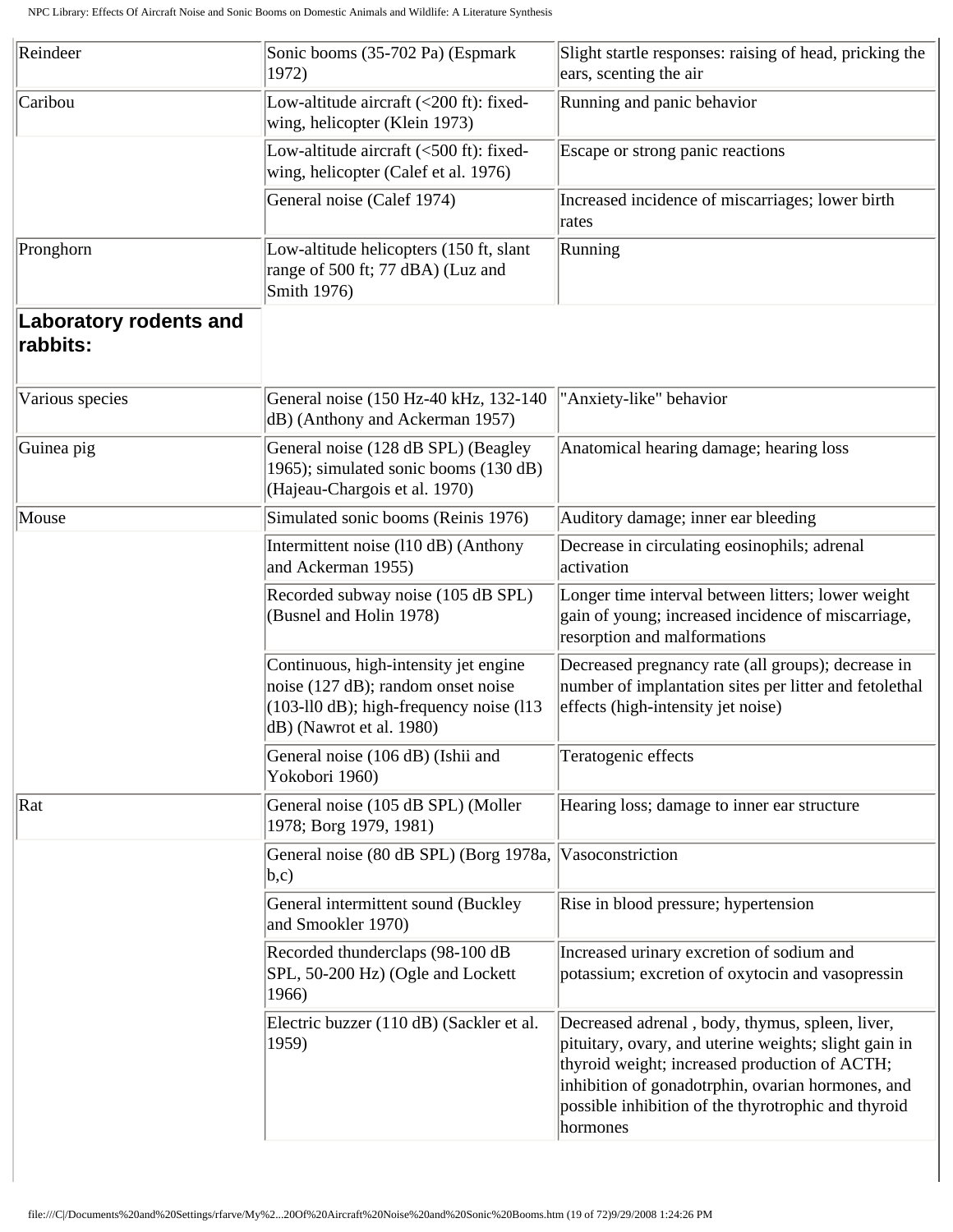|                      | General noise (1 kHz, 95 dB) (Fell et al. Suppressed thyroid activity<br>1976)                     |                                                                                                                                                                                                           |
|----------------------|----------------------------------------------------------------------------------------------------|-----------------------------------------------------------------------------------------------------------------------------------------------------------------------------------------------------------|
|                      | General noise (120 Hz, 95-105 dB)<br>(Jurtshuk et al. 1959)                                        | Reduced glutathione levels in blood, increased<br>adrenal weights and ascorbic acid; decrease in total<br>adrenal cholesterol                                                                             |
|                      | Intermittent noise(95 dB)(Hrubes and<br>Benes 1965)                                                | Increased secretion of catecholamines in the urine;<br>increased free fatty acids in the blood plasma;<br>increased weight of the adrenals; inhibition of<br>growth                                       |
|                      | General noise (92 dB) (Gamble 1982)                                                                | Persistent vaginal estrus prolonged vaginal<br>cornification; higher preweaning mortality of young                                                                                                        |
|                      | White noise (102-114 dB) (Friedman et<br>al. 1967)                                                 | Change in the hypothalymus                                                                                                                                                                                |
|                      | Electric bell (95-100 dB) (Zondek and<br>Isacher 1964)                                             | Enlarged ovaries; persistent estrus; follicular<br>hematomas                                                                                                                                              |
|                      | General noise (Zondek 1964)                                                                        | Decreased fertility                                                                                                                                                                                       |
| Domestic rabbit      | White noise (107-112 dB) (Nayfield<br>and Besch 1981)                                              | Increased adrenal weights; decreased spleen and<br>thymus weights                                                                                                                                         |
|                      | White noise (102-114 dB) (Friedman et<br>al. 1967)                                                 | Change in the hypothalymus; higher plasma<br>cholesterol and plasma triglycerides; fat deposits in<br>the irises of the eyes; more aortic atherosclerosis and<br>higher cholesterol content in the aortas |
|                      | Electric bell (95-100 dB) (Zondek and<br>Isacher 1964)                                             | Enlarged ovaries; persistent estrus; follicular<br>hematomas                                                                                                                                              |
| Chinchilla           | Simulated sonic booms; general noise<br>(65-105 dB) (Carder and Miller 1971,<br>1972; Reinis 1976) | Hearing loss; outer cell damage of the cochlea                                                                                                                                                            |
| <b>Wild rodents:</b> |                                                                                                    |                                                                                                                                                                                                           |
| Desert kangaroo rat  | ORV noise (78-110 dB SPL)<br>(Brattstrom and Bondello 1983)                                        | Temporary threshold shift in hearing                                                                                                                                                                      |
| House mouse (feral)  | Aircraft (110-120 dB) (Chesser et al.<br>1975)                                                     | Increased adrenal weights                                                                                                                                                                                 |
| Cotton rat           | Recorded aircraft noise (110 dB SPL)<br>(Pritchett et al. 1978)                                    | Increased body weights; increased secretion of<br><b>ACTH</b>                                                                                                                                             |
|                      | High-pitched whistles (Hepworth 1966)                                                              | Enlarged ovaries; persistent estrus; follicular<br>hematomas                                                                                                                                              |
| <b>Carnivores:</b>   |                                                                                                    |                                                                                                                                                                                                           |
| Domestic cat         | Noisy laboratory (Liberman and Beil<br>1979)                                                       | Hearing threshold shifts; loss or damage to hair cells<br>of inner ear                                                                                                                                    |
|                      | General noise (100-1,000 Hz) (Miller et<br>al. 1963)                                               | Hearing threshold shifts                                                                                                                                                                                  |
| Domestic dog         | Sudden loud noises (Stephens 1980)                                                                 | Increase in plasma corticosteroid concentrations                                                                                                                                                          |
| Farm-raised mink     | Simulated sonic booms (167-294 mN/<br>$ m2$ ) (Travis et al. 1974)                                 | Brief startle reaction                                                                                                                                                                                    |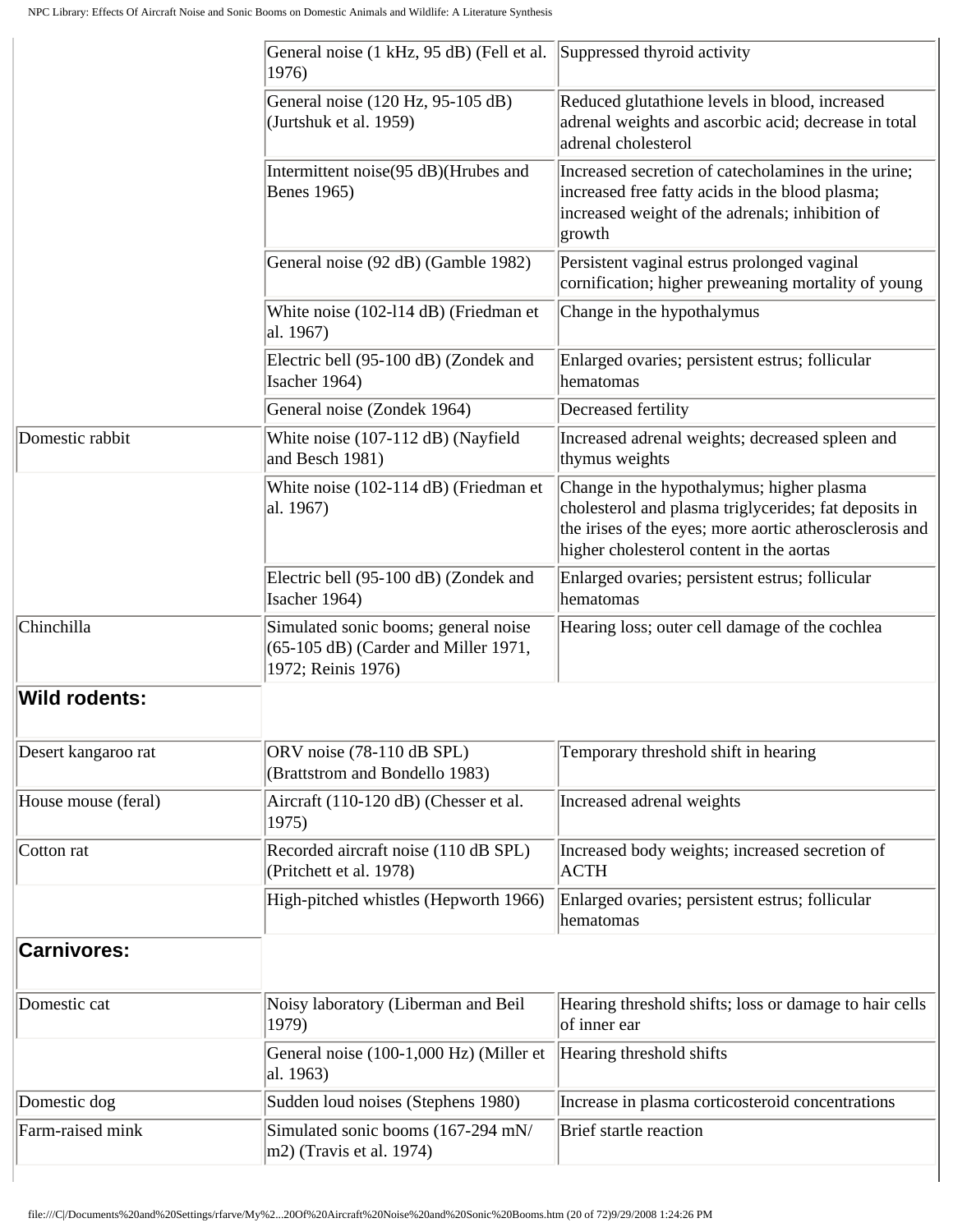| Wolf/grizzly bear       | Low-altitude fixed-wing aircraft and<br>helicopters (Klein 1973)                              | Startle reaction; running                                   |
|-------------------------|-----------------------------------------------------------------------------------------------|-------------------------------------------------------------|
| <b>Aquatic mammals:</b> |                                                                                               |                                                             |
| Beluga whale            | Boat traffic (Acoustical Society of<br>America 1980)                                          | Easily displaced                                            |
| Pinnepeds               | Sonic booms (80-89 dBA SPL) (Jehl<br>and Cooper 1980)                                         | Startle reactions                                           |
| Elephant seal           | Impulse noise created by a carbide pest<br>control cannon (115.6-145.5 dBA)<br>(Stewart 1982) | Alert behavior                                              |
| Sea lion                | Simulated boom (Stewart 1982)                                                                 | Left beach during non-breeding season and went<br>into surf |
| other mammal groups:    |                                                                                               |                                                             |
| Rhesus monkey           | General noise (Leq (24): 85 dB)<br>(Peterson et al. 1981)                                     | Increased blood pressure                                    |

17-23

[Top](http://www.nonoise.org/library/animals/litsyn.htm#top)  [Return to NPC Library](http://www.nonoise.org/library.htm)  [Return to NPC Home Page](http://www.nonoise.org/index.htm) 

decreased rapidly and reached its lowest point at 7,000 Hz. The audiogram for sheep was similar in shape to that for humans, but at a higher frequency (most sensitive at 7,000 Hz). Significant differences were observed among individual sensitivities at different frequencies, with the lower frequencies exhibiting large variations. Therefore, response to sound stimuli can be expected to vary among individuals within a species.

Behavior reactions observed in livestock exposed to sonic booms (80-370 Pa) or low-altitude subsonic flights (50-200 m) have generally consisted of startle reactions that were considered minimal (Nixon et al, 1968; Bond et al. 1974; Espmark et al. 1974). Espmark et al. (1974) suggested that observed reactions (e.g., backward jumping) may be more dangerous for tied-up animals, and that the effects of these disturbances might be more severe for animals under certain physiological conditions, such as gestation.

The use of military aircraft at supersonic speeds has already resulted in damage claims being made (and in some cases, being paid) for alleged injury or losses in domestic livestock (Ewbank 1977). This has prompted a number of investigations of the effects of noise on domestic farm animals, including the physiological effects of aircraft and nonaircraft noise on dairy cows, goats, pigs, and sheep.

0ne of the earliest studies of noise effects on cows was an attempt to determine the relationship between the nervous system and the ejection of milk of three Jersey cows at the Kentucky Agricultural Experiment Station (Ely and Peterson 1941). The left half of the udder of each cow was denervated. After recovering from surgery, all three cows began ejecting milk normally. The denervated half of the udder was able to eject milk just as well as the intact half. 0ne cow was then subjected to various experiments to determine the effect of the nerve supply to the glands under various conditions, such as fright caused by loud noises. Fright was induced by exploding paper bags every 10 seconds for 2 minutes just prior to attaching the mechanical milker. This resulted in an immediate cessation of milk production. Thirty minutes following exposure to exploding paper bags, 70% normal milk production occurred. No difference in response between the two halves of the udder was observed. Injections of adrenalin gave similar results. The amount of adrenalin injected appeared to determine the length of time needed before natural milk ejection resumed. Presumably,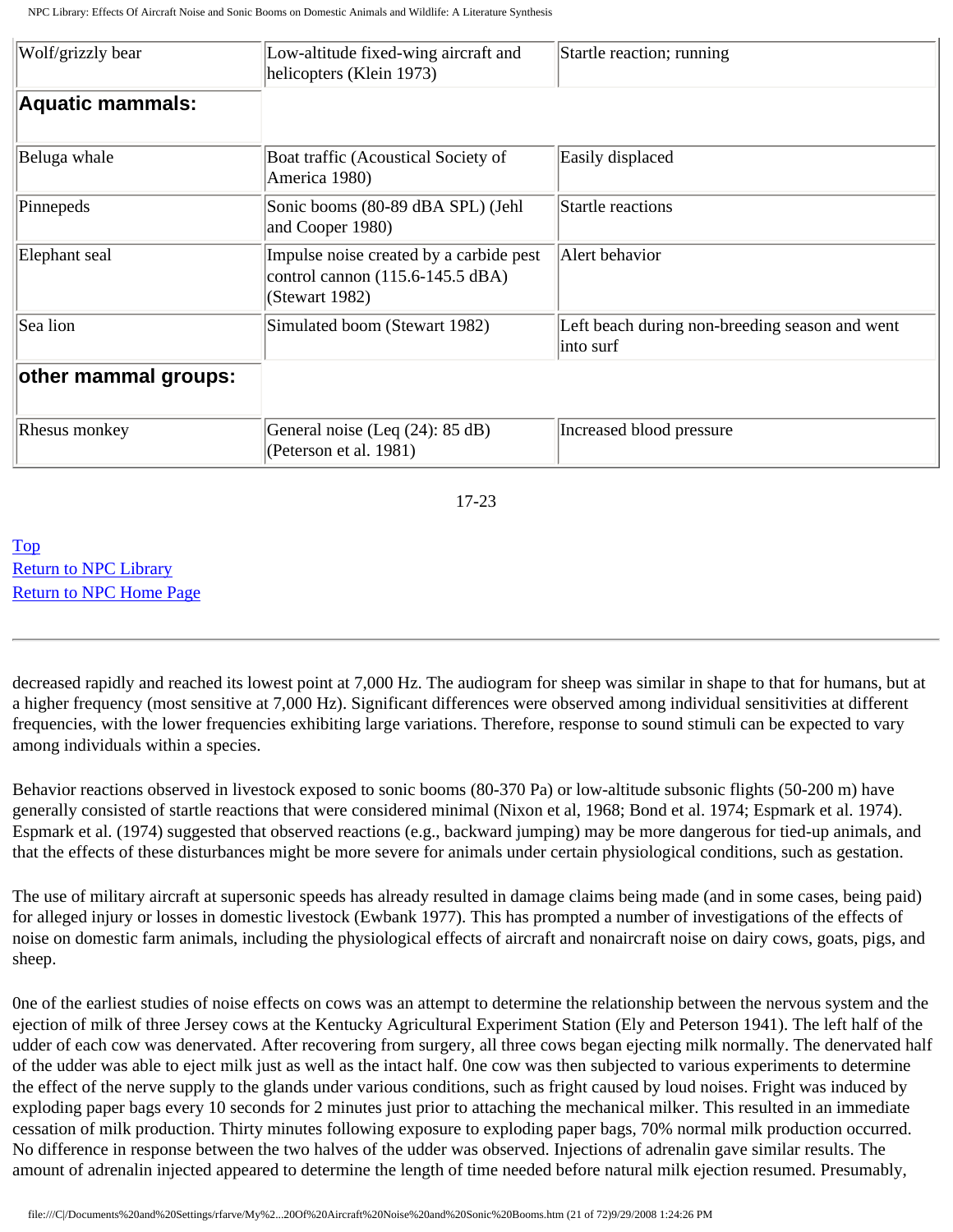this length of time would be proportional to degree of fright. Fright, such as that caused by a loud sound, could stimulate the natural production of adrenalin.

Parker and Bayley (1960) studied the effects of jet aircraft noise and flyovers on milk production of dairy herds located near existing air bases. Data for 12 months were compiled on the daily milk deliveries of 182 herds located within 3 miles of eight Air Force bases. Although data were lacking at some bases, results of this survey showed no evidence of effects on milk production resulting from jet overflights or proximity to an air base. Milk yield of dairy cows in an area of frequent sonic booms, Edwards Air Force Base, California, was also similar to the yield of control dairy cows; however, the animals had been previously exposed to at least four to eight sonic booms per day prior to data collection (Casady and Lehmann 1967).

24

[Top](http://www.nonoise.org/library/animals/litsyn.htm#top)  [Return to NPC Library](http://www.nonoise.org/library.htm)  [Return to NPC Home Page](http://www.nonoise.org/index.htm) 

Bond et al. (1974) found no evidence that simulated sonic booms had any effect on eating patterns, total feed intake, or rate of feed intake in dairy cows. However, Kovalcik and Sottnik (1971) found that a noise level of 80 dB (unspecified scale) increased feed intake and the rate of milk-releasing indices, but did not affect the milk yield of dairy cows. (The everyday noise level of the animals' surroundings was 50-60 dB.) Kovalcik and Sottnik (1971) presumed that the noise level of 80 dB was within the limits of the normal tolerance of the animal. When these same animals were exposed to a sudden high-intensity noise (105 dB), feed consumption was reduced as well as milk yield and rate of milk release. The authors found, however, that if the noise is increased gradually, instead of suddenly exposing the animals to the high-intensity noise, the response is not as negative.

Tractor engine sound at 97 dB significantly increased the glucose concentration and leucocyte counts in the blood of dairy cows and markedly reduced the level of hemoglobin (Broucek et al. 1983). An experiment using a tone of 1,000 Hz (l10 dB) resulted in a significant increase in circulating glucosea, nonesterified fatty acids, and creatin; a significant decrease in hemoglobin; and a slight decrease in thyroxin in plasma. High glucose level is a recognized response to stress, in this case, probably sound. The accompanying responses were also the result of stress, and part of the neuroendocrine stress reaction. For example, release of thyroid stimulating hormone (TSH), known to affect growth rates, can be inhibited by negative feedback from adrenocortical hormones after a stress response.

Cottereau (1978) stated that simulated sonic booms had no effect on semen quality or quantity of bulls at an artificial insemination center. Pregnant Charollais cows exposed to 20 simulated sonic booms during the first month of pregnancy gave birth to normal calves. The intensity and frequency of the booms was not described.

Noise (including jet noise) reduced the milk yield in all five goats used in an experiment (Sugawara et al. 1979). The noise had a greater effect on milk yield within the first 3 months after parturition. Sugawara et al. (1979) suggested that intermittent exposure to noise had a greater effect than continuous exposure.

Pigs exposed to120-dB sound for 6 hours showed an increase of plasma 11-OH-corticosterone and catecholamines (Borg 1981). Exposure to 108-dB engine sound for 72 hours resulted in a decreased corticosteroid level, followed by an increase immediately after the stimulation ceased. This biphasic response may indicate a negative feedback effect on the anterior pituitary, which is responsible for releasing ACTH that activates the adrenals during stress. Sound exposure, at least short-term, influences several hormonal systems of pigs.

Excess secretion of hormones from the adrenals, water retention, and sodium retention were observed in castrated male pigs exposed to 93-dB (unspecified frequency) continuous noise over several days (Dufour 1980). Excess aldosterone may be induced by stress, resulting in the upset of the electrolyte balance, which can be manifested by hypertension (possibly due to sodium and water retention), excessive urination, and thirst (Dufour 1980).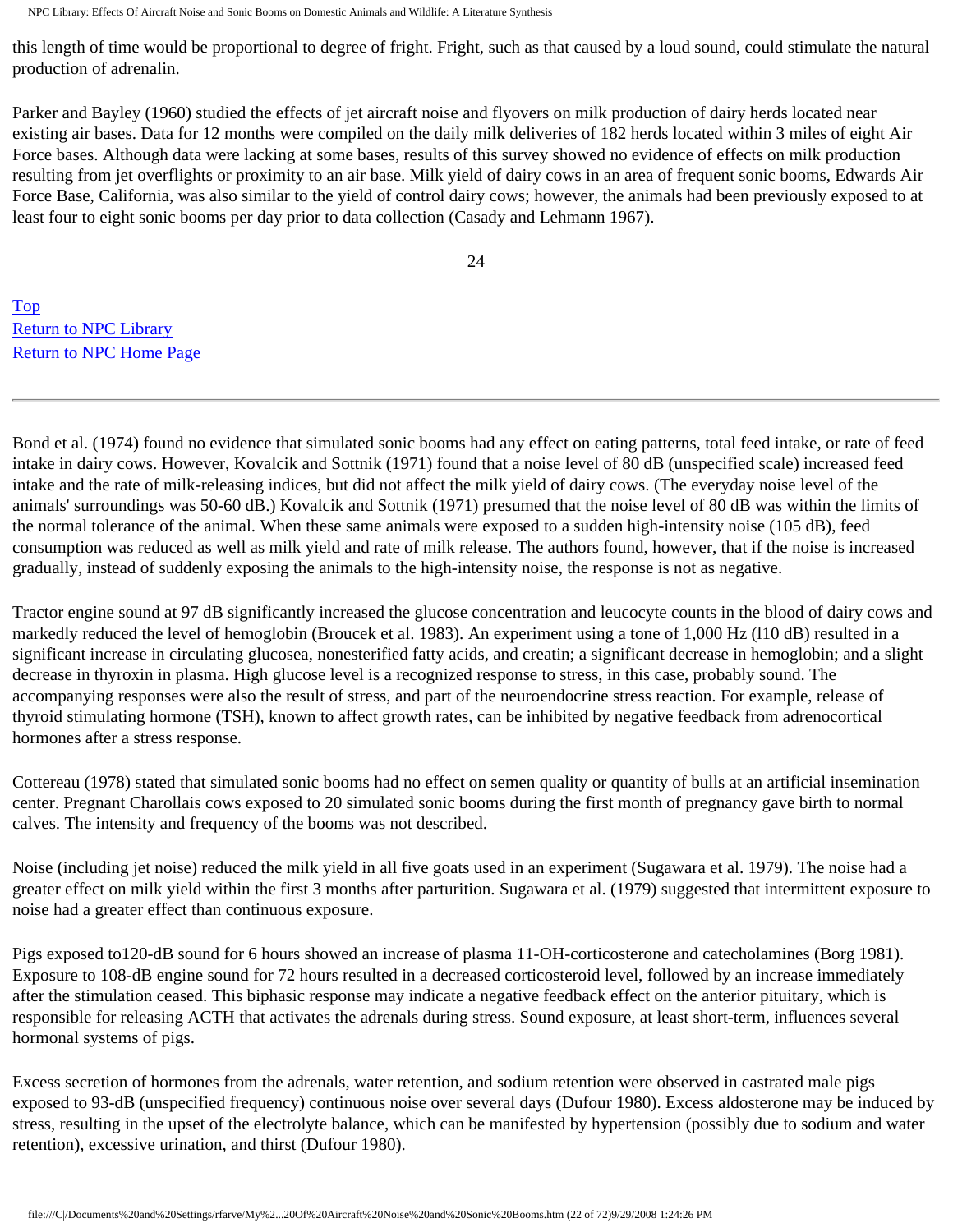25

[Top](http://www.nonoise.org/library/animals/litsyn.htm#top)  [Return to NPC Library](http://www.nonoise.org/library.htm)  [Return to NPC Home Page](http://www.nonoise.org/index.htm) 

Bond et al. (1963) studied noise effects on feeding efficiency and weight gain of pigs by exposing three to five groups of four to six pigs to recorded aircraft noise at 120-135 dB for 12 hours daily, from weaning to slaughter at 200 pounds body weight. No significant differences between the noise-exposed pigs and controls were observed for rate of feed utilization; rate of weight gain, or food intake, nor was there injury or anatomical change to the organ of Corti of the inner ear.

Heart rate of a large number of weaned pigs was measured before, during, and after sound exposure (Bond et al. 1963). A telemetering electrocardiograph that records heart rate was used to eliminate possible effects of human presence. After a constant heart rate was observed, the experiment was begun. Test recordings of heart rate were made during 15 seconds of prestress, 15 seconds of noise exposure, and 30 seconds of quiet recovery period. Heart rate increased significantly during sound exposure, but decelerated rapidly after the sound was discontinued, although not to baseline rate. No evidence of cochlea injury was found in any of the animals. Histological examination of the thyroid and adrenal glands indicated no evidence of impaired function. Under the conditions of the study, no evidence was found that the pigs were significantly affected by noise. The temporary increase in heart rate was the only indication that noise caused stress.

Pigs, boars, and sows were exposed to reproduced aircraft noise and other loud sounds to determine possible harmful effects on reproduction (Bond et al. 1963). The tape recording consisted of propeller-driven aircraft, jet aircraft in flight, and airfield background noises. The animals were exposed to sound frequencies varying from 100-120 dB. The conception rate of sows exposed to the recorded sounds was similar to that of unexposed sows. The number of pigs farrowed and the number of survivors were not influenced by exposure of the parents to loud sound during mating, or by exposure of sows to reproduced sounds at120 dB for 12 hours daily, beginning 3 days before farrowing and continuing until their piglets were weaned.

The initial physiological responses to sound measured in sheep were heart rate and respiratory rate (Ames and Arehart 1972). Earlyweaned lambs were exposed to three sound types: (1) United States of America Standard Institute white noise, (2) instrumental music, and (3) intermittent miscellaneous sound (IMS). Each sound type was studied at two sound pressure levels, 75 and 100dB. The IMS consisted of the following sounds: electrical and diesel engines, jet and propeller aircraft, roller coasters, stadium noise, fog horns, firecrackers, machine guns, cannons, rain, and band marches. White noise and music exposures were continuous. The control period was 21 days with a background noise level of 45 dB. Initial exposure to 75- and 100-dB white noise did not cause a change in heart late in acclimated lambs. In nonacclimated lambs, initial exposure to 100-dB white noise significantly increased heart rate. During the entire test period, nonacclimated lambs exposed to 100-dB white noise had significantly higher heart rate than lambs acclimated at either 75 or 100 dB.

Respiration rate for acclimated lambs was constant when initially exposed to 75 d8, increased rapidly during the first hour, and peaked during the eighth hour. Nonacclimated lambs showed little change in respiration rate

26

[Top](http://www.nonoise.org/library/animals/litsyn.htm#top)  [Return to NPC Library](http://www.nonoise.org/library.htm)  [Return to NPC Home Page](http://www.nonoise.org/index.htm) 

until the fourth hour, when a rapid increase occurred. After 8 hours of exposure to 100 dB, both acclimated and nonacclimated lambs had significantly higher respiration rates than controls and lambs exposed to 75 dB. This trend continued for the 12-day test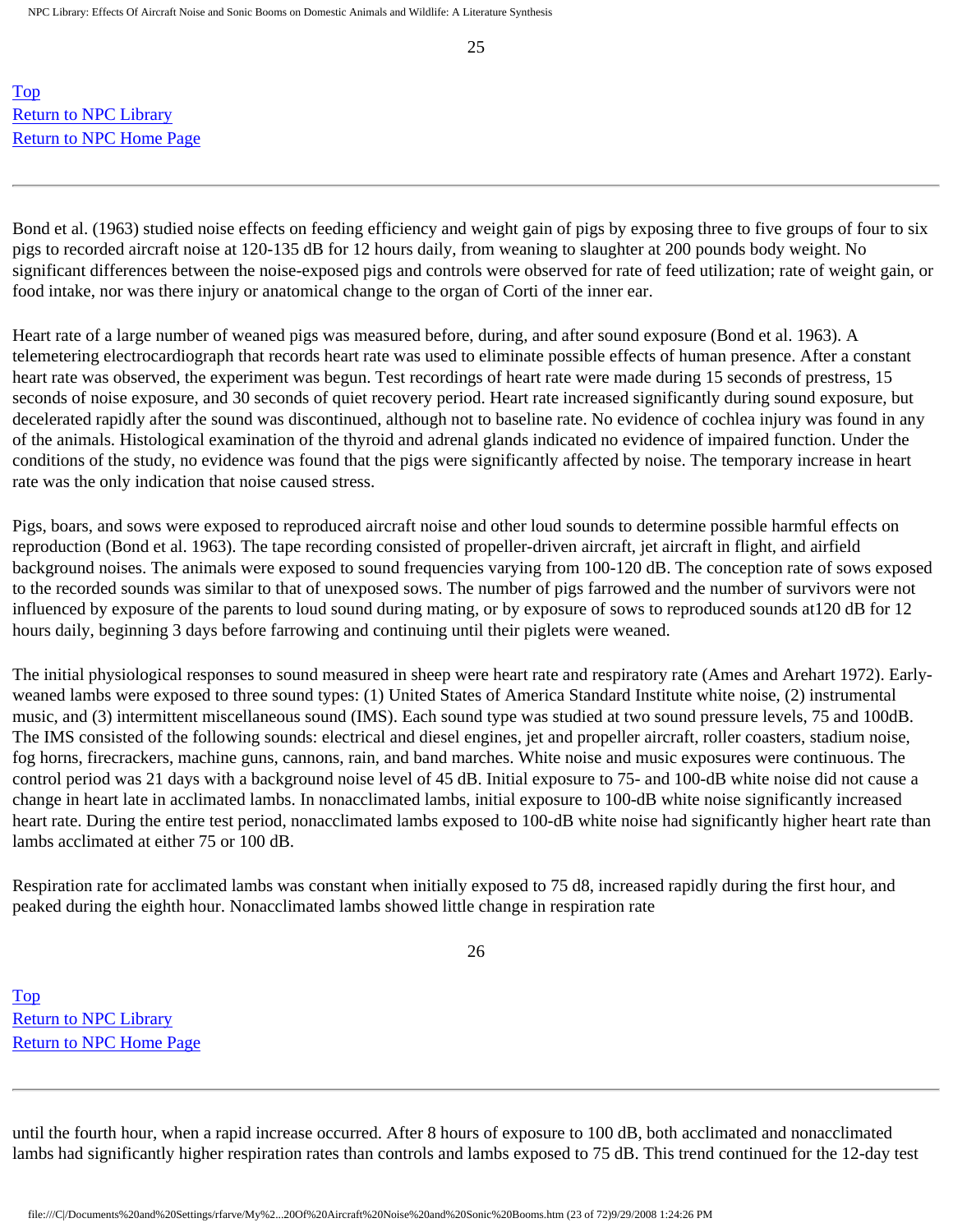period. Initial exposure to music at 75 dB increased the heart rate. Acclimated lambs exposed to 100 dB music had significantly higher heart rate over the 12-day period compared to lambs exposed to 75 dB. Nonacclimated lambs had significantly higher heart rate than acclimated lambs subjected to both 75 and100 dB. Nonacclimated lambs exposed to 100 dB IMS had significantly higher heart rates than acclimated lambs; however, respiration rates were highest at 75 dB.

Data presented in Ames and Arehart's (1972) study indicated that some physiological responses to sound were characteristic of those of the stress response (e.g., adrenally oriented responses and acclimation to the sound environment). A sudden change that startled an animal usually resulted in tachycardia through action of catecholamines, or bradycardia caused by vagal stimulation. Sound exposures also usually resulted in vagal stimulation, except for nonacclimated lambs exposed to 100-dB white noise. Heart rate response varied less when exposed to music, which suggests that music is less stressful than other sound types. Responses apparently varied by sound pressure level and duration. Respiratory rate appeared to be dependent on sound type (continuous rise in rate during IMS exposure) rather than sound level, with a possible effect of intermittent play versus continuous exposure.

Arehart and Ames (1972) also determined the effect of sound types and intensities on growth and feeding efficiency on earlyweaned lambs. Sixty lambs were exposed to the same three sound types and intensities (75 and 100 dB) of the above experiment. White noise at 75 dB significantly increased the average daily weight gain and feeding efficiency. Acclimated and non-acclimated lambs subjected to 100-dB white noise had significantly lower feeding efficiency, which was still higher than the feeding efficiency during the control period. Music at either intensity had no significant effect on performance. Lambs subjected to IMS noise consumed less feed per day than lambs exposed to 75 dB white noise or music. Average daily gain in weight was significantly higher at 75 dB compared to controls and 100 dB IMS exposure.

The pooled data from Arehart and Ames's (1972) experiments indicated that intensity of sound significantly affected growth rate in early-weaned lambs. Again, music was less stressful than other sound types. The data also suggested that acclimation to sound occurred, with respect to daily growth rate. All nonacclimated lambs exposed to 100 dB noise gained significantly less weight than lambs previously exposed to 75 dB noise, suggesting that long-term study is needed to determine whether detrimental effects would actually occur during long-term feeding trials.

Harbers et al. (1975) studied the digestive response of yearling wethers to the same sound types and intensities used in the two studies above: white noise and music presented continuously and IMS. In control metabolism trials, sheep were placed in metabolism crates and exposed to 45 dB background noise for 14 days. Dry matter feed intake was less when sheep were exposed to 75 or 100 dB of each sound type compared to controls. Type of sound had no effect on feed intake. Water intake and urinary output appeared to depend on sound

27

[Top](http://www.nonoise.org/library/animals/litsyn.htm#top)  [Return to NPC Library](http://www.nonoise.org/library.htm)  [Return to NPC Home Page](http://www.nonoise.org/index.htm) 

type and not intensity. Sheep exposed to IMS consistently drank more water and excreted more urine than sheep exposed to continuous sounds, white noise, or music. If intermittent sounds are more annoying than continuous noise, this might explain why these lambs drank more water. Sound level, type, and the interaction of these influenced fecal moisture. Lambs exposed to 100-dB music or IMS had less fecal water. Music at 75 dB resulted in more fecal water excreted in those lambs, and less when exposed to 75 dB white noise and IMS. However, fecal water was not related to water intake.

Exposure to IMS at 75 and 100 dB not only increased water intake, but also increased metabolizable energy of the ration and improved the apparent nutrient digestibilities. Sound intensity did not affect apparent digestibility coefficients. The high digestibility coefficients for lambs exposed to intermittent sounds suggests that those types of auditory stimuli influenced the digestive system. This increased digestibility of feed, along with water retention, may partly explain the improved growth gain in lambs exposed to IMS. IMS increased metabolizable energy by 100 Kcal/day; no effect of intensity was observed.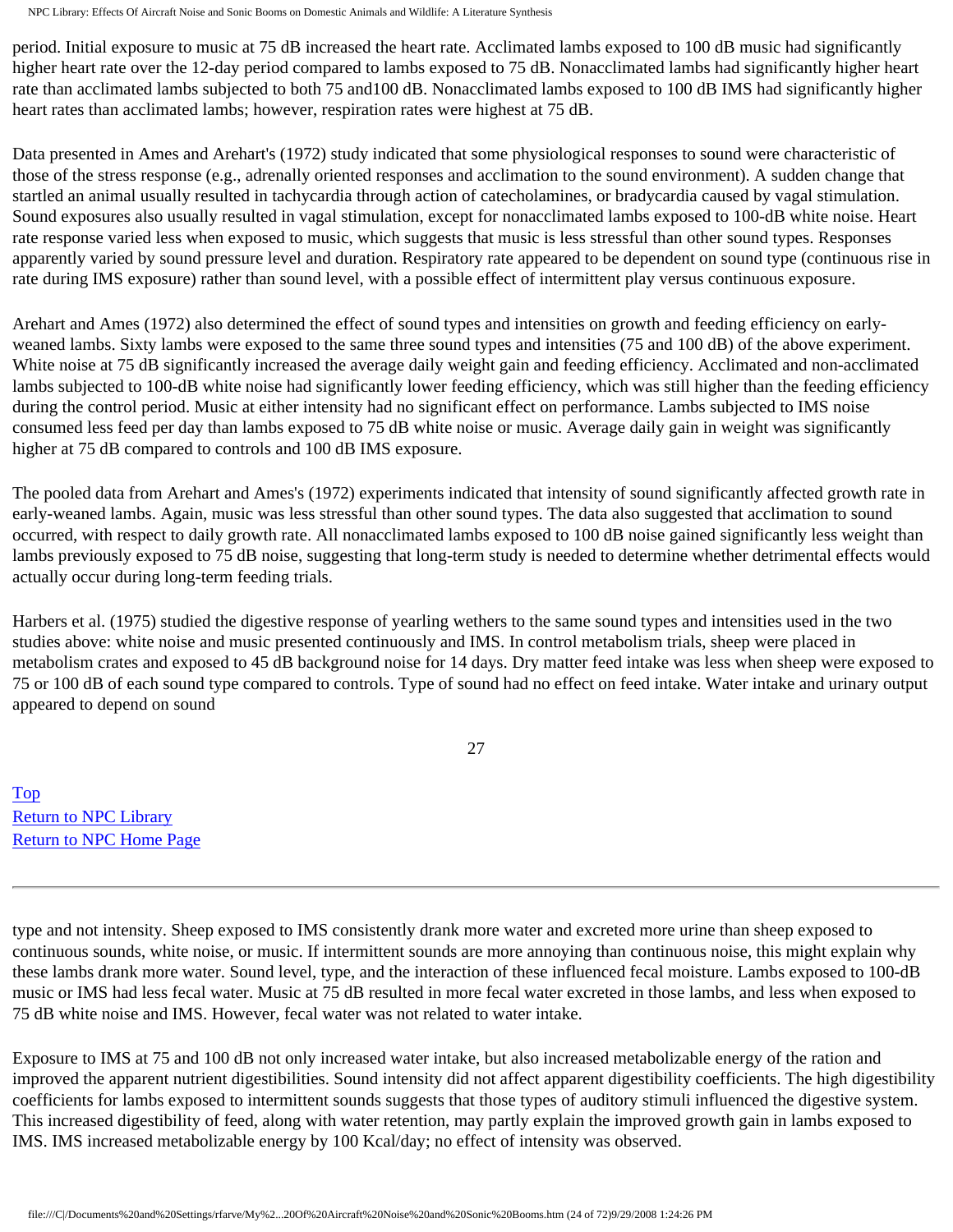Sheep probably acclimated to continuous and intermittent sound of 100 dB or less. None of the sound stimuli seemed to adversely affect digestibility, with intermittent sound actually stimulating digestion. All of the above mentioned effects were short-term only. The effect of intermittent sound on long-term feed intake and digestibility should be investigated. The increased metabolic rate, had it continued, may have proved detrimental to the animal by shortening its life span or causing other physiological changes. Noise exposure above background level may play an important role in digestive efficiency, metabolic balance, and growth rate.

Ames (1978) studied the effects of sound on the endocrine function of sheep. Thyroid activity of 100 lambs exposed to 75-dB and 90-dB white noise was measured and compared to controls. After 14 days of noise exposure, serum samples were collected and analyzed. An index (T4) was calculated and presumed to indicate the level of thyroxin. Lambs exposed to 90 dB showed a significant decrease in this T4 index, indicating that sound was a stressor; decreased thyroid activity is one indicator of stress.

Ames (1978) also examined the effect of sound stress on meat color of sheep. Forty-two lambs were subjected to various sound types and intensities. Color was examined 48 hours after slaughter by visual scores and reflectance spectrophotometry. White noise caused more blue and less red reflectance. Music at 100 dB resulted in brighter visual color. Color change was apparent in the meat of lambs exposed to IMS and white noise, indicating these sound types were more stressful.

As stated by Rylander et al. (1974) and Stephens (1980), sheep are keenly aware of novel stimuli, such as noise or sudden movements. Sonic booms are considered stressors on sheep because they induce a marked startle response that results in physiological changes, however brief (Espmark et al. 1974). Deviations from normal resting levels of various plasma hormones and other elements were detectable in sheep exposed to sudden stimuli, such as noise (Stephens 1980).

28

[Top](http://www.nonoise.org/library/animals/litsyn.htm#top)  [Return to NPC Library](http://www.nonoise.org/library.htm)  [Return to NPC Home Page](http://www.nonoise.org/index.htm) 

Seventy-nine ewes were evaluated for the effect of sound type (at 100 dB), continuous versus intermittent exposure, and time of exposure (days 12-14 vs. days 14-17) on reproduction (Ames 1978). Exposure to 4,000-Hz pure tone on days 14-17 proestrus appeared to increase the number of corpora lutea produced in the ovary. Ames (1978) presumed that hypothalmic integration of sound stimuli affected the gonadotropin releasing factor, which altered ovarian function. Sound exposed ewes had significantly more lambs born than control ewes. At least over a short-term experiment, white noise or pure tone at 100 dB appeared to have no detrimental effect on reproduction. Several reviewers of noise research on animals also stated that data presently available indicate no impaired reproduction in sheep due to exposure to sonic booms (Ewbank 1977; Cottereau 1978).

## **3.1.2 Wild Ungulates**

Wild ungulates appear to be much more sensitive to noise disturbances than domestic livestock. Behavioral reactions appear to be related to the past history of disturbance (human and aircraft) on the population. Buffalo (Bison bison) on the Wichita Mountains National Wildlife Refuge near Fort Sill Oklahoma, "appeared oblivious" to F-105 overflights (Frazier 1972). The range has been operational since 1957 and is used to fire a variety of weapons, including Honest John missiles. The maximum noise level measured at these sites was below 90 dBA.

The degree of reaction of Arctic ungulates to noise disturbance due to aircraft appears to vary with group size, sex, season, activity engaged in prior to disturbance, previous exposure to noise source, and distance from noise source (Ruth 1976). Reindeer (Rangifer tarandus) kept in an enclosure were exposed to 36 sonic booms (varying from 35 Pa-702 Pa) for 3 days (Espmark 1972). The animals had experienced occasional exposure to sonic booms. No clear differences in reaction were seen between low and high boom strengths. Moderate reactions were found irrespective of boom level. Common reactions were slight startle responses, raising of head, pricking the ears, and scenting the air. Panic reactions or extensive changes in behavior of individual animals were not observed. Reindeer appeared to be more sensitive to disturbances during gestation and the calving season; thus, sonic booms could potentially have some negative influences on reproduction.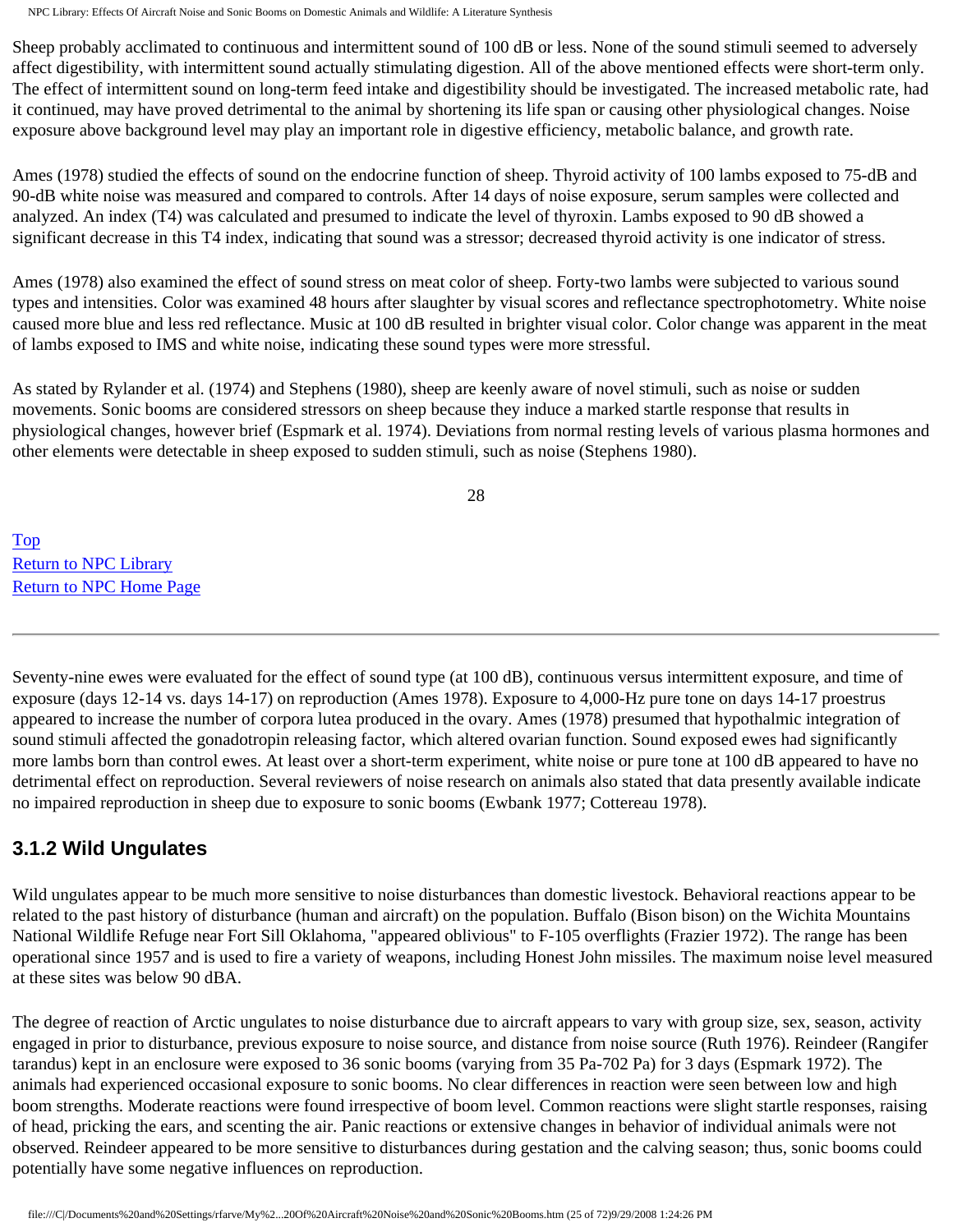Increased use of low-altitude aircraft in remote areas occupied by ungulate populations has focused attention on possible effects of aircraft disturbance on wildlife (Klein 1973). Such disturbance is most detrimental in treeless terrain where escape cover is lacking. 0bservations of flight distances and other behavior of caribou (Rangifer tarandus) in Alaska were recorded in relation to altitude and angle of fixed-wing aircraft and helicopter approach, intensity and frequency of sound, and external factors such as weather and terrain. Running and panic occurred when the aircraft was at altitudes of 200ft or less, and such reactions decreased as flight altitudes increased. Above 500 ft, no panic response was observed. Groups of fewer than 10 animals responded less strongly to the aircraft than larger groups. Groups consisting primarily of cows, calves, and yearlings tended to show a stronger response to the aircraft than groups of bulls. Insufficient

29

[Top](http://www.nonoise.org/library/animals/litsyn.htm#top)  [Return to NPC Library](http://www.nonoise.org/library.htm)  [Return to NPC Home Page](http://www.nonoise.org/index.htm) 

observations from the helicopter limited comparison of the two types of aircraft, but general observations indicated that animals showed a stronger reaction to the helicopter than to the fixed-wing aircraft. Incidental observations of other wildlife indicated that wolves were least disturbed by aircraft, moose (Alces alces) were less disturbed than caribou, and grizzly bear (Ursos arctos) were the most disturbed of all species observed.

The responses of barren-ground caribou (Rangifer arcticus) to fixed-wing aircraft and to helicopter were observed in the northern Yukon and Alaska (Calef et al. 1976). Escape or strong panic reactions were noted in 65%-75% of all groups observed from the fixed-wing aircraft at altitudes of up to 500 ft, but in only 10%-25% of the caribou observed from the helicopter. Caribou at river crossings reacted more to aircraft than traveling or feeding animals, and resting animals reacted least. Size of group, terrain, or vegetation type did not appear to affect the caribou's response to aircraft. Reactions during the calving season were stronger than during spring and fall migrations. Calef et al. (1976) recommended that aircraft fly at a minimum altitude of 500 ft during summer and fall migrations, and 1,000 ft at other times. Following the herd with a helicopter elicited extreme panic reactions, potentially dangerous to individuals in the herd. Calef (1974) also demonstrated that unfamiliar noise stimuli increased the incidence of miscarriages and lowered the birth rates of caribou.

0n a mesa in New Mexico, reactions of pronghorns (Antilocarpa americana)to helicopters were assessed by aerial photography (Luz and Smith 1976). At an altitude of 400 ft and a slant range from the herd of 3,000 ft, no reactions to the aircraft were observed. Mild reactions (muscle tensing and interruption of grazing) were observed as the craft moved toward the herd at a descent rate of 200 ft/ min and a forward air speed of 40-50 knots. Strong reactions (running) began when the craft was at 150-ft altitude and a slant range of 500 ft. Calculated noise levels of no reaction and strong reaction were approximately 60 and 77 dBA, respectively.

Little is known of the long-term effects of noise on the physiology of wild ungulates. However, behavioral changes in wildlife resulting from exposure to sudden or loud noise, such as sustained running or avoidance behavior, cause increased expenditures of energy, which reduces the rate of survival and reproduction. This is particularly harmful during periods of stress, such as late winter. Klein (1973) stated that when aircraft fly at certain altitudes, caribou will run. For a 90-kg animal, the calculated energy expenditure due to aircraft harassment was 64 kilocalories per minute when running and 20 kilocalories per minute when walking. This compares closely to energy expenditure values obtained for other large ungulates when using Gold's (1973) "step rule" that energy cost of locomotion is approximately 3 x 0.0001 calories per gram per step. Under good conditions, increased energy expenditures can be compensated for by increasing food intake. Under adverse conditions, however, such as winter or drought, when increased forage intake is not possible, body reserves are drawn on, resulting in deterioration in the condition of the animals.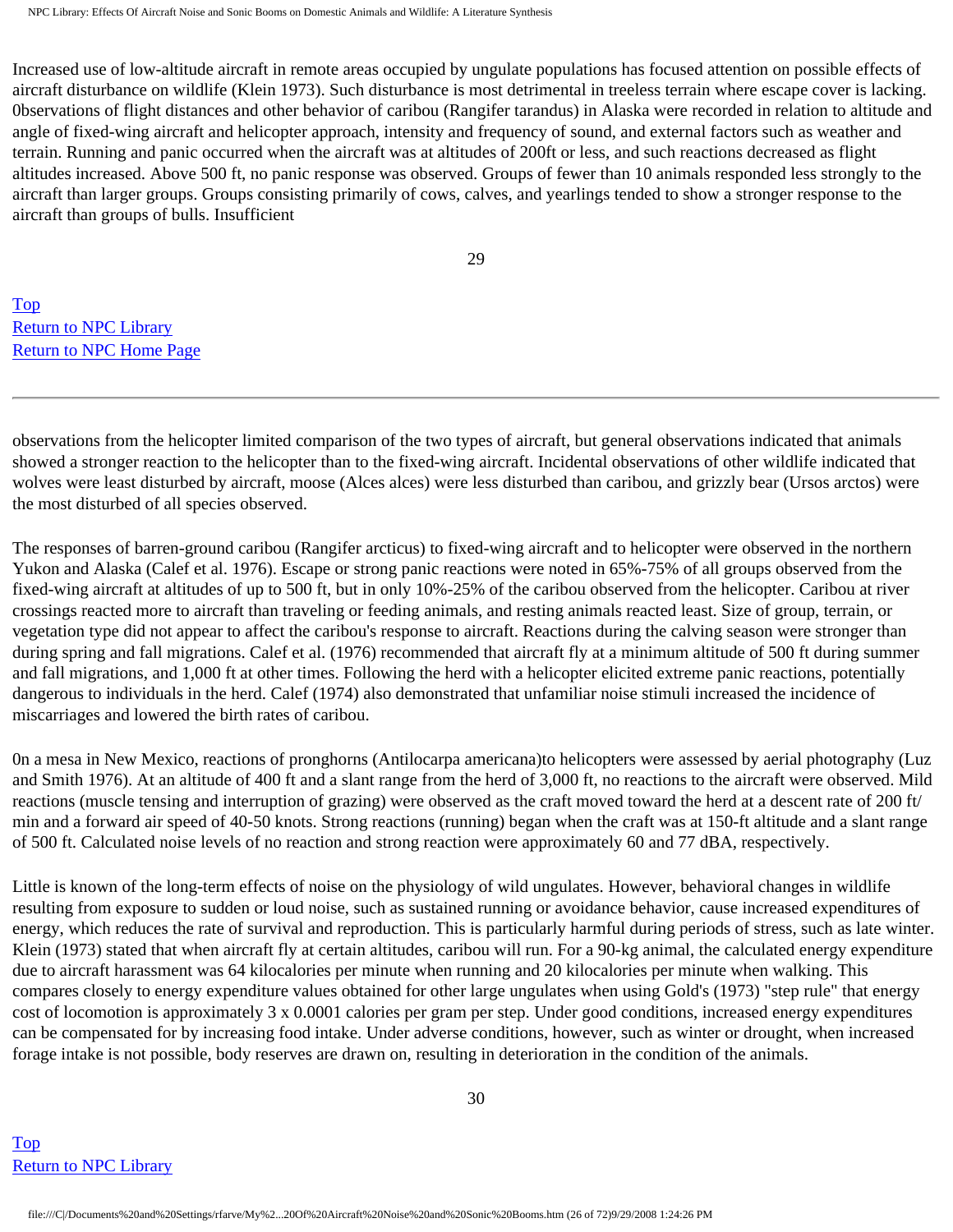[Return to NPC Home Page](http://www.nonoise.org/index.htm) 

#### **3.1.3 Laboratory Rodents and Rabbits**

Host of the research on physiological effects of noise on animals has been conducted with laboratory rodents. The guinea pig has been the laboratory animal most used for studying the mechanics of hearing damage to the ear. Beagley (1965) exposed guinea pigs to 128 dB SPL at 500 Hz for 20 minutes. This intense sound produced irreversible damage to the external hair cells and supporting cells of the third turn of the cochlea. There was no evidence of damage to the nerve tissue. Poche et al. (1968), Pye (1971, 1973), and Bobbin and Gondra (1975) confirmed the occurrence of localized damage and demonstrated that the severity of the damage was dependent on the duration of the exposure as well as sound intensity, and that the location of damage was more variable and widespread at low frequencies than at high frequencies. Conti and Borgs (1964) demonstrated a reduction in cytochrome oxidase activity in the cochlea of guinea pigs exposed to100 dB sound for 3 hours. Hajeau-Chargois et al. (1970) exposed guinea pigs to simulated sonic booms at a rate of one per second. The intensity of each boom was about 130 dB, with no reference level stated. Microscopic examination of the cochleas revealed damage to approximately 10% of the hair cells in the first turn of the cochlea. Covell (1953) reported marked histological changes in the organ of Corti of guinea pigs following exposure to intense sound of 50- 100 kHz.

Anthony and Ackerman (1957) studied the stress effects of noise on bodily functions other than hearing in laboratory rodents. Physiological, biochemical, and behavioral effects of intense noise at low and high frequencies were examined using: (1) flame spectrophotometric analysis of serum electrolytes; (2) serum ascorbic acid and blood sugar changes; (3) changes in adrenal and. plasma cholesterol; (4) behavioral changes in noise-exposed rats, mice, and guinea pigs; and (5) relationship of seizuresusceptibility to noise stimulation. A corona speaker was designed and constructed for use in acoustic studies. Short daily exposures to intense noise of about 132- to 140-dB pressure levels induced physiological stress in guinea pigs, mice, and rats by increasing adrenocortical activity (manifested in "anxiety-like" behavior) under stimulation at low frequencies (150-4,800 Hz), and increasing audiogenic seizures at high frequencies (2-40 kHz). Animals appeared to adapt somewhat to noise stress; however, the fact that noise elicits a defense response makes it reasonable to assume that high levels of acoustic noise will overtax the homeostatic adaptive mechanisms.

Auditory damage has also been found in mice exposed to simulated sonic booms (Reinis 1976). Four groups of mice were subjected to a single sonic boom with a 5-msec rise time and duration of 100 msec. Peak overpressure was varied, with values of 1.3, 3.0, 4.0, and 10.0 psf. Mice were sacrificed 72 hours after exposure to the single sonic boom. Another group of mice was exposed to one to five sonic booms at a rate of one every 10 seconds. Although blood clots were never found in inner ears of control mice, they were found regularly in mice exposed to sonic booms of varying rise times and intensities. The blood clots were always found in the scala tympani at the basal turn of the cochlea. Only the superboom (10.0 psf) caused bleeding in more than 60% of the inner ears. The proportion of mice ears experiencing bleeding increased with more rapid rise time and a greater number of booms. Even a single boom having a short rise time of 0.1 msec and a peak overpressure of 3.3 psf caused

31

[Top](http://www.nonoise.org/library/animals/litsyn.htm#top)  [Return to NPC Library](http://www.nonoise.org/library.htm)  [Return to NPC Home Page](http://www.nonoise.org/index.htm) 

inner ear bleeding. The effects of a short series of sonic booms were cumulative; two or more booms at 10-second intervals caused bleeding, whereas one did not. As few as five successive booms at a rate of only one every 24 hours produced a cumulative effect. The traces of bleeding usually disappeared within 8 weeks after exposure.

Anthony and Ackerman (1955) studied the effects of noise on blood eosinophil levels and adrenals of mice. One group of mice was exposed to intermittent sound of approximately l10 dB (unspecified reference). A timer switch turned the sound on for 100 minutes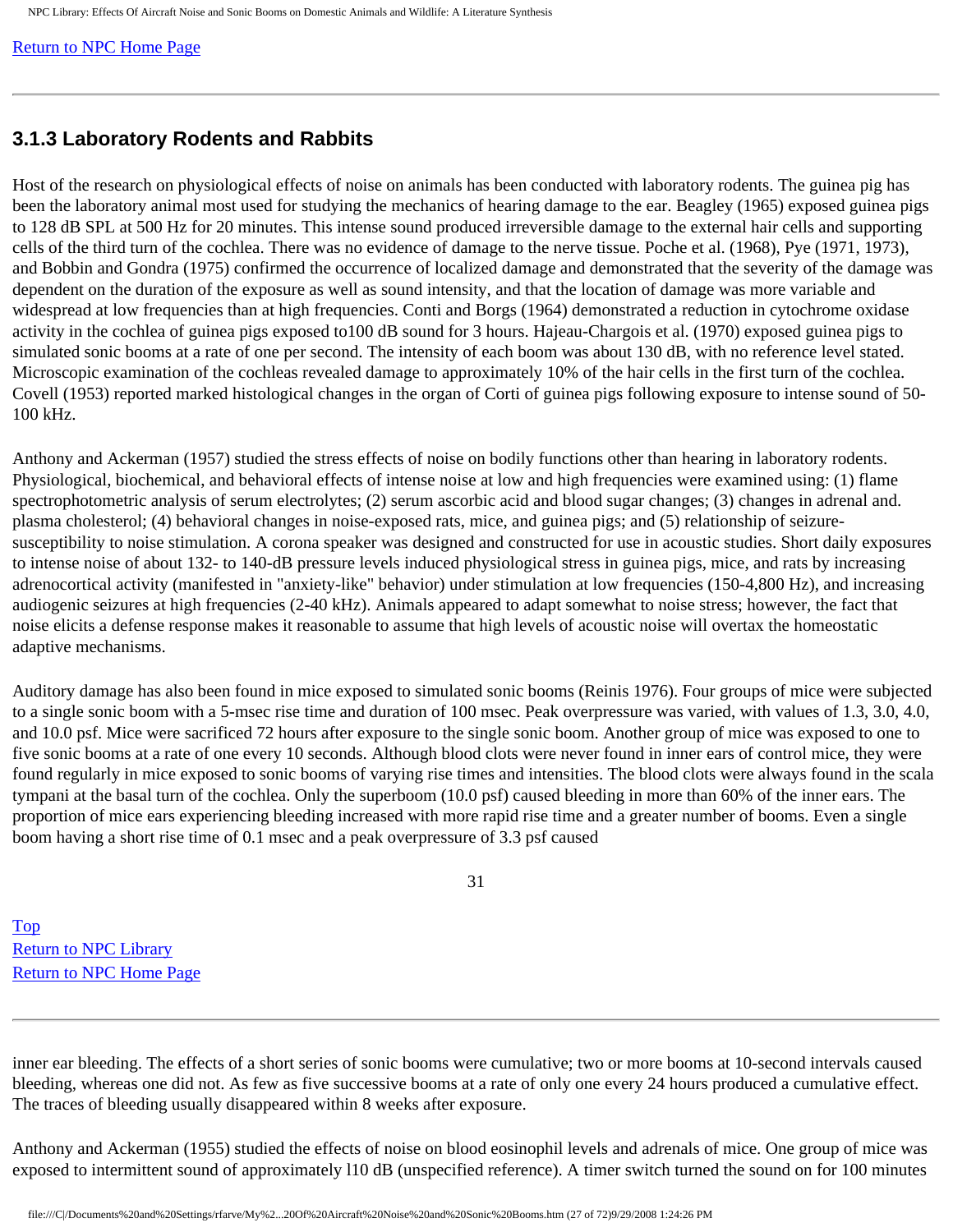and off for 100 minutes alternately throughout the 4-week study. A second group of mice was exposed to a single morning sound exposure of 110 dB for 15 or 45 minutes daily for 1 to 3 months. Anthony and Ackerman (1955) found a slight decrease in circulating eosinophils approximately 3 hours after initiation of the sound stimulus. They also found indications of adrenal activation based on an increase in adrenal weight and by measurement of cellular changes in the adrenal cortex. However, the above stated changes were generally slight and transient. The results indicated that the noise level used was not sufficiently stressful to result in deleterious changes in the adrenals or other organs of the mice.

Busnel and Holin (1978) studied the effect of noise alone and noise plus two other stressors (vibration and crowding) on reproduction of mice. Direct effects of noise and indirect effects of stress reactions of the females were examined. Noise exposure consisted of 1-hr recorded subway noise (approximately 105 dB SPL) played four times daily. No significant differences were found in mothers' weights, number of young born, number of young surviving weaning, or sex ratios of young of the noise-exposed groups compared to the control group. However, noise-exposed mice experienced a longer time-interval between litters and lower weight gain of young. The incidence of miscarriage, resorption, and malformations increased in the stressed groups. Noise alone had less of an effect than when in combinations with the other two stressors.

Teratogenic potential of mice exposed to high intensity continuous noise, high intensity random noise, and high frequency noise was studied in a series of experiments (Nawrot et al, 1980). Groups of mice were exposed to noise during days 1-6 of gestation or days 6- 15 (postimplantation). Noise consisted of continuous, extremely high-intensity jet engine noise at levels around 127 dB, random onset noise (i,e., alarm bells, warning devices, jet engine) at 103-110 dB, or high-frequency noise at 113 dB. A significantly decreased pregnancy rate was noted in all groups exposed to noise compared to control groups, except the group exposed to the high-frequency sound from days 6-15 gestation. Significant embryotoxic or lethal effects (decrease in the number of implantation sites per litter) occurred in mice exposed to the extremely high-intensity jet noise from days 1-6 gestation. Significant fetolethal effects occurred in mice exposed to the high-frequency noise from days 6-15 gestation. The fetolethal effects may have resulted from decreased uterine blood flow (possibly caused by catecholamines), resulting in diminished oxygen and nutrient supply to the fetus and retarded removal of waste products. Overall, teratogenic effects did not increase in the noise-exposed mice (all groups combined) compared to the control mice. Ishii and Yokobori (1960) reported teratogenic effects in offspring of female mice exposed to noise at sound pressure levels equivalent to 106 dB.

32

[Top](http://www.nonoise.org/library/animals/litsyn.htm#top)  [Return to NPC Library](http://www.nonoise.org/library.htm)  [Return to NPC Home Page](http://www.nonoise.org/index.htm) 

Hoffman and Searle (1968) demonstrated that a weak sound signal could inhibit the intensity of the startle reaction in rats in response to an intense sound. Hoffman and Searle (1968) believed that weak signals could activate the neural mechanisms responsible for the startle reaction. They also found that after 675 stimulus exposures the rats had not habituated to the sound.

Holler (1978) and Borg (1979, 1981) studied long-term noise exposure in rats. The goal of these studies was to measure several body functions during the lifetime of the animals and compare their responses under three different noise conditions: (1) no noise except that generated by the animal's own movements, (2) moderate noise level of 85 dB SPL for 10 hours per day, and (3) relatively high noise level of 105 dB SBL for 10 hours per day. Both normotensive rats and spontaneous hypertensive strains of rats were tested. Results showed that the noise exposure levels used in this study did not affect blood pressure in either the normal or hypertensive rats. After 12-15 months of sound exposure, all animals were tested for hearing thresholds. The control animals and the animals exposed to 85 dB SPL did not differ with respect to threshold. The animals exposed to 105 dB SPL suffered significant hearing loss. The normotensive rats had a 30- to 40-dB loss compared to the control rats. The hypertensive rats had a profound hearing loss of at least 60 dB. These rats also showed a corresponding massive damage to the inner ear structures. The results suggested that noise did not cause hypertension, but hypertensive animals were more susceptible to noise-induced hearing loss. Rats housed in an environment where they were exposed to 85 or 105 dB SPL sound for 10 hours a day, for most of their lives, did not show any significant changes in blood pressure, body weight, water consumption, life span, or diseases.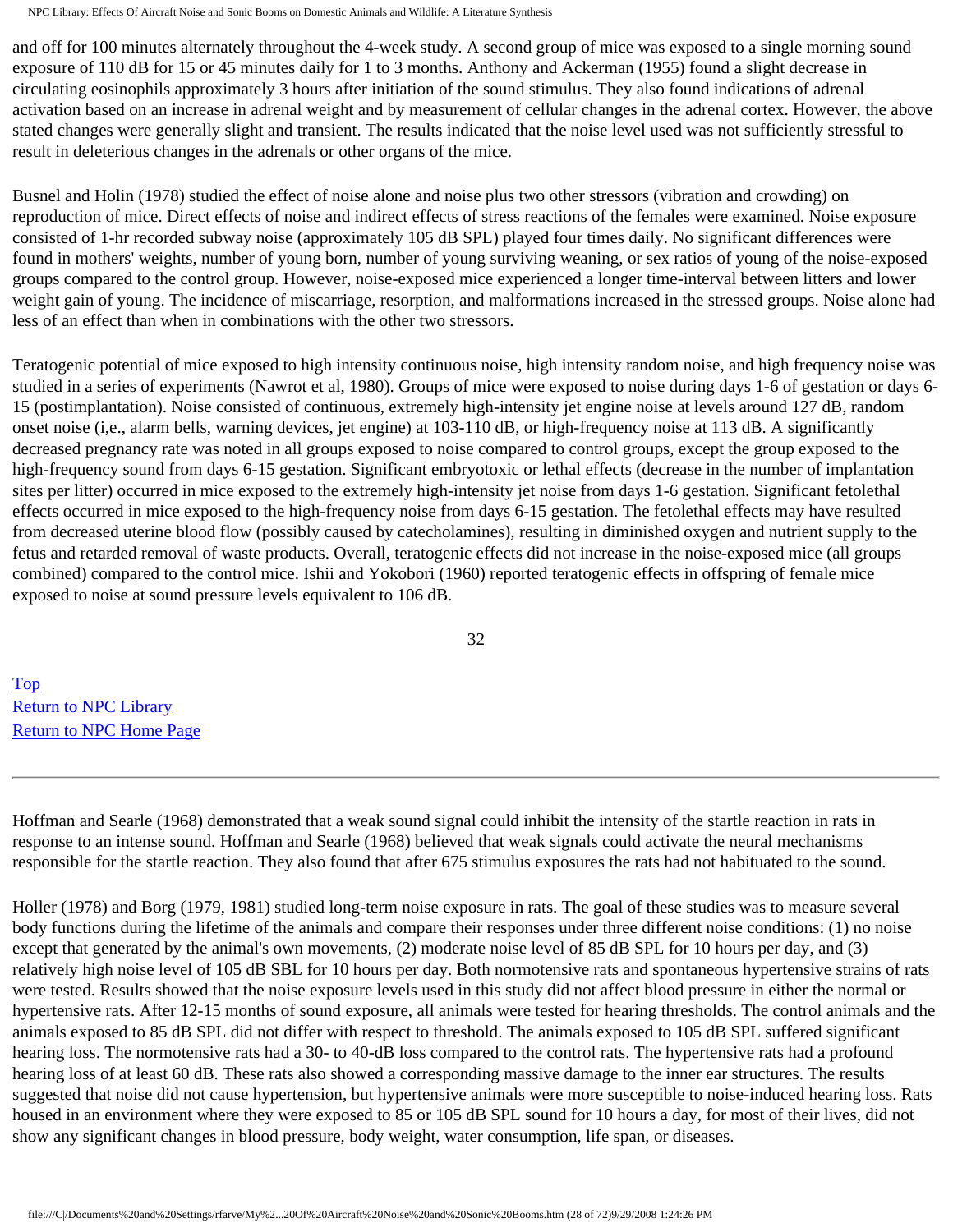Borg (1978a) studied the vascular response in rats as a function of the duration of a broad-band noise signal of 80 dB SPL. Sound stimuli were presented through a loudspeaker 10 cm in front of the rat and consisted of bursts of varying duration. The rise time of each burst was 1 msec. Sound bursts were presented at 15-minute intervals, with each session lasting between 8 and 12 hours. Noise bursts of durations less than 0.1 second were relatively inefficient for production of vasoconstrictions, and the vasoconstriction habituated slowly when the animal was exposed to continuous 80-dB noise.

Borg (1978b) also studied the sensitivity of vasoconstriction to rate of change of the sound level, using 1.0-sec or 4.0-sec stimulus (same noise signal as the previous study) and rise times of 1, 10, 100, or 1,000 msec. Each session lasted 4 to 12 hours, with the sound presented at 15-min intervals. A 4-sec sound burst produced a smaller vasoconstriction when the rise time was long than when it was short. However, sound bursts with faster rise times were equally efficient. Noise bursts with 1-sec and 4-sec duration gave almost identical vasoconstrictions as long as they had equal rise times, indicating that the vasoconstriction was more sensitive to rapid changes in sound level than slow changes.

33

[Top](http://www.nonoise.org/library/animals/litsyn.htm#top)  [Return to NPC Library](http://www.nonoise.org/library.htm)  [Return to NPC Home Page](http://www.nonoise.org/index.htm) 

The offset of a continuous noise may elicit a vasoconstriction, but in most cases the vasoconstriction is caused by the onset of noise after the end of a pause (Borg 1978c). A pause as short as 10 msec produced vasoconstrictions the same length as pauses of many seconds' duration. Only for pauses shorter than 10 msec did vasoconstrictions decline . Vasoconstriction reflex was differentially sensitive to onset and offset of noise; onset was a more efficient stimulus. No clear evidence for habituation was apparent. Habituation seemed to depend on the individual animal; some rats showed no response to noise pause, others showed a consistent habituation. Buckley and Smookler (1970) provided evidence that extremely intermittent sounds presented over a few months leads to a rise in blood pressure. Either sound alone or sound in conjunction with other sensory stimuli produced hypertension.

Ogle and Lockett (1966) examined the effects on rats of recorded thunderclaps of 3- to 4-sec duration, frequency range of 50 to 200 Hz at 98 to 100 dB SPL, presented for 2 minutes out of every 15 minutes for 45 minutes. This was compared with effects from a pure tone of 150 Hz at 100 dB presented in the same sequence of time. Urine was collected for analysis of sodium and potassium. Responses were compared among animals that were intact, that had denervated kidneys, and that had neurohypophyseal lesions. Thunderclaps increased the urinary excretion of sodium and potassium by intact rats but not by neurohypophysectomized rats. Ogle and Lockett (1966) concluded that the thunderclaps produced emotional responses, and the pure tone did not. Thunderclaps affected the hypothalamus, resulting in excretion of oxytocin and vasopressin, which produced increases in sodium and potassium excretion with no increase in urine flow.

Sackler etal. (1959) studied the effects of auditory stress on body weight and various body organ changes. One group of rats was subjected individually to 1 minute of intense stimulus, while the control rats spent a corresponding minute in quiet. The stimulus was an electric buzzer with a mean intensity of 110 dB (unspecified reference). The rats received 11 consecutive daily treatments over a 2-week period. Another group of rats was subjected to 15 5-min treatments extending over a 3-week period. Animals exposed to 1-min treatments experienced significant adrenal weight loss and slight loss in body weight, thymus, spleen, pituitary, ovary, and uterine weights: they had a slight gain in thyroid weight. Animals receiving repeated 5-min exposures showed a significant increase in adrenal weights and a significant decrease in liver weights. The stimulus also produced a lowered rate of body weight gains. Similar to the 1-min treatment, weight gain was noted in the thyroid, and weight loss was noted in the thymus, ovary, uterus, and spleen. The 5-min stress stimulus apparently produced the same type of change as the 1-min stimulus, except that the 5-min stimulus changes were more profound. Intense sound, even for brief periods, resulted in serious alterations in weight gain, ovarian (fewer mature ova) and uterine structure, adrenal mass, and pituitary mass in the laboratory rat. The decreased liver weights of the 5 min group, coupled with the loss in body weight and reduced food consumption, may indicate a reduction in the food storage capacity of the liver. Overall, the data provided evidence of increased production of adrenocorticosteroids, inhibition of gonadotropin and ovarian hormones, and possible inhibition of the thyrotrophic and thyroid hormones.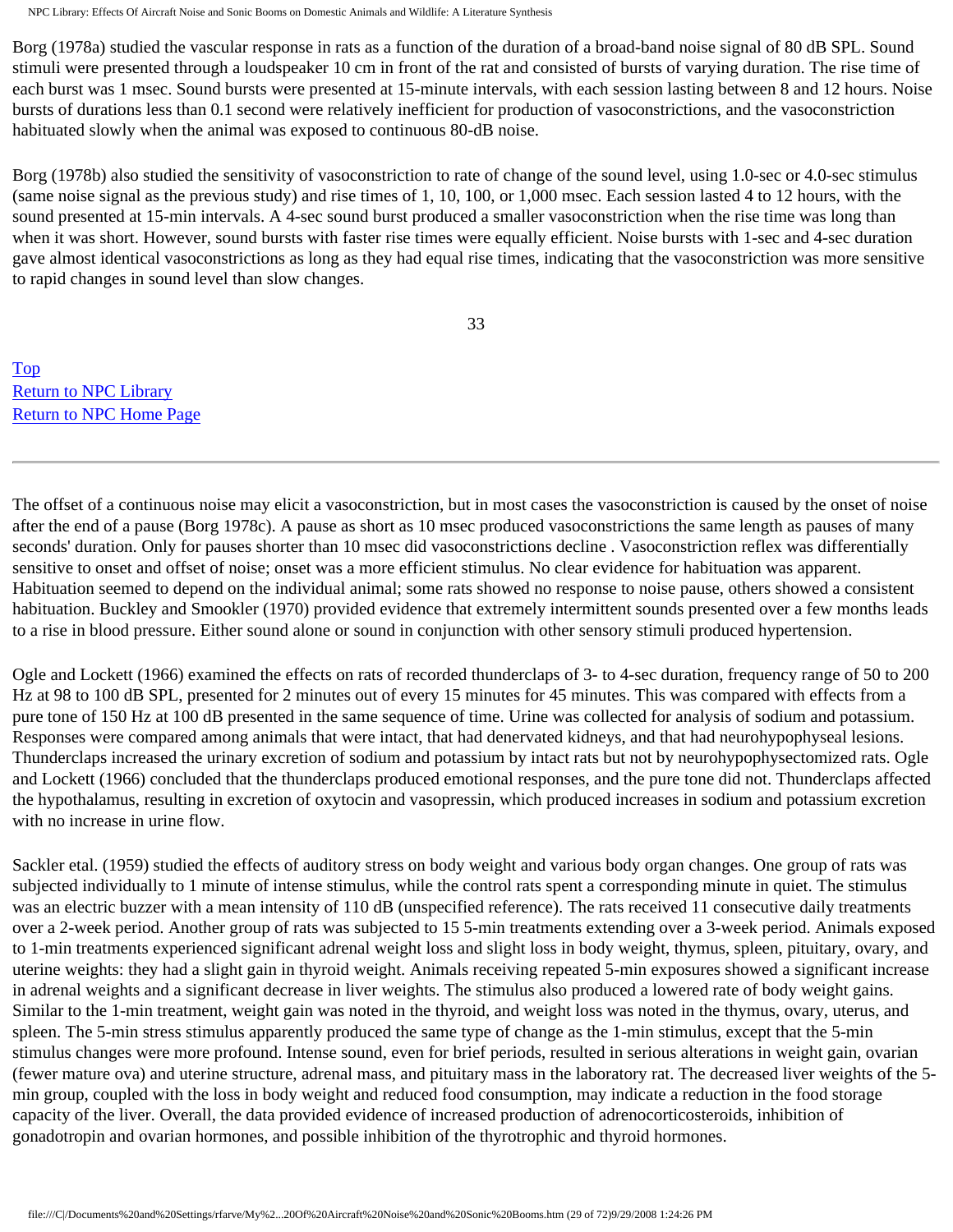[Top](http://www.nonoise.org/library/animals/litsyn.htm#top)  Return to NPC Library [Return to NPC Home Page](http://www.nonoise.org/index.htm) 

Increased secretions of adrenocortical hormones due to stress have been related to decreased thyroid function, due to suppressed TSH release from the pituitary. For this reason, Fell et al. (1976) studied the thyroid response of laboratory rats to moderate noise stress. Rats were subjected to a single 1,000-Hz tone at 95d B in 15-min intervals 8 hours per day for 12 weeks. Thyroid activity as measured by radioactive iodine uptake was suppressed in rats exposed to noise. Suppression in female rats began during the first 2 weeks of noise exposure, and between 2 and 12 weeks in the males. Similar sex differences were noted with regard to weight gains. Female rats had significant weight loss during the first 2 weeks, whereas male rats began to lose weight significantly during the sixth week of noise stress. Suppression of cumulative growth rates in females occurred more rapidly than in male rats and appeared to be more severe.

Jurtshuk et al. (1959) subjected female rats to daily intense auditory stimulation (120 Hz, 95-105 dB). Although the animals were visibly disturbed when exposed to intense sound, a seizure pattern was not induced. Intense sound stimulus produced a marked reduction in glutathione (a respiratory carrier of oxygen) levels in the blood. The test animals also showed increased adrenal weights and increased ascorbic acid. Jurtshuk et al. (1959) stated that this finding was similar to reactions associated with chronically stressed animals. Adrenal ascorbic acid content would be greater in animals recovering or adapting to prolonged or repeated stress. The animals also showed a decrease in total adrenal cholesterol, suggesting that the adaptation response of adrenal cholesterol lags behind ascorbic acid response during auditory stress.

Hrubes and Benes (1965) subjected rats to an intermittent noise at 95 dB during 6 hours per day for 5 days with a 3-day pause. After 2 to 4 weeks, they observed increased secretion of catecholamines in the urine, increased free fatty acids in the blood plasma, increased weight of the adrenals, and inhibition of growth.

Studies with rats have shown that loud sound can cause persistent vaginal estrus (Gamble 1982). Prolonged vaginal cornification was produced in rats exposed to daily sound stimulus at levels up to 92 dB. Reducing the ambient sound level from 61 dB to 49 dB, 2 minutes prior to exposing animals to a 92-dB bell, significantly increased duration of the estrus cycle. The estrus cycle of mice stressed by exposure to a pure tone at 92 dB for 6 minutes per hour for 6 days, then left in quiet surroundings, returned to normal; however, despite apparent normal pregnancies, the noise-exposed mice had significantly higher preweaning mortality of young, due mainly to a significant reduction in the number of females able to wean their young.

Nayfield and Besch (1981) exposed laboratory rats and white rabbits to 1.5 hours of white noise per day at intensities of 107-112 dB. The white noise generator was mounted on top of the acoustic chamber. The control animals were exposed to 1.5 hours of white noise per day at a sound pressure level of 60 dB. Compared to the control groups, noise-exposed rabbits and rats had increased adrenal weights. Rabbits also had decreased spleen and thymus weights. Experimental rats had increased total leukocyte counts and a relative eosinopenia. Noise-exposed rats also showed a decrease in food

35

[Top](http://www.nonoise.org/library/animals/litsyn.htm#top)  [Return to NPC Library](http://www.nonoise.org/library.htm)  [Return to NPC Home Page](http://www.nonoise.org/index.htm) 

intake by the third day of noise exposure. Nayfield and Besch (1981) concluded that organ weight data provided evidence that elevated noise was stressful to both rabbits and rats. The significantly larger adrenals in the experimental animals were indicative of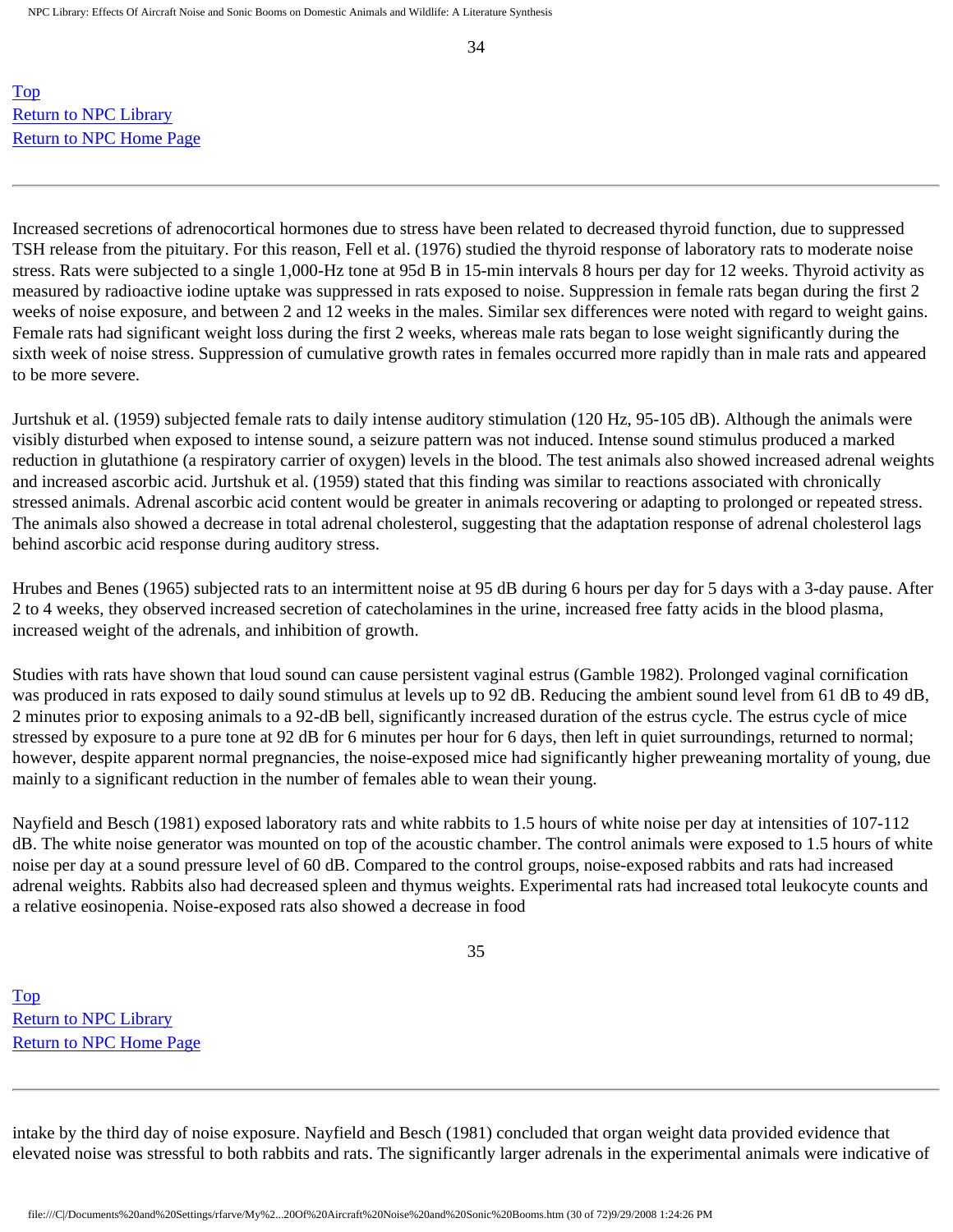adrenal hyperfunction.

Friedman et al. (1967) demonstrated findings similar to those of Hrubes and Benes (1965), that auditory stimulation can affect lipid metabolism. Laboratory rats and rabbits were exposed to an auditory stimulus before, during, and after oral intake of fats and cholesterol to test their abilities to handle excess fat while exposed to noise stress. Continuous white noise at 102 dB SPL was presented 24 hours a day, and an additional sound at a level of 114 dB was programmed to occur at random intervals of approximately minutes. Rats were exposed to the sound for 3 weeks, whereas the rabbits were exposed for 10 weeks. Plasma triglycerides were higher in noise-exposed rats; however, no differences between the noise-exposed and control animals were apparent at the end of 3 weeks. In the rabbits, plasma cholesterol and plasma triglycerides were higher than the controls after 4 weeks of sound stimulation. The noise-stressed rabbits also showed fat deposits in the irises of the eyes, more aortic atherosclerosis, and higher cholesterol content in the aortas. Friedman et al. (1967) concluded that the auditory stimulus initiated change in the hypothalamus, affecting the lipid and cholesterol metabolism of the rat and rabbit.

Zondek and Isacher (1964) studied the effect of noise stimulation on the genital function of mature rabbits and both young and mature rats. An electric bell near the animal housing rang 1 minute out of every 10 minutes for 24 hours per day for 9 days prior to mating; peak sound pressure level was 95-100 dB. Auditory stress resulted in enlarged ovaries, persistent estrus, and follicular hematomas in female rats and rabbits; effects were more pronounced in the rabbits. No effects of noise were noted in the male rabbits or rats. Auditory stress induced increased fertility, but pregnancies were often interrupted by auditory stress during the gestation period. Possibly, estrogens and gonadotropins may block or interrupt pregnancy. In another study, Zondek (1964) showed that fertility of both male and female rats decreased with noise exposure.

Chinchillas have been used in several experiments concerning the effect of noise on hearing. Blood clots appeared in the basal turn of the cochlea in ears of chinchillas exposed to single sonic booms of varying rise times and intensities (Reinis 1976). Hearing loss and outer hair cell damage in the cochlea of chinchillas resulted from exposure to sound of 65 to 105 dB from 2 to 21 days (Carder and Miller 1971, 1972). For some intensities and durations, hearing recovery was never complete.

### **3.1.4 Wild Rodents**

Several studies have been conducted on the hearing ability of wild rodents. Heffner and Masterton (1980) compared behavioral audiograms of three feral rodents [cotton rat (Sigmodon hispidus), house mouse (Mus musculus), and kangaroo rat (Dipodomys merriami) and one lagomorph (domestic rabbit). Considerable variation in hearing ability was found among the four

36

[Top](http://www.nonoise.org/library/animals/litsyn.htm#top)  [Return to NPC Library](http://www.nonoise.org/library.htm)  [Return to NPC Home Page](http://www.nonoise.org/index.htm) 

species, with low-frequency hearing limits varying over 5.5 octaves, from 50 Hz (kangaroo rat) to 2,300 Hz (feral mouse), and highfrequency hearing limits varying from 49 kHz (rabbit) to 90 kHz (feral mouse). Comparison of the characteristics of each audiogram with the audiograms of other animals in the same order, cohort, and class provided further evidence for the validity of two relationships: (1) interaural distance is strongly and inversely correlated with high-frequency hearing ability, and (2) good highfrequency hearing is apparently incompatible with good low-frequency hearing in most, if not all, land mammals. Furthermore, cotton rats and feral mice possess the ability to perform frequency discriminations even at high-frequency levels, and kangaroo rats are not unusual in their ability to localize brief sounds, indicating that these animals have not compromised this ability in the acquisition of their unusual low-frequency sensitivity.

Brattstrom and Bondello (1983) found that off-road vehicle (ORV) noise affected hearing physiology of the desert kangaroo rat (Dipodomys deserti). Peak SPL's measured for ORV's varied from 78 to 110 dB. Dune buggy sounds were played to the animals through an amplifier to produce a sound pressure level reaching 95 dB. The kangaroo rats suffered a temporary threshold shift in their hearing sensitivity. At least 3 weeks were required for their hearing thresholds to recover. Because the ears of kangaroo rats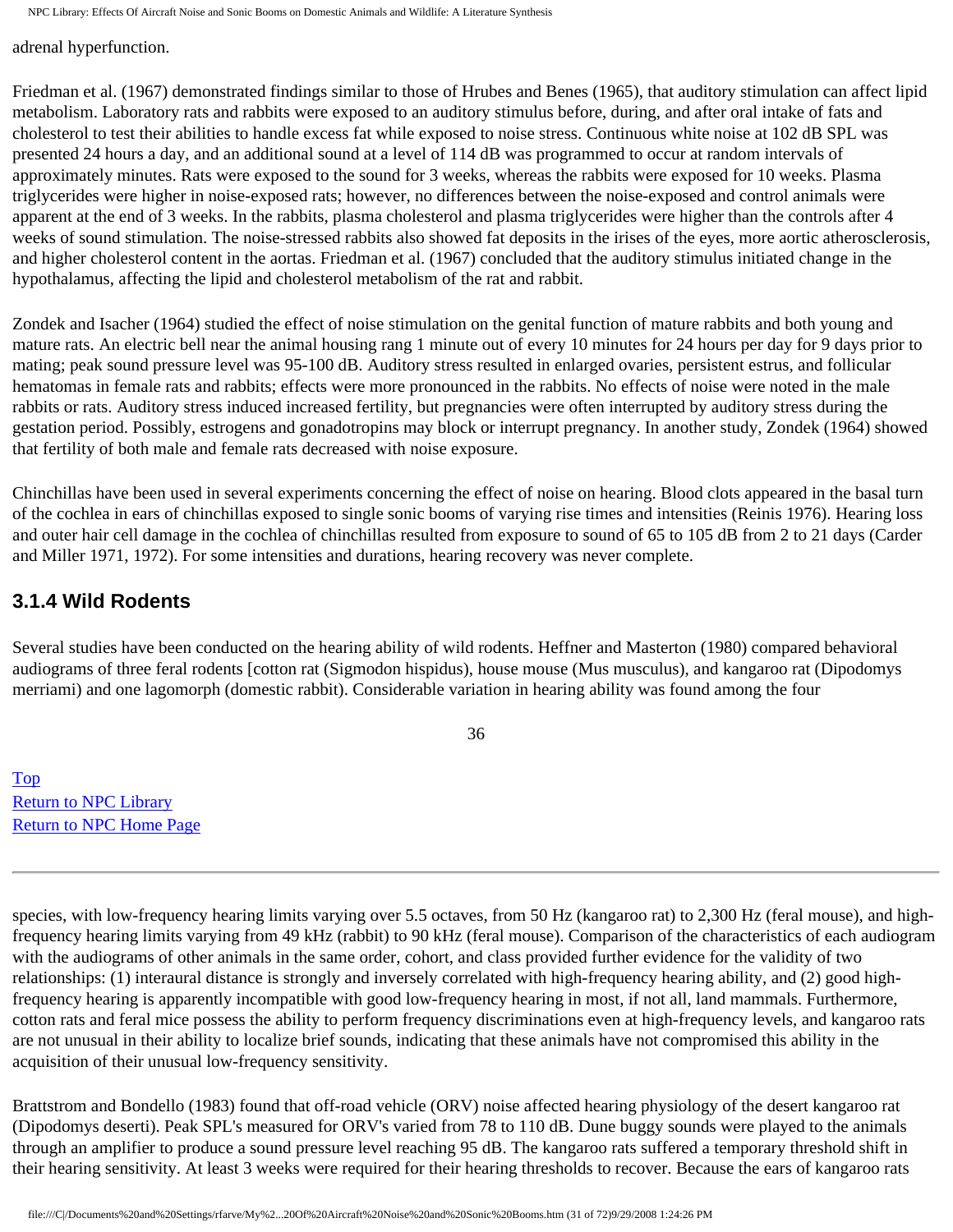possess anatomical adaptations to promote amplification of low-frequency sounds, the rats have little means of preventing full amplification in their ears of high-intensity, low-frequency sounds of dune buggies. This could seriously affect their ability to avoid approaching predators.

Only a few studies of the physiological effects of noise on rodents have involved wild animals. A field study by Chesser et al. (1975) involved two populations of house mice near the end of a runway at Memphis International Airport. Adult mice also were collected from a rural field 2.0 km from the airport field. Background noise levels at both fields were 80-85 dB. Noise levels of incoming and outgoing aircraft at the airport field averaged 110 dB, with the highest reading reaching 120 dB. Total body weights and adrenal gland weights of mice from the fields were measured. Additional mice were captured from the rural field, placed in the laboratory, and exposed to 1 minute of 105-dB recorded jet aircraft noise every 6 minutes to determine if noise was the causative factor. Control mice were not subjected to noise. After 2 weeks, the adrenals were removed and weighed. Adrenal gland weights of male and female mice from the airport field were significantly greater than those of mice from the rural field. The noise-exposed mice in the laboratory study had significantly greater adrenal gland weights than the control mice. After ruling out stress factors, such as population density, Chesser et al. (1975) concluded that noise was the dominant stressful factor causing the adrenal weight differences between the two feral populations.

Pritchett et al. (1978) conducted a study to determine if jet aircraft noise alters cortical responsiveness to ACTH in cotton rats. Wild cotton rats were captured and placed in a sound room in a laboratory. Experimental animals were exposed to 30 seconds of recorded jet aircraft noise at 110 dB SPL every 6 minutes for 28 consecutive days. This simulation closely approximated the sound patterns present in the airport habitats of animals in Chesser et al.'s (1975) study with field mice. Total body weights and adrenal weights of rats

37

[Top](http://www.nonoise.org/library/animals/litsyn.htm#top)  [Return to NPC Library](http://www.nonoise.org/library.htm)  [Return to NPC Home Page](http://www.nonoise.org/index.htm) 

were measured. The adrenals were then quartered and either (1) incubated in the presence or absence of ACTH and analyzed for content of cyclic adenosine monophosphate (cAMP; a molecule believed to moderate some harmful responses) and secretion of corticosterone, or (2) subjected to an initial incubation in the presence or absence of ACTH, followed by a second incubation with ACTH, after which corticosterone content of the incubation media was analyzed. Noise-exposed animals showed significantly greater body weights than the controls. Noise exposure did not significantly alter adrenal weight. During initial incubations, the adrenals from noise-exposed rats in both seasonal groups (spring and fall) showed slight elevations in basal corticosterone secretion rates compared to controls. However, ACTH elicited a significantly smaller secretion of corticosterone in the noise-exposed rats compared to the control groups in either season, and in the autumn as compared to the spring control group. ACTH also produced significantly smaller cAMP accumulations in noise-exposed animals compared to controls. Analysis of ACTH-stimulated corticosterone secretion after incubation with or without ACTH indicated similar significant increases in the relative secretion rate in control and noise-exposed groups not subjected to pretreatment with ACTH. ACTH also elicited significant increases in secretion rate in noise-exposed groups compared to control groups pretreated with ACTH. The data indicated that the intensity and type of noise exposure used in this study may have interacted with the organism to decrease the functional reserve capacity of the adrenal cortex (ability to increase secretory activity in response to physiological stress). Pritchett et al. (1978) suggested that the lack of responsiveness to ACTH in the noise-exposed group may involve a disordering function at some point in the adrenal activating system prior to actual formation of cAMP; cAMP is the intracellular mediator of ACTH in the production of corticosterone in adrenal cortical tissue. The authors also suggested that noise stress plus seasonal factors may restrict the animals' ability to respond to physiologically stressful stimuli.

Hepworth (1966) developed blood values for the cotton rat under average conditions and under conditions of induced stress. Stressors included exposure to cold weather, crowding, insufficient food, lack of cover, continuous light, plus lack of cover, and a continuous, high-pitched loud whistle for periods of 4, 8, and 24 hours. Females survived under stressful conditions better than males. The sound-stressed animals had higher leucocyte counts and exhibited eosinopenia, which is indicative of stress. Eosinopenia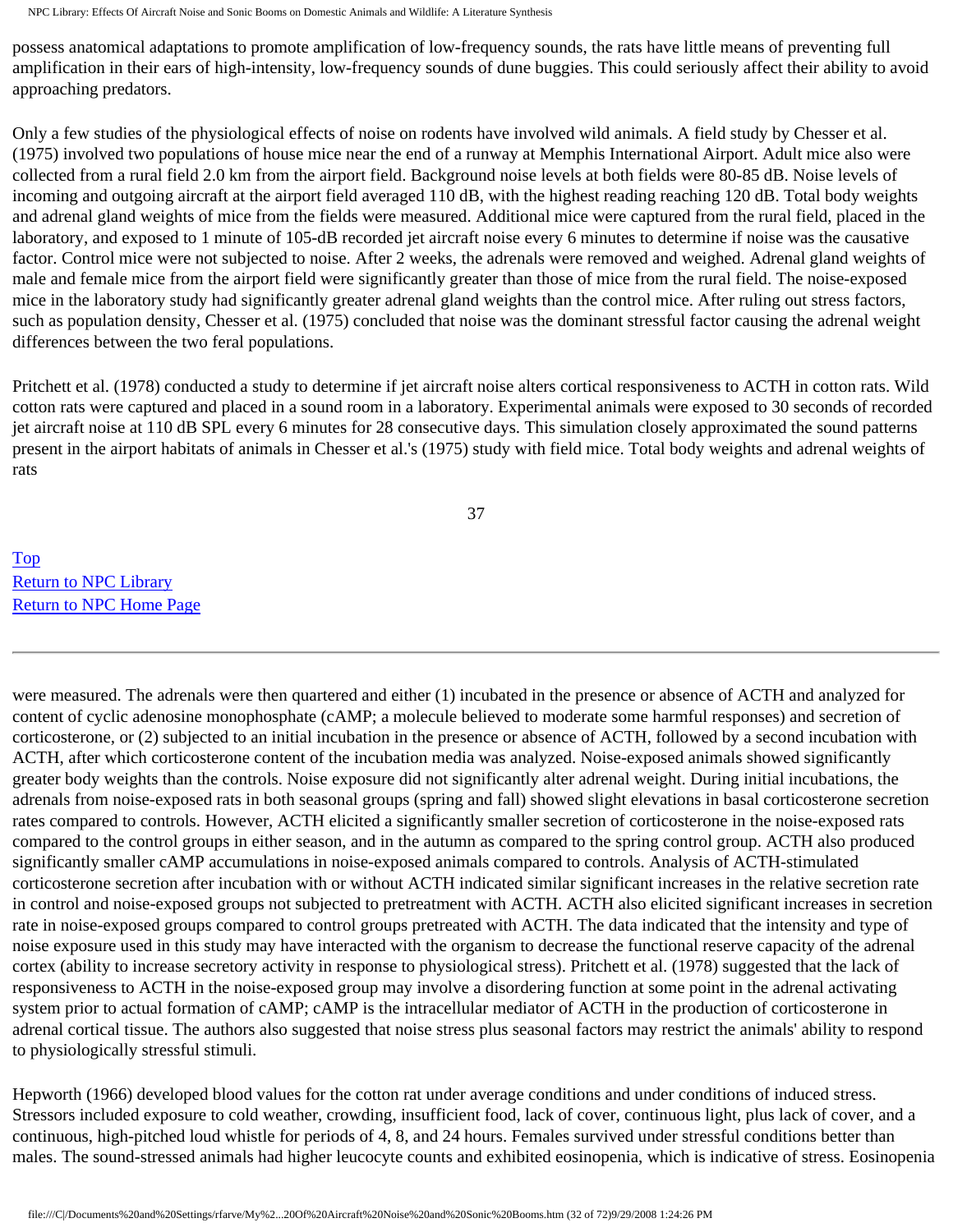was greater in males than females. Females had a tendency for lymphopenia. The rats reflected all stressful conditions with changes in the hemogram. An inverted neutrophil-lymphocyte ratio appeared to be diagnostic of stress. Of the stressors used in this study, both high density and lack of cover may prove to be major population hazards.

[Top](http://www.nonoise.org/library/animals/litsyn.htm#top)  [Return to NPC Library](http://www.nonoise.org/library.htm)  [Return to NPC Home Page](http://www.nonoise.org/index.htm) 

### **3.1.5 Carnivores**

Predatory mammals can track moving prey at a distance by vision or audition (Langley 1979). In tests where various combinations of vision and audition were deprived and latencies of attack measured, striped skunks (Mephitis mephitis) and opossums (Didelphis virginiana) preferred auditory to visual stimuli of the prey. The coyote's (Canis latrans) preference for use of three senses in hunting was: vision, audition, and olfaction, in order of decreasing importance (Wells and Lehner 1978).

Vocalizations of prey species are sometimes pure-toned calls, which are more difficult to locate than multifrequency calls. Vertebrates do not locate all pure-toned sounds with the same accuracy. In a controlled test, Isley and Gysel (1975) determined how well nine red foxes (Vulpes vulpes) located 13 different frequencies of pure sound, varying from 300 Hz to 34 kHz. Using food as a reward, the foxes were trained to choose the correct location of a 74-dB sound signal emitted from one of two possible loudspeaker positions. The foxes located the sound source best from 0.9 to 14 kHz (<90% accuracy) with a slight decrease in accuracy at 8.5 kHz (84% accuracy). They had the most difficulty locating the source at 0.3, 0.6, 18, and 34 kHz (<78% accuracy). Foxes appear to readily locate a wide range of sound frequencies and may have maximized their chances for locating certain calls, which are presumably difficult to locate.

Audiograms were obtained for two least weasels (Mustela nivalis), using behavioral methods. The hearing range of the least weasel for intensities of 60 dB SPL extends from 51 Hz to 60.5 kHz, with a region of best hearing extending from 1 to 16 kHz (Heffner and Heffner 1985). Hearing in the least weasel appears to be similar to other members of the order Carnivora for which data are available. The high-frequency hearing ability of the least weasel lends additional support to the relationship between functional interaural distance and high-frequency hearing, whereas its sensitivity to low frequencies in the absence of obvious morphological specialization of the middle ear makes the least weasel unusual among the small mammals.

Two wolf (Canis lupus) pups, unexposed to previous wolf calls, were presented a variety of sound stimuli, including standardized recordings of natural and synthetic adult howls (approximately 200-500 Hz) (Shalter et al. 1977). The greatest and most consistent vocal response was elicited by the "real" howls. The nature of the response depended in part upon the: (1) type Of stimulus, (2) number of stimulus presentations, (3) associated manipulations of context, and (4) individual differences in vocal responsiveness. Frequency of pup vocal response varied from approximately 400 to 2,000 Hz. Both extrinsic (environment) and intrinsic (species) factors can determine an animal's response to communication signals.

Liberman and Beil (1979) compared histological data from domestic cats born and raised in a low-noise environment and cats raised in a noisy laboratory environment. Noise-induced hearing threshold shifts were correlated with loss or damage to the hair cells in cochleas of noise-exposed cats. Cats

[Top](http://www.nonoise.org/library/animals/litsyn.htm#top)  [Return to NPC Library](http://www.nonoise.org/library.htm)  [Return to NPC Home Page](http://www.nonoise.org/index.htm)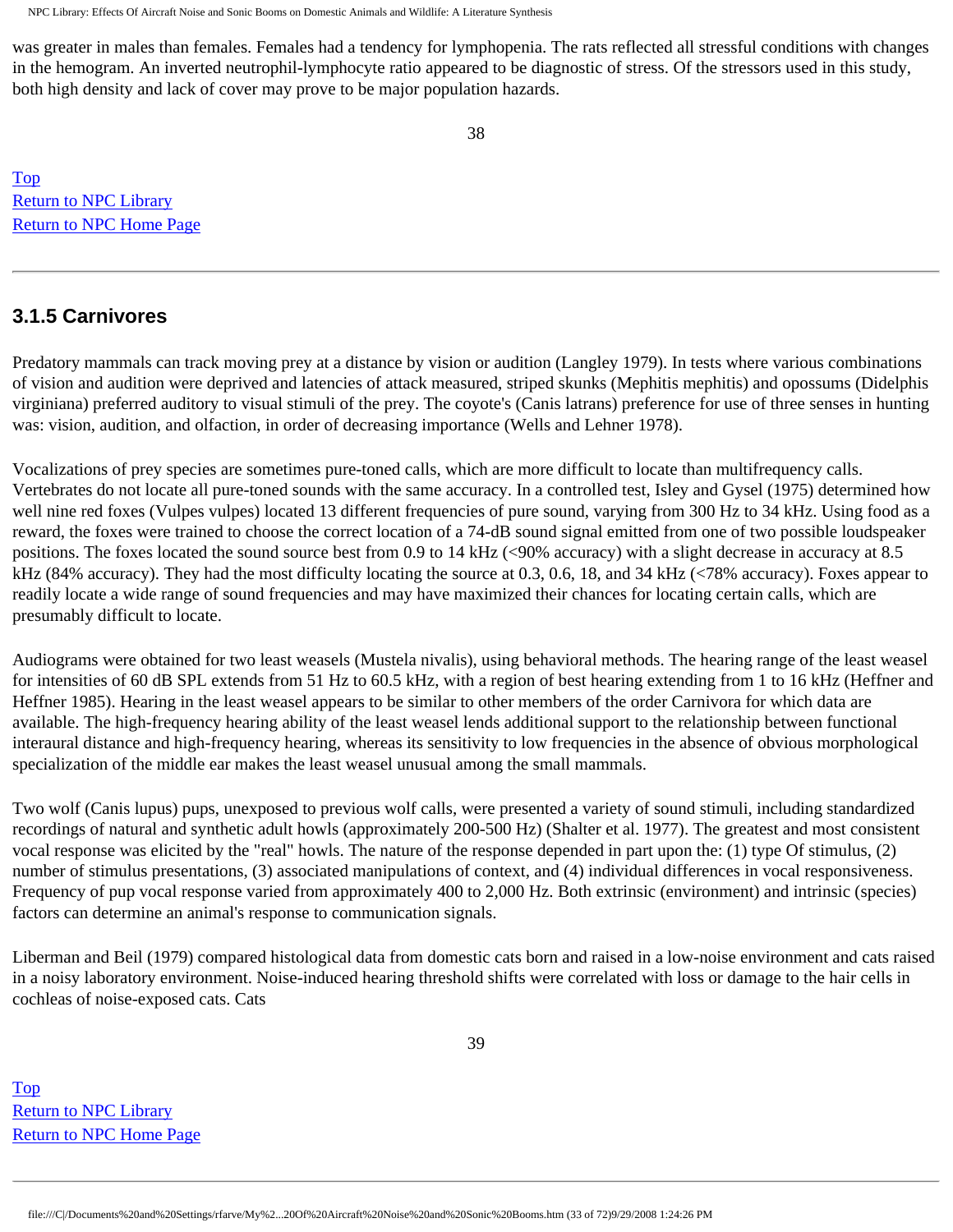from the low-noise environment experienced little cochlea hair cell loss. In each of the noise-exposed animals, hair cells in at least one cochlear region appeared significantly more disordered than in the cochleas of the nonexposed cats.

Miller et al. (1963) confirmed that the sound frequency determined the location of maximal damage to the hair cells in cats. They exposed cats to 115 dB of 100-1,000 Hz for 15 minutes to 8 hours. Permanent threshold shifts were severest for frequencies of 1,000 to 8,000 Hz. Miller et al. (1963) noted that the longer the sound exposure, the greater the threshold shift, and the greater the degree of damage.

Domestic dogs exposed to sudden loud noises produced a large increase in plasma corticosteroid concentrations (Stephens 1980). Techniques for determining plasma corticosteroids in the dog make it possible to evaluate adrenal function. The canine adrenal cortex produces cortisol, the main glucocorticoid.

A study was conducted on Mitkof Island, Alaska, in 1970 to determine the effects of real and simulated sonic booms on late pregnancy, parturition, early kit mortality, and subsequent growth to weaning of farm-raised mink (Travis et al. 1974). The study involved 350 yearling and 148 2-year-old females and their progeny (1,845 kits). Treatment animals received either three real sonic booms (averaging 294 mN/m<sup>2</sup> overpressure) or three simulated sonic booms (averaging 167 mN/m<sup>2</sup>) on the day approximately 40% of the females in each group had whelped. Booms occurred over a 60-minute period; the second boom was 45 minutes after the first, and the third was 15 minutes later. The booms caused transient structural vibrations of  $10m/sec<sup>2</sup>$  or less on the wooden nest boxes. Mean length of gestation, mean number of kits born alive per female whelping, mean number of kits born alive per female, and mean weights of kits at 49 days of age were similar among treatment groups and the control group. The observable behavioral reaction of female mink exposed to real or simulated sonic booms was brief and had no apparent long-term effect on the health and well-being of the females and their newborn kits. Most mink returned to preboom activities within 2 minutes after each boom and appeared to habituate to the acoustic stimuli and vibration of sonic booms after exposure to only three booms in the span of 1 hour. No panic behavior, packing of kits, or killing of kits was observed during the boom tests.

Incidental observations of wildlife disturbed by fixed-wing aircraft and helicopters in northern regions indicated that wolves were less disturbed by aircraft than ungulates; grizzly bears (Ursos arctos) were the most disturbed of all species observed (Klein 1973).

### **3.1.6 Aquatic Mammals**

The auricle and middle ear have undergone significant changes as mammals have adapted to the aquatic mode of life (Solntseva 1975). Conduction of sound signals in water is realized through the closed acoustic duct; efficiency of transmission of acoustic pressure varies with the morphology of the middle ear provided by anatomical changes of auditory ossicles and a character of their arrangement in the tympanic cavity. The definite resemblance of macro-

40

[Top](http://www.nonoise.org/library/animals/litsyn.htm#top)  [Return to NPC Library](http://www.nonoise.org/library.htm)  [Return to NPC Home Page](http://www.nonoise.org/index.htm) 

and micromorphology of the cochlea has been found in all examined species of aquatic mammals except dolphins. Resemblance of morphology of peripheric parts of the hearing analyzer, in the course of evolution, developed in forms belonging to different phylogenetic stocks but with a similar mode of life. These features define the effective functioning of the ear in different environments.

Mammals that use echolocation or biological sonar to perceive the locations of objects in their environments have unusual acute capacities for localizing sound (echo) sources and for perceiving reverberation, because they rely on echolocation for spatial perception (Simmons 1983). Porpoises determine the distance to targets in water from the arrival time of echoes. The sonar signals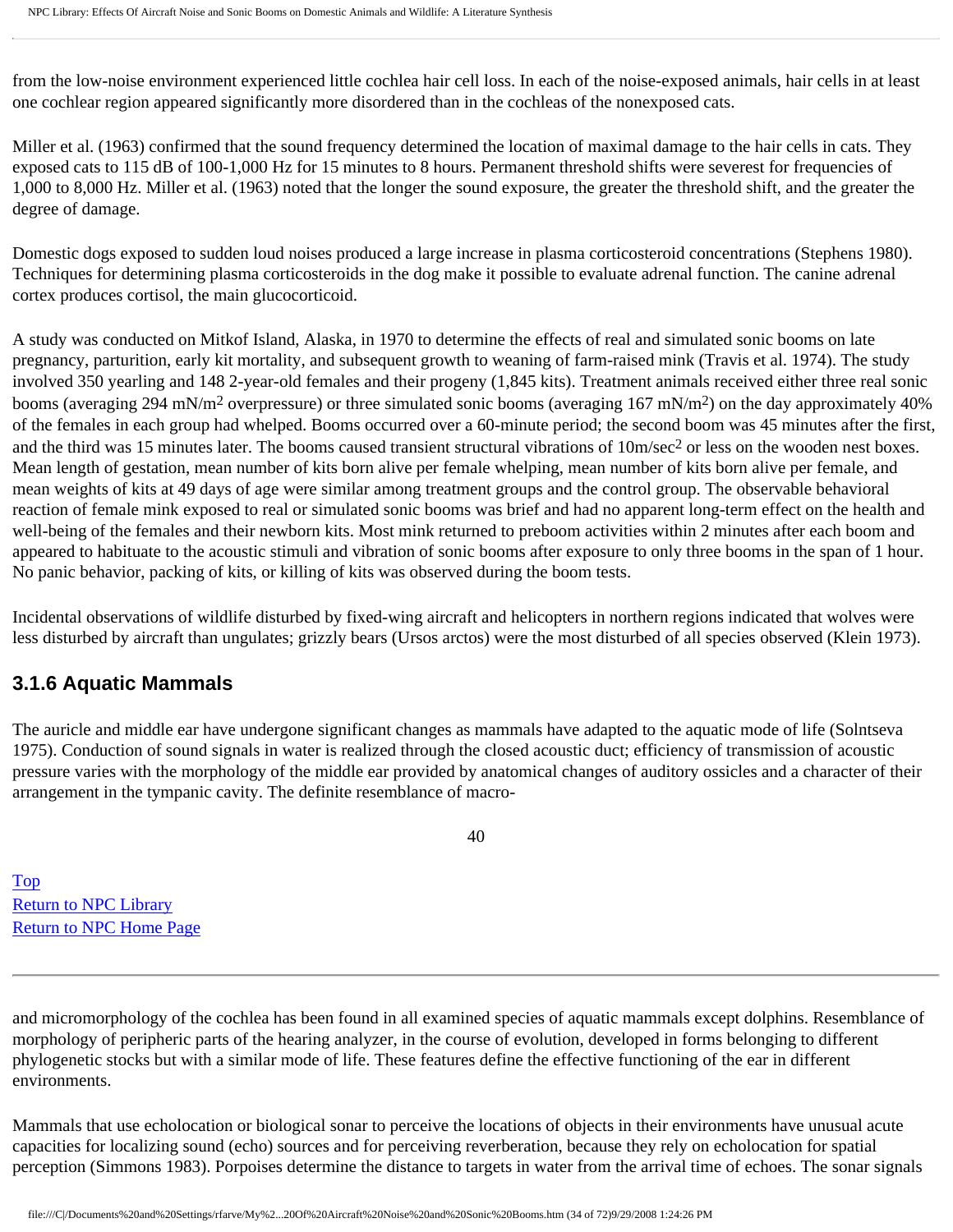that they emit are directional; porpoises may transmit different waveforms as well as different signal amplitudes in different directions.

The Atlantic bottlenose dolphin (Tursiops truncatus) has exceptionally low-frequency discrimination thresholds, about 6-8 times below those reported for the seal (Phoca spp.) (Herman and Arbeit 1971). Peak hearing sensitivity determined for manatees (Trichechus manatus) (about 3 kHz) is in the range of vocalizations recorded for this species (2-10 kHz) (Bullock et al, 1980). Acoustical communication is an integral component of social interactions among marine mammals and has been studied in walruses (Odobenus rosmarus) (Miller 1985), harbor seals (Phoca vitulina) (Renouf1985), and southern right whales (Eubalaena australis) (Clark 1976).

Myrberg (1978) reviewed the available literature on ocean noise and the hearing ability of marine mammals, primarily the olontocete cetaceans and pinnipeds, because little or nothing is presently known about the subject in other groups of marine mammals. Individual fitness in all species of pinnipeds depends to a great extent on the transmission and reception of acoustical information in the water as well as in the air (Schusterman and Moore 1981). Major features of sound detection, pitch perception, and sound localization are available for otariids [e.g., northern fur seal (Callorhinus ursinus), the sea lion (Zalophus californianus)] and phocids [e.g., ringed seal (Phoca hispida), harbor seal (Phoca vitulina)]. The thresholds for the fur seals, although inferior in air compared to in water, showed good accommodation for hearing airborne sounds (Schusterman 1980). Octariid pinnipeds appear to be more sensitive to airborne sounds than the phocid pinnipeds. One of the major differences between the underwater hearing of otariids and phocids is the high-frequency cutoff (Schusterman and Moore 1978). Although the sample of species and individual s involved in behavioral comparisons is small, comparative anatomical evidence supports the idea that, in water, phocids obtain more spectral information from high frequencies than do otariids. Field observations have indicated that startle or flight reactions to airborne noise habituate at different rates for different species, populations, and groups within a population as a function of age, sex, and time of day (Myrberg 1978). Observations of captive northern fur seals suggest that orientation toward airborne sounds may partly be a function of their hearing sensitivity (Myrberg 1978).

41

[Top](http://www.nonoise.org/library/animals/litsyn.htm#top)  [Return to NPC Library](http://www.nonoise.org/library.htm)  [Return to NPC Home Page](http://www.nonoise.org/index.htm) 

Harp seal (Phoca groenlandica) cows use visual, auditory, and olfactory clues to locate or identify their pups while on ice flows (Terhune et al. 1979). Identification is made at a close range and the pups are approached from a distance in a random manner. The topography of the ice supporting the pups changes frequently. These changes probably preclude or reduce the use of spatial memory by the adults. Because pups cannot be identified at a distance, and because of the absence of stable landmarks, the cow must probably remain relatively close to her pup at all times. The ability of various mammalian species to use spatial memory may well influence their modes of locating and identifying their young.

Several studies have been conducted on the effects of noise on marine mammals; however, more studies are needed to fully assess the potential impact of aircraft, sonic booms, and other types of noise on this acoustically oriented group of animals (Acoustical Society of America 1980). In 1980, the Acoustical Society of America held a workshop to assess the potential hazard of manmade noise associated with proposed Alaska Arctic (North Slope-Outer Continental Shelf) petroleum operations on wildlife and to prepare a research plan to secure the knowledge necessary for proper assessment of noise impacts. Noise sources identified as most likely to produce effects on wildlife were: seismic pulse generators; helicopters and other aircraft; surface vessels, such as tugs and work boats; and vehicles on land and ice, such as trucks, tractors, and snowmobiles. Other possible sources were oil well drilling, island and causeway building, and petroleum and gas production and processing. The known effects of noise on Arctic mammals are limited. Beluga whales (Delphinapterus leucas) are more easily displaced by boat traffic when feeding, and bowhead whales (Balaena mysticetus) appear more wary of noise during spring compared to autumn.

A number of field, laboratory, and library investigations were undertaken between 1978-1980 to assess the potential for adverse effects on biological and physical resources of the Channel Islands resulting from intense sonic booms from launches of the space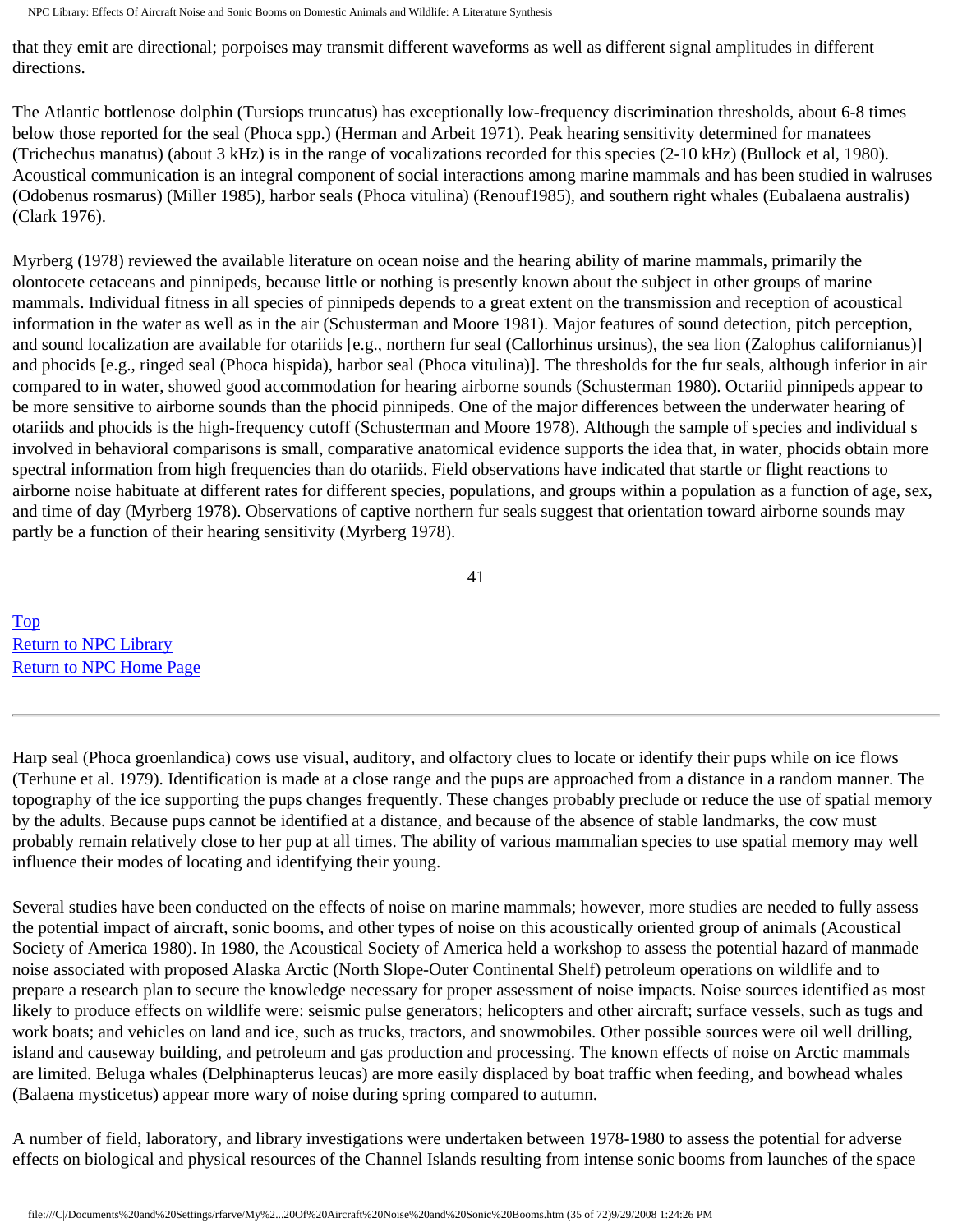shuttle (proposed for southern California) (Jehl and Cooper 1980). Low-flying helicopters, humans on foot, sonic booms, and loud boat noises were the most disturbing influences to pinnipeds. "Loud" sonic booms (80-89 dBA) elicited more startle reactions in animals than "soft" booms (72-79 dBA). Duration of startle responses to loud booms was shorter than to other disturbances. Among the pinnipeds, harbor seals (Phoca vitulina) were most likely to startle; no serious disturbance was recorded among northern elephant seals (Mirounga angustirostris). Historical data indicated that the current level of disturbance on San Miguel Island does not measurably affect pinniped populations. Sonic booms from the space shuttle launches may increase the disturbance level by 10%-20%. Avoiding launches during the pupping season (March-July) was recommended to minimize disturbances. During this season, launches and returns during the noon hours should be avoided to prevent exposure of pups to heat. Temporary decreases in hearing sensitivity of marine mammals could occur following the few intense booms directly over the islands caused by launches of the space shuttle, but these are not expected to have negligible population consequences. Jehl and Cooper (1980) recommended careful observation of behavioral effects of space shuttle booms on Channel Island marine mammals, coupled with long-term population monitoring.

42

[Top](http://www.nonoise.org/library/animals/litsyn.htm#top)  [Return to NPC Library](http://www.nonoise.org/library.htm)  [Return to NPC Home Page](http://www.nonoise.org/index.htm) 

On San Nicolas and San Miguel Islands in California, breeding elephant seals and sea lions were exposed to loud impulse noise created by a carbide pest control cannon to simulate actual sonic booms (Stewart 1982). Distances of seals from the sound source varied from 5-100 m. Sound pressure level was 145.5 dB(A), 146.9 dB(flat), 20 uPa at 5 m from the cannon and 115.6 dB(A), 125.7 dB(flat), at 50 m from the cannon. The intensity and duration of behavioral responses of each species varied by sex, age, and season. More male elephant seals (74%) reacted with alert behavior than females (65%1); only 26% of the nursing pups reacted. Animals returned to normal activity within a few minutes and no habituation to the sound, movement, trampling of pups, or increase in threat displays were observed. Alert reaction from human intrusion lasted longer than reactions from simulated booms. During the nonbreeding season over 70% of the sea lions left the haul-out areas and went down to the surfline after a simulated boom. During the breeding season, 60%-95% of the females were alert for about a minute after a boom; few males reacted to the noise. No trampling of pups was observed and females moved less than 1 m from their pups.

## **3.1.7 Other Mammal Groups**

Big brown bats (Eptesicus fuscus) use sound at frequencies from 10 to 100 kHz for sonar or for acoustic social communication, and they also hear these ultrasonic frequencies (Poussin 1982). They have a lower frequency region of auditory sensitivity, from 200 Hz to 5 kHz, and may use these lower frequencies to detect insect prey by passive hearing of the insect's own sounds. The hearing is tuned to 0.7 to 1.3 kHz, indicating that some specialization of the auditory system, perhaps in the external or middle ear, may underlie the capacity to hear these lower frequencies.

The resistance of long-eared bats (Plecotus townsendii) to jamming was analyzed by obstacle-avoidance tests in noise of various frequency bands (Griffin et al, 1963). Jamming was significantly more effective in 10-90 kHz noise than in 10-50 kHz noise, but raising the upper limit of the noise spectrum to 120 kHz (with considerable but unmeasured energy above 120 kHz) had no discernible effects. The fundamental frequencies of the bat's orientation sounds sweep from 45 to 25 kHz. Directional discrimination results partly from acoustic properties of the external ears, and partly from a type of binaural interaction between nerve impulses from the two cochleas.

A 7-year-old female Indian elephant was sensitive to low-frequency tones and could hear as low as 16 Hz at 65 dB (Heffner et al. 1979). The frequency of best hearing was 1 kHz, at which the animal's threshold was 8 dB. However, the elephant was insensitive to high-frequency tones and was unable to hear above l2 kHz, at which frequency its threshold was 72 dB. The high-frequency hearing ability of the elephant is the poorest of any mammal yet tested, and the failure of the elephant to hear much above 10 kHz demonstrates that the inverse correlation between head size (i.e., interaural distance) and high-frequency hearing ability is valid even for the largest of terrestrial mammals.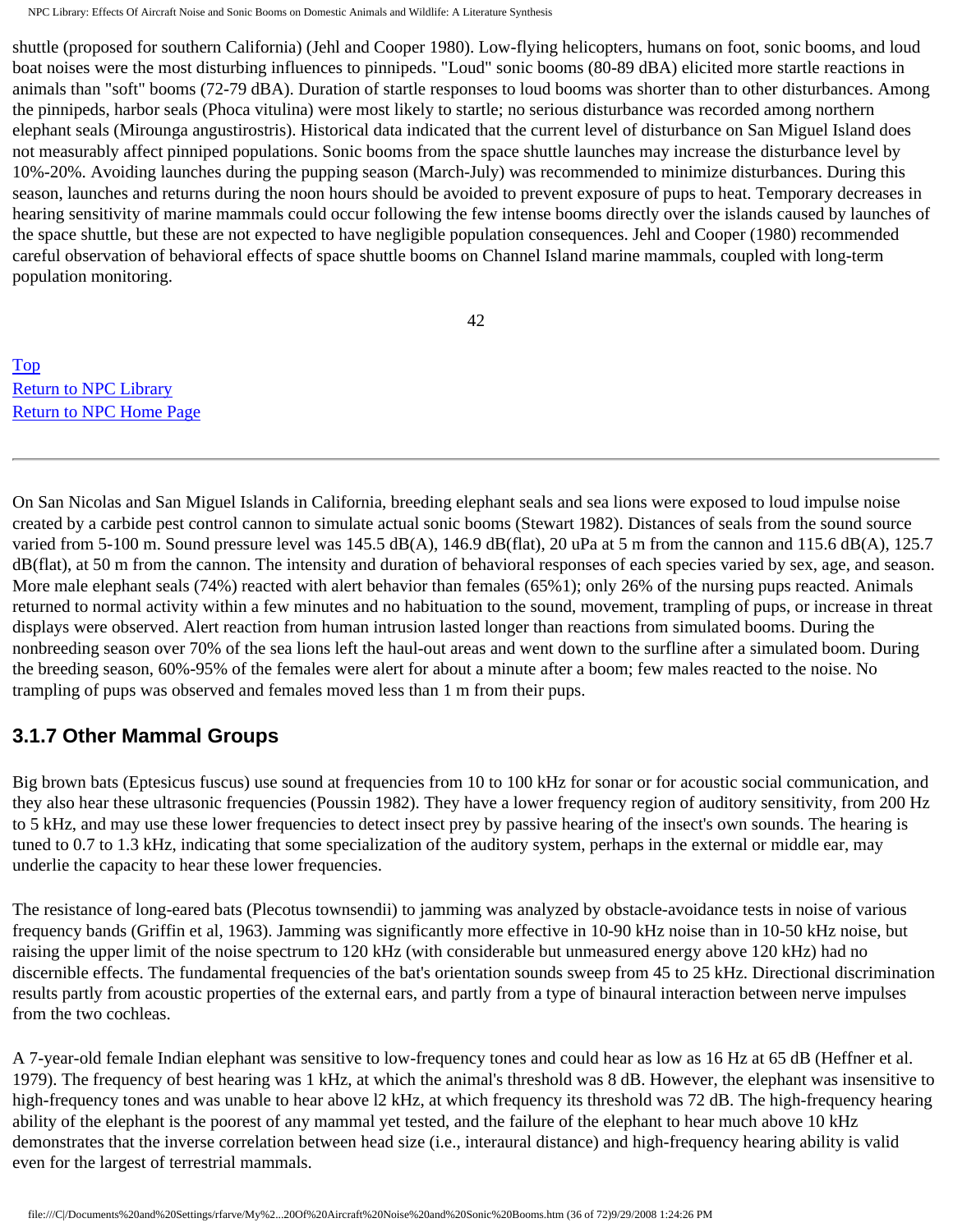Minimum audible angles were behaviorally determined in macaque (Macaca spp.) monkeys (Brown 1980). Testing was conducted in an anechoic chamber with

[Top](http://www.nonoise.org/library/animals/litsyn.htm#top)  [Return to NPC Library](http://www.nonoise.org/library.htm)  [Return to NPC Home Page](http://www.nonoise.org/index.htm) 

synthetic stimuli that spectraly mimicked representative macaque vocalizations. Localization was tested in quiet and in the presence of a broad-band masker that simulated habitat noise. The results showed that the optimal signal structure for localization was dependent on the ambient noise condition; narrow-band signals were most accurately localized. The data also suggested that, in noisy habitats, narrow bands (heightening the signal-to-noise ratio) may be strategic for the design of signals favoring localization, as well as detection of sound. The acoustic structure of the position marking and rallying calls of some primates may reflect these factors.

Peterson et al. (1981) conducted a study using four rhesus monkeys to explore the possible long-term effects of noise on blood pressure and to determine if a decrease in auditory function accompanies the cardiovascular changes. The monkeys were kept in the experimental environment for 6 to 9 months before the study began. Two monkeys were exposed to 9 months of a daily "round-theclock" tape recording of miscellaneous sounds to simulate the noise exposure of an industrial worker. The tape included an 8-hour period of intermittent and continuous industrial noise, transportation noise before and after the work day noise period, household noise in the morning and evening, and low-level sounds, such as aircraft overflight noise, during the night. The overall equivalent noise level (Leg (24)) was 85 dB. The two control animals were kept in a low-level noise environment. After 9 months of exposure to the above sounds, both experimental monkeys had elevated blood pressure. Compared with the control monkeys, the net increase in blood pressure for the experimental animals was 18.7 mm Hg, or 22.9%. Blood pressure was highest in the experimental animals during the most intense noise episodes. No permanent noise-induced changes in auditory sensitivity were found. once noise exposure was terminated, blood pressure remained elevated and showed no indication of returning to normal.

## **3.2 BIRDS**

Psychophysical investigations of hearing in a number of avian species over the last two decades have added significantly to the knowledge of hearing capabilities of this vertebrate group. Behavioral measures of absolute auditory sensitivity in a wide variety of bird species show a region of maximum sensitivity between 1 and 5 kHz, with a rapid decrease in sensitivity at higher frequencies. On the basis of this general measure, birds fall between two other major vertebrate groups: reptiles and mammals. Discrimination and masking data from birds include measures of frequency, intensity, and duration difference thresholds (critical ratios, critical bands, and psychophysical tuning curves). Data are also available on temporal summation, temporal resolving power, and temporary threshold shift from noise exposure. Taken together, these data suggest that, in the region of 1-5 kHz, birds show a level of hearing sensitivity similar in most respects to that found for the most sensitive members of the Class Mammalia, with avian performance clearly inferior above and below this range of frequencies (Dooling 1978). Possible exceptions to this general picture include the echolocating oilbird (Steatornis caripensis) and growing evidence that pigeons (Columba livia) are sensitive to infrasound at moderate intensity levels. The relation among critical ratio, critical band, and intensity difference threshold measured in the parakeet is

[Top](http://www.nonoise.org/library/animals/litsyn.htm#top)  [Return to NPC Library](http://www.nonoise.org/library.htm)  [Return to NPC Home Page](http://www.nonoise.org/index.htm)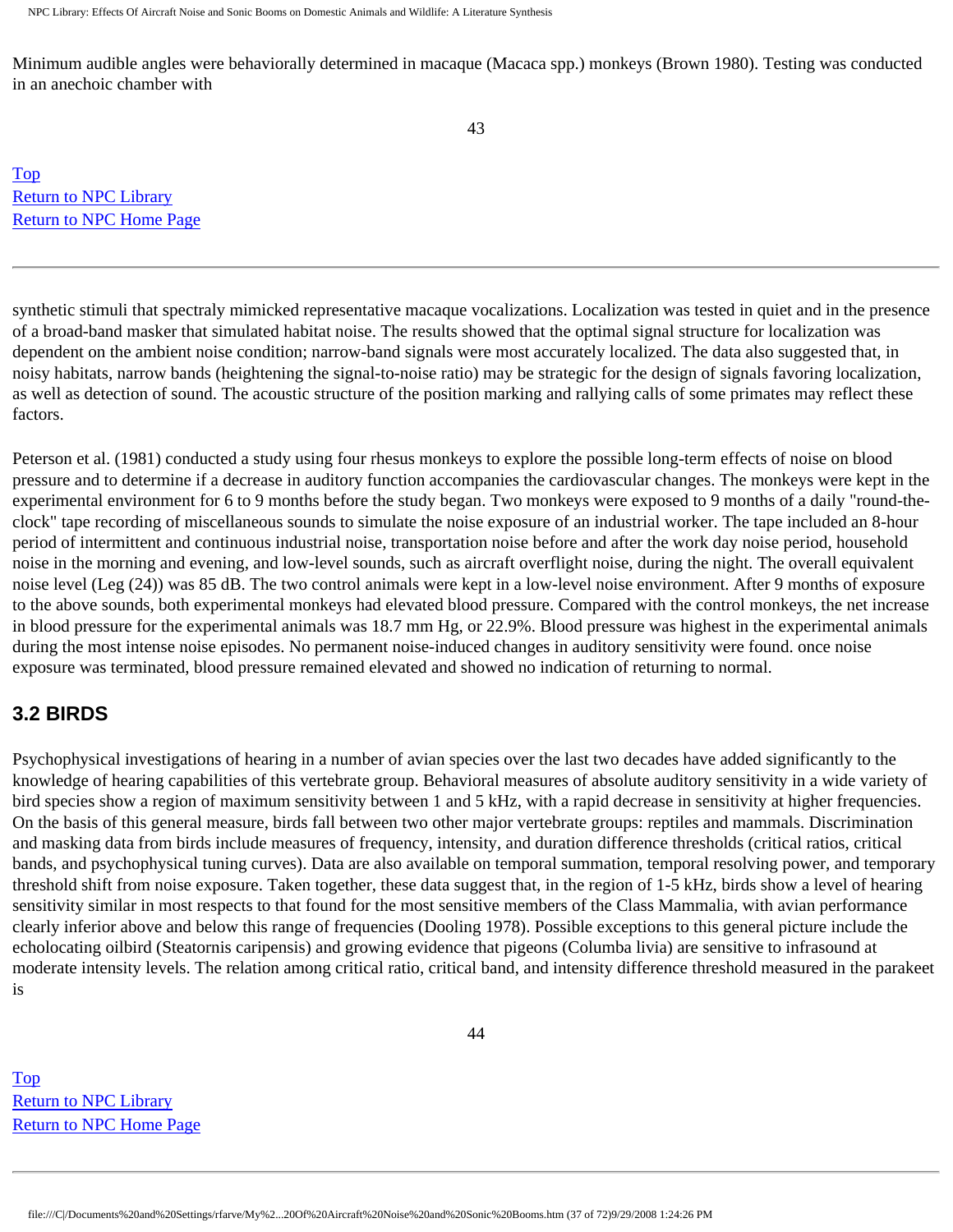similar to that described for the human, but the pattern of masking as a function of frequency is dramatically different from that observed in mammals (Dooling and Searcy 1981). Examples of a correspondence between hearing sensitivity and vocalizations can be demonstrated in a number of species.

Adaptations for directional hearing among nonmammalian vertebrates are quite diverse and include morphological and physiological mechanisms at both peripheral and central levels, as well as behavioral strategies (Fay and Feng 1983). The terrestrial nonmammals are all faced with similar problems in sound localization, including a relatively small interaural distance and generally poor high-frequency hearing. However, birds localize sounds well. In some species, the ear shows a complex, frequency-dependent directionality; the wide coupling of the two middle cavities via the mouth lead to acoustic interactions that enhance interaural time and intensity differences, particularly at low frequencies. Some owls may use more "mammalian" mechanisms for azimuthal localization in addition to a vertical asymmetry in ear position, which gives rise to interaural cues for elevation.

The songs of birds are produced by the modulation of air streams in the syrinx of the singing bird. The notes produced may be modulated in amplitude or frequency and serve to carry information. The range of frequency over which birds produce song spans at least seven octaves from 80 Hz for the spruce grouse (Dendragapus canadensis) to 11 kHz for the cowbird (Molothrus ater) (Knight 1974). Noises in display may also be produced by other means. The use of a given sound structure depends on the physical characteristics of the habitat in which it is commonly used. Compared to mammals, the avian ear falls off more rapidly in sensitivity with increasing and decreasing frequency. Environmental noise, such as wind and falling rain, are predominantly of low frequency, and the avian ear acts as a high-pass filter to filter out incoming sounds at lower frequencies.

The ability of an animal to localize sound is correlated with its behavioral niche. Birds face a particularly difficult task in sound localization because they must localize well in both azimuth and elevation; the azimuth of a target is of no use to an airborne predator unless it can also determine the target's elevation (Knudsen 1978). Furthermore, birds must perform sound localization with access to only a limited range of low sound frequencies  $\langle 22 \text{ kHz} \rangle$ , with heads that provide little sound shadow and ears that have no pinnae and are close together. However, behavioral, physiological, and anatomical data suggest that the auditory systems of birds are capable of extremely fine time resolution. Also, birds have a large, elaborate patent air canal connecting their two middle ears, which might improve the ears' directional properties. Finally, some birds have developed asymmetrical ears that cause interaural time and interaural intensity cues to assume different axes of symmetry. These adaptations permit birds to achieve a high level of sound localization ability, the best of which rivals and may exceed that of man.

Hearing may play an important role in bird migration. Griffin and Hopkins (1974) measured sound levels of frog choruses at altitudes of up to several hundred meters. Bullfrog (Rana catesbeina) choruses from small ponds often were recorded by a radio microphone up to 500 m, and on an especially favorable

45

[Top](http://www.nonoise.org/library/animals/litsyn.htm#top)  [Return to NPC Library](http://www.nonoise.org/library.htm)  [Return to NPC Home Page](http://www.nonoise.org/index.htm) 

night with light winds, they were clearly audible even at 965 m at about 20 dB SPL in the 1.5 to 2.5 kHz frequency band. Sound travels upward much farther and more predictably than along the surface. Many natural sounds, including those from frogs, insects, whitecaps, and perhaps wind-blown vegetation, arise from large areas and therefore act as extended sources. The intensities of such sounds decrease with altitude more slowly than expected from the inverse square law. Natural sound fields provide migrating birds with a potential source of information about the kind of land or water below them, and their progress over acoustic landmarks could inform the birds about wind velocity. Because atmospheric absorption increases with frequency, several hundred meters of air act as a low-pass filter; thus, altitude could be estimated from the relative reduction of higher frequencies in a familiar sound. Early balloonists studied ground echoes of shouts and other loud sounds generated in the balloon, and they sometimes noted much louder and clearer echoes from lakes or streams than fields or woods (D'Arms and Griffin 1972). This suggests the possibility that nocturnal migrants could employ a crude form of echolocation, provided that their flight calls are loud enough to generate audible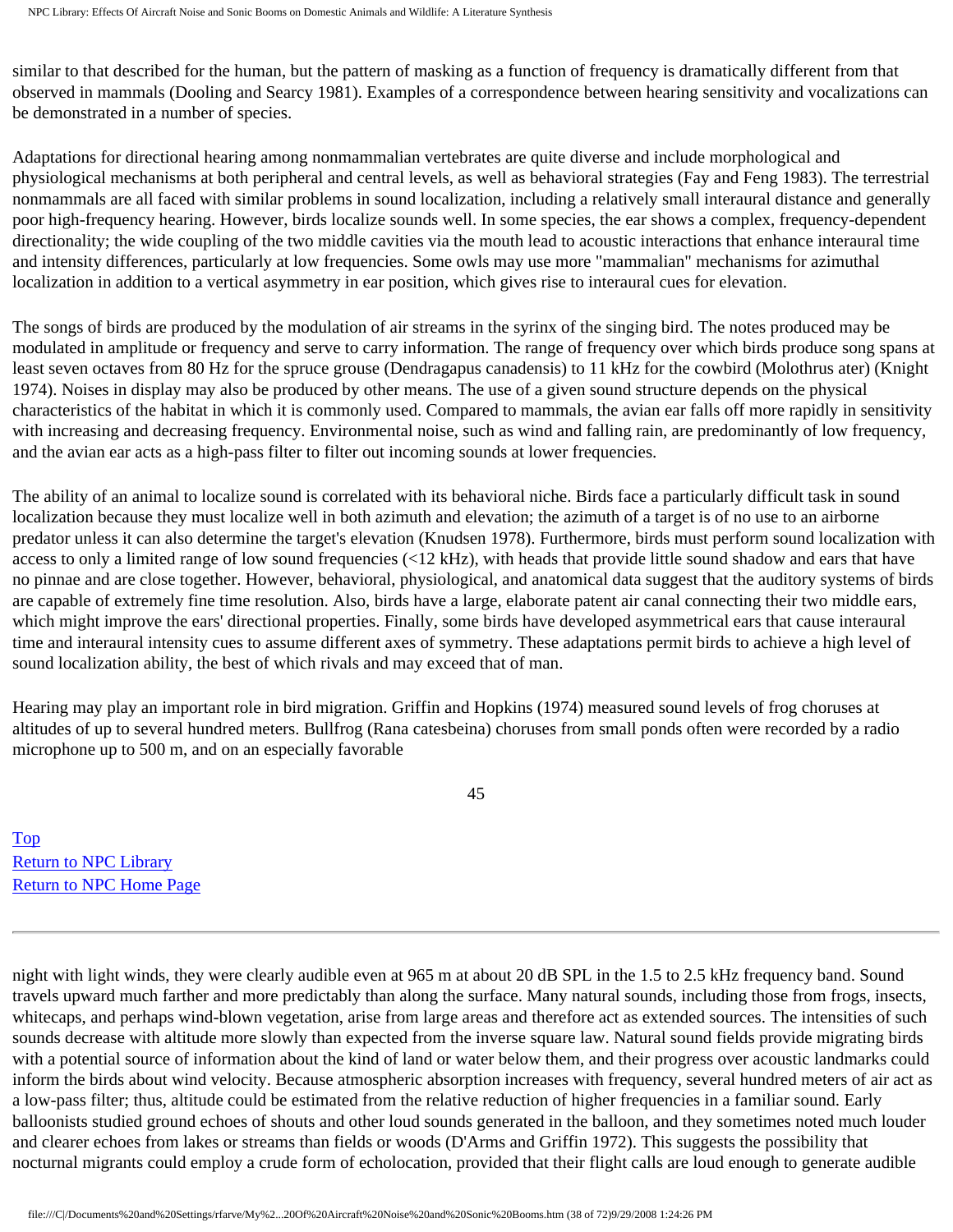echoes from the surface. No data are available on the degree to which sounds originating at the surface (or echoes from the surface) differ in acoustic spectrum depending upon the direction from which they are heard. If breaking waves or other sounds generated by the wind sound different according to their direction, this could theoretically provide directional information to a migrating bird.

A concern associated with aircraft, and peculiar to this group of animals, has been the potential for bird strike hazards in areas located near airports (e.g., U.S. Department of the Interior 1969). Birds are attracted to airports because of the absence of predators and the presence of roosting, bathing, drinking, and feeding areas (Burger 1983). About 75%-90% of all civil aircraft strikes occur near airports, mostly while planes are taking off and landing. Birds are struck because they do not perceive the threat, or cannot avoid the plane once they perceive it. The number of bird strikes has increased with the faster speeds of aircraft. Burger (1983) examined noise levels of departing and landing aircraft at J.F. Kennedy International Airport in New York, as a function of type of aircraft, and related the types of aircraft to incidence of bird strikes. In general, the wide-bodied aircraft (Boeing 747, L1011, DC10) were significantly quieter than the narrow-bodied aircraft (Boeing 707, 727). Noise levels varied when approaching planes were different distances from the test site. Noise levels did not rise significantly higher than predeparture levels until the planes were between 600 and 800 m from the test site; the planes traversed this distance in an average of 9-14 seconds. For landing planes, the narrow-bodied planes were significantly louder than the wide-bodied planes at touchdown, only 600 m from the test site. Widebodied planes had significantly more bird strikes than the narrow-bodied aircraft. These results indicate that birds have less warning of an approaching wide-bodied aircraft than they have for narrow-bodied aircraft. The bird's behavior of facing and flying into the wind (in the same direction that the airplane is moving) decreases the flight speed of the bird and increases the risk of a bird strike, particularly for the wide-bodied aircraft.

46

[Top](http://www.nonoise.org/library/animals/litsyn.htm#top)  [Return to NPC Library](http://www.nonoise.org/library.htm)  [Return to NPC Home Page](http://www.nonoise.org/index.htm) 

The majority of studies on the effects of noise on birds have dealt with reproductive affects of poultry or behavioral response (i.e., the noise is detected and a startle response may occur) of wild birds; little work has been done on the effects of noise on the physiology of wild birds (Table 3). Birds appear to be more affected behaviorally by a sonic boom than domestic mammals (Casady and Lehmann 1967; Bell 1972; Ewbank 1977; Cottereau 1978). Investigators have been particularly concerned about the potential adverse effects of aircraft noise and sonic booms on the behavior of wild breeding birds, which ultimately could disrupt their reproductive cycle. In addition, a bird startled during incubation could inadvertently knock an egg out of the nest.

## **3.2.1 Poultry**

Intense noise may affect growth of chickens. White leghorn chicks subjected to simulated sonic booms (156.3 dB peak flat) weighed significantly less at 19 days than the control chicks (Jehl and Cooper 1980). However, Stadelman (1958a) found no effect on growth when young chickens up to 10 weeks of age were exposed to various sound intensities produced by recorded flyovers of propeller driven and jet aircraft and background airfield noises (80-118 dB). Stadelman (1958a) did report violent behavioral response (crowding, which resulted in one chick being smothered) to intermittent sound exposure at 100-118 dB and stated that loss in a pen of broilers was more likely to occur from an isolated low-altitude flyover than from continuous noise resulting from close proximity to an airfield. He also speculated that actual flyovers may have different effects, but that sound alone had no effect.

An increase in 11-hydrocorticosteroid in blood plasma was noted in hens exposed to 100 dB noise (unknown reference) 30 minutes daily for 7 days. A slow increase in baseline steroid level was observed in leghorns only (Borg 1981).

In laboratory studies on avian production using white leghorn hens, simulated sonic booms (156.3 dB peak flat) had no effect on oviposition, hatchability, viability, or hatching time (Jehl and Cooper 1980). Recordings of aircraft flyovers were played for 5 minutes out of every 20 minutes for 12 hours daily during incubation of chicken eggs (Stadelman 1958b). Sound intensities of 96 dB in the incubators also had no measurable effect on hatchability or quality of chicks produced. However, sound intensities of 115 dB were effective in interrupting brooding of 11 of 12 hens exposed to recorded flyovers.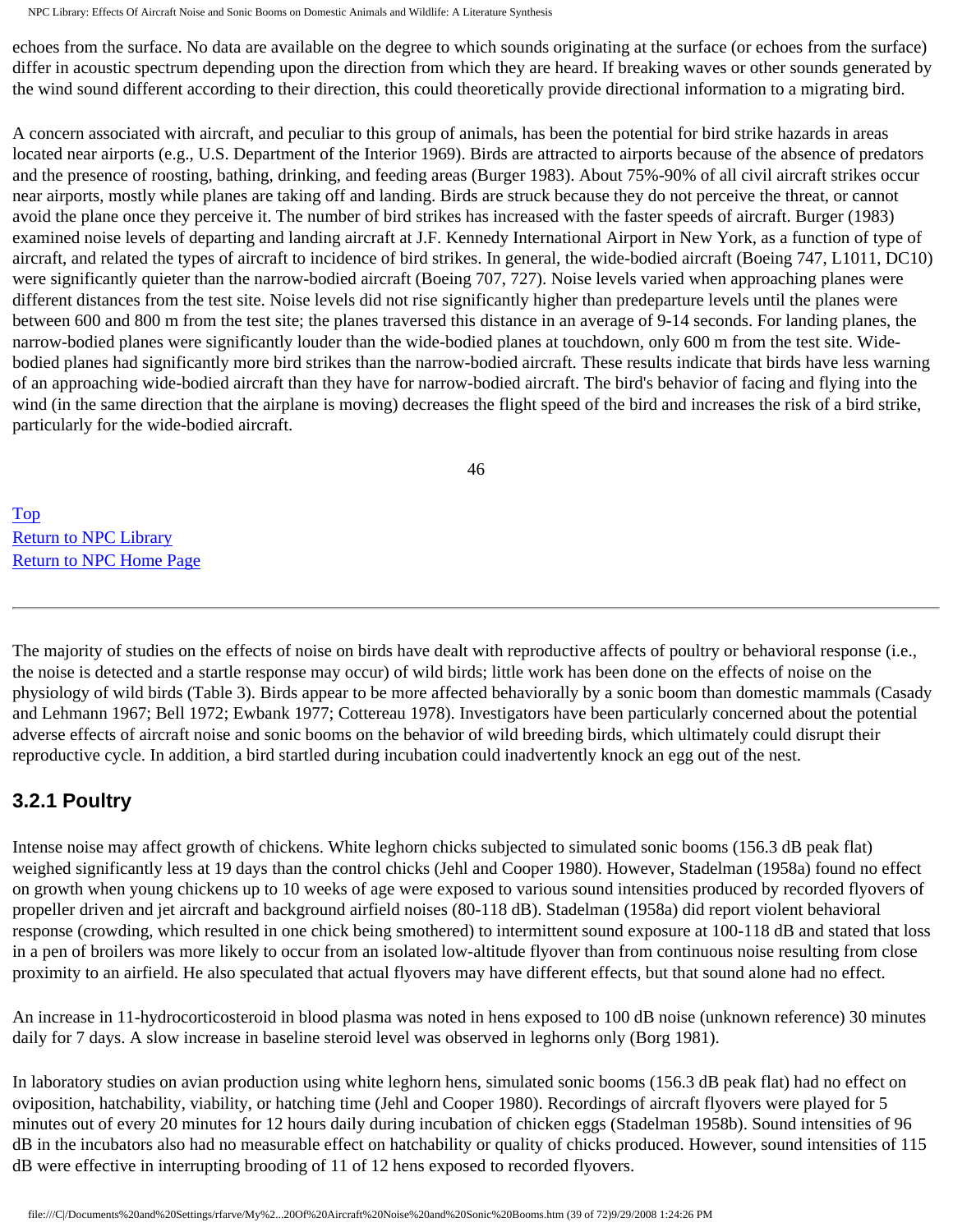Hamm (1967) showed that a single short stress due to aircraft noise did not affect poultry egg production, but longer periods of stress (3 or more days) reduced egg production. Hamm (1967) attributed the loss of egg production to a change in behavior (hens kept from feed and water due to noise stress), not to a physiological change.

Chicken eggs (3,415) were exposed to over 600 sonic booms during the incubation period (Heinemann 1969). Sonic booms were produced by aircraft approaching from eight different directions, creating free-field overpressures from 3-19 psf. When compared with control eggs, no significant differences in

47

[Top](http://www.nonoise.org/library/animals/litsyn.htm#top)  **Return to NPC Library** [Return to NPC Home Page](http://www.nonoise.org/index.htm) 

**Table 3**. Some possible negative effects of noise and sonic booms on birds.

| <b>Species</b>           | <b>Type of noise</b>                                                                                          | <b>Effect</b>                                                                     |
|--------------------------|---------------------------------------------------------------------------------------------------------------|-----------------------------------------------------------------------------------|
| <b>Poultry:</b>          |                                                                                                               |                                                                                   |
| Domestic chicken         | Simulated sonic booms (156.3 dB) (Jehl<br>and Cooper 1980)                                                    | Decrease in weight of 19-day-old chicks                                           |
|                          | General noise (100 dB) (Borg 1981)                                                                            | Increase in 11-hydrocorticosteroid in blood plasma                                |
|                          | Recordings of aircraft flyovers (115 dB)<br>(Stadelman 1958b)                                                 | Interruption of brooding                                                          |
|                          | Aircraft noise (3 or more days) (Hamm<br>1967)                                                                | Reduced egg production by keeping hens from feed and water<br>due to noise stress |
| Japanese quail           | General noise (100-8,000 Hz, 80 dB)<br>(Woolf et al. 1976)                                                    | Accelerated hatching                                                              |
| <b>Laboratory birds:</b> |                                                                                                               |                                                                                   |
| Canary                   | White noise (95-100 dB SPL) (Marler et<br>al. 1973)                                                           | Hearing loss $(20-60)$ dB)                                                        |
| <b>Waterbirds:</b>       |                                                                                                               |                                                                                   |
| Brant/geese              | Low-altitude aircraft (helicopter, jet,<br>propeller) and other human disturbances<br>(Ward et al. 1986)      | Flight response                                                                   |
| Snow goose               | Cessna 185 (300-10,000 ft AGL) (Gunn<br>and Livingston 1974)                                                  | Flight response; reductions of flock size                                         |
| Waterfowl/seabirds       | Low-altitude aircraft (float-plane, fixed-<br>wing, helicopter; 100-750 ft AGL)<br>(Gunn and Livingston 1974) | Flight response                                                                   |
| Seabirds                 | sonic booms (72-89 dBA SPL) (Jehl and<br>Cooper 1980)                                                         | Startle responses; flushed off nest                                               |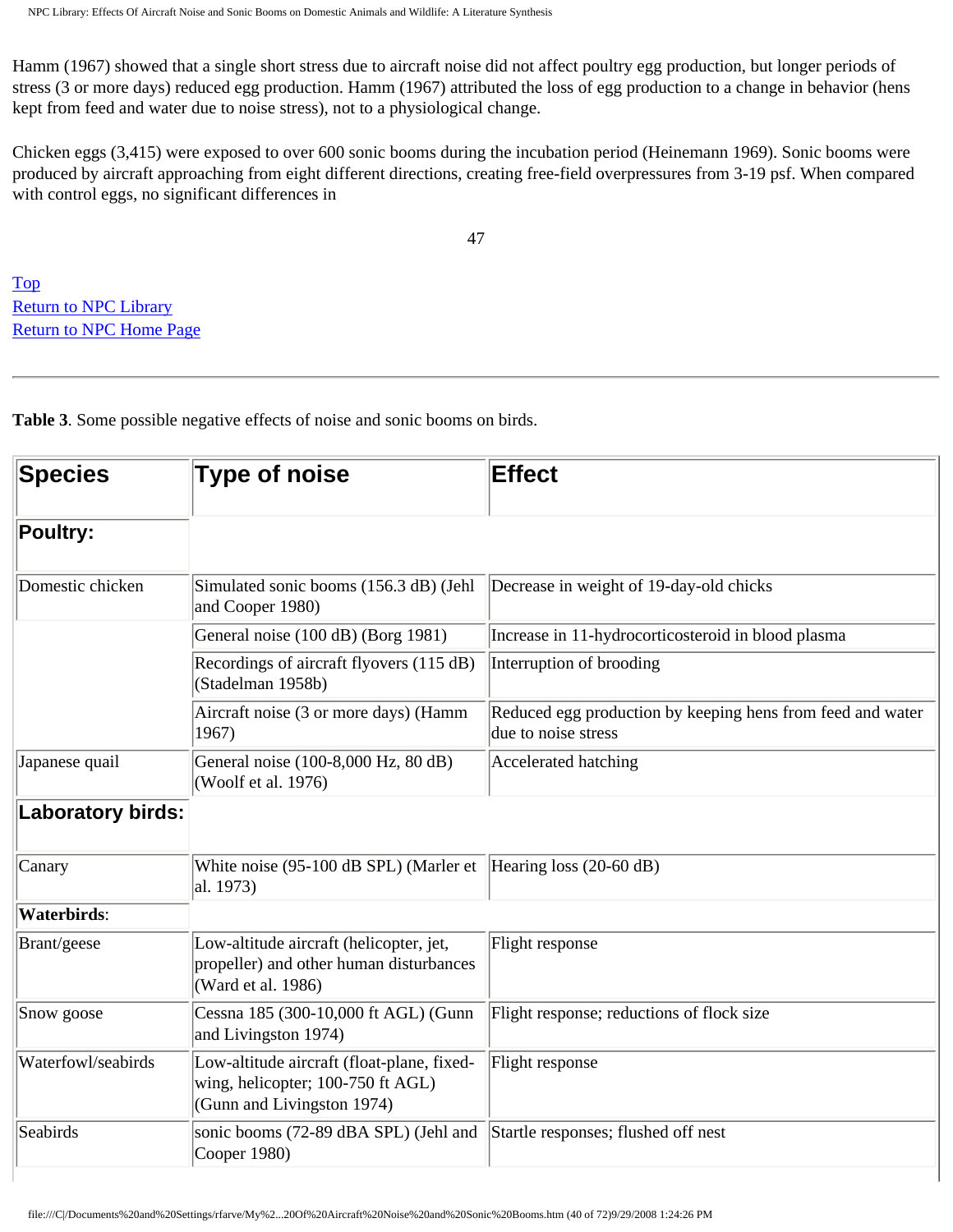|                          | Simulated sonic booms (155.6-145.5)<br>dBA) (Stewart 1982)                            | Flushed and circled; returned to roost within 2-10 minutes                                                                                                                                                                                                     |
|--------------------------|---------------------------------------------------------------------------------------|----------------------------------------------------------------------------------------------------------------------------------------------------------------------------------------------------------------------------------------------------------------|
| Sooty tern               | Frequent sonic booms (Austin et al.<br>1970)                                          | 98% reduction in reproduction of the colony                                                                                                                                                                                                                    |
| Herring gull             | Low-altitude supersonic transports<br>(Burger 1981)                                   | More fighting; lower clutch size due to broken eggs during<br>fighting bouts                                                                                                                                                                                   |
| Herons                   | Helicopter flyovers; fixed-wing (60-120<br>$ m$ ) (Kushlan 1979)                      | Alert reaction                                                                                                                                                                                                                                                 |
| Lapland longspur         | Low-altitude helicopters (Gunn and<br>Livingston 1974)                                | Lower hatching and fledging success; higher nest<br>abandonment; premature disappearance of nestlings                                                                                                                                                          |
| <b>Raptors:</b>          |                                                                                       |                                                                                                                                                                                                                                                                |
| Bald eagle               | Aircraft (jet, propeller) (Fleischner and<br>Weisberg<br>1986).                       | "Turning of the head to at the jet" (5% of the observations),<br>flying from a perch site $(5%)$                                                                                                                                                               |
| Eagles/hawks/<br>falcons | Low-altitude jets and sonic booms (82-<br>114 dBA) (Ellis 1981)                       | "Noticeably alarmed" responses                                                                                                                                                                                                                                 |
|                          | Helicopter (White and Sherrod 1973)                                                   | Panic, frantic escape behavior when helicopter appeared from<br>over the top of a cliff                                                                                                                                                                        |
| California condor        | Blasting, drilling, sonic boom, low-<br>altitude aircraft (Shaw 1970; Wilbur<br>1978) | Adults flush from nest; some nests abandoned                                                                                                                                                                                                                   |
| Songbirds:               |                                                                                       |                                                                                                                                                                                                                                                                |
| Unspecified              | Sonic boom (1.15 mean psf) created by<br>F-ill jets (Higgins 1974)                    | Continuous songs of birds were completely silenced 4-8 sec<br>prior to the arrival of the audible sonic boom; "raucous<br>discordant cries" for a few seconds when boom was audible,<br>returned to "normal songs" within 10 seconds after the audible<br>boom |
| Raven                    | Sonic boom (Davis 1967)                                                               | Raucous calling, flapping, soaring, and chasing by groups of<br>ravens                                                                                                                                                                                         |

48-50

[Top](http://www.nonoise.org/library/animals/litsyn.htm#top)  [Return to NPC Library](http://www.nonoise.org/library.htm)  [Return to NPC Home Page](http://www.nonoise.org/index.htm) 

hatchability or teratogenic effects were observed, of the chickens raised to sexual maturity, onset of egg laying and egg production were similar between birds exposed to sonic booms and the control group.

The daily egg production of a pheasantry located within 0.75 km of the source of simulated sonic booms (50 mN/m2-860 mN/m2) appeared to fall on days subsequent to boom activity; however, when compared with production trends over two other seasons during which no boom activity occurred, the similarities implied that the day-to-day variations were due to some other, unknown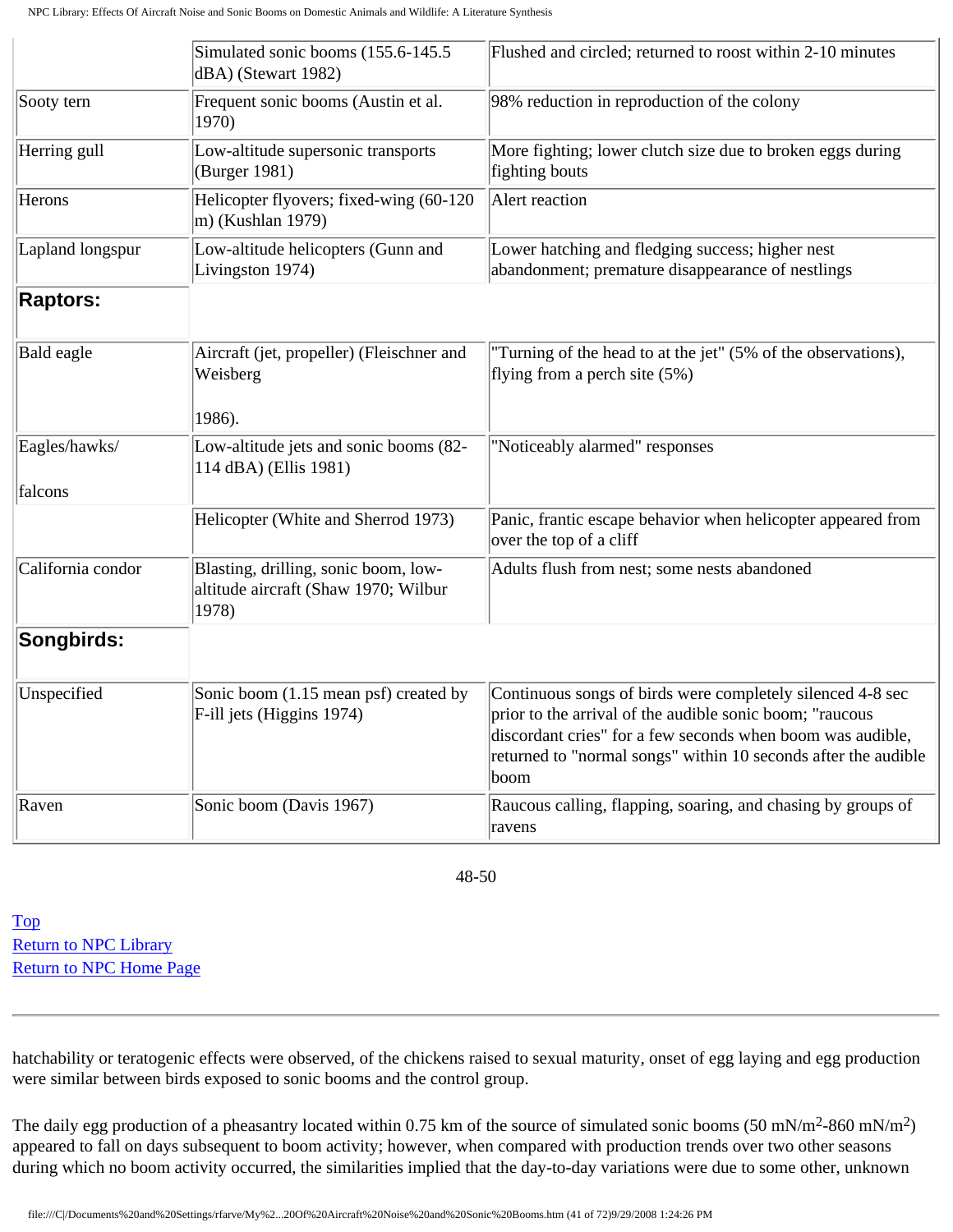influence (Ruddlesden 1971). Also, the pheasantry was located in an area previously exposed to frequent impulse noises from a testing range prior to this study; thus, results of the sonic boom tests probably provide little useful data for determining the effects of sonic booms. The rate of fertility in the pheasantry was highest for the season when sonic booms occurred.

One 2-hour exposure to auditory stimulation (80 dB, 0.1-8 kHz) during the last 3 days of incubation accelerated the hatching of Japanese quail (Coturnix japonica) (Woolf et al. 1976). The data provided evidence that short-term prenatal sensory stimulation can affect the development of an avian embryo.

In a survey of farm animals in the vicinity of Edwards Air Force Base, sonic booms had no significant effect on turkey egg production (Casady and Lehmann 1967). These turkeys had been exposed regularly to sonic booms prior to the survey, and data were not compared to egg production of turkeys in years prior to sonic booms.

### **3.2.2 Upland Game Birds**

The behavior of four wild turkey (Meleagris gallapavo) hens on their nests was observed during real and simulated sonic booms (Lynch and Speake 1978). Simulated sonic booms were produced by firing 5-cm mortar shells, 300-500 ft from the nest of each hen. Recordings of pressure for both types of booms measured 0.4-1.0 psi at the observer's location. Hens exhibited only a few seconds of head alert behavior at the sound of the sonic boom. No hens were flushed off the nests, and productivity estimates revealed no effect from the booms. Twenty brood groups were also subjected to simulated sonic booms. In no instance did the hens desert any poults, nor did the poults scatter or desert the rest of the brood group. In every observation, the brood group returned to normal activity within 30 seconds after a simulated sonic boom. Teer and Truett (1973) observed no difference in hatching success of bobwhite quail (Colinus virginianus) exposed to simulated sonic booms of  $100-250$  uN/m<sup>2</sup>.

### **3.2.3 Laboratory Birds**

Homing pigeons can detect sounds up 200 Hz and extremely low-frequency sounds (infrasounds) as low as 0.05Hz (Kreithen and Quine 1979). Below 10 Hz, the pigeons were at least 50 dB more sensitive to sound than humans. Natural infrasounds come from many sources, including weather patterns, topographic features, and ocean wave activity. Infrasounds propagate long distances and can be detected hundreds or even thousands of km away from their sources. Because homing pigeons fly at about 6% the speed of sound, they can produce Doppler shifts in flight of plus or minus 6%. The Doppler effect

51

[Top](http://www.nonoise.org/library/animals/litsyn.htm#top)  [Return to NPC Library](http://www.nonoise.org/library.htm)  [Return to NPC Home Page](http://www.nonoise.org/index.htm) 

refers to the change in the frequency with which waves from a source reach a receiver when the two are in rapid motion with respect to each other so that the frequency increases or decreases according to the speed at which the distance is increasing or decreasing. Pigeons have been shown to detect such frequency shifts in the laboratory (Quine 1979). A Doppler shift mechanism may provide cues for localization of outdoor infrasonic sources. The interaural differences of intensity and phase probably are too small to use at infrasonic frequencies (wavelengths are tens or thousands of meters).

The pigeon has a well-developed ability to detect weak vibrations (Shen 1983). The threshold-frequency relationships indicated that the greatest sensitivity to vibrational stimuli was in the frequency range from 300-1,000 Hz, with thresholds of about 0.1 mm at 500 Hz. Pigeons can respond not only to the frequency of a stimulus, but also to its intensity. Vibration detection may be crucial for sensing approaching predators, for instance, when birds are sleeping perched on a branch.

Marler et al. (1973) investigated the effects of loud noise on vocal development of canaries. Canaries were subjected to white noise at 95-100 dB SPL located 20 cm away. This level corresponded to about 90-95 dB above their auditory threshold at their most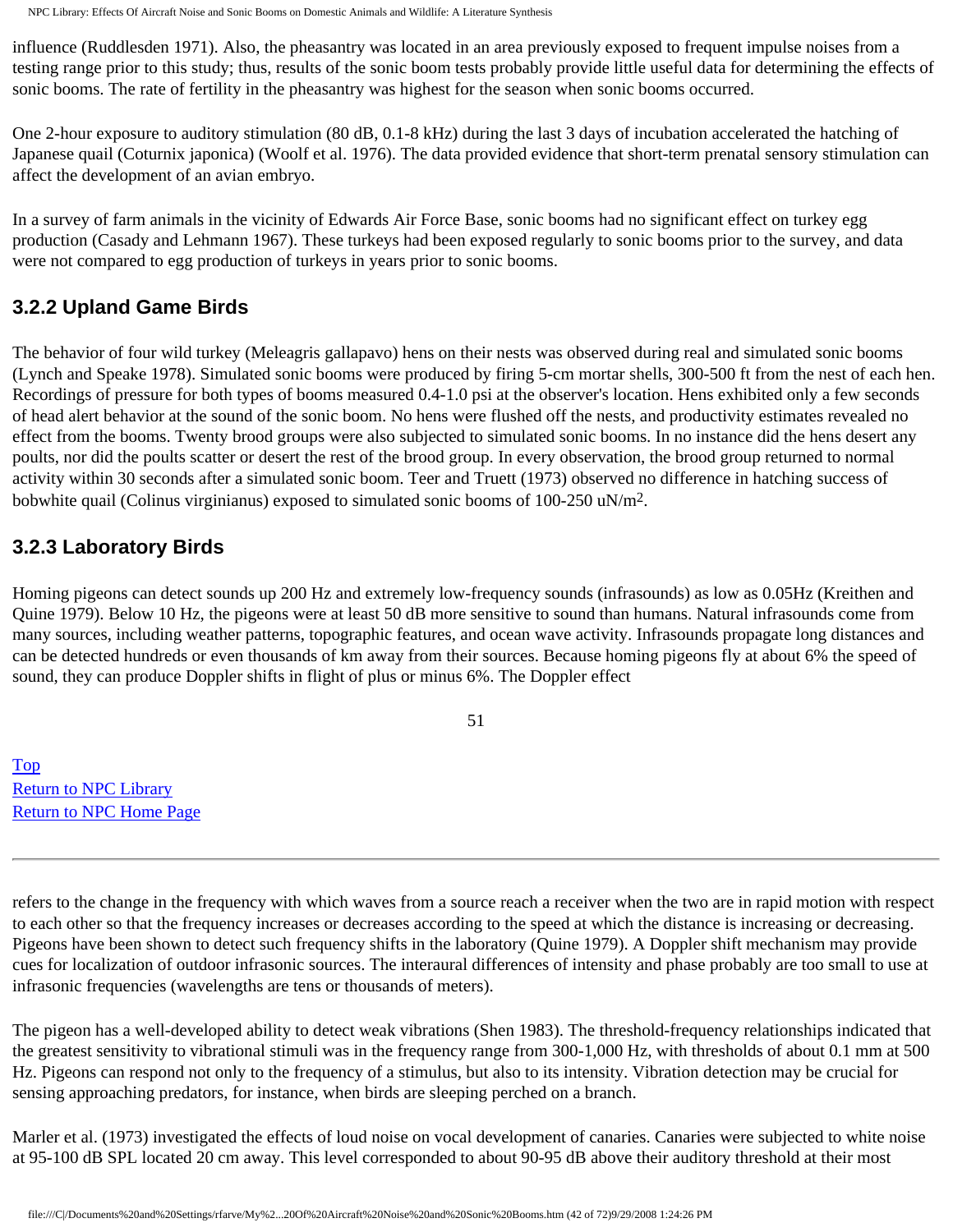sensitive frequencies. About 70 young canaries were raised by their parents to independence (40 days) under these sound conditions. After 40 days exposure, canaries experienced a 20-dB hearing loss. The males were then separated into three groups: (1) five were surgically deafened, (2) five were housed in a quiet acoustical chamber until sexually mature, and (3) 11 were left in noise until 200 days of age or sexually mature. All birds exposed to the 95- to 100-dB noise became partially deaf. After 200 days exposure, hearing loss was 50-60 dB, with the sensitivity peak shifting towards lower frequencies. From comparison of birds raised in a noise environment to those placed in noise as adults, no systematic differences relating to age of exposure were detected.

The deafened birds showed little to no ability to sing. Birds raised in noise for the first 40 days then placed in acoustical isolation had a slight reduction in the repertoire size of their song, about 13.9 syllable types, compared to a mean of 5.0 syllable types in deafened birds. Birds left in the noise environment up to 200 days of age behaved similar to the surgically deafened birds; these birds had a mean syllable repertoire size of 3.5. This finding indicated that noise at 90-100 dB was effective in masking the canaries' hearing of their own vocalizations. A few months after noise was terminated, their syllable repertoire improved, presumably as a result of restoration of the birds' ability to hear their own songs.

#### **3.2.4 Waterbirds**

On the day prior to hatching, wood duck (Aix sponsa) embryos were tested for their response to a taped maternal call of a wood duck or a mallard (Anas platyrhynchos) at acoustic levels of 80-82 dB (Heaton 1972). Sixty-five percent of the embryos receiving the species-specific call increased bill- clapping during stimulus presentation, and 75% of the embryos receiving the mallard call decreased bill-clapping. During each call, the heart rates of embryos increased significantly. Because the wood duck's postnatal behavior

52

[Top](http://www.nonoise.org/library/animals/litsyn.htm#top)  [Return to NPC Library](http://www.nonoise.org/library.htm)  [Return to NPC Home Page](http://www.nonoise.org/index.htm) 

with respect to the species-specific call was inconsistent, the demonstrated prenatal specificity may require some sort of supportive auditory input, perhaps similar to that occurring in the natural situation, to maintain and carry over for functional significance into postnatal life.

On Izembek Lagoon, near the western end of the Alaska Peninsula, observations during fall 1984 indicated that Pacific black brant (Branta bernicla nigricans), emperor geese (Chen canagica), and Canada geese (Branta canadensis) were disturbed by helicopter traffic across the lagoon (Ward et al. 1986). Air traffic was associated with an existing 3,050 m runway at Cold Bay (<15 km from the east side of the lagoon), used in conjunction with outer Continental Shelf petroleum exploration in the St. George Basin. U.S. Fish and Wildlife Service personnel were concerned that disturbance-induced flight might reduce brant foraging efficiency and feeding time. In a preliminary study undertaken from 23 September to 21 October 1985, the responses of geese to aircraft and other disturbances were observed from six sites along the shoreline of Izembek Lagoon, during a total of 260 hours. A total of 623 possible disturbance events for all geese was recorded, with 65% of these events caused by jets and propeller aircraft, 14% by helicopters, 14% by gunshots, 2% by people, 2% by boats, 2% by eagles, 1% by falcons, and less than 1% each by land vehicles and foxes. All but 22 events were human-induced disturbances. The level of behavioral response differed greatly among the various disturbance stimuli. Eagles, boats, and humans on foot caused a greater percent of flight in brant flocks than any category of aircraft; however, the lateral distances to these stimuli were much less than that typical for aircraft overflights. The Bell-206-B helicopter seemed to cause a greater degree of behavioral flight response compared with similar controlled overflights by single-engine, fixedwing aircraft.

Disturbance to waterfowl and seabirds during breeding and nonbreeding seasons was studied in the Mackenzie Valley and North Slope of Alaska and Canada (Gunn and Livingston 1974). Float-plane disturbance over 3 days decreased the waterfowl population on a small (0.08 mi2) experimental lake by 60%; numbers remained stable on a small control lake until a low passing bald eagle (Haliaeetus leucocephalus) caused 45-50 birds to leave the lake. Numbers of waterfowl on larger lakes  $(0.10{\text -}0.62 \text{ mi}^2)$  declined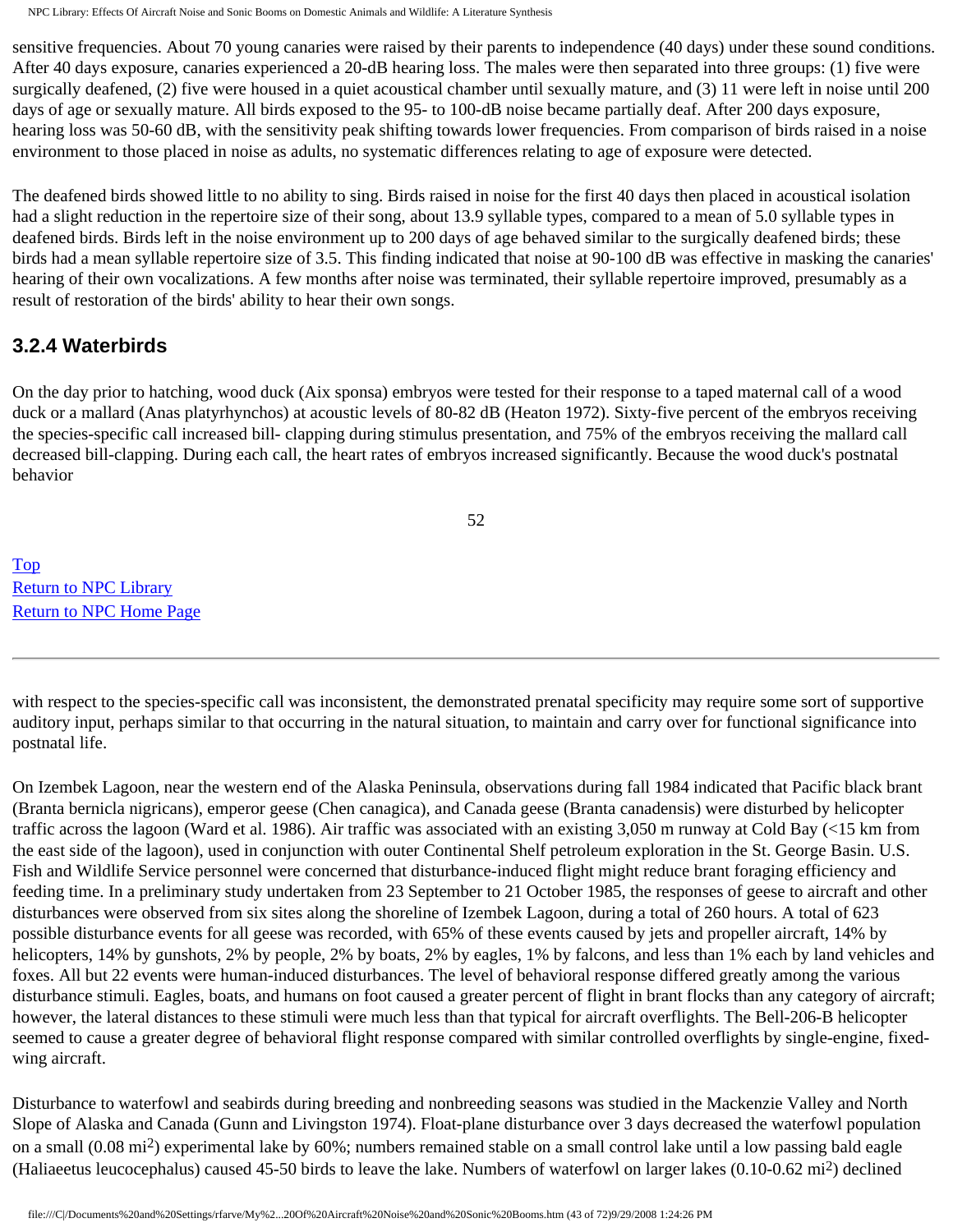slightly during the disturbance, but population data were inconclusive because of problems obtaining consistent counts. Nonbreeding birds appeared to be more disturbed by people and by aircraft (fixed-wing and helicopter) than were nesting birds. Bolting waterfowl were driven from land by helicopter disturbance 100 yards from shore at altitudes of 100-750 ft AGL. Surf scoters (Melanitta perspicillata) appeared to be more sensitive to the disturbances than oldsquaws (Clangula hyemalis). Resting snow geese (Chen caerulescens) were disturbed by a Cessna 185 at altitudes varying from 300-10,000 ft above ground level. Geese tended to flush at greater distances when the aircraft was under 1,000 ft above ground level. After severe disturbance, snow goose flock sizes were reduced, with a consequent increase in the number of flocks. Geese were driven from a 50-m<sup>2</sup> area by "hazing" with a Cessna 185. Curtailing aircraft flights over the premigratory staging areas between 15 August and 30 September was recommended.

53

[Top](http://www.nonoise.org/library/animals/litsyn.htm#top)  [Return to NPC Library](http://www.nonoise.org/library.htm)  [Return to NPC Home Page](http://www.nonoise.org/index.htm) 

0ther studies also have indicated that waterfowl, particularly geese, are easily disturbed by aircraft. In the Alaska Arctic, recent experiments have shown that snow geese are sensitive to aircraft disturbance, and low-level (150 m above ground level) aircraft overflights elicited a stronger response from molting, flightless sea ducks (particularly, oldsquaw) than higher level overflights (Acoustical Society of America 1980). In a questionnaire survey on the impact of helicopters in areas of heavy wildlife use, respondents noted that Canada geese and snow geese appeared to be more disturbed by helicopter noise than turkey vultures (Cathartes aura), pronghorns, coyotes, and raptors (Edwards et al. 1979).

Behavioral responses of seabirds to several types of disturbances (including human and noise) were studied on the Channel Islands of California (Jehl and Cooper 1980). In decreasing order of impact, humans at roost sites, helicopter overflights, and sonic booms disturbed birds. "Loud" sonic booms (80-89 dBA SEL) elicited more startle reactions in birds than "soft" booms (72-79 dBA). Duration of startle responses to loud booms was shorter than to other disturbances. Historical data indicated that the current level of disturbance on the islands does not measurably affect seabird populations. However, sonic booms from proposed space shuttle launches over the islands may increase the disturbance level by 10%-20%. Jehl and Cooper (1980) suggested that launches and returns of the space shuttle during the noon hours should be avoided over the nesting season to prevent exposure of seabird nestlings to excessive heat. In noise disturbance tests (shotgun blasts, explosives) at seabird colonies, startled birds that flew from their nests did not knock their eggs from the nests, and the birds returned within 30 seconds. Birds were more susceptible to disturbance while they were roosting or courting than during nest-building, incubation, or rearing young, when their tendency to remain at their nest site was strong.

Also on the Channel Islands, incidental observations of seabirds during behavioral response tests of marine mammals exposed to loud impulse noise created by a carbide pest control cannon (simulating actual sonic booms--115.6 to 145.5 dBA at the source) indicated that most birds within 100 m of the cannon flushed and circled the site (Stewart 1982). Within 2-10 minutes after the simulated boom, birds returned to roost or continued their previous activities.

The greatly increased use of helicopters and fixed-wing aircraft to support the exploration and exploitation of oilfields in the North Sea gives rise to concern about possible disturbance to seabirds breeding in the flight paths (Dunnet 1977). Behavior observations were made at a mixed colony of fulmars (Fulmarus glacialis), shags (Phalocrocorax aristotelis), herring gulls (Larus argentatus), kittiwakes (Rissa tridactyla), guillemots (Uria aalga), razorbills (Alca torda), and puffins (Fratertula arctica) breeding on the Buchan Cliffs about 40 km north of Aberdeen, on 2 days during egg-laying and early nestling stages of the breeding season. The number of birds in attendance at nests or nesting ledges were counted before and after the passage of aircraft, and general observations were made when the planes were overhead. The number of identifiable nests with 0, 1, or 2 adults was noted because disturbance might be most sensitively detected by the departure of nonincubating, brooding adults. No evidence was found to suggest that aircraft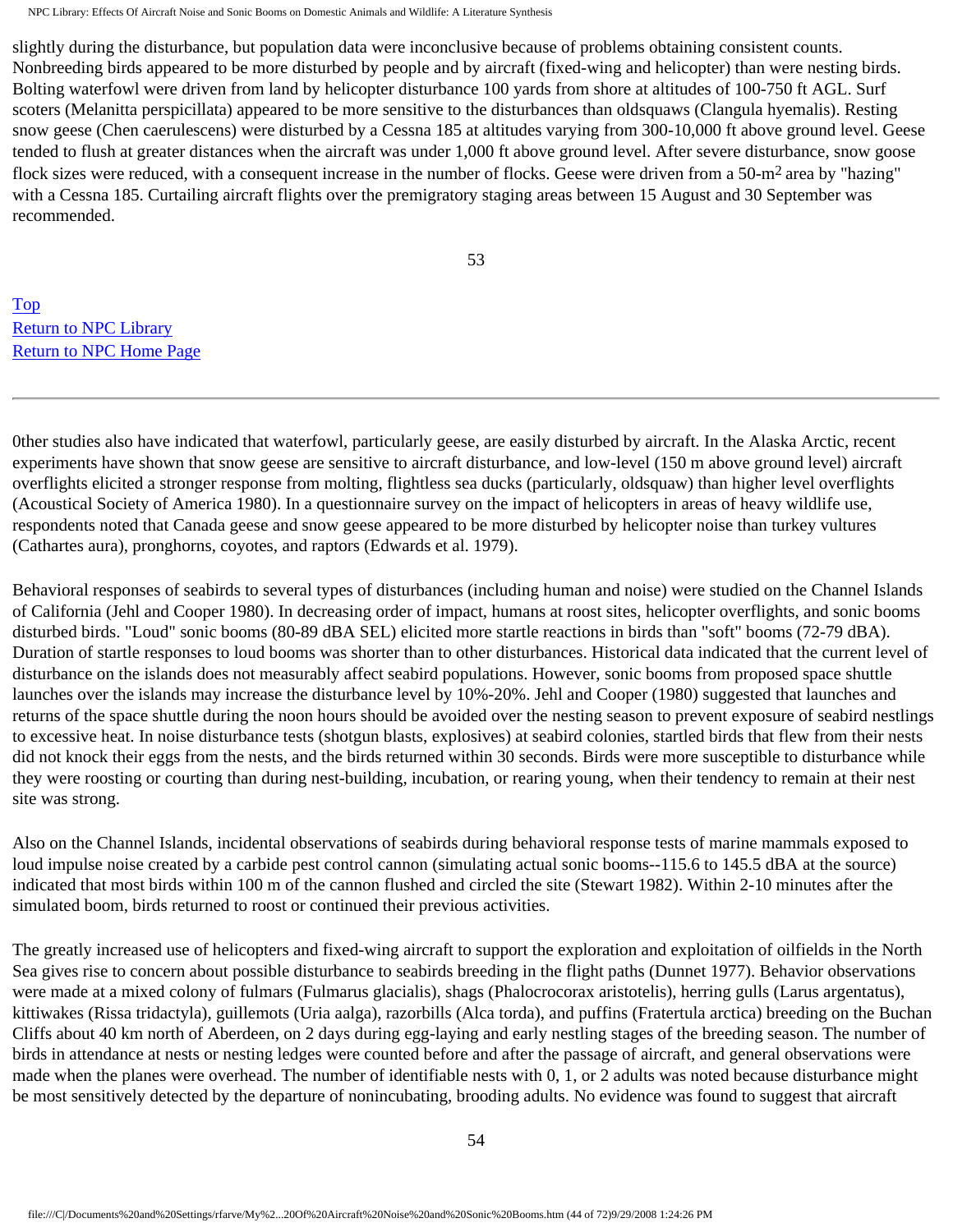flying at heights of about 100 m above the cliff top affected the attendance of incubating and brooding birds, and there was only a slight indication that a few of the "second adults" at kittiwake nests may have flown off. Groups of kittiwakes resting on nearby cliffs or on the sea did take to the air in response to the planes, but they also did so frequently in the course of the day with no obvious cause. Dunnet (1977) stressed that these findings cannot be extrapolated to other species of seabirds or to different conditions.

Disturbance to waterfowl, seabirds, and terrestrial breeding birds was studied in the Mackenzie Valley and North Slope of Alaska and Canada (Gunn and Livingston 1974). Low-flying helicopter disturbance and human activity did not affect the population density of lapland longspurs (Calcarius lapponicus); however, lower hatching and fledging success, and higher nest abandonment and premature disappearance of nestlings occurred on the disturbed site compared to the control site. In colonies of Pacific black brant (Branta bernicla) common eiders (Somateria mollissima), glaucaus gulls (Larus hyerboreus), and Arctic terns (Sterna paradisaeae), human presence appeared to affect incubating behavior of birds more than fixed-wing aircraft or helicopters. Helicopters were more disturbing to birds than fixed-wing aircraft. Indications were that disturbance as a whole may be detrimental to the nesting success of black brant and Arctic terns. In the Alaska Arctic, nesting common eiders have also been disturbed by lowflying, small, fixed-wing aircraft and by helicopters (Acoustical Society of America 1980).

In 1969, approximately 50,000 pairs of sooty terns (Sterna fuscatus) returned to nest in the Dry Tortugas colony in southern Florida, laid their eggs, and started incubating normally (Austin et al. 1970). When the authors arrived in mid-June to band young, they found 242 sooty chicks instead of the normal 20,000-25,000 chicks; 98% of the tern population had failed to reproduce successfully. About half the normal number of adults were still present and were markedly wild and restless. Apparently, only a few of the earliest-laid eggs had hatched, a few eggs were still being incubated; the rest were deserted and contained dead, partly grown embryos. The colony also contained approximately 2,500 brown noddies (Anous stolidus) whose young hatched successfully. Most possible causes of the sooty terns' nesting failure were ruled out, with the exceptions of an overgrowth of island vegetation (which made it difficult for sooties to reach their nests in the more populous sectors) and frequent sonic booms by jet planes. The booms were almost a daily occurrence and some were strong enough to shatter windows on adjoining Garden Key. Birds reacted to the occasional sonic booms of previous seasons by rising immediately in a "panic flight," circling over the island momentarily, and then usually settling down on their eggs again. The authors had no evidence that sonic booms caused physical damage to the sooty tern eggs, but felt that the strong booms occurred often enough to disturb the sooties' incubating rhythm and cause nest desertion. Actions were taken to curb planes breaking the sound barrier within range of the Tortugas, and much of the excess vegetation was cleared. In mid-May 1970, the birds appeared to be having a normal nesting season.

In a study of herring gulls (Larus argentatus) near J.F. Kennedy International Airport, no effects of subsonic aircraft on nesting gulls were

55

[Top](http://www.nonoise.org/library/animals/litsyn.htm#top)  [Return to NPC Library](http://www.nonoise.org/library.htm)  [Return to NPC Home Page](http://www.nonoise.org/index.htm) 

noted (Burger 1981). However, when supersonic transports flew over, significantly more nesting gulls flew from their nests, and they engaged in more fights when they landed compared with the other conditions. Many eggs were broken during these fights, and eggs were subsequently eaten by intruders. At the end of the incubation period, mean clutch sizes were lower in dense sections (more potential for fights) of the colony compared with solitary nesting pairs of gulls.

Black et al. (1984) studied the effect of low-altitude military training flights on the establishment, size, and reproductive success of wading bird colonies in Florida. Based on indirect evidence of distribution and turnover rates in relation to jet training routes (<500 ft above ground level) and military operations areas, military activity had no demonstrated effect on colony establishment or size on a Statewide basis. Reproductive activity (including nest success, nestling survival, nestling mortality, and nesting chronology) was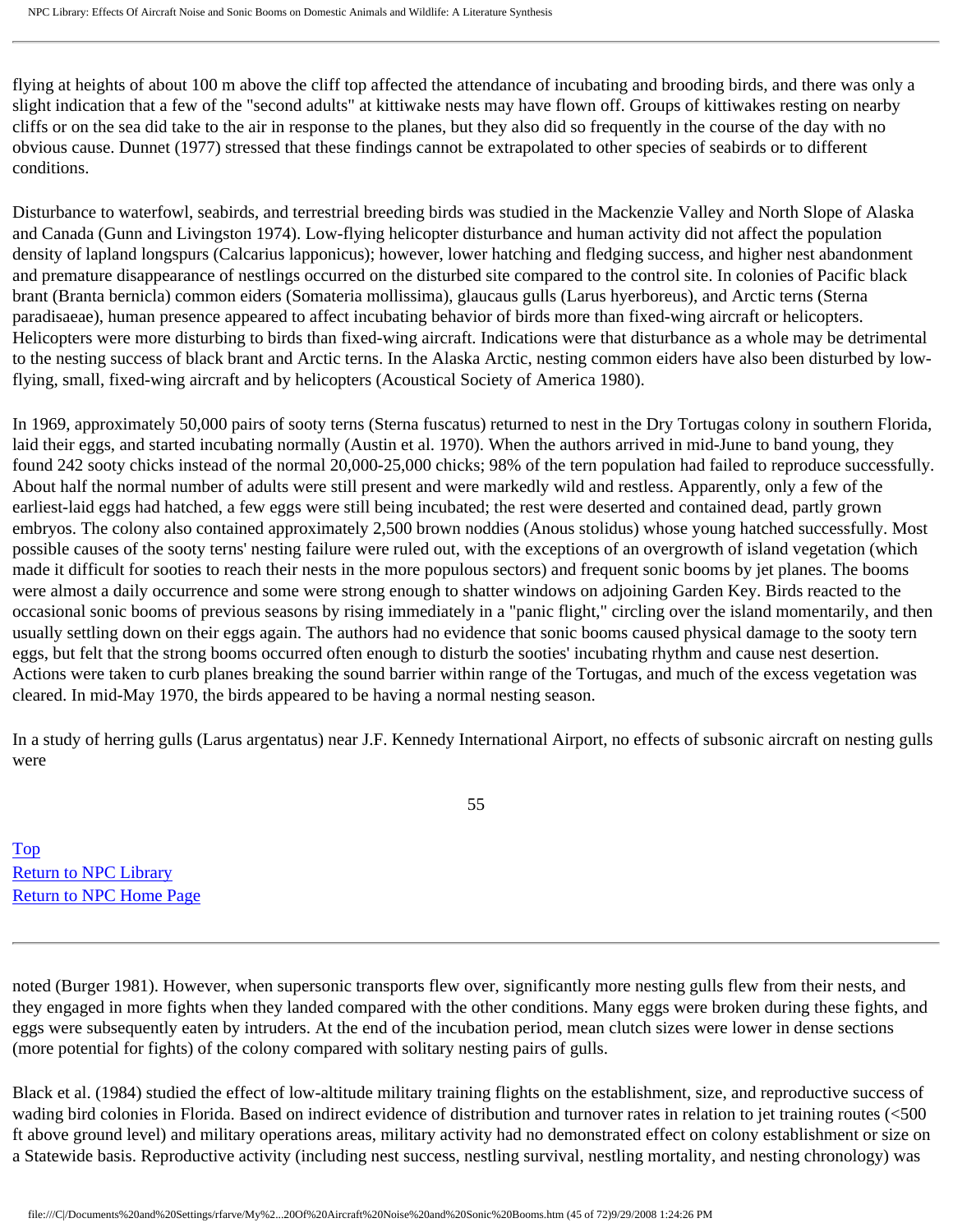independent of F-16 overflights, but was related to ecological factors including location and physical characteristics of the colony, and climatology.

Behavioral responses of wading birds to helicopter flyovers at a nesting colony in southern Florida were compared to responses during fixed-wing aircraft flyovers at altitudes of 60 and 120 m (Kushlan 1979). In all tests with aircraft, no bird that left its nest failed to return within 5 minutes. In 90% of the observations, birds either showed no reaction or merely looked up. In tests conducted with great egrets (Casmerodius albus), snowy egrets (Egretta thula), and Louisiana herons (Hydranassa tricolor), the helicopter caused the same or less disturbance with the exception of one test with snowy egrets when the helicopter flew at an altitude of 60m. Kushlan (1979) recommended individual tests at specific sites before use of a helicopter for censusing wading birds at other locations.

Ruddlesden (1971) noted the effects of simulated sonic booms (50 mN/m<sup>2</sup> 860 mN/m<sup>2</sup>) on two lapwings (Vanellus vanellus) nesting 95-220 m from the boom source. The birds appeared unperturbed by the booms, and the process of laying, incubation, hatching, and chick rearing was accomplished in a "natural manner."

## **3.2.5 Raptors**

Owls have extremely sensitive hearing with audible frequency ranges ranking among the best high-frequency (0.4-9 kHz) hearing presently known in birds (Van Dijk 1973; Nieboaer and van der Paardt 1977; Knudsen 1981). Important components in the sonar environment of the long-eared owl (Asio otus) include the sounds of prey (e.g., squeaks and rustle of rodents); calls [nestlings, fledglings, and other adult owls; and nuptial alarm calls (Ilichev et al. 1971). To perceive and locate these sounds (which vary from 0.5 to 11.0 kHz), the owl's hearing has to be selective to distinguish them from natural background noise.

The barn owl (Tyto alba) is a nocturnal hunter that relies solely on its hearing to locate field mice by the rustling and squeaking sounds they make as they traverse runways in snow or grass. The most striking anatomical feature

56

of the barn owl, which plays the most important role in its location of prey, is the face. The facial ruff forms a surface that is an efficient reflector of high-frequency sounds (Knudsen 1981). The owl's ears are asymmetrical, which allows the bird to discern elevation. The subtle differences in timing and loudness detected by the owl's unique hearing structure provide enough information for the bird to accurately locate sounds both horizontally and vertically. Although the owl's hearing is sensitive to a broad range of frequencies (from 100 to 12,000 Hz), it can locate accurately only sounds with frequencies between 3,000 and 9,000 Hz. The barn owl maintains maximum spatial acuity when a target sound includes frequencies of only 5-9 kHz, and is quite accurate at localizing even a 7-kHz pure tone (Knudsen et al. 1977). Neither binaural phase nor time differences seem to be used for location. The owl can locate wide-band noises containing frequencies optimal for location more accurately than narrow-band and pure-tone signals (Konishi 1973). Barn owls can learn and remember complex noise spectra and distinguish them from slightly different spectral patterns (Konishi and Kenuk 1975).

The acoustic location capacity of the northern harrier (Circus cyaneus) was measured in both the laboratory and the field (Rice 1982). Laboratory experiments indicated that the directional hearing of the harrier was substantially better than that of a sample of typical diurnal raptors and similar to that of owls capable of capturing prey in total darkness. Angular resolution along the horizontal axis was 2 degrees for the harriers, 1-2 degrees for the owls, and 8-12 degrees for the sample of typical diurnal raptors. For the harriers, angular resolution along the vertical axis was at least 2 degrees. The maximum range of sonic prey detection was estimated at 3-4 m for the harrier and 7 m for the barn owl. Field experiments indicated that free-ranging harriers could locate vole vocalizations (squeaks) accurately and attack prey successfully without the aid of visual or olfactory cues. Additional field experiments were conducted to determine how the harrier integrates auditory and visual cues while capturing concealed prey. These experiments show that the harrier does not require motion cues or auditory depth perception to determine the elevation of a sound source.

In 1985, Pacific Southwest Airlines (PSA) began jet aircraft flights into Bellingham International Airport, Whatcom County, Washington. A biological assessment was undertaken to: (1) determine the status of the bald eagle within the area near the airport,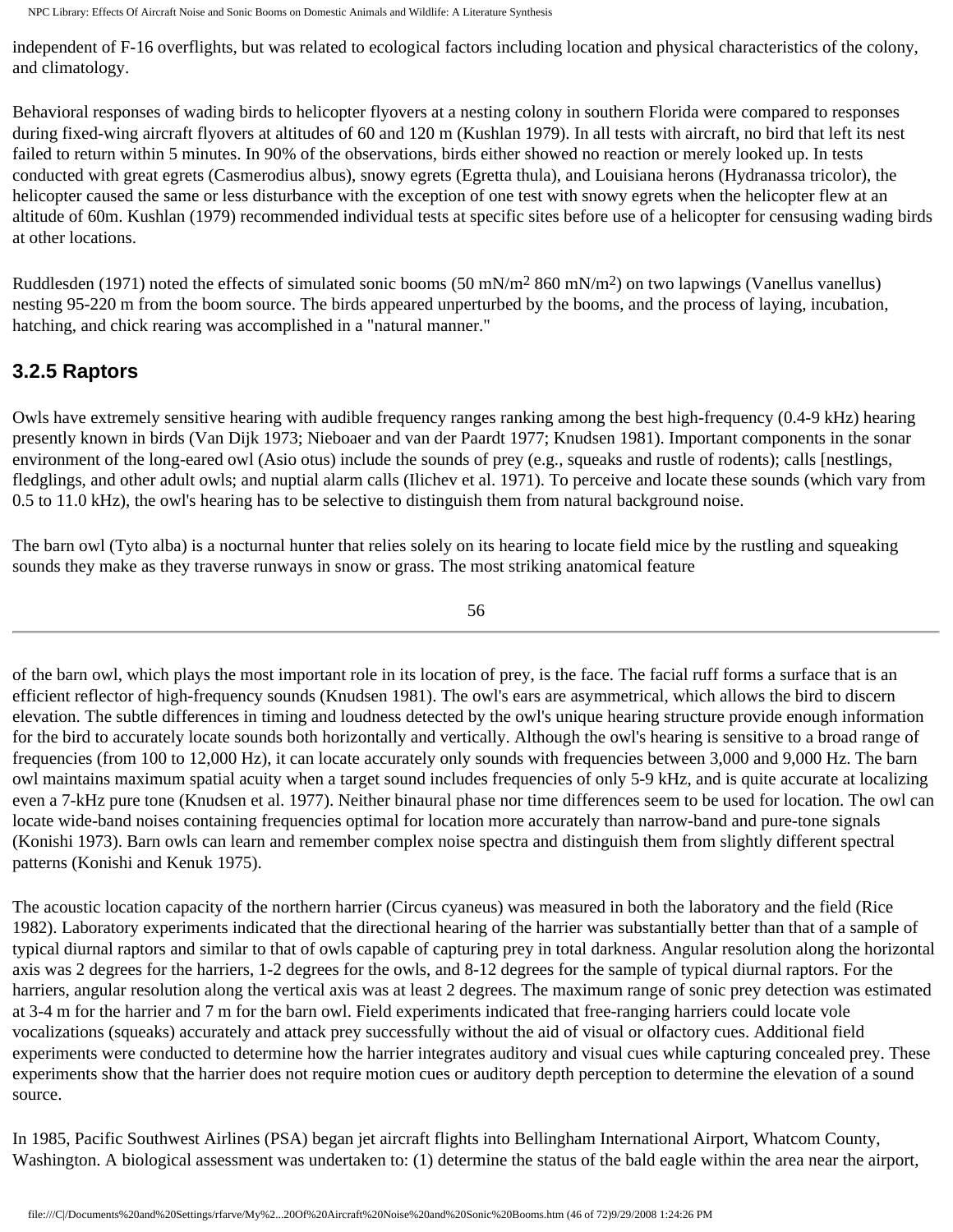(2) evaluate eagle habitat in the area, (3) evaluate any effects of jet flights on eagle behavior and population dynamics, and (4) suggest recommendations for mitigation of impact, if appropriate (Fleischner and Weisburg 1986). The project area contained critical bald eagle habitat and bald eagles were resident throughout the year. During field observations, bald eagles reacted to the presence of aircraft in the study area during 12% of the eagle-aircraft observations. A differential eagle response to aircraft types was observed; helicopters and small jets had the greatest effect on bald eagles. Eagles reacted to PSA jets 11% of the time, to propeller airplanes 2% of the time, to helicopters 40% of the time, and to small jet aircraft 55% of the time. Observed reactions of eagles to PSA jets included turning of the head to look at the jet (5% of the observations) and flying from a perch site (5%). Eagle reactions to PSA jets were twice as frequent when the eagle-jet distance was one-half mile or less. Present level of jet flights appeared to have a minor effect on bald eagles

57

[Top](http://www.nonoise.org/library/animals/litsyn.htm#top)  [Return to NPC Library](http://www.nonoise.org/library.htm)  [Return to NPC Home Page](http://www.nonoise.org/index.htm) 

within the project area. Repeated flight from perches and interrupted eagle interactions due to aircraft disturbances could have a negative effect on bald eagles if overflights occurred more frequently. The authors made several recommendations to minimize the impact of jet aircraft, including location of flight paths to avoid eagle habitat and minimizing the number of jet flights per day.

Jackson et al. (1977) noted an observation of a female northern harrier hunting within the target range, near the target site, on a U.S. Navy bombing range in Noxubee County, Mississippi. During each bombing run, approximately one jet per minute bombed the target with a 25-lb practice bomb from about 1,800 ft above ground level. The practice bombs exploded with a noise (which seemed to the authors about as loud as a 12-gauge shotgun), gave a brief flash, and released a trail of smoke that allowed observers to measure the accuracy of the pilots. The greatest noise associated with the activity was from the jets; approximately 1,500 ft to the side of the target, noise levels varied between 80 and 87 dB. Throughout the bombing, the harrier continued hunting from a height of 15-20 ft--even when a bomb exploded within 200 ft of the bird. Between the bombing runs, the bird hunted over a larger area of the range, but during the bombing, its activities seemed to be focused more on the target area. Jackson et al. (1977) stated that the harrier probably was taking small mammals and birds flushed from cover by the bombing.

In a study of low-level flights and sonic booms and their effects on raptors, Ellis (1981) used a telemetering egg to monitor the heart rate of two prairie falcons (Falco mexicanus) exposed to low-altitude flights and sonic booms. No increase or other significant effect on heart rate due to the disturbances was noted; however, the data could be interpreted as merely reflecting those individuals' heart rates and may not be applicable to the species as a whole. Also, the heart rate sensor in the egg only recorded data when the egg was in close mechanical contact with the nesting adult; usable heart rate data was received only 5% of the time. Finally, not only had the experimental birds probably been exposed to aircraft overflight prior to this study, results were not compared to control birds. Ellis (1981) stressed that the results should be interpreted with caution and not applied to all raptor species.

Data on the likely effects of low-level jets and sonic booms on nesting peregrine falcons (Falco peregrinus) and other raptors were gathered at aeries in Arizona (Ellis 1981). Responses to extremely frequent and nearby jet aircraft were often minimal and never associated with reproductive failure. Nesting success and site reoccupancy rates were high for all aeries. The birds observed were noticeably alarmed by the noise stimuli (82-114 dBA), but the negative responses were brief and apparently not productivity limiting.

Jet engine and piston engine helicopters were used to survey bald eagles, golden eagles (Aquila chrysaetos), peregrine falcons, gyrfalcons (Falco rusticolus), and rough-legged hawks (Buteo lagopus) nesting on cliffs or hillsides in open terrain in Alaska (White and Sherrod 1973). General observations of raptor behavior in response to the rotary-winged aircraft were noted. The high frequency whine made by some of the jet engine helicopters seemed to be much less disturbing to nesting raptors than the lowfrequency noise of the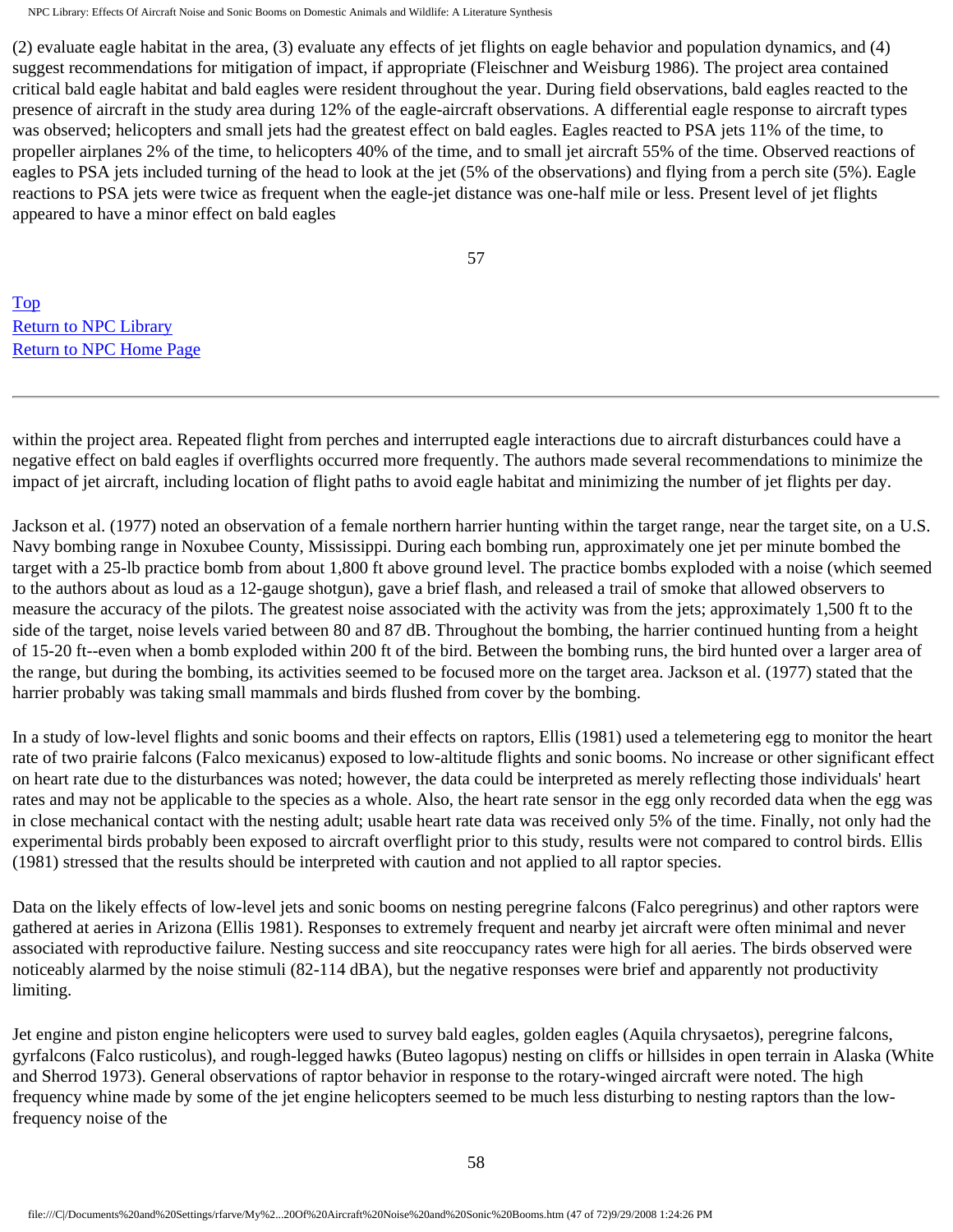[Top](http://www.nonoise.org/library/animals/litsyn.htm#top)  [Return to NPC Library](http://www.nonoise.org/library.htm)  [Return to NPC Home Page](http://www.nonoise.org/index.htm) 

piston-powered craft. Birds were least disturbed when the helicopter flew parallel to a cliff at an initial distance of about a half mile out, with gradual approach toward the nest. Birds often continued to feed their young or loaf on a cliff when approached in this manner. Birds surprised suddenly by the presence of a helicopter appearing from over the top of a cliff usually panicked and exhibited frantic escape behavior. Approach from above was not nearly as alarming to the bird, especially when they could see the approach from a considerable distance. Disturbance just before egg laying, during egg laying, and during incubation were more deleterious than disturbance during the nestling stage. White and Sherrod (1973) recommended helicopter surveys of nesting raptors after the young had hatched, but before the young were ready to fledge. The presence of a helicopter too close to a nest late in the nesting season may force young birds into premature fledging. Fair-weather days were recommended over inclement weather for clearer observation and to avoid chilled eggs or young if the adults are flushed off the nest in cold, wet weather. Experienced pilots, familiar with maneuvering the aircraft in wind drafts, were also recommended. Approach from upwind is preferred, to avoid inadvertently flushing birds into the helicopter. Raptor attacks on fixed-wing aircraft appear to be more frequent than attacks on helicopters. Productivity estimates of raptors from areas not surveyed by helicopters were similar to productivity estimates of raptors surveyed by helicopters.

Snyder et al. (1978) summarized two studies on the potential impact of the proposed Dade County Training Jetport near Miami, Florida, on the Federally endangered Florida snail kite (Rostrhamus sociabilis plumbeus). An experiment concerning the effects of low overflights of jet aircraft was conducted on a large island colony of kites (15-20 pairs) approximately 2.6 miles west of the proposed jetport runway, during 5 days in early April 1978. Noise levels during overflight varied from 78-89 dBA at the colony. Behavioral response of the kites was limited to "watching the aircraft fly by" (28% of the cases observed). From late April to early May 1978, an assessment was made of the apparent impact of the Barranquilla Airport in Colombia, on snail kite populations in the vicinity. The distribution, breeding success, and behavior of the kites provided no clear evidence that the species was being adversely affected by the Barranquilla Airport. Snyder et al. (1978) suggested that impacts to the habitat by land development associated with the Dade County Jetport could be more detrimental to the kites than the impact of jet noise.

Shaw (1970) discussed the general characteristics, distribution, and population status of the California condor (Gymongyps californicus). Noise from blasting, drilling, and construction are included among several factors contributing to the declining condor population. When disturbed by noise from blasting, drilling, traffic, or sonic booms, the adults frequently abandon their nests. They seem to be particularly sensitive to noise disturbance. Wilbur (1978) documented several references to disturbance from sonic booms and low-altitude aircraft. While sonic booms are not expected to cause breakage of eggs, disturbance has caused the incubating adult to flush from the nest; no known breakage of eggs has been noted, but there is that possibility when such a large bird is startled and flushed from the nest.

59

[Top](http://www.nonoise.org/library/animals/litsyn.htm#top)  [Return to NPC Library](http://www.nonoise.org/library.htm)  [Return to NPC Home Page](http://www.nonoise.org/index.htm) 

#### **3.2.6 Songbirds**

The dominant frequencies in the spectra of a species' calls and song often lie above the frequency range of lowest auditory thresholds (Klump and Curio 1983). Small birds, such as the great tits (Parus major), have difficulties producing low-frequency sounds due to their size. Below a certain frequency threshold, a small bird inevitably has to allocate its sound energy into harmonics rather than into the fundamental frequency. In a bird the size of the great tit, this frequency threshold lies at about 2 kHz. Pure-tone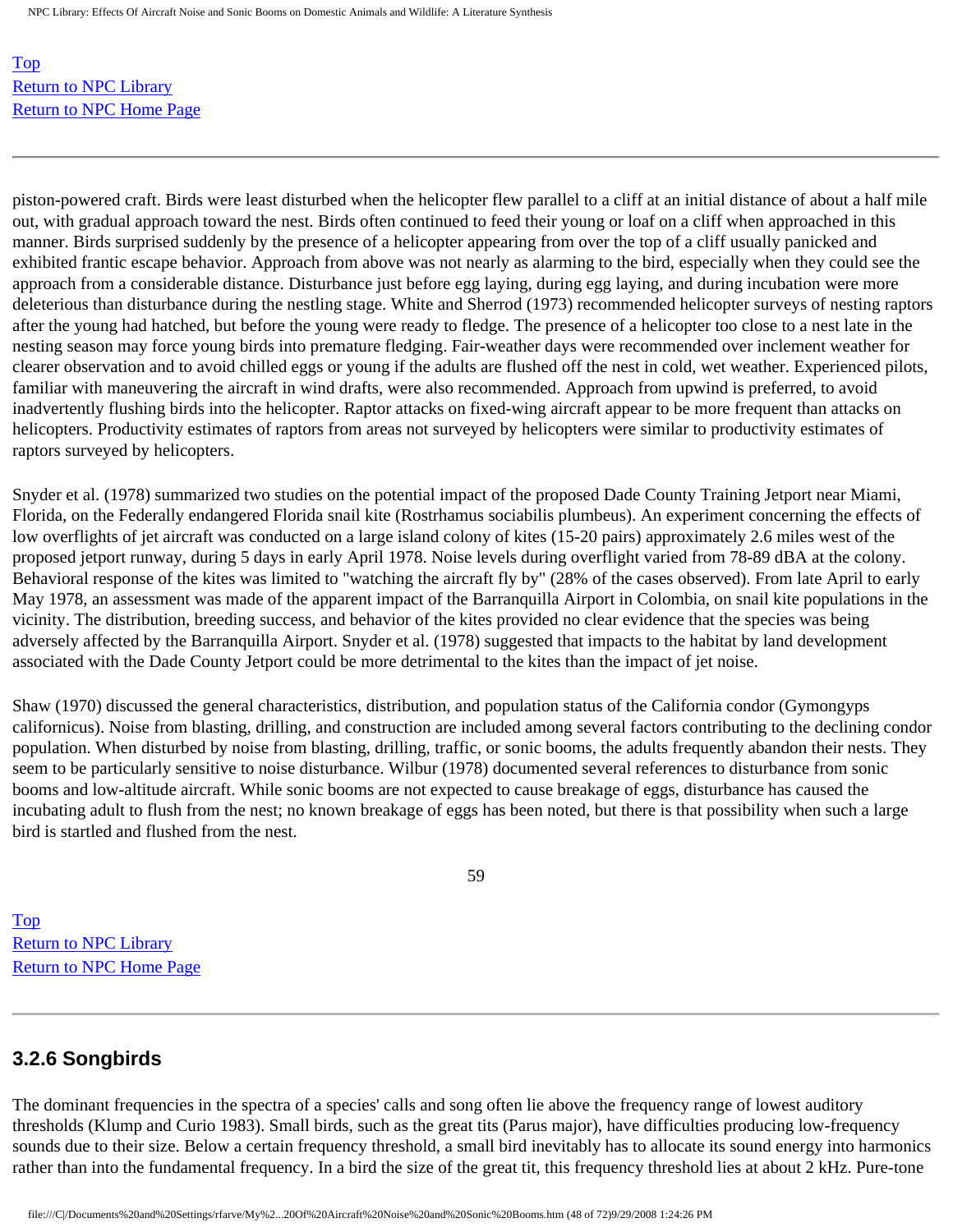whistles can only be produced above this frequency. The main effects on sound propagation are attenuation and environmental noise, both parameters strongly depend on the species' habitat. The "excess attenuation" generally increases with increasing frequency above 2 kHz. The increase is 6 dB/100 m and 15 dB/100 m in the range of 2 to 4 kHz and 4 to 8 kHz, respectively. Measurement of spectra of wind-generated noise in the great tit habitat showed an approximately uniform sound pressure level up to 4 kHz that decreases above this frequency with about 5 dB/octave. Hence, noise affects frequencies above 4 kHz less severely. Critical ratios of the great tit vary over a range of 22.4 dB to 26.3 dB for frequencies between 0.25 and 8 kHz. Calls designed for long distance communication (e.g., some contact calls) are not optimally tuned to the hearing of the tits. However, environmental noise has a strong effect on the best frequency for communication, thus resolving the above discrepancy. In a noisy habitat, most of the great tit's vocalizations, even high frequency calls, are well adapted to long transmission distances.

In a series of winter experiments, Sasvari (1973) appraised the locomotory responses of the great tit to alarm, anxiety, attracting, and territorial vocalization forms, reproduced through a loudspeaker. The perceived acoustic signal influence on the locomotory activity of great tits depended on two fundamental factors: (1) the features of the acoustic signal (including the form of signaling as a process and pitch), and (2) the instantaneous physio-psycho state (mood) of individuals (on the basis of inborn and learned experience of the birds connected with the environmental factors). Percent response to alarm and churring calls was greater during cloudy, precipitous weather versus sunny weather. Percent response to the attracting and territorial calls was greater when the tits were "exploring" versus feeding.

Twenty-one male chiffchaffs (Phylloscopus collybita), wild caught and hand-reared, were played back songs of their own and alien species to test the influence of the songs' sound pressure on heart rate (Bastian 1984). Hand-reared birds reacted more often to played back songs than wild caught birds. Neither group showed a preference for song of its own or alien species. Songs with a sound pressure of 70 dB constantly elicited an alteration of heart rate and a conditioning for time after the end of the song's sequence. Songs with a sound pressure of 50 dB neither effected any conditioning nor a constant alteration of heart rate.

Cliff swallow (Hirundo pyrrhonata) chicks, 9 and 18 days old, were played calls (2.1-4.2 kHz) of parents and unrelated (control) adults (Beecher et al. 1985). Younger chicks showed no difference in the frequency of their antiphonal begging calls to parental versus control calls. The older, near

60

[Top](http://www.nonoise.org/library/animals/litsyn.htm#top)  [Return to NPC Library](http://www.nonoise.org/library.htm)  [Return to NPC Home Page](http://www.nonoise.org/index.htm) 

fledging chicks, however, responded significantly more to parental calls than to control calls; 78% of their total antiphonal calls were in response to parental playback calls. In these older chicks, the degree of preference calls correlated with the measured acoustic differences between the parent and control calls. Results indicated that cliff swallow chicks were able to recognize their parents by voice before they left the nest.

European starlings (Sturnus vulgaris) were trained to discriminate a class of rule-based, four-tone, ascending pitch patterns from a comparable class of descending pitch patterns (Huse 1983). A series of tests examined the birds' ability to maintain the discrimination under various transformations of the original pitch stimuli. The birds performed well when new shifts in tone height occurred within the original pitch training range, but not when shifts in tone height occurred outside that range. When information about the direction of pitch change was reduced by shortening the patterns, the birds could solve the discrimination on the basis of the first two tones in a pattern, although performance improved as pattern length and, therefore, amount of information increased. The same series of transfers showed that in producing accurate discrimination, the birds were using pitch cues based on both an absolute and relative perception of pitch.

During 1973-1974, the Federal Aviation Administration (FAA) studied the effects of sonic booms on the environment during routine U.S. Air Force super-sonic acceptance test flights of F-111 jets southwest of Fort Worth, Texas (Higgins 1974). The behavioral response of songbirds in an oak (Quercus pp.) woodlot to F-111 flyovers were noted in one instance. The jets flew over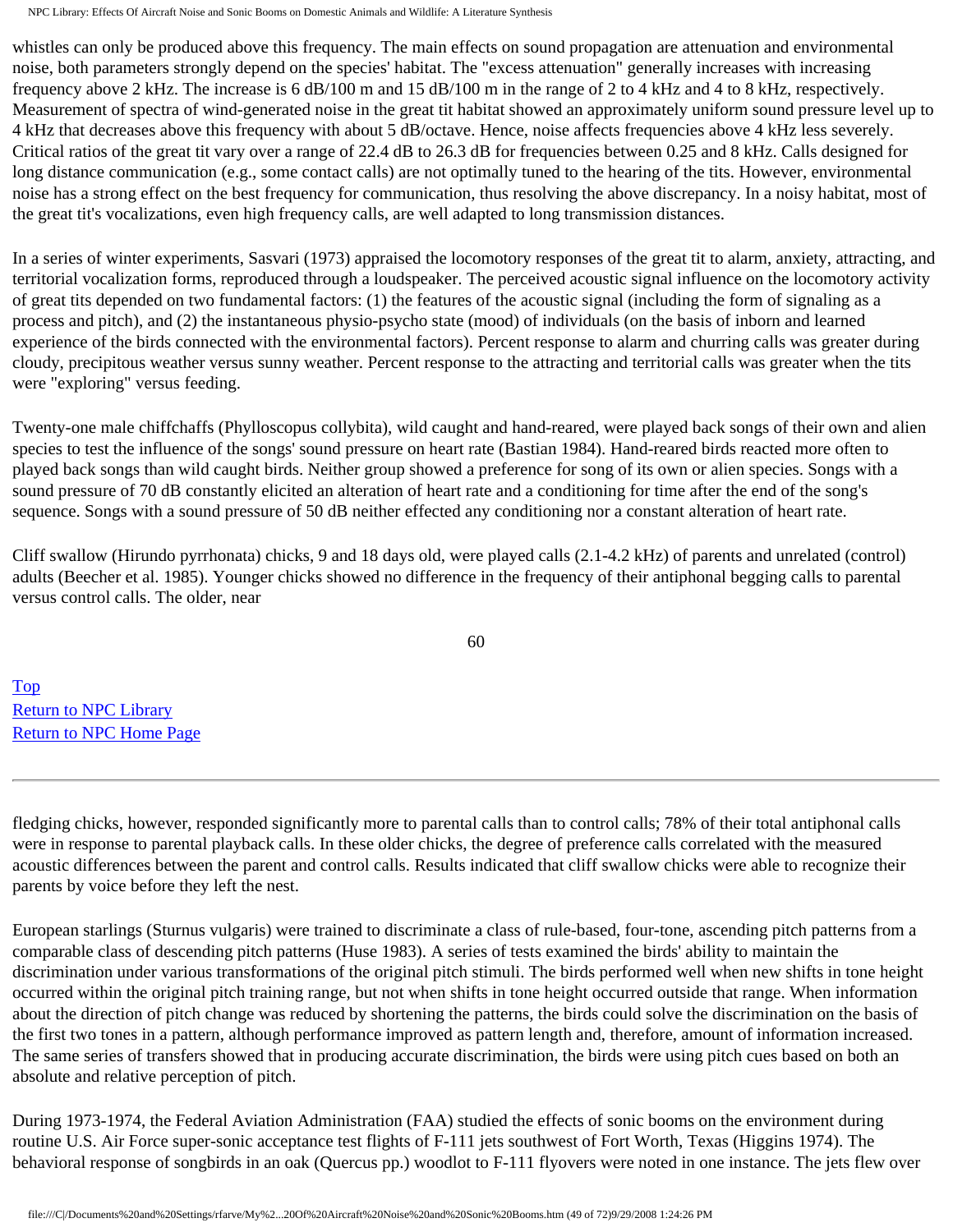the observation area at 20,000-41,000 ft at Mach 1.0-1.55; peak overpressure values at the site were measured at 0.55-3.25 psf (mean = 1.15). The continuous songs of birds were completely silenced 4-8 seconds before the arrival of the audible sonic boom. Further study disclosed that this response of songbirds coincided with the arrival of the seismic signal propagated through the ground and preceding the sonic boom shock wave by 4-8 seconds. This difference in the arrival times of the audible sonic boom and the seismic signal was caused by the greater velocity of the seismic compression wave signal transmitted through the dense earth medium ahead of the audible atmospheric sonic boom shock wave advancing over the Earth's surface at a speed equal to the ground speed of the supersonic aircraft generating the sonic boom. The observation that songbirds were alerted to the seismic compression waves preceding sonic booms helps explain phenomena described in historical tales and literature regarding a "hush or stillness falling over" an area preceding some remarkable event, such as a volcanic eruption, explosion, or earthquake at sea generating a tidal wave. When the sonic booms were audible, the songbirds uttered "raucous discordant cries" for a few seconds. Within 10 seconds after the audible boom, the songbirds were singing their "normal songs."

Davis (1967) noted the response of a population of ravens (Corvus corax) to a sonic boom in central Wales. Three or four ravens were idling in the upcurrents over a high rock spur between two streams. When the silence was shattered by a "very loud sonic bang as a jet aircraft passed overhead," Davis (1967) heard ravens calling agitatedly and saw small groups flying from all directions and converging over the crest of the spur. In about 5 minutes,

61

[Top](http://www.nonoise.org/library/animals/litsyn.htm#top)  [Return to NPC Library](http://www.nonoise.org/library.htm)  [Return to NPC Home Page](http://www.nonoise.org/index.htm) 

62-70 ravens were present. They were flapping, soaring, and chasing each other, and often settled briefly on the rocks, with a great deal of noise. Ravens from at least 2 or 3 miles around may have been involved. Within 10 minutes, they started to disperse again, and calling died down considerably. About 30 ravens were still soaring over the hill when Davis (1967) left the area, an hour after the boom.

#### **3.3 FISH**

Although the hearing of several species of fish has been studied, the effects of aircraft or nonaircraft noise on fish have not been well investigated (Table 4).

**Table 4**. Some possible negative effects of noise and sonic booms on fish.

| <b>Species</b>                          | Type of noise                                                                     | <b>Effect</b>                                             |
|-----------------------------------------|-----------------------------------------------------------------------------------|-----------------------------------------------------------|
| Rainbow trout                           | Sonic boom (max. 4,16 psf) (Rucker 1973)                                          | Slight behavioral reaction                                |
| Herring                                 | Taped sounds from a fishing fleet (Schwarz<br>and Greer 1984)                     | Avoidance, alarm, and startle responses                   |
|                                         | Sound pressures (2-18 Pa) on wall of tank<br>(Blaxter and Hoss 1981)              | Startle responses                                         |
| Sheepshead minnow/longnose<br>killifish | Tanks exposed to high noise levels (up to<br>$+30$ dB/ub) (Banner and Hyatt 1973) | Reduced growth rates; reduced viability of<br>minnow eggs |
| Guppy                                   | Simulated sonic booms (Dancer et al, 1973)                                        | Short duration reactions                                  |
| Asian aya                               | Underwater sound (200-600 Hz, 72-80 dB)<br>(Kona9aya 1980a)                       | Jumping response                                          |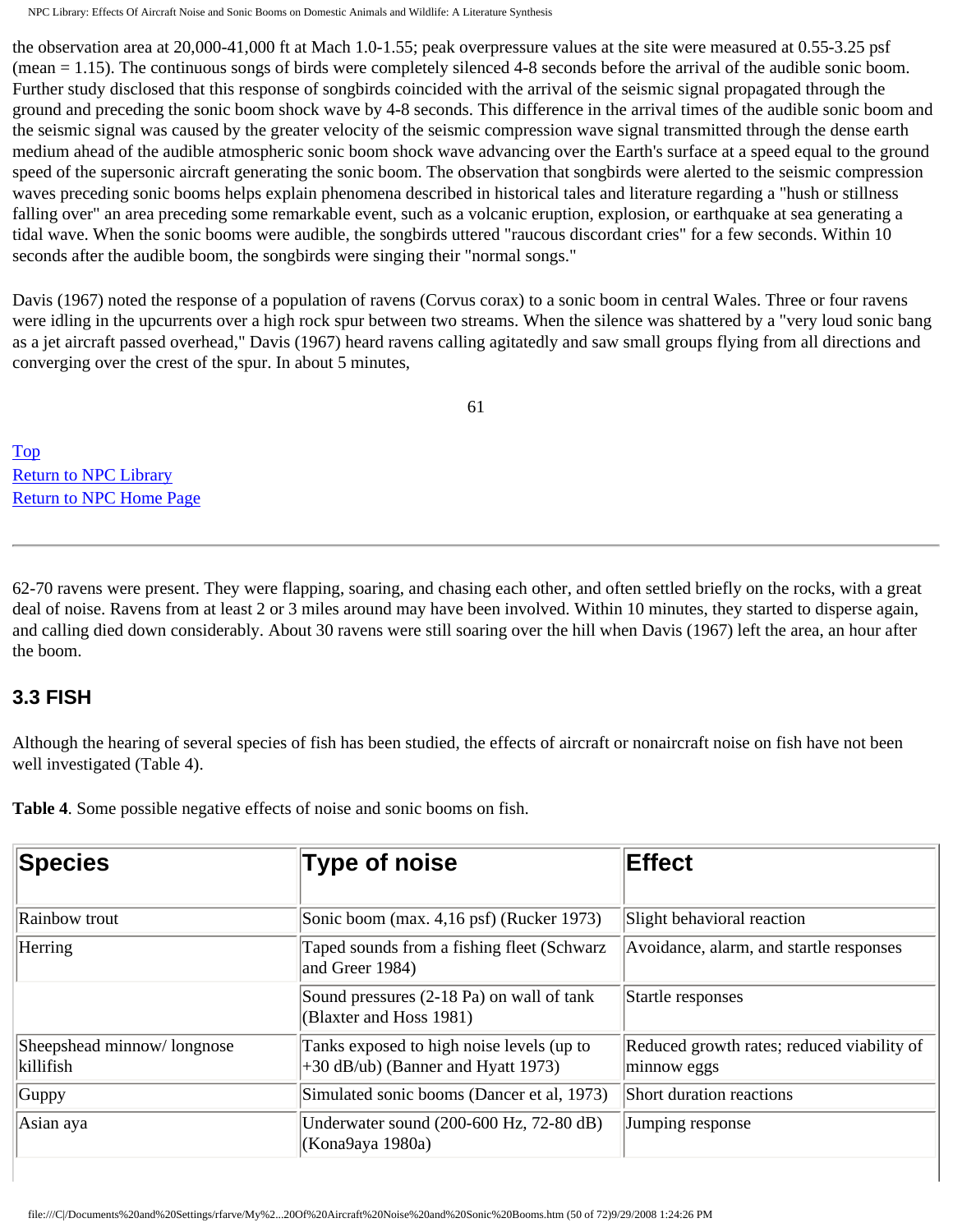| Unspecified | Underwater dredging sound $(38-75 \text{ dB})$ | Negative responses; avoidance of the |
|-------------|------------------------------------------------|--------------------------------------|
|             | (Konagaya 1980b)                               | acoustical field of the worksite     |

62

[Top](http://www.nonoise.org/library/animals/litsyn.htm#top)  [Return to NPC Library](http://www.nonoise.org/library.htm)  [Return to NPC Home Page](http://www.nonoise.org/index.htm) 

Some fishes produce a variety of sounds; for example, herring (Clupea harrengus) produce chirps (pulses in the range of 1,800- 3,200 Hz) and whistles (narrow-band continuous sounds of 1,600-2,000 Hz) in addition to feeding and hydrodynamic noises (Schwarz and Greer 1984). The importance of acoustic signals in the social behavior of most fishes has not been studied, but available data indicate that more fishes can hear well than can (or do) deliberately produce sounds (Schwarz 1985). This, and the complexity of the teleost auditory system, suggests that a fish's surroundings contain acoustic stimuli that may affect the animal's survival.

Frequency regionalization is similar to the place mechanisms in the cochlea in that different frequencies stimulate different areas of the saccular and lagenar maculae; however, the exact mechanism for frequency discrimination by bony fishes is unknown (Cox et al. 1986). Fishes show great variation in the frequency range that they can hear and in their sensitivity over these frequencies, although related species may exhibit similar auditory capabilities if they inhabit similar acoustic environments (Schwarz 1985). Certain marine fishes can detect quite high frequencies (e.g., herrings--5 to 10 kHz); however, the majority are sensitive only to frequencies below 2,000 Hz (Myrberg 1978).

Results of intense pure-tone stimulation on auditory thresholds of the goldfish (Carassius auratus) indicated that stimulation at 300 and 500 Hz produce lower threshold shifts than at 800-1,000 Hz (Popper and Clarke 1976). Sensitive frequencies in this species varies from 70 Hz to about 4,600 Hz (Sawa 1976). The teleost inner ear responds in relatively complex fashion to different stimulating frequencies, which may indicate some degree of spatial signal analysis in the inner ear.

Investigations conducted on the hearing capabilities and structure of the inner ear in the marine catfish (Arius felis) showed that the catfish was able to detect sounds from 50-1,000 Hz, with best hearing sensitivity from 100-200 Hz (Popper and Tavolga 1981). This was in contrast to the hearing abilities of other 0stariophysi, which can detect sounds to over 3,000 Hz, with best hearing sensitivity at about 500-1,000 Hz. The utricle of the marine catfish is larger and has a different pattern of sensory epithelium than that of other 0stariophysi, probably an adaptation for hearing low-frequency sounds used in the detection of objects in their environment through echolocation.

Popper and Clarke (1976) studied the hearing of salmon (Salmo salar) in the sea and in the laboratory. The fish responded only to low-frequency tones (below 380 Hz); particle motion, rather than sound pressure, proved to be the relevant stimulus. The sensitivity of the fish to sound was not affected by the level of sea noise under natural conditions, but hearing is likely to be masked by ambient noise in a turbulent river. Sound measurements made in the River Dee, near Aberdeen, Scotland, led to the conclusion that salmon are unlikely to detect sounds originating in the air unless the source is nearly directly overhead, but they are sensitive to substrateborne sounds. Compared with carp and cod, the hearing of the salmon is poor and more like that of the European perch (Perca fluviatilis) and the plaice (Pleuronectes platessa).

63

[Top](http://www.nonoise.org/library/animals/litsyn.htm#top)  [Return to NPC Library](http://www.nonoise.org/library.htm)  [Return to NPC Home Page](http://www.nonoise.org/index.htm)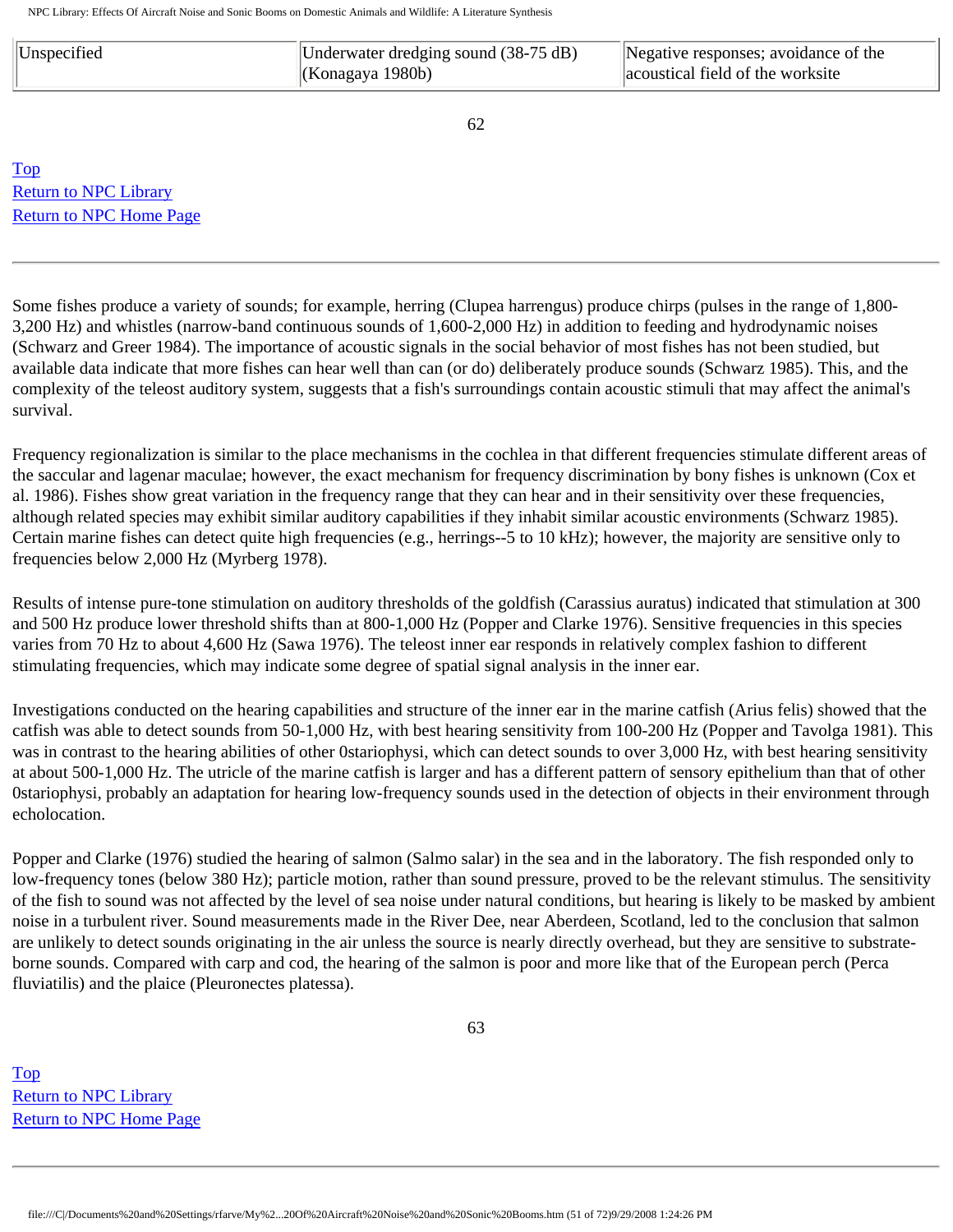During a study of masking effects on the hearing of the lane snapper (Lutjanus synagris), fish held in certain aquaria had consistently higher than normal thresholds to pure tones when tested later in a low-noise apparatus (Ha 1985). Comparison of laboratory aquaria showed that the only difference in aquaria was the presence of conventional air stones (in the aquaria holding the less sensitive fish) used to release compressed air to oxygenate and mix the water. Hearing tests on two groups of fish, held with and without airstone air release, showed significant differences in hearing sensitivity.

Beulig (1982) demonstrated that sharks are attracted most readily by broad-band, low-frequency, irregularly pulsed sounds of 20- 100 Hz. To investigate the possibility that sharks are attracted to biologically significant sounds (such as accelerating schools of fish, injured and struggling fish, and feeding animals) that exist in the frequency range below 20 Hz, Beulig (1982) measured the responses of juvenile lemon sharks (Negaprion brevironstris) to low-frequency (12.5 Hz), irregularly pulsed sounds. The sharks were born in captivity and deprived of normal prey-capturing experience and social interaction with wild sharks. Initially, the juvenile sharks, tested individually, were not attracted to the low-frequency sounds, even after opportunities to capture living prey and to experience auditory stimulation associated with wounded, struggling fish were provided. When the sharks were tested in groups of three, their approach-response level indicated attraction to the low-frequency sound and results compared favorably with juvenile sharks that had species-typical feeding and rearing experience. Thus, the existence of a social factor in response to sounds was verified.

Behavior observations of yearling rainbow trout (Salmo gairdneri) exposed to sonic booms (maximum of 4.16 psf) indicated "no" to "very slight" reactions to the disturbance (Rucker 1973). Blood glucose levels, blood cortisol levels, and plasma osmolality levels of yearling trout exposed to simulated sonic booms (maximum of 4.16 psf) were similar to those of controls.

The effect of sonic booms on fish eggs during critical stages of development was studied at several National fish hatcheries in Nevada, Oregon, and Washington (Rucker 1973). During development, fish eggs reach a critical period when they become sensitive to vibration or disturbance (usually from after the first 24 hours until the "eyed stage" of development). Fish eggs from cutthroat trout (Salmo clarkii), steelhead/rainbow trout, and chinook salmon (Oncorhynchus tshawytscha) were exposed to sonic booms produced by military jets (F-111 or F-101) or simulated sonic booms of varying pressure (maximum of 4.16 psf). Exposure varied from a single sonic boom to repeated exposures over several days. Comparisons with control groups of eggs spawned at the same time indicated that sonic boom exposure caused no increase in egg mortality.

Schwarz and Greer (1984) described the behavioral responses of net-penned Pacific herring (Clupea harengus pallasi) to a variety of tape-recorded sounds. Sounds recorded in the field from a herring fishing fleet included moving and stationary (idling) vessels, sonar, echo sounder, and deck gear. Herring did not respond visibly to any of the taped sounds of sonar or echo sounders. Avoidance responses were elicited by sounds of large vessels approaching at constant speed, by smaller vessels but only when on accelerated approach, and

64

[Top](http://www.nonoise.org/library/animals/litsyn.htm#top)  [Return to NPC Library](http://www.nonoise.org/library.htm)  [Return to NPC Home Page](http://www.nonoise.org/index.htm) 

by 11 different triads of electronically synthesized sounds. Alarm and, less frequently, startle were both elicited by those electronic sounds with an essentially instantaneous rise time in amplitude. Herring also showed a characteristic "startle" response when subjected to vibrational stimuli elicited by sound pressures between 2 and 18 Pa from a diaphragm in the wall of their tank (Blaxter and Hoss 1981).

Growth rates of sheepshead minnows (Cyprinodon variegatus) and longnose killifish (Fundulus similis) were significantly reduced when tanks were exposed to high noise levels (up to  $+20$  dB/ub) (Banner and Hyatt 1973). Viability of sheepshead minnow eggs was also significantly reduced lethal effects of noise were apparently restricted to embryonic sheepshead minnows; fry exposed subsequent to hatch experienced no losses.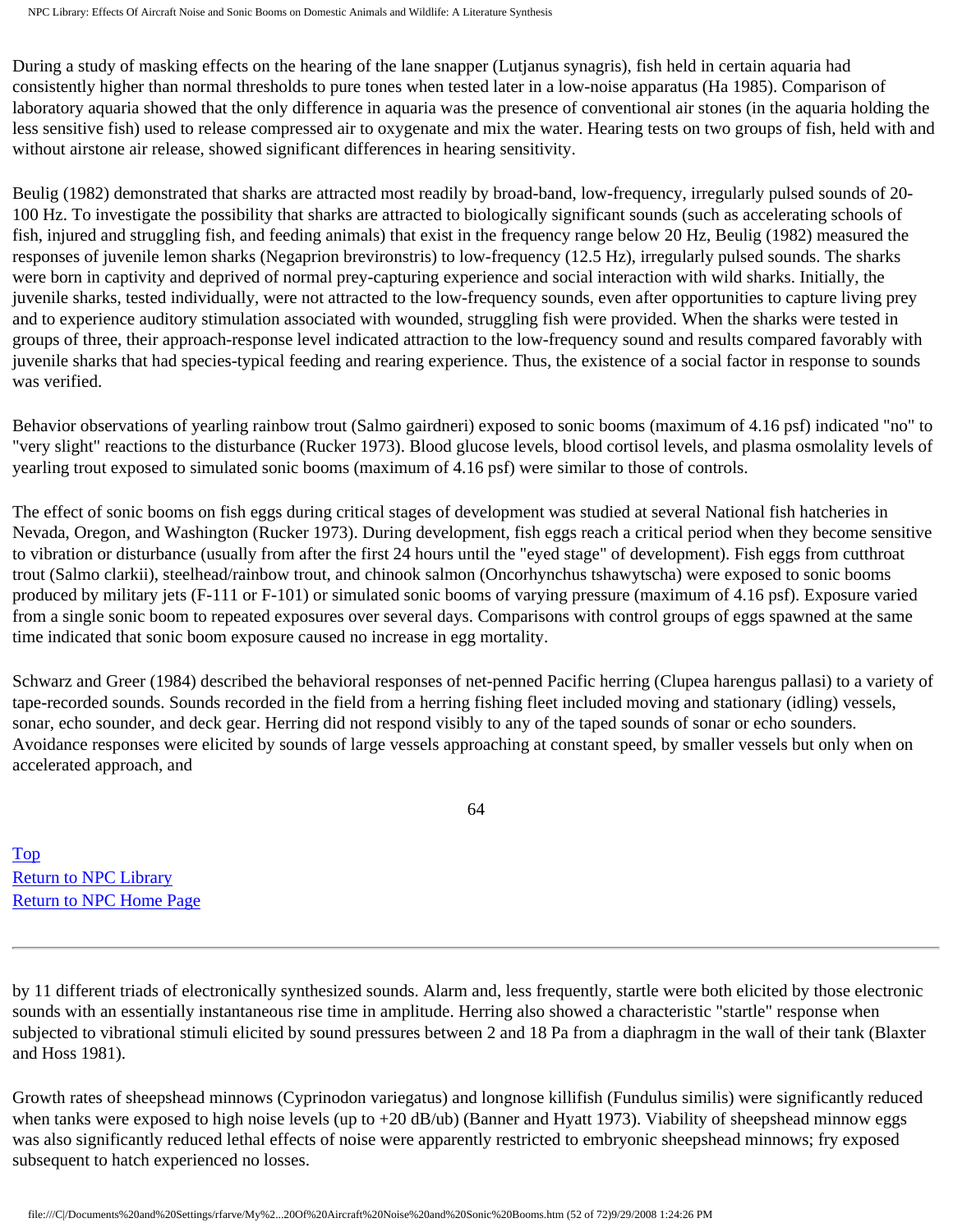A comparison of the effect of sonic booms on guppies revealed that fish subjected to sonic booms produced by a generator exhibited only observed reactions of short duration (0.5 second), which appeared for intensities higher than 1 mbar (Dancer et al. 1973). Notion pictures of fish in a small tank at the time a bullet traveling 1,200 m/sec passed a few centimeters above the tank indicated that the fish sensed the passage of the shock wave, but suffered "no ill effects" (Wilkins 1972). The pressure rise at the bow shock wave was 0.26 atm or 275 times that associated with a strong sonic boom from a supersonic transport.

While ascending streams from the sea to the upper river, the fry of Asian aya (Plecoglossus altivelis) have a strong anadromous character and show jumping response, not only in waterfalls, but also to underwater sound (Konagaya 1980a). The jumping response of this fish to underwater sound was studied, and the most sensitive frequency was about 200 Hz; however, the sensitivity of the fish was not determinable above 600Hz. The lowest threshold level of underwater sound for jumping response was 72 dB at 200 Hz. The numbers of fish responding to the sound pressure were distributed as described by a normal curve in the range of 70 to 80 dB.

To clarify the effects of construction sounds on fish populations, the change in acoustic environment of Lake Biwa (Japan) caused by dredging was observed (Konagaya 1980b). The response of fish to dredging sounds and the swimming direction of fish near the worksite were studied using acoustic biotelemetry. The spectrum level of the background noise of Lake Biwa was within the limits of prevailing noise of the sea. The sound pressure level of the underwater sound of a dredging boat at a distance of 150 m was about 38 dB, and that of a submerged pipe at a distance of 2 m was 75 dB. The fish showed negative responses and avoided the acoustic field of the worksite.

### **3.4 OTHER ANIMAL GROUPS**

The literature concerning effects of noise on animal groups, other than mammals, birds, and fish, is mainly limited to a few laboratory studies on amphibians, reptiles, and insects (Table 5). Few incidental observations of exposure of these latter groups to aircraft noise have been reported. One

65

[Top](http://www.nonoise.org/library/animals/litsyn.htm#top)  [Return to NPC Library](http://www.nonoise.org/library.htm)  [Return to NPC Home Page](http://www.nonoise.org/index.htm) 

**Table 5**. Some possible negative effects of noise on amphibians, reptiles, and invertebrates.

| <b>Species</b>           | <b>Type of noise</b>                                                  | Effect                                                                                                                                 |
|--------------------------|-----------------------------------------------------------------------|----------------------------------------------------------------------------------------------------------------------------------------|
| Amphibians:              |                                                                       |                                                                                                                                        |
| Spadefoot toad           | Recorded motorcycle sounds (95 dBA)<br>(Brattstrom and Bondello 1983) | Elicited emergence from burrows, a potentially<br>detrimental impact on the population if occurs<br>outside the normal breeding season |
| <b>Reptiles:</b>         |                                                                       |                                                                                                                                        |
| India browntree snake    | Airplane passing overhead (Yahya 1978)                                | Alert behavior                                                                                                                         |
| Desert iguana            | ORV noise (114 dB for 1 and 10 hr) (Bondello<br>1976)                 | Shift in hearing threshold; permanent hearing<br>sensitivity loss                                                                      |
| Mojave fring-toed lizard | Taped dune buggy sounds(95 dB) (Bondello et<br>al. 1979)              | Hearing loss after less than 9-min exposure                                                                                            |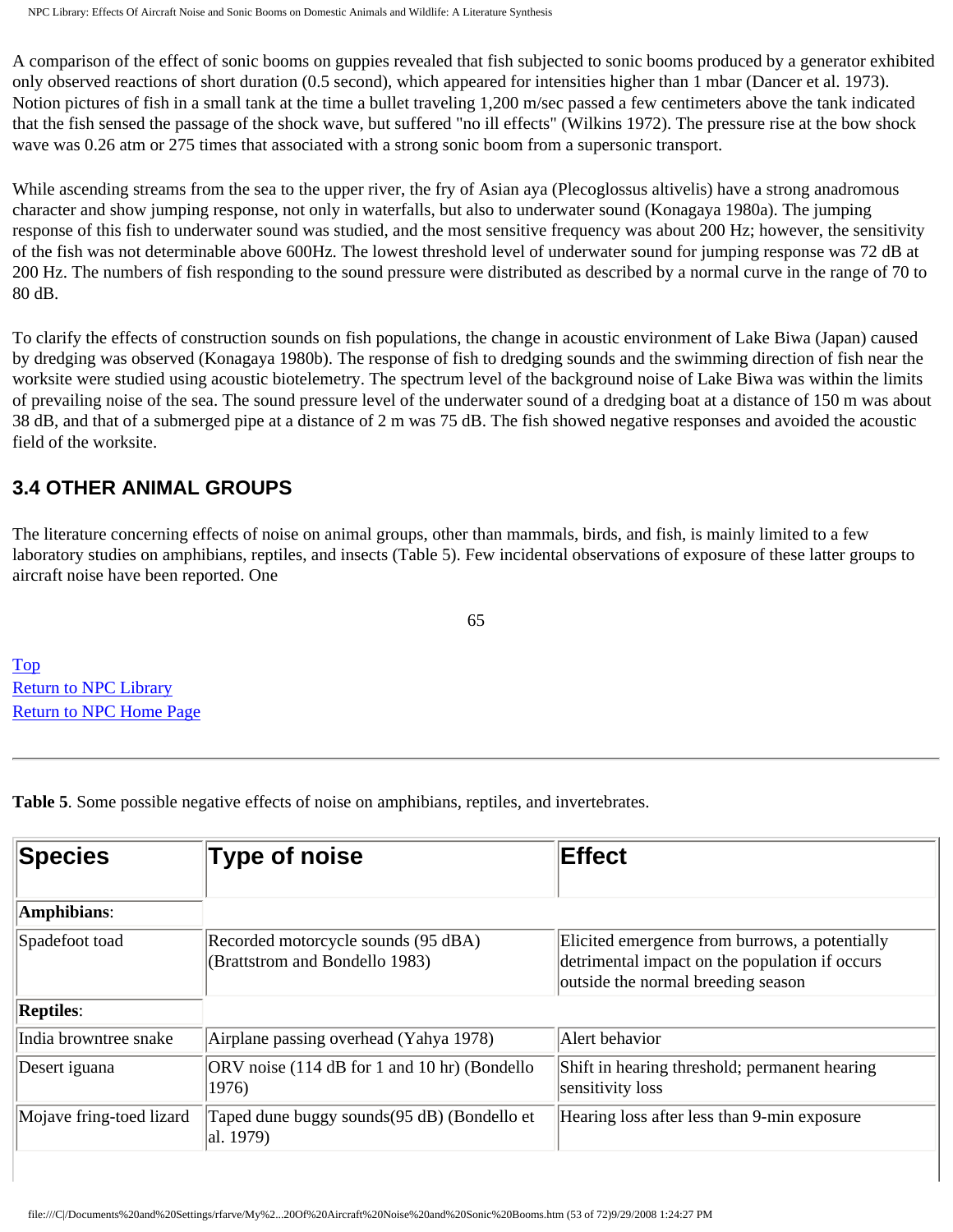| Invertebrates:              |                                                                                           |                                                                                         |
|-----------------------------|-------------------------------------------------------------------------------------------|-----------------------------------------------------------------------------------------|
| <b>Brown</b> shrimp         | Aquarium noise (25-400 Hz, 30 dB) (Lagardere<br>1982)                                     | Decreased food uptake, growth, and reproduction;<br>increased cannibalism and mortality |
| Indian-meal moth            | General noise (120-2,000 Hz) (Kirkpatrick and<br>Harein 1965)                             | 75% reduction in emerging adults when larval stage<br>was exposed                       |
|                             | General noise (2-40 kHz) (Tsao 1969)                                                      | Cessation of movement                                                                   |
| Corn earworm/flour<br> moth | Pulsed sound (50 kHz, 65 dB SPL) (Cutkomp)<br>1969)                                       | 50% reduction in longevity; 59%% reduction in the<br>number of eggs per female          |
| Honey bee                   | General noise (200-2,000 Hz, 107-119 dB SPL)<br>(Frings and Little 1957; Little 1959)     | Cessation of movement                                                                   |
| Locusts                     | General noise (4 kHz, 80 dB SPL) (Shulov<br>1969)                                         | Flying response                                                                         |
| Midges                      | General noise (125 Hz, 13-18 dB above ambient<br>$ noise\rangle$ (Frings and Frings 1959) | Swarming of males around source                                                         |

66 - 67.

[Top](http://www.nonoise.org/library/animals/litsyn.htm#top)  [Return to NPC Library](http://www.nonoise.org/library.htm)  [Return to NPC Home Page](http://www.nonoise.org/index.htm) 

such incidental observations was Yahya's (1978) observation of a India browntree snake (Dendrelaphis tristis) that appeared to respond to the sound of an airplane passing overhead. As soon as Yahya (1978) heard the sound, the snake lifted up its head ("as if trying to see the source of the sound"), made a 90-degree angle with its body, and remained in this position until the sound faded. The plane was not visible to Yahya through the canopy cover. Dr. Carl Gans, commenting on Yahya's (1978) observation, stated that snakes can hear quite well to15,000 Hz, but that "it would be surprising if the snake did indeed present an obvious behavioral response" to the sound of a passing plane. Dr. Gans recommended that the incidental observation be checked out by experiment because the snake might have responded to wind movements or chemical cues, which Yahya (1978) could not have observed. Reporting in the literature of other incidences of possible behavioral reactions of reptiles, amphibians, and invertebrates to aircraft would add to the knowledge of the effects of noise on these groups and provide further direction for future behavioral research in this area.

## **3.4.1 Amphibians**

Sound unquestionably influences the activities of most anurans (i.e., frogs and toads) and plays a significant role in the reproductive behavior of many, but not all, species. However, literature concerning hearing ability of anurans is lacking for most species (Bogert 1960). The anuran ear shows a complex, frequency-dependent directionality; the wide coupling of the two middle cavities via the mouth leads to acoustic interactions that enhance interaural time and intensity differences (Fay and Feng 1983). Modifications of the ear of anurans may be associated with specializations in the sound transmitting apparatus (Bogert 1960; Schmidt 1971).

The vocalizations of closely related anuran species, or even local populations of those with disjunct distributions, are known to differ in dominant frequencies, relative intensities of the harmonics, duration of individual calls, their rates of repetition, and trill or pulsation rates (Bogert 1960). A positive motor response seemingly depends more on pulse rates or utterance rates rather than on dominant frequencies or harmonics, although the intensity of the sound may determine the maximum distance at which the sound is an effective stimulus. Griffin and Hopkins (1974) measured sound levels of bullfrog (Rana catesbieana) choruses at about 20 dB SPL in the 1.5- to 2.5-kHz frequency band up to 965 m above small ponds; however, sound travels upward much farther and more predictably than along the surface. To be effective, the sound serving as the stimulus probably must be within relatively narrow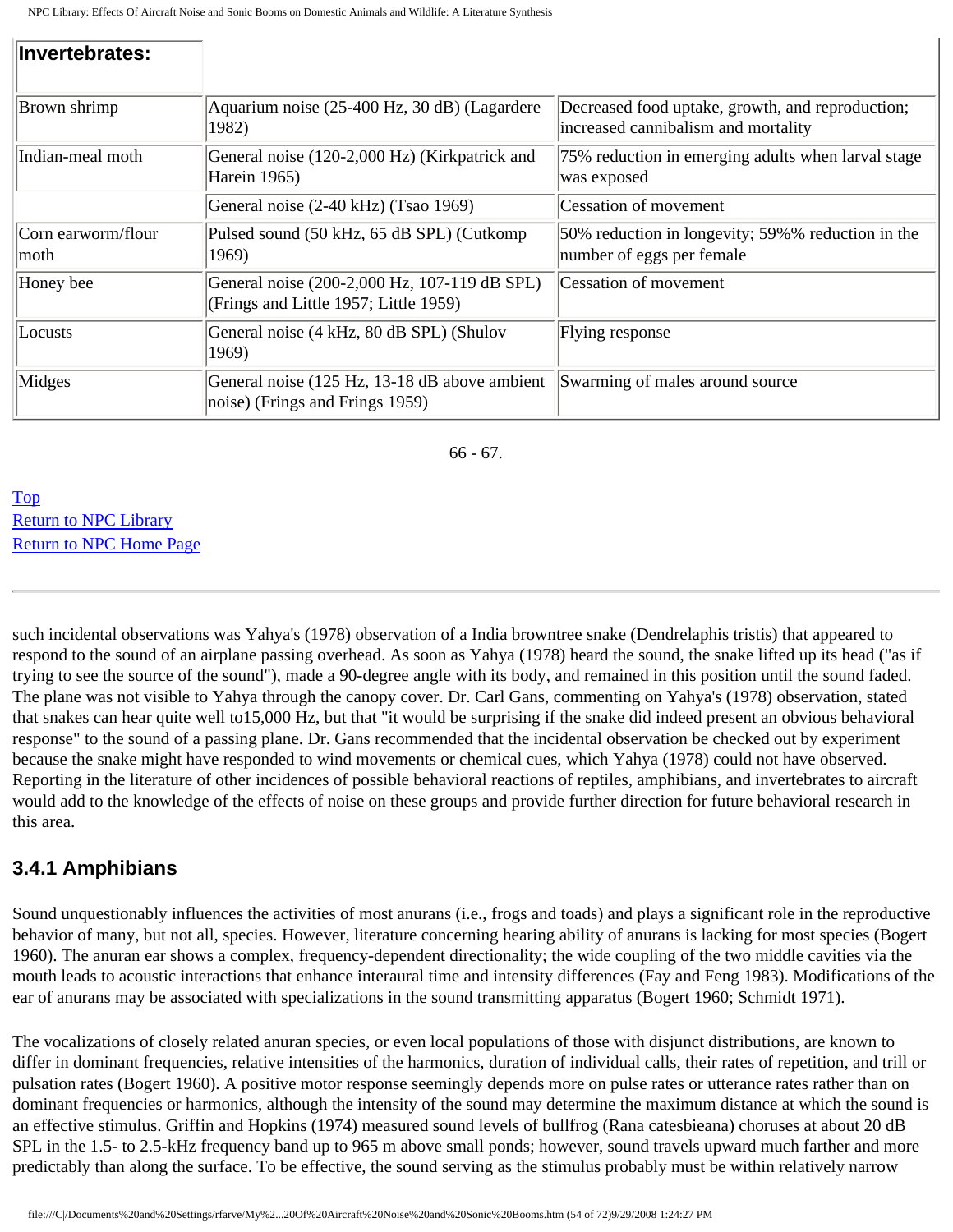limits of variation in one or more characteristics peculiar to the voice of individual species (Bogert 1960).

Acoustic avoidance behavior was demonstrated in a natural population of the neotropical treefrog (Eleutherodactylus coqui) (Zelick and Narins 1980). The threshold for acoustic avoidance at different frequencies varied from 230 to 3,420 Hz. Tones of 605-2,000 Hz were uniformly above threshold when presented at 60-70 dB SPL. Below 665 Hz, threshold dropped at 14 dB per octave to a maximum sensitivity of 41 dB SPL at 230 Hz. Tones of 3,420 Hz (approximately the third harmonic of the first note of the advertisement call) failed to elicit a response even at high levels (over 81 dB SPL in one case).

68

[Top](http://www.nonoise.org/library/animals/litsyn.htm#top)  [Return to NPC Library](http://www.nonoise.org/library.htm)  [Return to NPC Home Page](http://www.nonoise.org/index.htm) 

Single-tone stimuli (1- to 2-sec duration), spaced at the frogs spontaneous call interval (2 to 3 sec), were presented to frogs. The frogs redistributed their calls in time such that the calls fell almost exclusively within the brief time window between tone bursts, thereby avoiding overlap with the tone. The average background noise level at the frogs' calling site was 39 dB SPL at 500 Hz, 59 dB SPL at 1,000 Hz, and 66 dB SPL at 2,000 Hz. Thus, the avoidance behavior was observed at stimulus levels barely exceeding the noise floor of the frogs' environment.

The spadefoot toad (Scaphiopus couchi) is a primative anuran that inhabits the arid regions of the southwestern United States. Reception of airborne sound is achieved by means of a poorly differentiated region of skin on the head, which serves as an eardrum. Spadefoot toads appear to use auditory cues (thunderstorms) to emerge from hibernation. Recorded motorcycle sounds of intermediate intensity (95 dBA) elicited emergence of spadefoot toads from their burrows, a potentially deleterious impact on the toad population (Brattstrom and Bondello 1983). The induced emergence of these toads during a season when water is not available is a potentially detrimental impact on spadefoot toad populations. Recently emerged toads are stressed because their fat reserves are depleted, and they are dehydrated. The act of emerging further depletes their energy reserves. If intense sounds, such as ORV's and low-altitude aircraft, cause the toads to emerge at a time when food and water are not available, chances are likely they will not survive, let alone be able to reproduce.

## **3.4.2 Reptiles**

Sound perception appears to be subordinate in importance to vision or chemoreception in the activities of most reptiles (Bogert 1960; Dufour 1980). Sound-producing mechanisms are absent in the majority of species, but occur in some or all members of the four orders of reptiles. Studies have shown that certain desert reptiles are sensitive to low-intensity sound. Sounds may be of more adaptive significance for nocturnal species, such as crocodilians, the tuatara (Sphenodon punctatum), and nearly all geckos, because full use cannot be made of photoreceptors or vision. The optimal acoustical sensitivity of various species of desert iguanid lizards varies between 700-3,000 Hz (Wever and Peterson 1963; Campbell 1969; Bondello 1976). Critical environmental sounds are often of relatively low intensity (e.g., movement of insect prey and predators such as snakes and owls); sensitive hearing acuity is essential to the survival of these desert vertebrates. The temperature of maximum auditory sensitivity of lizards varies as a function of the natural thermal preference for each species (Campbell 1969; Werner 1972). Sensitivity decreases as temperature varies either above or below the range of preferred temperatures for normal activity. Average sensitivity loss of 10-20 dB/10 ·C can be found in the region of maximum sensitivity. Hearing appears to be best at ecologically optimal temperatures.

The effects of ORV noise (114 dB for 1 and 10 hr) on the desert iguana (Dipsosaurus dorsalis), whose optimal acoustical sensitivity is between 900 and 3,000 Hz, were studied in the laboratory (Bondello 1976). Animals tested for acoustical sensitivity immediately after sound exposure had a greater loss of hearing sensitivity than those tested 7 days later. Results indicated that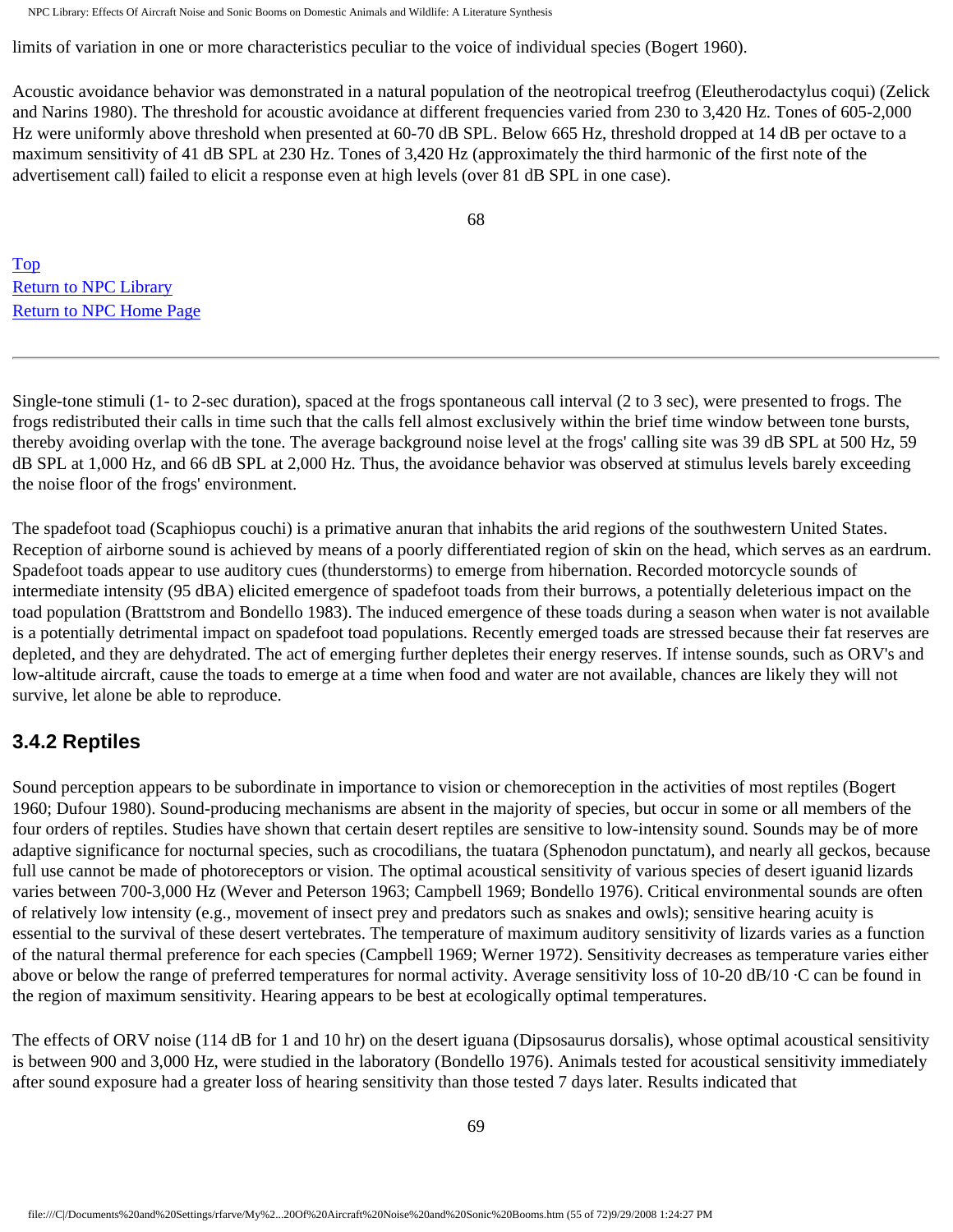[Top](http://www.nonoise.org/library/animals/litsyn.htm#top)  [Return to NPC Library](http://www.nonoise.org/library.htm)  [Return to NPC Home Page](http://www.nonoise.org/index.htm) 

a shift in the hearing threshold had occurred. Permanent sensitivity losses were experienced by lizards exposed to both 1 and 10 hours of sounds. Animals exposed for 10 hours suffered the greatest permanent losses. The destructive dose was less than 1 hour. The time it took for sensitivity loss to recover exceeded 7 days. Duration of exposure affected the degree of recovery.

The Mohave fringe-toed sand lizard (Uma scoparia) inhabits the quiet, protected dunes of the California desert and has also evolved the ability to hear low-intensity, low-frequency sounds (Brattstrom and Bondello 1983). Bondello et al. (1979) tested the effects of dune buggy sounds on the hearing of this lizard in the laboratory. Lizards were exposed to taped dune buggy sounds of 95 dB, representative of a dune buggy at 5 m. All noise-exposed lizards suffered actual hearing loss after exposure to 510 seconds of 95-dB dune buggy sounds. Shallow burial in sand was not considered an adequate escape from ORV sounds. Because the animals were sacrificed immediately after the experiment, it could not be determined whether they had suffered a permanent or temporary threshold shift. Dune buggies can penetrate deep into the interior of sand dune ecosystems. Therefore, many areas within the dune periphery are exposed to repeated episodes of high intensity sounds. Also, intense ORV activities in the spring and summer coincide with the reproductive season of all three Uma species occurring in California, which may have adverse biological effects. Bondello et al. (1979) suggested that during times of stress, such as drought and subsequent lack of food and shelter retreats, all unnecessary disturbances, including ORV activity, mining, repeated low-altitude jet overflights, and gunnery, should be restricted from the immediate area of the dune systems.

#### **3.4.3 Invertebrates**

Growth and reproduction of brown shrimp (Crangon crangon) reared in a soundproof box that reproduced acoustical conditions similar to those prevailing in the shrimps' natural environment were compared to those of shrimp from the same source but reared in acoustical conditions prevailing in a thermo-regulated aquarium where noise levels reached 30 dB in the 25 to 400 Hz range (Lagardere 1982). This permanently high sound level resulted in a significant reduction in growth and reproductive rates. To a lesser degree, noise also appeared to increase aggression (cannibalism) and mortality, and to decrease food uptake. Symptoms were extremely similar to those induced by adaption to stress.

Several studies on the effects of noise on insects have resulted from efforts to protect stored grain from destruction by insects (Fletcher et al. 1971). Tsao (1969) reported that Indian-meal moths (Plodia interpuctella) ceased moving when stimulated by loudspeakers, bells, and whistles. Kirkpatrick and Harein (1965) reported a 75% reduction in emerging Indian-meal moth adults following exposure to 120- to 2,000-Hz sound during 4 days of the larval stage. Lindgren (1969) used a variety of frequencies and intensities to study effects of sound on pupal and adult Indian-meal moths and flour beetles (Tribolium spp.). Few effects on reproduction were noted, with the exception of mated flour beetles continuously exposed to 40 kHz. Even though large numbers of insects were used in many replications, effects of sound

70

[Top](http://www.nonoise.org/library/animals/litsyn.htm#top)  [Return to NPC Library](http://www.nonoise.org/library.htm)  [Return to NPC Home Page](http://www.nonoise.org/index.htm) 

exposure were difficult to demonstrate, because of variability in egg production. The discrepancy between Kirkpatrick and Harein's (1965) data and Lindgren's (1969) data possibly can be explained by stimulation at different stages of the insect's life cycles (larval vs. pupal and adult, respectively) as well as by differences in the sound itself (Fletcher et al, 1971).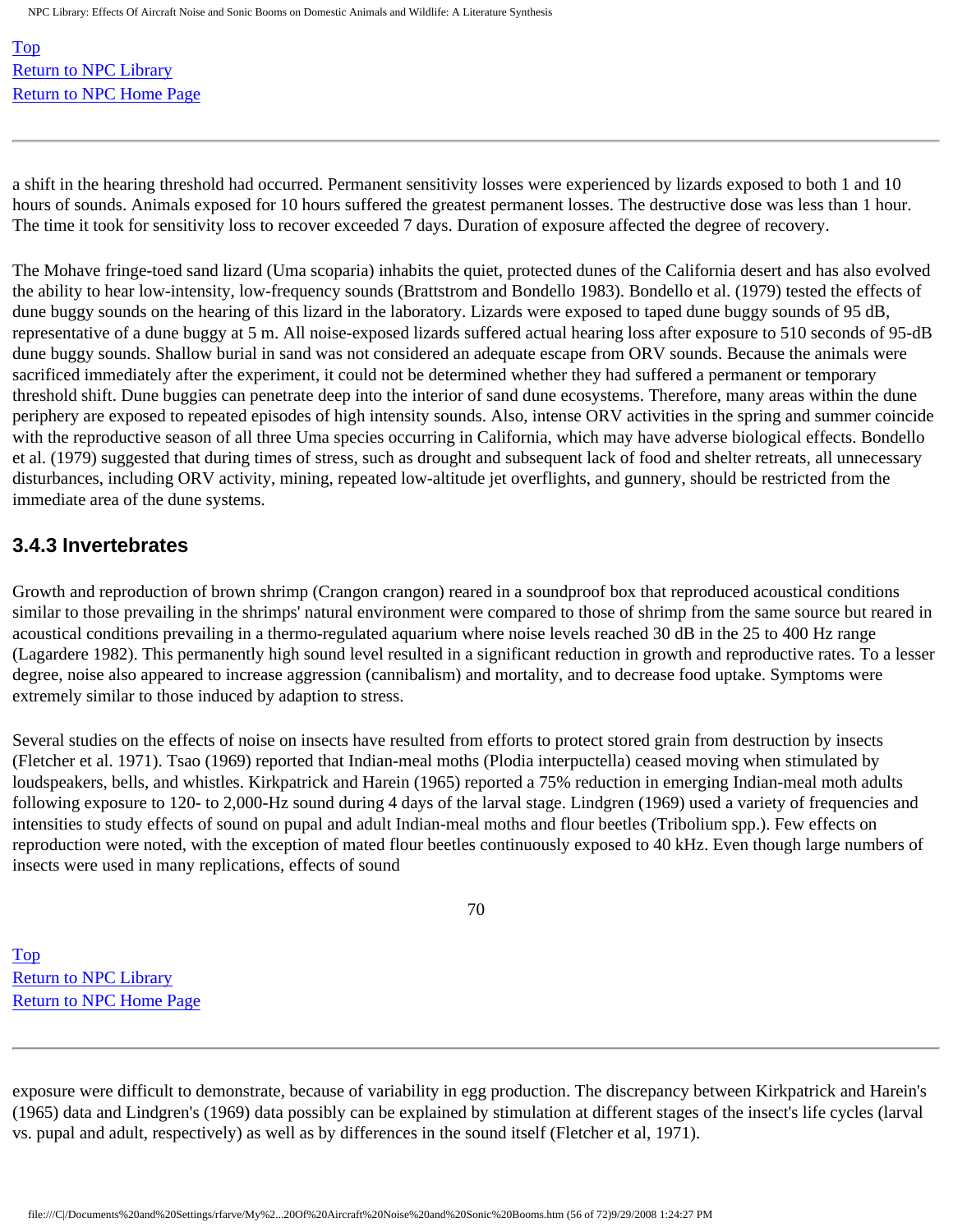Cutkomp (1969) reported that a 72-hr exposure to a pulsed sound (50 kHz), 25 pulses per second at 65 dB SPL, reduced longevity of corn earworm moths (Heliothis zea) and flour moths (Epestia kuehniella) from 20 to 10 days. In addition, the mean number of eggs per female was reduced 59% in the noise-exposed group.

Honey bees (Apis mellifera) ceased moving for up to 20 minutes in response to frequencies between 200 and 2,000 Hz with intensities varying from 107-119 dB (Frings and Little 1957; Little 1959) and did not appear to habituate to the sound. Increased movement due to noise has been noted in locusts (Lucustidae) exposed to tones of 1, 4, and 10 kHz at 80 dB SPL (Shulov 1969) and in midges (Chironomidae) exposed to 125 Hz at 13-18 dB above ambient noise (Frings and Frings 1959).

71

[Top](http://www.nonoise.org/library/animals/litsyn.htm#top)  [Return to NPC Library](http://www.nonoise.org/library.htm)  [Return to NPC Home Page](http://www.nonoise.org/index.htm) 

# **4.0 DISCUSSION**

The literature on the hearing ability of animals demonstrates the wide variation among individual species, even within various classes. An animal's ability to detect different sounds has been shown to play a key role in survival of individual species.

Research into the effects of aircraft noise and sonic boom on hearing has involved only a few quantitative descriptions of the normal auditory ability of species and measures of hearing loss caused by exposure to noise. Past research in this area primarily has been confined to experiments performed in strictly controlled laboratory conditions to obtain accurate measures of noise levels and changes in species response. Experiments using wildlife rarely can be done in highly controlled noise conditions, and application of results to wildlife in the field is questionable.

The literature concerning the effects of noise on animals, particularly farm and laboratory mammals, leaves little doubt that most physiological systems can be influenced by environmental sound. With the probability of increased supersonic flights, a number of animal studies during the 1960's and early 1970's involved exposure to sonic booms; however, the majority of these studies were behavioral studies using domestic animals. Only a few involved observations of wildlife. In almost all of these behavioral studies, domestic animals and wildlife exhibited a startle response. This behavioral response of wildlife has been fully described, but the accompanying physiological response to aircraft noise has not been well studied, due primarily to the difficulty of assessing these effects in the field. Without a controlled environment or control population, it is extremely difficult to pinpoint certain physiological changes as due solely to noise stress. The study of noise as a stressor should be continued, with emphasis on linking the observed behavioral response to the physiological changes occurring in the animal. This is the vital information link that is missing in understanding the effects of noise on wildlife. In addition, it is not easy to predict the consequences of noise in natural animal habitats. Adverse effects to be considered include predator-prey relationships, reproductive failure, intra- and interspecies behavior patterns, and nutritional deficiencies.

Noise has been shown to affect the reproduction of various groups of animals. Negative reproductive effects of aircraft noise could potentially decrease populations of wildlife species. However, few studies have examined the effects of noise on wildlife at the population level. Fletcher (1980) stated that further research is needed to answer critical questions about the effects of noise on animals, including long- and short-term noise effects, and the effect of noise on a declining animal population, regardless of the cause of the population decline. The sensitivity of natural populations to

[Top](http://www.nonoise.org/library/animals/litsyn.htm#top)  [Return to NPC Library](http://www.nonoise.org/library.htm)  [Return to NPC Home Page](http://www.nonoise.org/index.htm)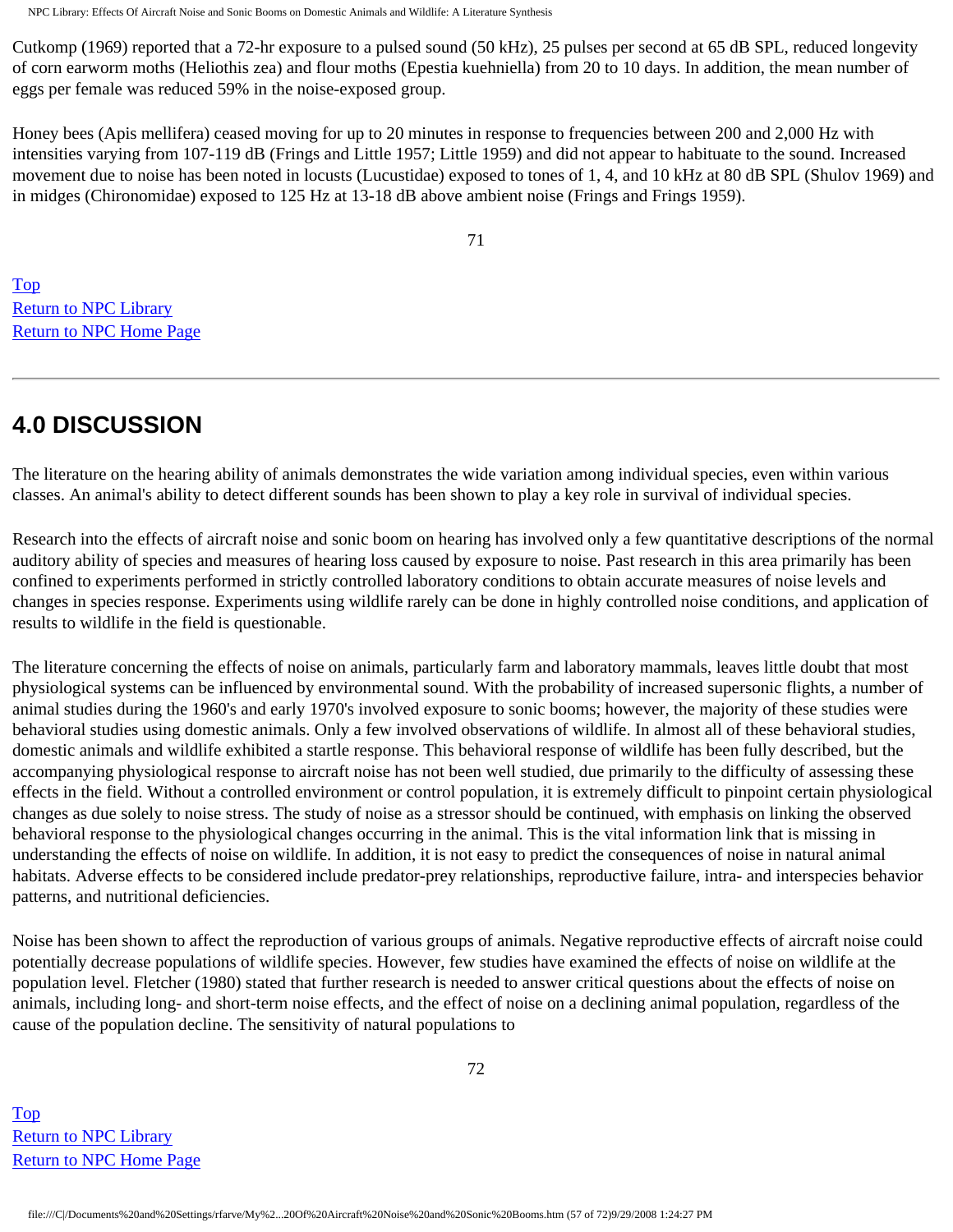environmental noise is largely determined by their response to transient perturbations (Shepherd and Horwood 1979). The most important features of the transient response are described by the return time, which is the characteristic time taken for the population to return to equilibrium after perturbation. The return time may either increase or decrease when a population is exploited, depending on the nature of the mechanisms that regulate population size. Unfortunately, the limited literature concerning noise effects on populations is inadequate to formulate management plans based on projected impacts of noise for most species.

Historical and preimpact data for a particular population provides useful information for comparing populations before and after noise disturbance. However, few studies have had this type of information available to use for comparison with data collected during noise disturbance to a population. An exception to this includes work done on the Channel Islands in California (Jehl and Cooper 1980). Concern that the intense sonic booms from proposed space shuttle flights might have adverse effects on the resources of the Channel Islands prompted a number of field,' laboratory, and library investigations undertaken from 1978-1980.

Large data gaps exist on the behavioral and resultant population impacts. This deficiency is due to a lack of experimentally controlled studies on the subject, as well as to the inherent problems of wildlife field research. Occasionally, researchers monitoring behavioral changes due to aircraft noise can become a probable cause of behavioral change themselves (Black et al. 1984). Research studies must be designed to ensure that wild animals are not aware of observers or that observation is not incorporated into the experimental design in such a way as to negate or account for potential adverse researcher effects.

Literature on the effects of aircraft noise and sonic boom on animals indicates that effects are variable from species to species. Thus, further research is needed to fully quantify noise impact on individual domestic and wildlife species (Boutelier 1968; Bond 1971; Bender 1977). A number of incidents have been recorded that indicate the effects may be more detrimental to wildlife than to domestic animals (Bond 1971).

Further research needed to answer critical questions about the effects of noise on animals includes: (1) studies of individual species, as individual animals and in social groups (e.g., herds, flocks) to examine the acoustic nature (e.g., frequency, intensity, temporal patterns) of critical events (e.g., mating, territoriality, alarm, nurture); (2) more complete investigation of the spectrum of environmental sound and of an animal's hearing sensitivity; (3) effects of noise on a declining animal population, regardless of the cause of the population decline; (4) stressor effects of noise combined with other stresses on an animal; (5) long- and short-term noise effects; and (6) further studies of possible critical sound propagation in the field (Fletcher 1980).

Due to scarcity of data, environmental impact assessments rarely consider noise effects on wildlife. A complete and accurate assessment of a given impact should include an assessment of how animals will react (both physically and behaviorally) to various noise levels of varying frequencies produced by

73

[Top](http://www.nonoise.org/library/animals/litsyn.htm#top)  [Return to NPC Library](http://www.nonoise.org/library.htm)  [Return to NPC Home Page](http://www.nonoise.org/index.htm) 

the impact (Bender 1977). However, this type of information is presently unavailable for most situations; at best, information can only be surmised from laboratory experiments and limited field observations. In addition, the hearing ability of many species has not been investigated. More studies to determine the hearing ability of species are needed to improve the ability to accurately assess the potential effects of noise on individual species.

The advent of jet aviation resulted in increased interest in developing a sound-level scale that more closely correlates with the human ear's response to aircraft noise. While propeller engine aircraft engines generally produce low-frequency noise, jet engines produce a large amount of noise in the middle- and high-frequency range. Therefore, jet aircraft are typically judged to be more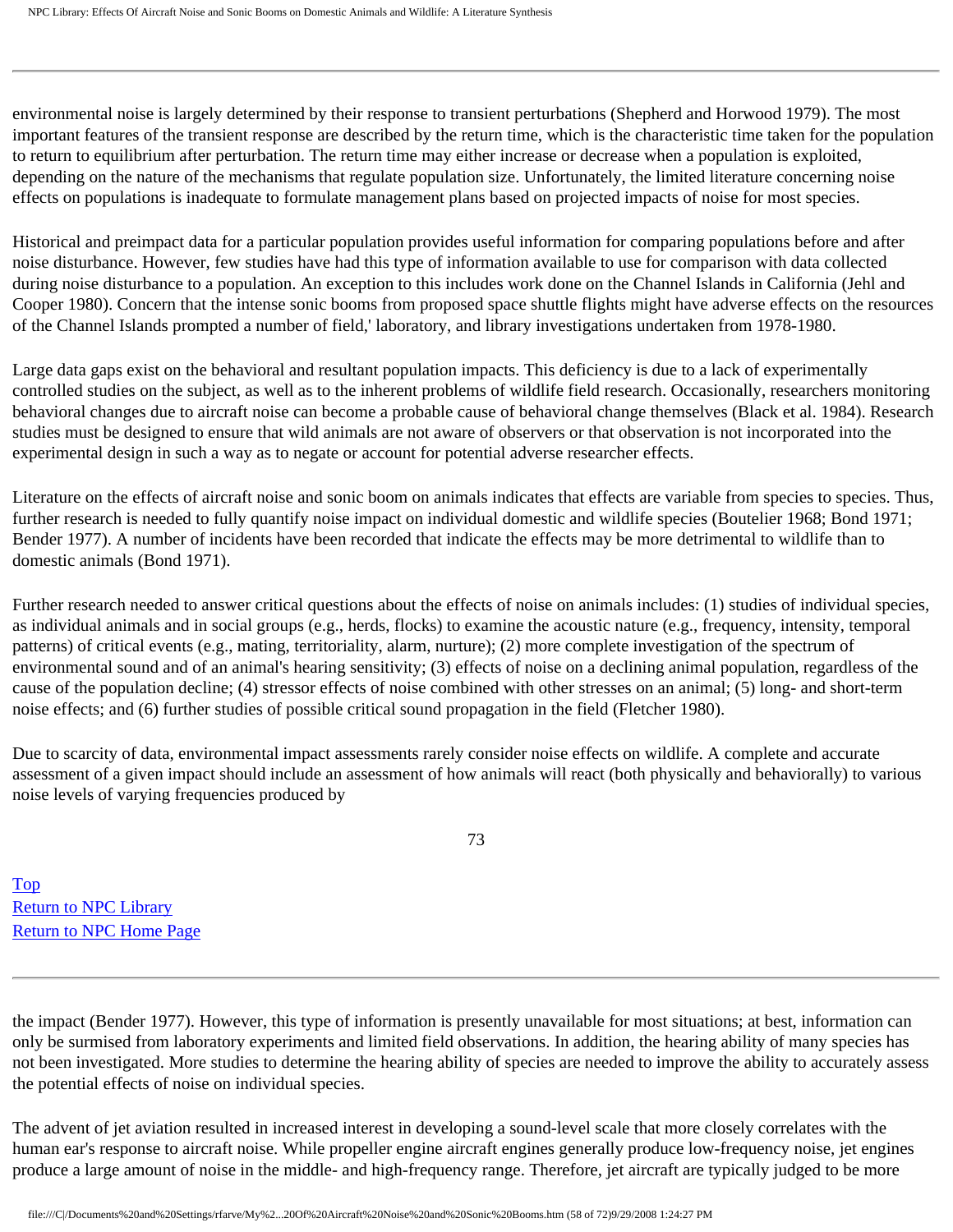noisy and annoying, at least to human listeners. This principle also may apply to some, if not most, species of wildlife.

In addition to a generally higher noise frequency range, the presence of discrete tones tends to make jet engine noise more annoying and thus more impacting than it would be without these tones. To deal effectively with the noise analysis problem with regard to animals, models need to be developed to approximate more closely individual species' or groups of species' (e.g., raptors) subjective response to aircraft engine noise in terms of relative noisiness or annoyance. The models should involve the addition, in a nonlinear manner, of the noise component of each frequency band in the noise frequency spectrum.

In general, the perceived noisiness and resultant annoyance to sound increases with the duration of the noise event as well as with its loudness. For this reason, an animal noise impact assessment methodology must account for both the magnitude and duration of aircraft noise exposure. Thus, two different types of noise measurement are essential to assess aircraft noise and sonic boom impacts on wildlife: one to measure the noise from individual sorties (aircraft missions) and another to measure or describe the cumulative effect of numerous sorties over a specified time period. Such models need to consider not only the duration and intensity of individual aircraft noise events, but also any synergistic effects that may occur as the number of sorties reaches some species threshold, such as one that would cause animals to leave areas critical to their survival.

As useful as these aircraft noise measures may be, it is still essential to employ an environmental noise description to assess the animal, population, or community response to a variety of aircraft noise events throughout a desired period. Such noise impact descriptors also should make suitable allowances not only for the effect of a single noise event but also for the number, time of day, and season of such events.

All of the above considerations should be taken into account in any methodology for assessing the probable impact of aircraft noise on a wide variety of wildlife species over different geographic areas.

74

[Top](http://www.nonoise.org/library/animals/litsyn.htm#top)  [Return to NPC Library](http://www.nonoise.org/library.htm)  [Return to NPC Home Page](http://www.nonoise.org/index.htm) 

#### REFERENCES

Acoustical Society of America. 1980. San Diego workshop on the interaction between manmade noise and vibration and Arctic marine wildlife. Acoust. Soc. Am., Am. Inst. Physics, New York. 84 pp.

Ames, D.R. 1974. Sound stress in meat animals. Pages 324-330 in Livestock environment. Proc. Int. Livest. Environ. Symp. Am. Soc. Engin., St. Joseph, MI. Report SP-0174.

Ames, D.R. 1978. Physiological responses to auditory stimuli. Pages 23-45 in J.L. Fletcher and R.G. Busnel, eds. Effects of noise on wildlife. Academic Press, New York.

Ames, D.R., and L.A. Arehart. 1972. Physiological response of lambs to auditory stimuli. J. Anim. Sci. 34:994-998.

Anthony, A., and E. Ackerman. 1955. Effects of noise on the blood eosinophil levels and adrenals of mice. J. Acoust. Soc. Am. 27:1144-1149.

Anthony, A., and E. Ackerman. 1957. Biological effects of noise in vertebrate animals. Wright Air Develop. Cent., Wright-Patterson Air Force Base, 0hio, Tech. Rep. 57-647. 98 pp.

Anthony, A., E. Ackerman, and J.A. Lloyd. 1959. Noise stress in laboratory rodents. I. Behavioral and endocrine responses of mice,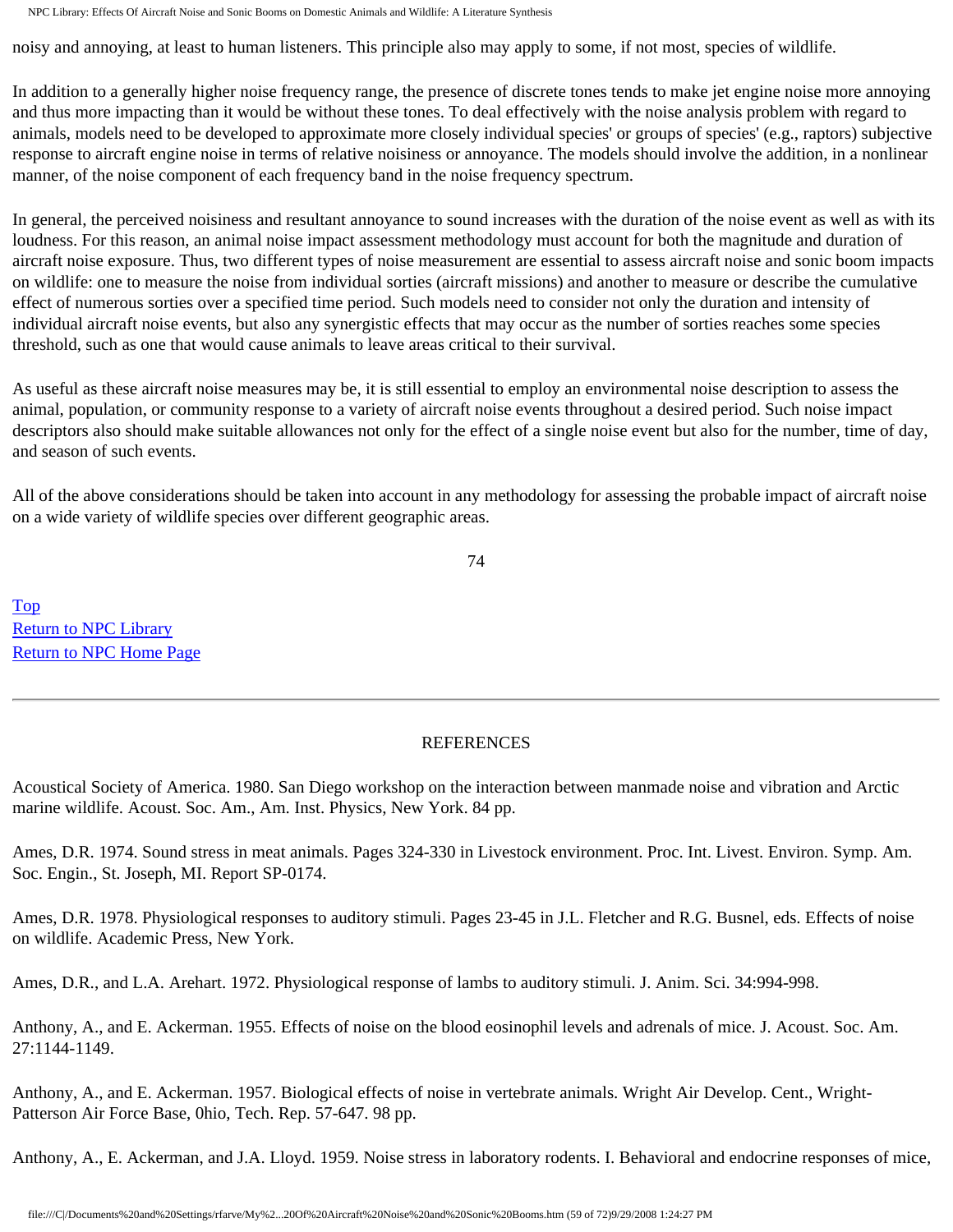rats, and guinea pigs. J. Acoust. Soc. Am. 31:1430-1437.

Arehart, L.A., and D.R. Ames. 1972. Performance of early-weaned lambs as affected by sound type and intensity. J. Anim. Sci. 35:481-485.

Austin, O.L., Jr., W.B. Robertson, Jr., and G.E. Woolfenden. 1970. Mass hatching failure in Dry Tortugas sooty terns (Sterna fuscata). (Abstract only). Page 627 in K.H. Voous, ed. Proc. 15th Int. 0rnithol. Congr. The Hague, Netherlands.

Banner, A., and M. Hyatt. 1973. Effects of noise on eggs and larvae of two estuarine fishes. Trans. Am. Fish. Soc. 102:134-136.

Bastian, V.H. 1984. The influence of quality and sound pressure of acoustic signals on heart rate of chiffchaff (Phylloscopus collybita). (English summary). Die Vogelwarte 32(4):249.

Beagley, H.A. 1965. Acoustic trauma in the guinea pig. II. Electron microscopy including the morphology of all junctions in the organ of Corti. Acta 0to-Laryngologica 60:479-495.

Beecher, M.D., P.K. Stoddard, and P. Loesche. 1985. Recognition of parents' voices by young cliff swallows. Auk 102:600-605.

75

[Top](http://www.nonoise.org/library/animals/litsyn.htm#top)  [Return to NPC Library](http://www.nonoise.org/library.htm)  [Return to NPC Home Page](http://www.nonoise.org/index.htm) 

Bell , W.B. .1972. Animal response to sonic booms. J. Acoust. Soc. Am. 51:758-765.

Bender, A. 1977. Noise impact on wildlife: an environmental impact assessment. Pages 155-165 in Proc. 9th Conf. Space Simulation. NASA (P-20007).

Beulig, A. 1982. Social and experiential factors in the responsiveness of sharks to sound. Florida Sci. 45(1):2-10.

Black, B.B., M.W. Collopy, H.F. Percival, A.A. Tiller, and P.G. Bohall. 1984. Effect of low-level military training flights on wading bird colonies in Florida. Florida Coop. Fish Wildl. Res. Unit, Sch. For. Res. Conserv., University of Florida, Gainesville. Tech. Rep. 7. 190 pp.

Blaxter, J.H.S., and D.E. Hoss. 1981. Startle response in herring: the effect of sound stimulus frequency, size of fish, and selective interference with the acoustic-lateralis system. J. Marine Biol. Assoc. UK. 61:871-879.

Bobbin, R.P., and M.I. Gondra. 1975. Effects of intense low frequency sound (sonic boom) on the cochlea. Environ. Res. 9:48-54.

Bogert, C.M. 1960. The influence of sound on the behavior of amphibians and reptiles. Pages 137-320 in W.E. Lanyon and W.N. Tavolga, eds. Animal sounds and communications. Am. Inst. Biol. Sci., Washington, DC.

Bogert, C.M. 1979. Physiological aspects of the effects of sound on man and animals. Acta 0tolaryngol. Suppl. 360:80-85.

Bond, J. 1971. Noise: its effect on the physiology and behavior of animals. Sci. Rev. 9(4):1-10.

Bond, J., T.S. Rumsey, J.R. Menear, L.I. Colber, D. Kern, and B.T. Weinland. 1974. Effects of simulated sonic booms on eating patterns, feed intake, and behavioral activity of ponies and beef cattle. Pages 170-175 in Proc. Int. Livest. Environ. Symp., University of Nebraska, Lincoln. Am. Soc. Agric. Eng., St. Joseph, MI.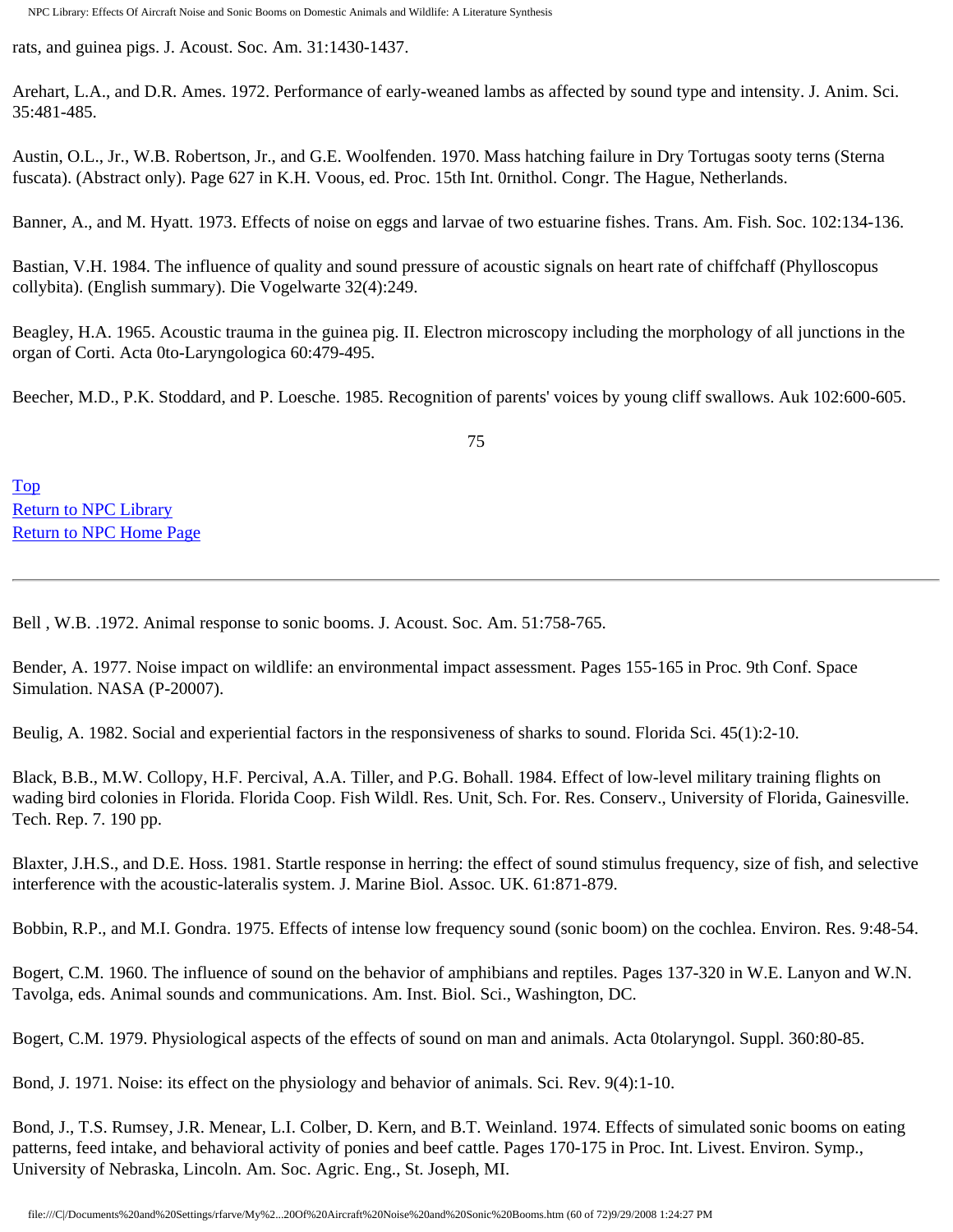Bond, J., C.F. Winchester, L.E. Campbell, and J.C. Webb. 1963. Effects of loud sounds on the physiology and behavior of swine. U. S. Dept. Agric., USDA-ARS Tech. Bull. No. 1280.

Bondello, M.C. 1976. The effects of high-intensity motorcycle sounds on the acoustical sensitivity of the desert iguana, Diposaurus dorsalis. M.A. Thesis, Biology Dept., California State University, Fullerton. 37 pp.

Bondello, M.C., A.C. Huntley, H.B. Cohen, and B.H. Brattstrom. 1979. The effects of dune buggy sounds on the telencephalic auditory evoked response in the Mojave fringe-toed lizard, Uma scoparia. Pages 58-89 in M.C. Bondello and B.H. Brattstrom, eds. The experimental effects of off-road vehicle sounds on three species of desert vertebrates. U.S. Dept. Inter., Bur. Land Manage., Washington, DC.

76

[Top](http://www.nonoise.org/library/animals/litsyn.htm#top)  [Return to NPC Library](http://www.nonoise.org/library.htm)  [Return to NPC Home Page](http://www.nonoise.org/index.htm) 

Borg, E. 1978a. Peripheral vasoconstriction in the rat in response to sound. I. Dependence on stimulus duration. Acta 0tolaryngol. 85:153-157.

Borg, E. 1978b. Peripheral vasoconstriction in the rat in response to sound. II. Dependence on rate of change of sound level. Acta 0tolaryngol. 85:332-335.

Borg, E. 1978c. Peripheral vasoconstriction in the rat in response to sound. III. Dependence on pause characteristics in continuous noise. Acta 0tolaryngol. 85:155-159.

Borg, E. 1979. Physiological aspects of the effects of sound on man and animals. Acta 0tolaryngol. Suppl. 360:80-85.

Borg, E. 1981. Physiological and pathogenic effects of sound. Acta 0tolaryngol. Suppl. 381:7-68.

Boutelier, C. 1968. The sonic bang: its effects on man and animals. (Abstract only). Vet. Bull. 38:328.

Brattstrom, B.H., and M.C. Bondello. 1983. Effects of off-road vehicle noise on desert vertebrates. Pages 167-206 in R.H. Webb and H.G. Wilshore, eds. Environmental effects of off-road vehicles. Impacts and management in arid regions. Springer-Verlag, New York.

Broucek, J., M. Kovalcikova, and K. Kovalcik. 1983. The effect of noise on the biochemical characteristics of blood in dairy cows. Zivoc. Vyr. 28(4):261-267.

Brown, C.H. 1980. Primate directional hearing in noisy habitats. (Abstract only). Am. Soc. Zool. 20(4):790.

Buckley, J.P., and H.H. Smookler. 1970. Cardiovascular effects of chronic intermittent neurogenic stimulation. Pages 75-84 in B.L. Welch and A.S. Welch, eds. Physiological effects of noise. Plenum Press, New York.

Bullock, T.H., D.P. Domning, and R.C. Best. 1980. Evoked brain potentials demonstrate hearing in a manatee (Trichechus inunguis). J. Mamm. 61:130-133.

Burger, J. 1981. Behavioral responses of herring gulls Larus argentatus to aircraft noise. Environ. Pollut. (Series A) 24:177-184.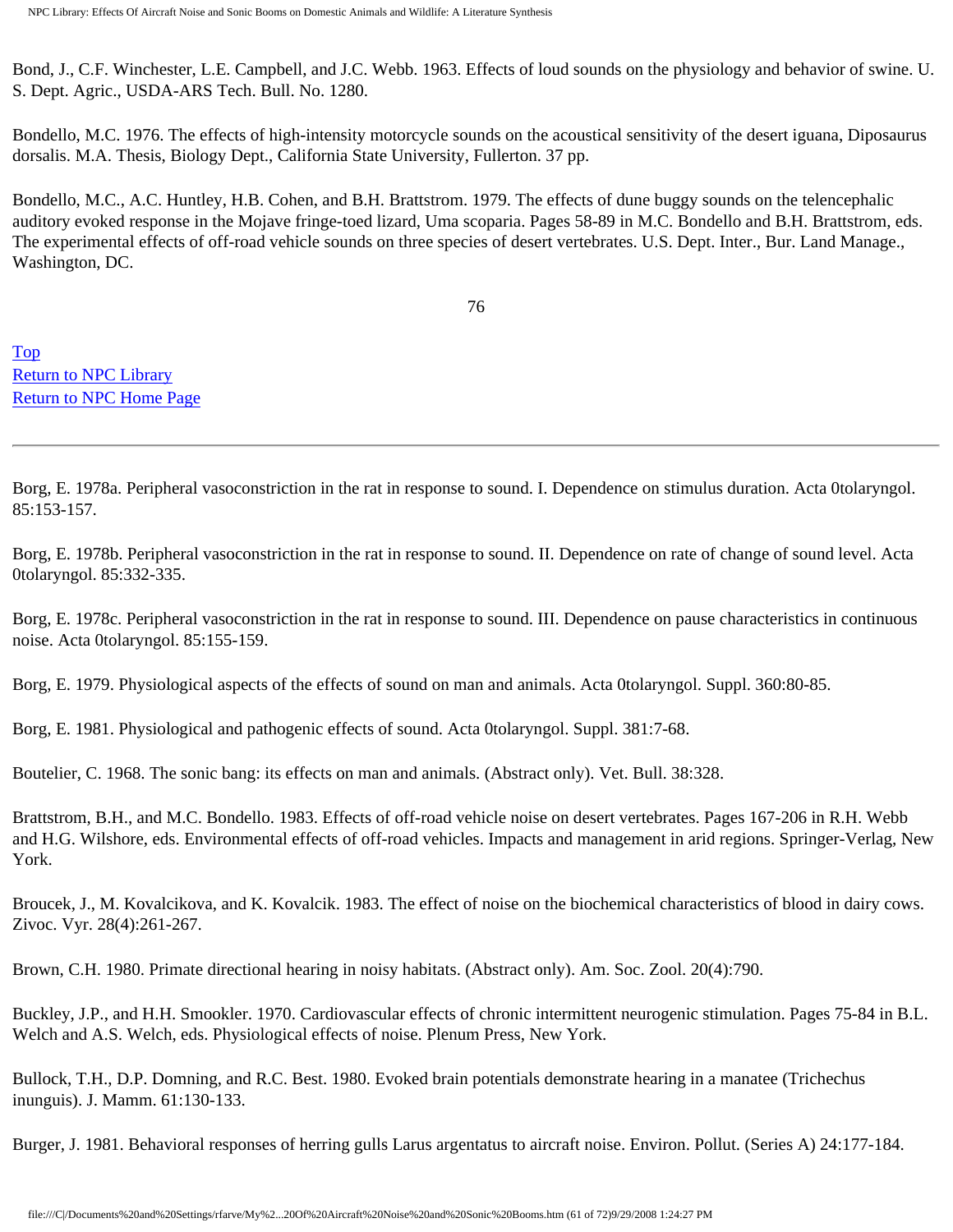Burger, J. 1983. Jet aircraft noise and bird strikes: why more birds are being hit. Environ. Pollut. (Series A) 30:143-152.

Busnel, M.C., and D. Molin. 1978. Preliminary results of the effects of noise on gestating female mice and their pups. Pages 209- 247 in J.L. Fletcher and R.G. Busnel, eds. Effects of noise on wildlife. Academic Press, New York.

[Top](http://www.nonoise.org/library/animals/litsyn.htm#top)  [Return to NPC Library](http://www.nonoise.org/library.htm)  [Return to NPC Home Page](http://www.nonoise.org/index.htm) 

Calef, G.W. 1974. The predicted effect of the Canadian Arctic gas pipeline project on the Porcupine Caribou herd. Chapter 5 in Res. Reports. Vol. IV. Environmental impact assessment of the portion of the MacKenzie gas pipeline from Alaska to Alberta. Can. Environ. Prot. Board, Winnipeg, Manitoba.

Calef, G.W., E.A. DeBock, and G.M. Lortie. 1976. The reaction of barren-ground caribou to aircraft. Arct. 29(4):201-212.

Campbell, H. 1969. The effects of temperature on the auditory sensitivity of lizards. Physiol. Zool. 42:183-210.

Carder, H.M., and J.D. Miller, 1971. Temporary threshold shifts produced by noise-exposure of long duration. Trans. Am. Acad. 0pthalmology and 0to-laryngology 75:1346.

Carder, H.M., and J.D. Miller. 1972. Temporary threshold shifts from prolonged exposure to noise. J. Speech Hearing Res. 15:603- 623.

Casady, R.B., and R.P. Lehmann. 1967. Response of farm animals to sonic booms. Studies at Edwards Air Force Base, June 6-30, 1966. Interim Rep., U.S. Dept. Agric., Agric. Res. Div., Beltsville, MD. 8 pp.

Chesser, R.K., R.S. Caldwell, and M.J. Harvey. 1975. Effects of noise on feral populations of Mus musculus. Physiol. Zool. 48 (4):323-325.

Clark, C.W. 1976. Acoustic communication and behavior of southern right whales, Eubalaena australis. Natl. Geogr. Res. Rep. 17:897-907.

Conti, A., and M. Borgs. 1964. Behaviour of cytochrome oxidase activity in the cochlea of the guinea pig following acoustic stimulation. Acta 0to-Laryngoligica 58:321-330.

Cottereau, P. 1978. Effect of sonic boom from aircraft on wildlife and animal husbandry. Pages 63-79 in J.L. Fletcher and R.G. Busnel , eds. Effects of noise on wildlife. Academic Press, New York.

Covell, W.P. 1953. Histologic changes in the organ of Corti with intense sound. J. Compar. Neurology 99:43-59.

Cox, M., P.H. Rogers, A.N. Popper, W.M. Saidel, and R.R. Fay. 1986. Frequency regionalization in the fish ear. (Abstract only). J. Acoust. Soc. Am. 79(Suppl,1):80.

Cutkomp, L.K. 1969. Effects of ultrasonic energy on storage insects. Agric. Dept. Coop. State Res. Serv., MN.

D'Arms, E., and D.R. Griffin. 1972. Balloonists' reports of sounds audible to migrating birds. Auk 89:269-279.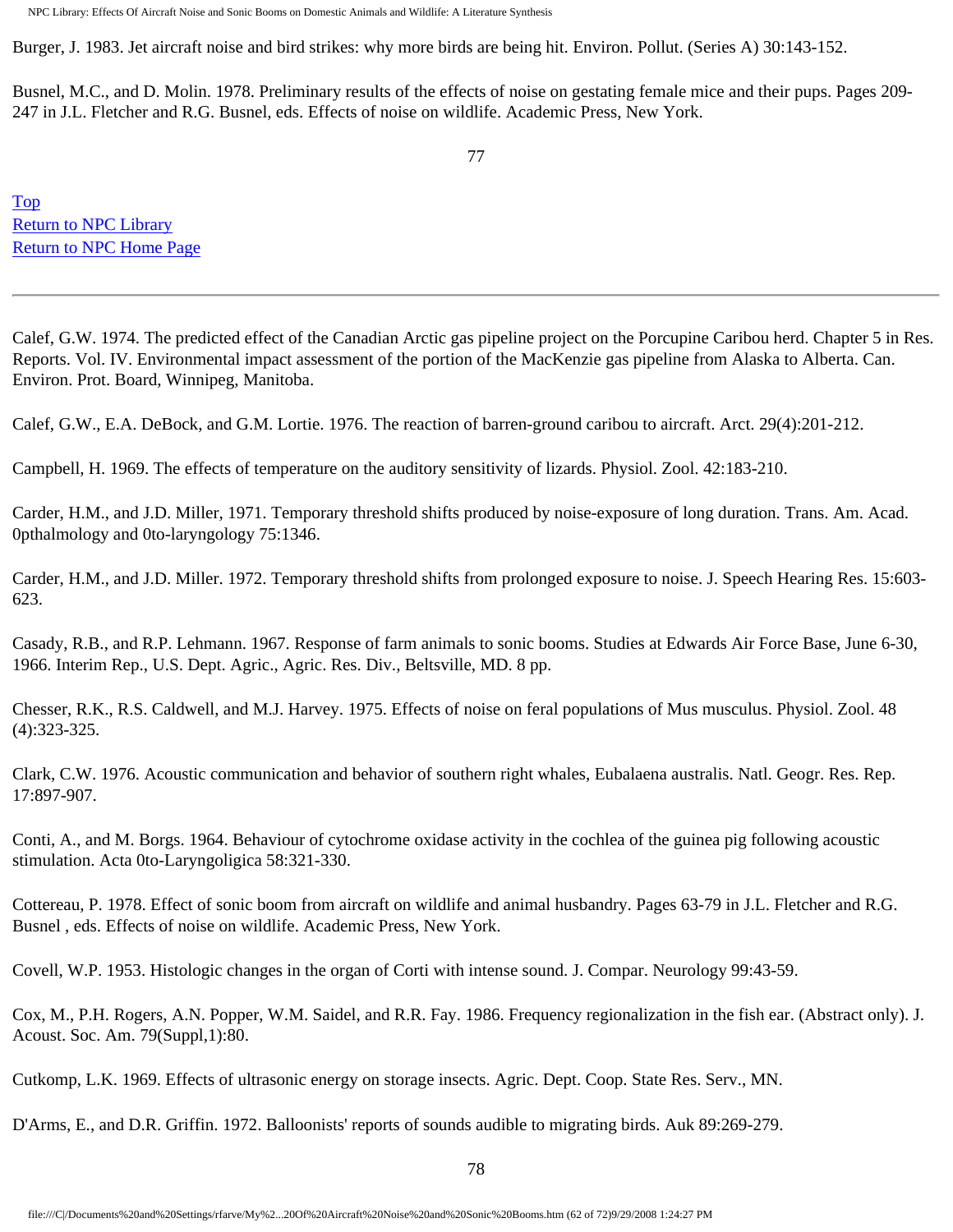[Top](http://www.nonoise.org/library/animals/litsyn.htm#top)  [Return to NPC Library](http://www.nonoise.org/library.htm)  [Return to NPC Home Page](http://www.nonoise.org/index.htm) 

Dancer, A., M. Schaffar, M. Hartmann, P. Cottereau, and J. Pin. 1973. Effects of sonic bangs on the behavior of fish (Lebistes Reticulatus or guppy). (English abstract). Institut Franco-Allemand de Recherches, St. Louis, France. 29 pp.

Davis, P. 1967. Ravens' response to sonic bang. Br. Birds 60:370-371.

Dooling, R. 1978. Behavior and psychophysics of hearing in birds. (Abstract only). J. Acoust. Soc. Am. 64(Suppl. 1):4.

Dooling, R.J., and M.H. Searcy. 1981. Amplitude modulation thresholds for the parakeet (Melopsittacus undulatus). J. Comp. Physiol. 143:383-388.

Dufour, P.A. 1980. Effects of noise on wildlife and other animals: review of research since 1971. U.S. Environmental Protection Agency, EPA 550/9-80-100. 97 pp.

Dunnet, G.M. 1977. 0bservations on the effects of low-flying aircraft at seabird colonies on the coast of Aberdeenshire, Scotland. Biol. Conserv. 12:55-63.

Edwards, R.G., A.B. Broderson, R.W. Harbour, D.F. McCoy, and C.W. Johnson. 1979. Assessment of the environmental compatibility of differing helicopter noise certification standards. U.S. Dept. Transportation, Washington, DC. 58 pp.

Ellis, D.H. 1981. Responses of raptorial birds to low level military jets and sonic booms. Results of the 1980-1981 Joint USAF-USFWS Study. Natl. Tech. Infor. Serv., Springfield, VA, NTIS ADA108-778. 59 pp.

Ely, F., and W.E. Peterson. 1941. Factors involved in the ejection of milk. J. Dairy Sci. 14(3):211-223.

Espmark, Y. 1972. Behaviour reactions of reindeer exposed to sonic booms. Deer 2:800-802.

Espmark, Y., L. Falt, and B. Falt. 1974. Behavioral responses in cattle and sheep exposed to sonic booms and low-altitude subsonic flight noise. Vet. Rec. 94(6):106-l13.

Ewbank, R. 1977. The effects of sonic booms on farm animals. Vet. Annu. 17:296-306.

Fay, R., and A. Feng. 1983. Mechanisms for directional hearing among non-mammalian vertebrates. (Abstract only). J. Acoust. Soc. Am. 73(Suppl. 1):18.

Fell, R.D., C.J. Ellis, and D.R. Griffith. 1976. Thyroid responses to acoustic stimulation. Environ. Res. 12:208-213.

79

[Top](http://www.nonoise.org/library/animals/litsyn.htm#top)  [Return to NPC Library](http://www.nonoise.org/library.htm)  [Return to NPC Home Page](http://www.nonoise.org/index.htm)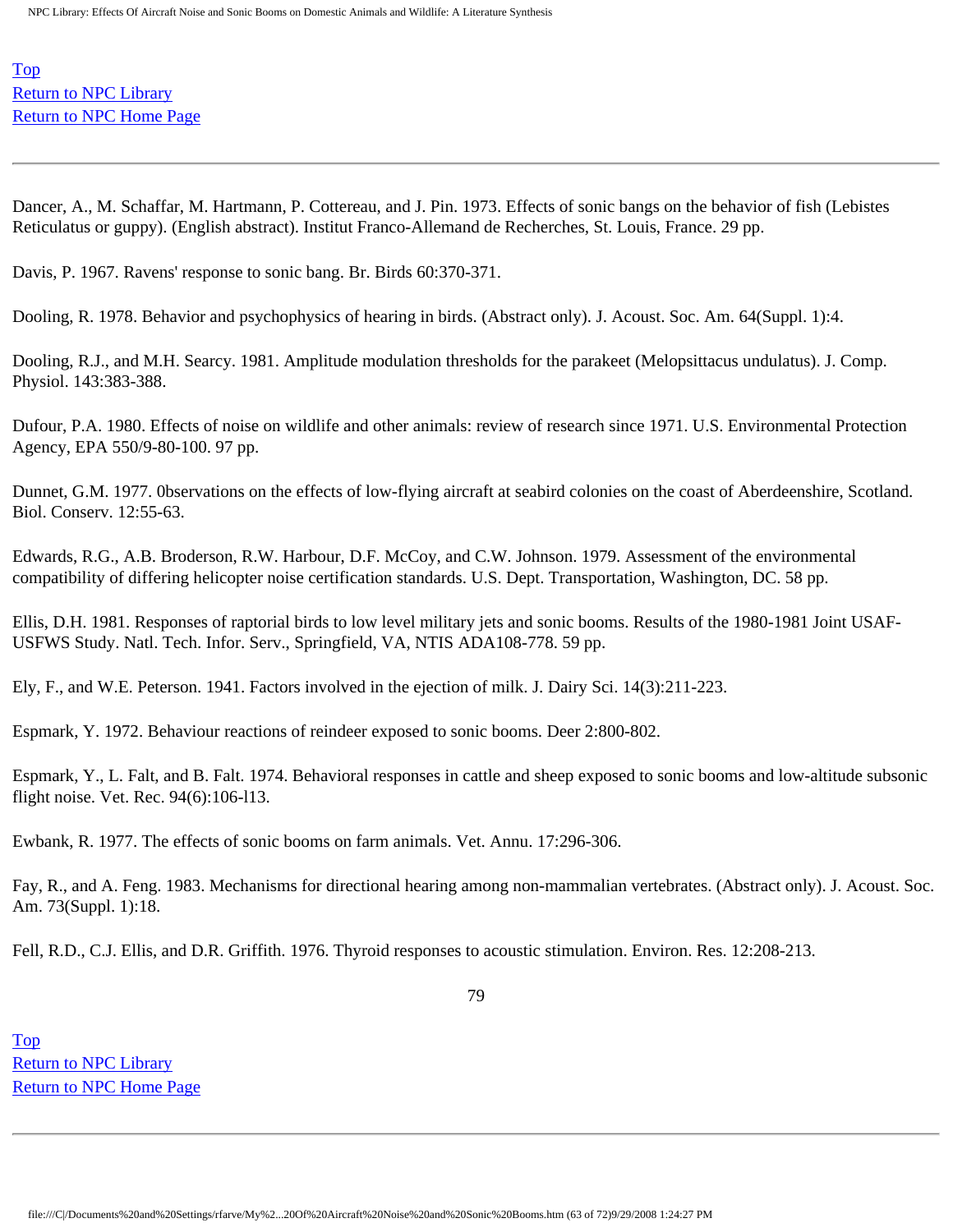Fleischner, T.L., and S. Weisberg. 1986. Effects of jet aircraft activity on bald eagles in the vicinity of Bellingham International Airport. Unpublished Report, DEVCO Aviation Consultants, Bellingham, WA. 12 pp.

Fletcher, J.L. 1980. Effects of noise on wildlife: a review of relevant literature 1971-1978. Pages 611-620 in J.V. Tobian, G. Jansen, W.D. Ward, eds. Proceedings of the Third International Congress on Noise as a Public Health Problem. Am. Speech-Language-Hearing Assoc., Rockville, MD.

Fletcher, J.L., M.J. Harvey, and J.W. Blackwell. 1971. Effects of noise on wildlife and other animals. U.S. Environmental Protection Agency, Rep. NTID 300.5. 74 pp.

Frazier, A.R. 1972. Noise survey, F-105 overflights, Wichita Mountains Wildlife Refuge and vicinity, Fort Sill, Oklahoma. U.S. Dep. Commerce, Natl. Infor. Serv., Springfield, VA. 62 pp.

Friedman, M., S.O. Byers, and A.E. Brown. 1967. Plasma lipid responses of rats and rabbits to an auditory stimulus. Am. J. Physiol. 212:l174-l178.

Frings, H., and M. Frings. 1959. Reactions of swarms of Pentaneura aspera (Diptera: Tendipedidae) to sound. Annals Entom. Soc. Am. 52:728-733.

Frings, H., and F. Little. 1957. Reactions of honey bees in the hive to simple sounds. Sci. 125:122.

Gamble, M.R. 1982. Sound and its significance for laboratory animals. Biol. Rev. 57:395-421.

Gladwin, D.N. 1978. A\*E\*I\*S: an airport environmental information system for Virginia. M.S. Thesis, Virginia Polytechnical Institute and State University, Blacksburg. 333 pp.

Gold, A. 1973. Energy expenditure in animal locomotion. Sci. 181:275-276.

Gould, E. 1983. Mechanisms of mammalian auditory communication. Pages 265-342 in J.F. Eisenberg and D.G. Kleiman, eds. Advances in the study of mammalian behavior. Am. Soc. Mamm. Special Publ. 7.

Griffin, D.R., and C.D. Hopkins. 1974. Sounds audible to migrating birds. Anim. Behav. 22:672-678.

Griffin, D.R., J.J.G. McCue, and A.D. Grinnel. 1963. The resistance of bats to jamming. J. Exp. Zool. 152:229-250.

Gunn, W.W.H., and J.A. Livingston, eds. 1974. Disturbance to birds by gas compressor noise stimulators, aircraft, and human activity in the Mackenzie Valley and the North Slope, 1972. Arct. Gas Biol. Rep. Ser. 14. 280 pp.

Ha, S.J. 1985. Evidence of temporary hearing loss (temporary threshold shift) in fish subjected to laboratory ambient noise. (Abstract only). Proc. Pennsylvania Acad. Sci. 59:78.

80

[Top](http://www.nonoise.org/library/animals/litsyn.htm#top)  [Return to NPC Library](http://www.nonoise.org/library.htm)  [Return to NPC Home Page](http://www.nonoise.org/index.htm) 

Hamm, D. 1967. Sensory stress effect on layers. Poult. Sci. 46:5.

Harbers, L.H., D.R. Ames, A.B. Davis, and M.B. Ahmed. 1975. Digestive responses of sheep to auditory stimuli. J. Anim. Sci.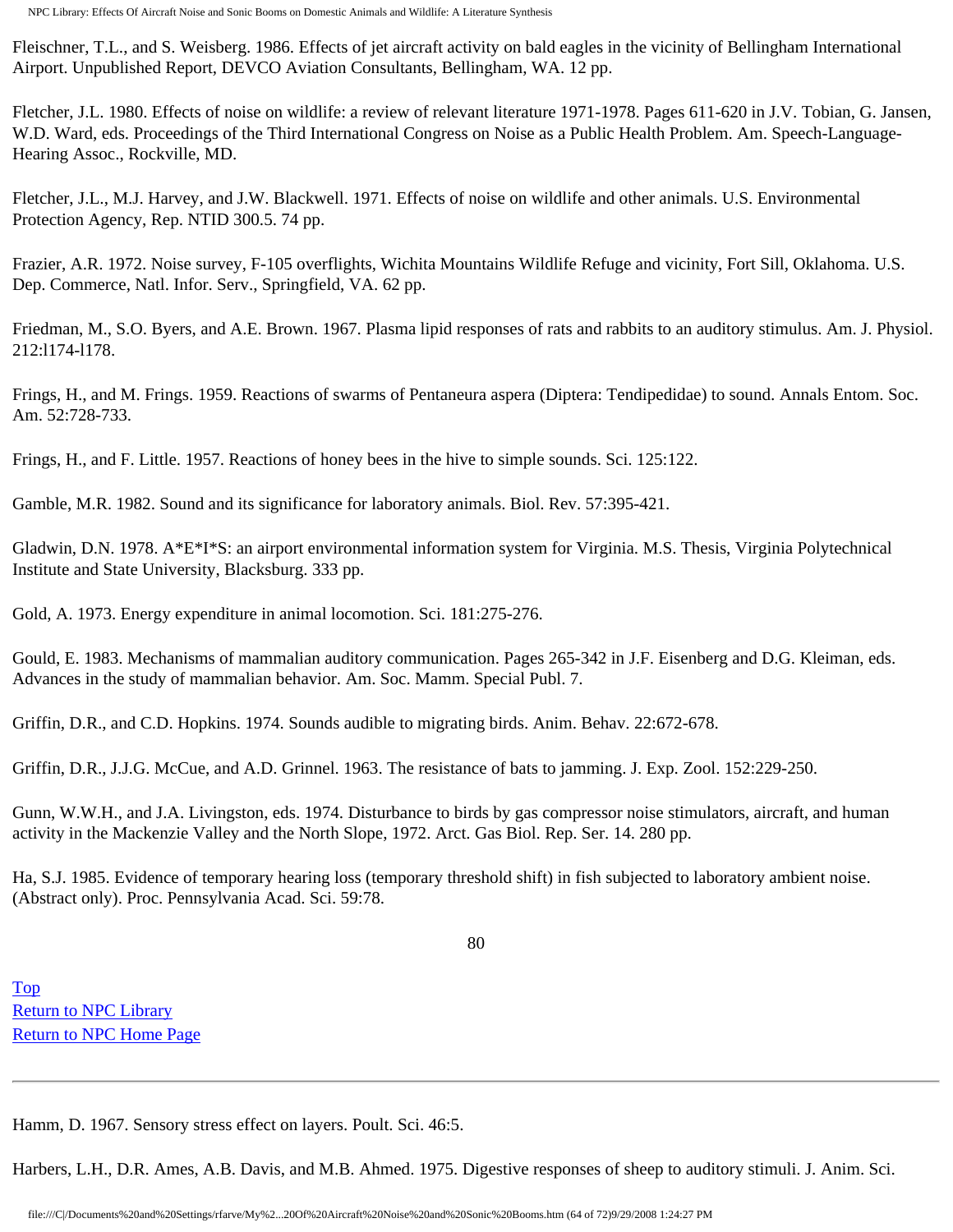41:654-658.

Harrison, J.M. 1984. The functional analysis of auditory discrimination. J. Acoust. Soc. Am. 75:1845-1854.

Heaton, M.B. 1972. Prenatal auditory discrimination in the wood duck (Aix sponsa). Anim. Behav. 20:421-424.

Heffner, H., and B. Masterton. 1980. Hearing in glires: domestic rabbit, cotton rat, feral house mouse, and kangaroo rat. J. Acoust. Soc. Am. 68:1584-1599.

Heffner, R., H. Heffner, and N. Stichman. 1979. Hearing in the elephant (Elephas maximus). (Abstract only). J. Acoust. Soc. Am. 65 (Suppl. 1):55.

Heffner, R.S., and H.E. Heffner. 1985. Hearing in mammals: the least weasel. J. Mamm. 66:745-755.

Heinemann, J.M. 1969. Effects of sonic booms on the hatchability of chicken eggs and other studies of aircraft-generated noise effects on animals. In Proceedings of the Symposium on Extra-auditory Effects on Audible Sound. AAAS annual meeting, Boston, MA.

Hepworth, J.L. 1966. Hematology of Sigmodon hispidus: average parameters compared with those under induced stresses. Ph.D. Thesis, Oklahoma State University, Stillwater. 81 pp.

Herman, L.M., and W.R. Arbeit. 1971. Auditory frequency discrimination from 1-36 kHz in Tursiops truncatus. Pages 79-87 in Proceedings of the Eighth Annual Conference on Biological Sonar and Diving Mammals. Biol. Sonar Lab., Fremont, CA.

Higgins, T.H. 1974. The response of songbirds to the seismic compression waves preceding sonic booms. Natl. Tech. Inf. Serv., Springfield, VA, FAA-RD-74-78. 28 pp.

Hoffman, H.S., and J.L. Searle. 1968. Acoustic and temporal factors in the evaluation of startle. J. Acoust. Soc. Am. 43:269-282.

Hrubes, V., and V. Benes. 1965. The influence of repeated noise stress on rats. (English summary). Acta Biol. Med. German. 15:592-596.

Huse, S.H. 1983. Relative and absolute pitch perception by birds. (Abstract only). J. Acoust. Soc. Am. 74(Suppl.1):80.

Hurturbise, F.G., D.H. McKay, and F. Macenko. 1978. Aircraft pollution: noise and other types. Environ. Prot. Serv., Ontario, Canada, Econ. Tech. Rev. Rep. EPS 3-EC-78-13. 33 pp.

81

[Top](http://www.nonoise.org/library/animals/litsyn.htm#top)  [Return to NPC Library](http://www.nonoise.org/library.htm)  [Return to NPC Home Page](http://www.nonoise.org/index.htm) 

Ilichev, V., V. Voronetskii, and T. Golubeva. 1971. The sonar medium of the long-eared owl (Asio otus), and the spectral sensitivity of its auditory nerves. (English summary). Z. Zhurn 50:1358-1368.

Ishii, H., and K. Yokobori. 1960. Experimental studies on teratogenic activity of noise stimulation. Gunma J. Med. Sci. 9:153-167.

Isley, T.E., and L.W. Gysel. 1975. Sound-source localization by the red fox. J. Mamm. 56:397-404.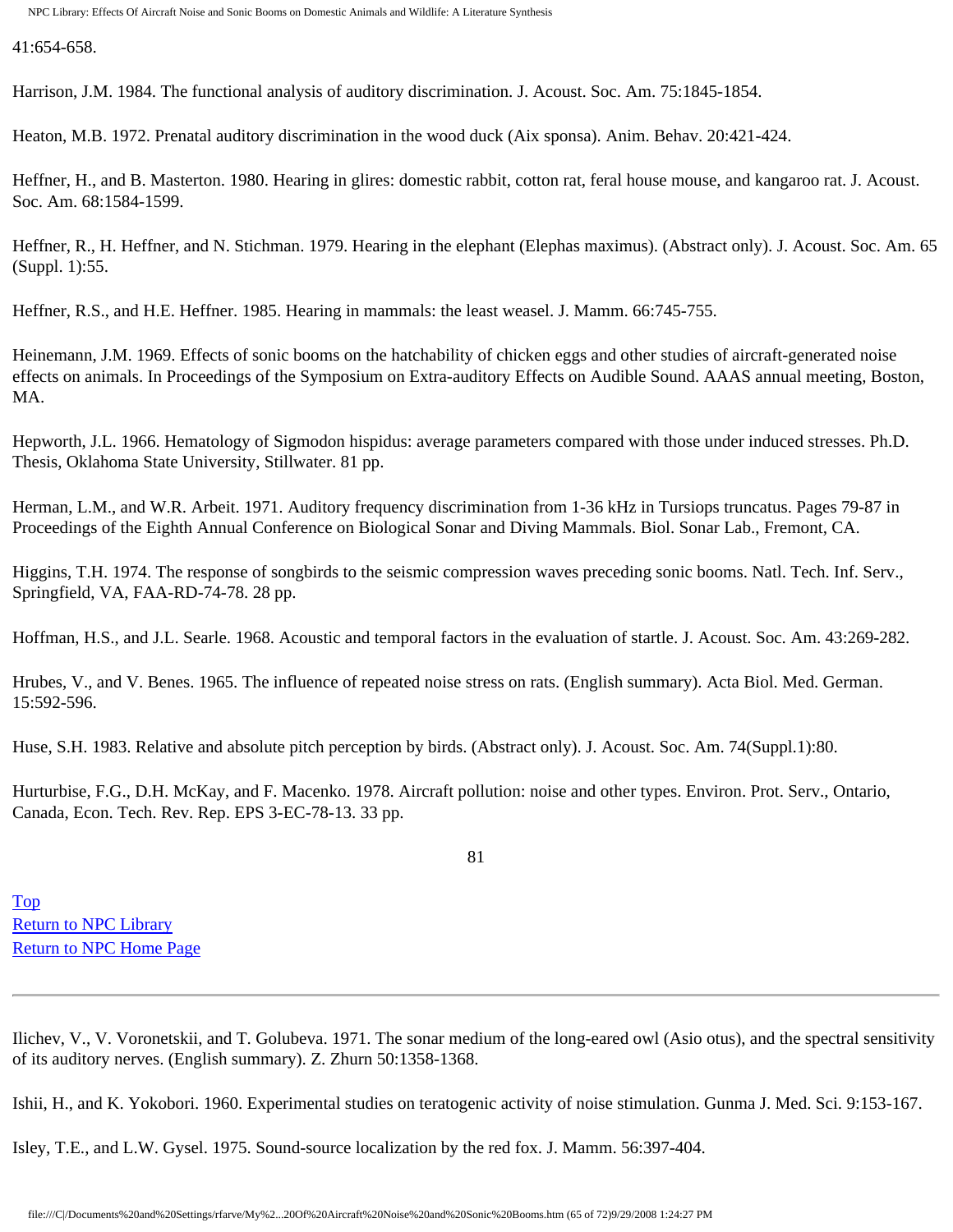Jackson, J.A., B.J. Schardien, and T.H. McDaniel. 1977. opportunistic hunting of a marsh hawk on a bombing range. Raptor Res. 11 (4):86.

Janssen, R. 1980. Future scientific activities in effects of noise on animals. Pages 632-637 in J.V. Tobias, G. Jansen, and W.D. Ward, eds. Proceedings of the Third International Congress on Noise as a Public Health Problem. Am. Speech-Language-Hearing Assoc., Rockville, MD.

Jehl, J.R., and C.F. Cooper, eds. 1980. Potential effects of space shuttle booms on the biota and geology of the California Channel Islands: research reports. Center for Marine Studies, San Diego State University, San Diego, CA, Tech. Rep. 80-1. 246 pp.

Jurtshuk, P., Jr., A.S. Whitman, and A.M. Sackler. 1959. Biochemical responses of rats to auditory stress. Sci. 129:1424-1425.

Kiley-Worthington, M. 1984. Animal language? Vocal communication of some ungulates, canids, and felids. Acta Zool. Fennica 171:83-88.

Kirkpatrick, R.L. and Harein, P.K. 1965. Inhibition of reproduction of Indian-meal moths, Plodia interpunctella, by exposure to amplified sound. J. Econ. Entomol. 58:920-921.

Klein, D.R. 1973. The reaction of some northern mammals to aircraft disturbance. Pages 377-383 in 11th Int. Congr. Game Biol., Sept. 3-7, 1973, Stockholm, Sweden. Natl. Swedish Environ. Prot. Board, Stockholm.

Klump, G.M., and E. Curio. 1983. Why don't spectra of songbirds' vocalization correspond with the sensitivity maxima of their absolute threshold curves? Verh. Dtsh. Zool. Ges. 76:162.

Knight, T.A. 1974. A review of hearing and song in birds with comments on the significance of song in display. Emu 74:5-8.

Knudsen, E.I. 1978. Strategies for sound localization in birds. (Abstract only). J. Acoust. Soc. Am. 64(Suppl. I):S4.

Knudsen, E.I. 1981. The hearing of the barn owl. Sci. Am. 246(6):l13-125.

Knudsen, E.I., M. Konishi, and J.D. Pettigrew. 1977. Receptive fields of auditory neurons in the owl. Sci. 196:127E-1280.

82

[Top](http://www.nonoise.org/library/animals/litsyn.htm#top)  [Return to NPC Library](http://www.nonoise.org/library.htm)  [Return to NPC Home Page](http://www.nonoise.org/index.htm) 

Konagaya, T. 1980a. Jumping response of aya to sound. (English summary). Bull. Japanese Soc. Sci. Fish. 46(1):31-34.

Konagaya, T. 1980b. The sound field of Lake Biwa and the effects of the constructing sound on the behavior of the fish. (English summary). Bull. Japanese Soc. Sci. Fish. 46(2):129-132.

Konishi, M. 1973. Locatable and nonlocatable acoustic signals for barn owls. Am. Nat. 107(958):775-785.

Konishi, M., and A.S. Kenuk. 1975. Discrimination of noise spectra by memory in the barn owl. J. Comp. Physiol. 97:55-58.

Konstantinov, A.I. 1978. Functional adaptations of the mammalian auditory system. Page 319 in R. Orbrel, C. Folk, and J. Pellantova, eds. Abstracts of papers. II. Congressus Theriologicus Internationalis, Brno, Czechoslovakia.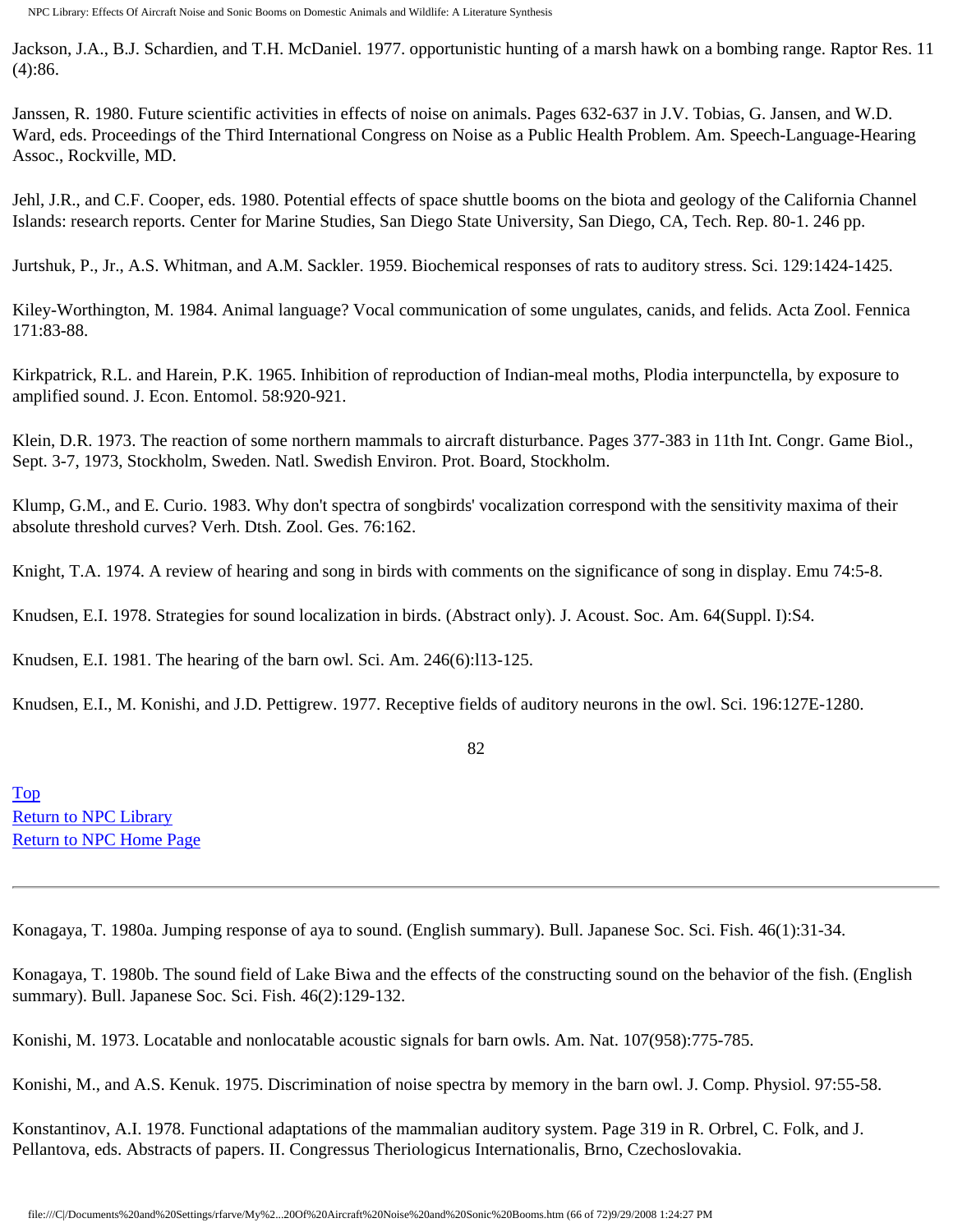Kovalcik, K., and J. Sottnik. 1971. The effect of noise on the milk efficiency of cows. Zivocisna Vyroba 16:795-804.

Kreithen, M.L., and D.B. Quine. 1979. Infrasound detection by the homing pigeon: a behavioral audiogram. J. Comp. Physiol. 129:1-4.

Kushlan, J.A. 1979. Effects of helicopter censuses on wading bird colonies. J. VWldl. lMnage. 43:756-760.

Lagardere, J.P. 1982. Effects of noise on growth and reproduction of Crangon crangon in rearing tanks. Marine Biol. 71:177-185.

Langley, W.M. 1979. Preference of the striped skunk and opossum for auditory over visual prey stimuli. Carnivore 2(1):31-34.

Liberman, M.C., and D.G. Beil. 1979. Hair cell condition and auditory nerve response in normal and noise-damaged cochleas. Acta 0tolaryngal. 88:161-176.

Lindgren, D.L. 1969. Maintaining marketability of stored grain and cereal products. Agric. Dept. Coop. State Res. Serv., CA.

Little, H. 1959. Reactions of honey bees to oscillations of known frequency. Anat. Record 134:601.

Luz, G.A., and J.B. Smith. 1976. Reactions of pronghorn antelope to helicopter overflight. J. Acoust. Soc. Am. 59:1514-1515.

Lynch, T.E., and D.W. Speake. 1978. Eastern wild turkey behavioral responses induced by sonic boom. Pages 47-61 in J.L. Fletcher and R.G. Busnel, eds. Effects of noise on wildlife. Academic Press, New York.

Majeau-Chargois, D.A., C.I. Berlin, and G.D. Whitehouse. 1970. Sonic boom effects on the organ of Corti. Laryngoscope 80:620- 630.

83

[Top](http://www.nonoise.org/library/animals/litsyn.htm#top)  [Return to NPC Library](http://www.nonoise.org/library.htm)  [Return to NPC Home Page](http://www.nonoise.org/index.htm) 

Marler, P., M. Knoshi , A.J. Jutjin, and M.S. Waser. 1973. Effects of continuous noise on avian hearing and vocal development. Proc. Natl.' Acad. Sci. 70:1393-1396.

Miller, E.H. 1985. Airborne acoustic communication in the walrus (0dobenus rosmarus). Natl. Geogr. Res. 1(1):124-145.

Miller, J.D., C.S. Watson, and W.P. Covell. 1963. Deafening effects of noise on the cat. Acta 0to-Laryngology 176:1-91.

Milligan, J.E., B.W. Martin, and C.E. Thalken. 1983. Handbook of veterinary claims. Natl. Techn. Infor. Serv., Springfield, VA. 75 pp.

Moller, A. 1978. Review of animal experiments. J. Sound Vib. 59:73-77.

Myrberg, A.A., Jr. 1978. Ocean noise and the behavior of marine animals: relationships and implications. Pages 169-208 in J.L. Fletcher and R.G. Busnel, eds. Effects of noise on wildlife. Academic Press, New York.

Nawrot, P.S., R.O. Cook, and R.E. Staples. 1980. Embryotoxicity of various noise stimuli in the mouse. Teratology 22:279-289.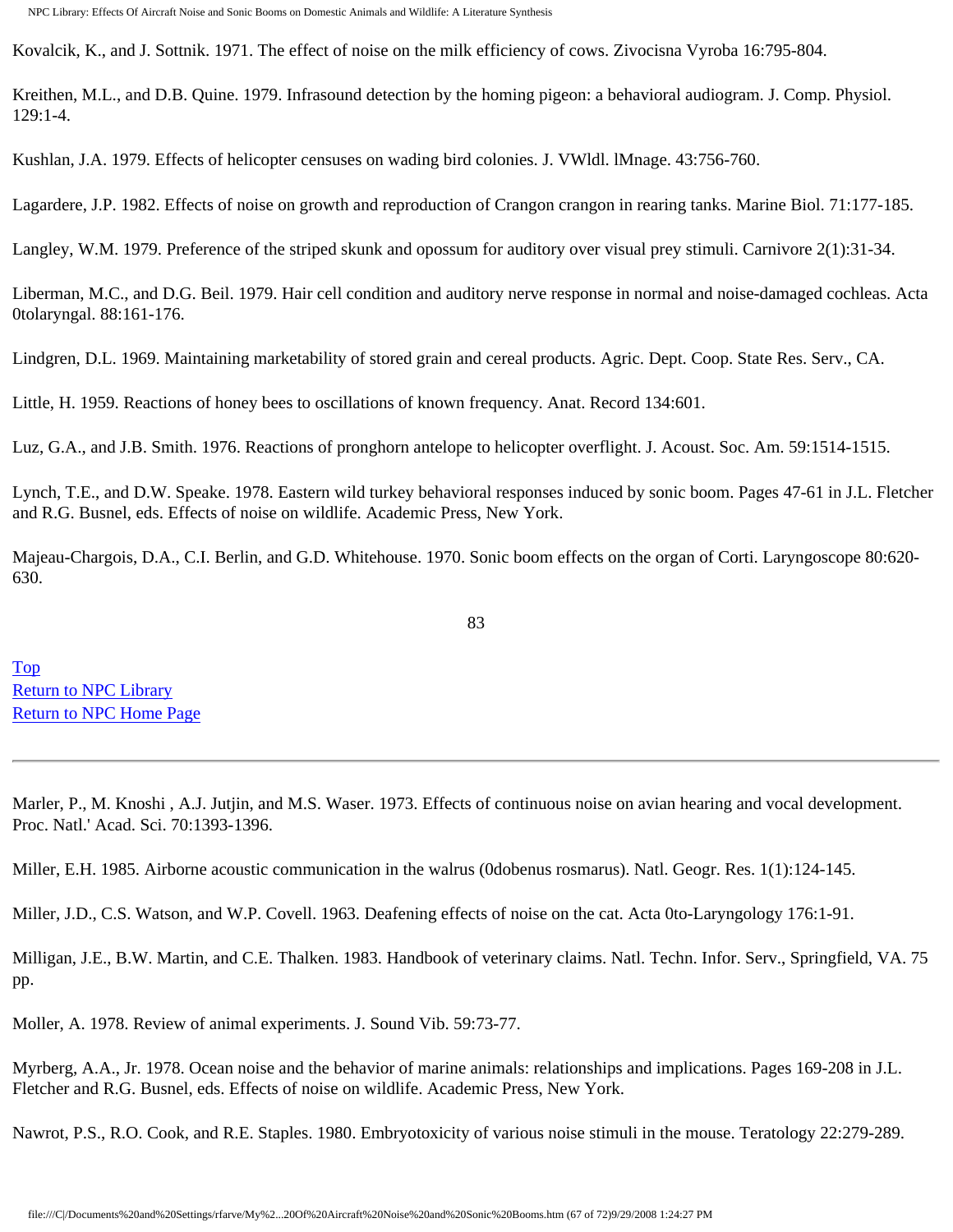Nayfield, K.C., and E.L. Besch. 1981. Comparative response of rabbits and rats to elevated noise. Lab. Anim. Sci. 31(4):386-390.

Nieboaer, E., and M. van der Paardt. 1977. Hearing of the African woodowl, Strix woodfordii. Netherlands J. Zool. 27:227-229.

Nixon, C.W., H.K. Hille, H.C. Sommer, and E. Guild. 1968. Sonic booms resulting from extremely low-altitude supersonic flight: measurements and observations on houses, livestock, and people. Defense Documentation Cent., Alexandria, VA, Aerospace Med. Res. Lab. Rep. No. TR-68-52. 22 pp.

Ogle, C.W., and M.F. Lockett. 1966. The release of neurohypophyseal hormone by sound. J. Endocrin. 36:281-290.

Parker, J.B., and N.D. Bayley. 1960. Investigation of effects of aircraft sound milk production of dairy cattle 1957-1958. U.S. Dept. Agric., Washington, DC. 22 pp.

Peterson, A.P., and E.E. Gross, eds. 1972. Handbook of noise measurement. General Radio Company, Concord, MA.

Peterson, E.A., J.S. Augenstein, D.C. Tanis, and D.G. Augenstein. 1981. Noise raises blood pressure without impairing auditory sensitivity. Sci. 211:1450-1452.

Poche, L.B., Jr., C.W. Stockwell, and H.W. Ades. 1968. Cochlear hair-cell damage in guinea-pigs after exposure to impulse noise. J. Acoust. Soc. Am. 46:947-951.

84

[Top](http://www.nonoise.org/library/animals/litsyn.htm#top)  [Return to NPC Library](http://www.nonoise.org/library.htm)  [Return to NPC Home Page](http://www.nonoise.org/index.htm) 

Popper, A.N., and N.L. Clarke. 1976. The auditory system of the goldfish (Carassius auratus): effects of intense acoustic stimulation. Comp. Biochem. Physiol. 53A:11-18.

Popper, A.N., and W.N. Tavolga. 1981. Structure and function of the ear in the marine catfish, Arius felis. J. Comp. Physiol, 144:27- 34.

Poussin, C. 1982. Low-frequency hearing sensitivity in the echolocating bat (Eptesicus fuscus). M.S. Thesis, University of Oregon, Eugene. 50 pp.

Pritchett, J.F., M.L. Browder, R.S. Caldwell, and J.L. Sartin, 1978. Noise stress and in vitro adreno-cortical responsiveness in ACTH in wild cotton rats, Sigmodon hispidus. Environ. Res, 16:29-37.

Pye, A. 1971. Effects of exposure of intense pure tones on the hearing organ of animals. Revista Acustica 2:199-203.

Pye, A. 1973. The destructive effect of intense pure tones on the chochleae of mammals. Pages 89-96 in E. Taylor, ed. Disorders of auditory function. Academic Press, New York.

Quine, D.B, 1979. Ultralow frequency discrimination: can homing pigeons localize infrasounds by Doppler shifts? (Abstract only). J. Acoust. Soc. Am. 65(Suppl, 1):39.

Reinis, S, 1976. Acute changes in animal inner ears due to simulated sonic booms. J. Acoust. Soc. Am. 60:133-138.

Renouf, D. 1985. A demonstration of the ability of the harbour seal, Phoca vitulina (L.) to discriminate among pup vocalizations. J.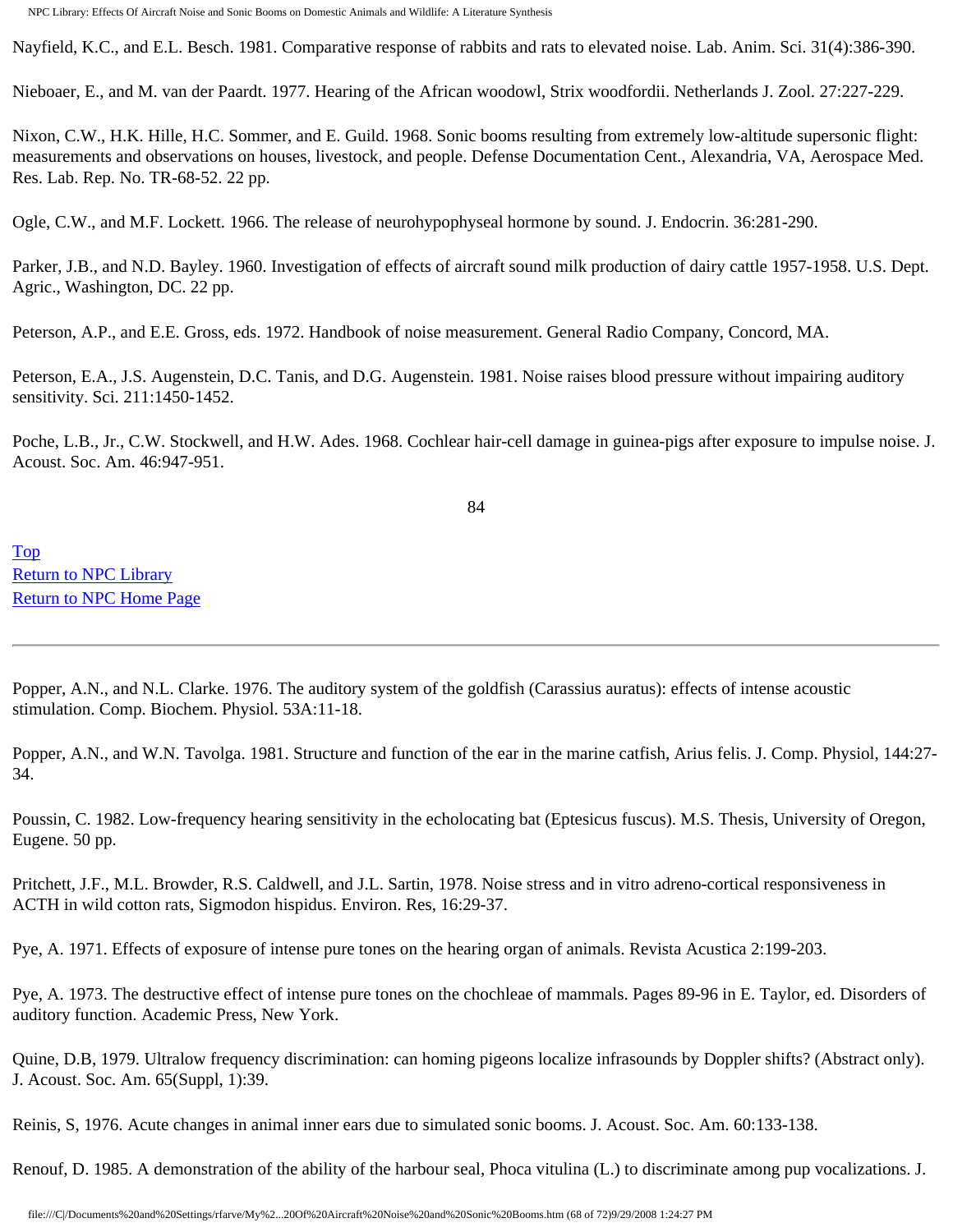Exp. Marine Biol. Ecol. 87:41-46.

Rice, W.R. 1982. Acoustical localization of prey by the marsh hawk: adaptation to concealed prey. Auk 99:403-413.

Rucker, R.R. 1973. Effect of sonic boom on fish. Dep. Transportation, Fed. Aviation Admin., Washington, DC., Rep. No. FAA-RD-73-29. 67 pp.

Ruddlesden, F. 1971. Some observations on the effect of bang type noises on laying birds. Royal Aircraft Establishment, London. Tech. Rep. No. 71084. 24 pp.

Ruth, J.S. 1976. Reaction of arctic wildlife to gas pipeline related noise. (Abstract only). J. Acoust. Soc. Am. 60(Suppl,1):67.

Rylander, R., S. Sorensen, B.O. Andrae, G. Chatelier, Y. Espmark, T. Larsson, and R.I. Thackray. 1974. Sonic boom exposure effects--a field study on humans and animals. J. Sound Vib. 33:471-486.

Sackler, A.M., A.S. Weltman, M. Bradshaw, and P. Jurtshuk, Jr. 1959. Endocrine changes due to auditory stress. Acta Endocrin. 31:405-418.

85

[Top](http://www.nonoise.org/library/animals/litsyn.htm#top)  [Return to NPC Library](http://www.nonoise.org/library.htm)  [Return to NPC Home Page](http://www.nonoise.org/index.htm) 

Sasvari, L. 1973. Responsiveness of the great tit to different vocal stimuli. Acta Zool. Acad. Scientarium Hungaricae 19:155-166.

Sawa, M. 1976. The audiogram of the goldfish determined by a heart rate conditioned method. Bull. Fac. Fish. Hokkaido University 27(3.4):129-136.

Schmidt, R.S. 1971. A model of the central mechanisms of male anuran acoustic behavior. Behaviour 39:288-317.

Schusterman, R.J. 1980. Auditory sensitivity of northern fur seals (Callorhinus ursinus) and a California sea lion (Zalophus californianus) to airborne sound. (Abstract only). J. Acoust. Soc. Am. 68(Suppl.1):6.

Schusterman, R.J., and P.W. Moore. 1978. The upper limit of underwater auditory frequency discrimination in the California sea lion. J. Acoust. Soc. 63:1591-1595.

Schusterman, R.J., and P.W. Moore. 1981. Noise disturbance and audibility in pinnipeds. (Abstract only). J. Acoust. Soc. Am. 70 (Suppl.1):83.

Schwarz, A.L. 1985. The behavior of fishes in their acoustic environment. Environ. Biol. Fishes13:3-15.

Schwarz, A.L., and G.L. Greer. 1984. Responses of Pacific herring, Clupea harengus pallasi, to some underwater sounds. Can. J. Fish. Aquat. Sci. 41:l183-l192.

Shalter, M.D., J.C. Fentress, and G.W. Young. 1977. Determinants of response of wolf pups to auditory signals. Behav. 60:98-l14.

Shaw, E.W. 1970. California condor. Library of Congress, Washington, DC, No. SK351. 10 pp.

Shen, J.X. 1983. A behavioral study of vibrational sensitivity in the pigeon (Columba livia). J. Comp. Physiol. 152:251-255.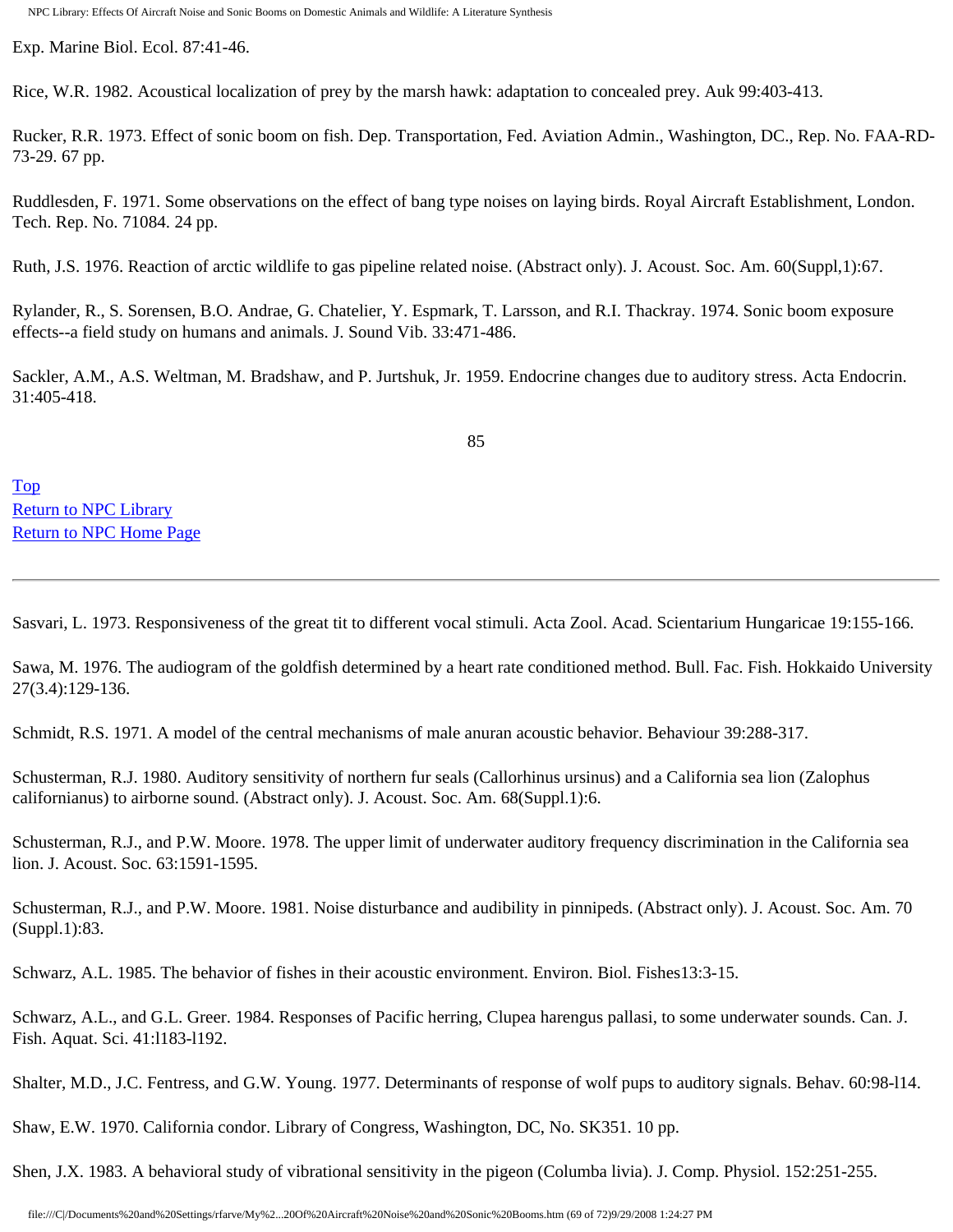Shepherd, J.G., and J.W. Horwood. 1979. The sensitivity of exploited populations to environmental "noise", and the implications for management. J. Cons. Int. Explor. Her. 38:318-323.

Shotton, L.R. 1982. Response of wildlife and farm animals to low-level military jet overflight. Reporter II(6):161-164.

Shulov, A.S. 1969. Acoustic responses of locusts -- Schistocera, Dociostarus, and Aerotylus. U.S. Dept. Agric., Agric. Res. Serv., Entom. Res. Div.

Simmons, J.A. 1983. Localization of sounds and targets in air and water by echolocating animals. (Abstract only). J. Acoust. Soc. Am. 73(Suppl.1):18.

86

[Top](http://www.nonoise.org/library/animals/litsyn.htm#top)  [Return to NPC Library](http://www.nonoise.org/library.htm)  [Return to NPC Home Page](http://www.nonoise.org/index.htm) 

Snyder, N.F.R., H.W. Kale, and P.W. Sykes, Jr. 1978. An evaluation of some potential impacts of the proposed Dade County Training Jetport on the endangered Everglade kite. Florida Audubon Soc., Haitland, FL. Unpubl. Rep. 37 pp.

Solntseva, G.N. 1975. Morpho-functional peculiarities of the hearing organ in terrestrial, semiaquatic, and aquatic mammals. (English summary). Zool. Zh. 54(10):8.

Stadelman, W.J. 1958a. Observations with growing chickens on the effects of sounds of varying intensities. Poult. Sci. 37:776-779.

Stadelman, W.J. 1958b. The effect of sounds of varying intensity on hatchability of chicken eggs. Poult. Sci. 37:166-169.

Stebbins, W.C. 1978. Comparative biology of hearing in the mammals. (Abstract only). J. Acoust. Soc. Am. 64(Suppl, 1):15.

Stephens, D.B. 1980. Stress and its measurement in domestic animals: a review of behavioral and physiological studies under field and laboratory situations. Advances Vet. Sci. Camp. Med. 24:179-210.

Stewart, B.S. 1982. Studies on the pinnipeds of the southern California Channel Islands, 1980-1981. Hubbs-Sea World Res. Inst., San Diego, CA, Tech. Rep. No. 82-136. 117 pp.

Sugawara, H., F. Aoyagi, and A. Kazushi. 1979. Effects of noise on the EEG and lactation in goats. J. Fac. Agric., Iwati University 14(4):319-336.

Teer, J.G., and J.C. Truett. 1973. Studies of the effects of sonic boom on birds. Dept. Transportation Rep. No. FAA-RD. 90 pp.

Terhune, J.M., M.E. Terhune, and K. Ronald. 1979. Location and recognition of pups by adult female harp seals. Appl. Anim. Ethol. 5:375-380.

Travis, H.F., J. Bond, R.L. Wilson, J.R. Leekley, J.R. Menear, and C.R. Curran. 1974. Effects of real and simulated sonic booms upon reproduction and kit survival of farm-raised mink (Mustela vison). Pages 157-172 in Proc. Int. Livest. Environ. Symp., Lincoln, Nebraska. Am. Soc. Agric. Engineers, St. Joseph, MI.

Tsao, C. 1969. Perception and behavioral effects of sound in the Indian-meal moth. U.S. Dept. Agric., Agric. Res. Serv., Market Quality Res. Div.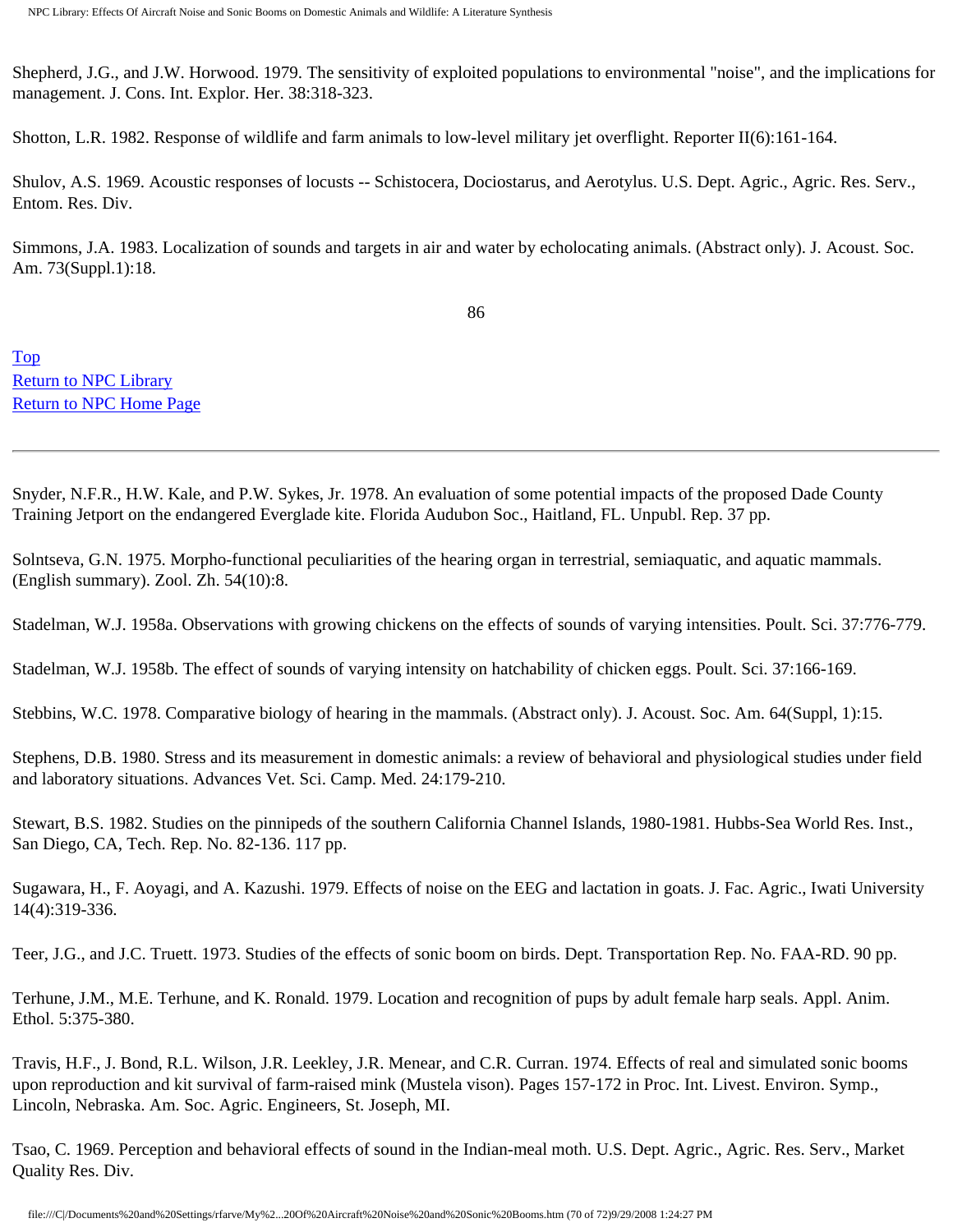U.S. Department of the Interior. 1969. Environmental impact of the Big Cypress Swamp Jetport. U.S. Dept. Inter., Washington, DC, Unpubl. Rep. 155 pp.

Van Dijk, T. 1973. A comparative study of hearing in owls of the family Strigidae. Netherlands J. Zool. 23(2):131-167.

[Top](http://www.nonoise.org/library/animals/litsyn.htm#top)  [Return to NPC Library](http://www.nonoise.org/library.htm)  [Return to NPC Home Page](http://www.nonoise.org/index.htm) 

Ward, D.H., R.A. Stehn, D.V. Derksen, C.J., Lensink, and A.J. Loranger. 1986. Behavior of Pacific black brant and other geese in response to aircraft overflights and other disturbances at Izembek Lagoon, Alaska. U.S. Fish Wildl. Serv., Alaska Fish Wildl. Res. Cent., Anchorage, AK. Unpubl. Rep. 34 pp.

Wells, M.C., and P.N. Lehner. 1978. The relative importance of distance senses in coyote predatory behaviour. Anim. Behav. 26:251-258.

Werner, Y.L. 1972. Temperature effects on inner-ear sensitivity in six species of iguanid lizards. J. Herp. 6:147-177.

Wever, E.G., and E.A. Peterson. 1963. Auditory sensitivity in three lizards. J. Auditory Res. 3:205-212.

White, C.M., and S.K. Sherrod. 1973. Advantages and disadvantages of the use of rotor-winged aircraft in raptor surveys. Raptor Res. 7(3/4):97-104.

Wilbur, S.R. 1978. The California condor, 1966-1976: a look at its past and future. U.S. Dept. Inter., Fish Wildl. Serv., Washington, DC, N. Am. Fauna. No. 72. 136 pp.

Wilkins, M.E. 1972. Sonic boom effect on fish: observations. Natl. Aeronautics Space Adm., Ames Res. Cent., Noffett Field, CA, Rep. No. N72-24065. 9 pp.

Woolf, N.K., J.L. Bixby, and R.R. Capranka. 1976. Prenatal experience and avian development: brief stimulation accelerates the hatching of Japanese quail. Sci. 194:959-960.

Yahya, S.A. 1978. Hearing ability of browntree snake (Oendrelaphis tristis). J. Bombay Nat. Mist. Soc. 75:930-931.

Zelick, A., and P.N. Narins. 1980. Behavioral response of treefrogs to low-level sound stimuli. (Abstract only). J. Acoust. Soc. Am. 68(Suppl. 1):97.

Zondek, B. 1964. Effects of auditory stimuli on female reproductive organs. Trans. New England obstetrics and Gynecology 18:177- 185.

Zondek, B., and T. Isacher. 1964. Effect of audigenic stimulation on genital function and reproduction. Acta Endocrin. 45:227-234.

88